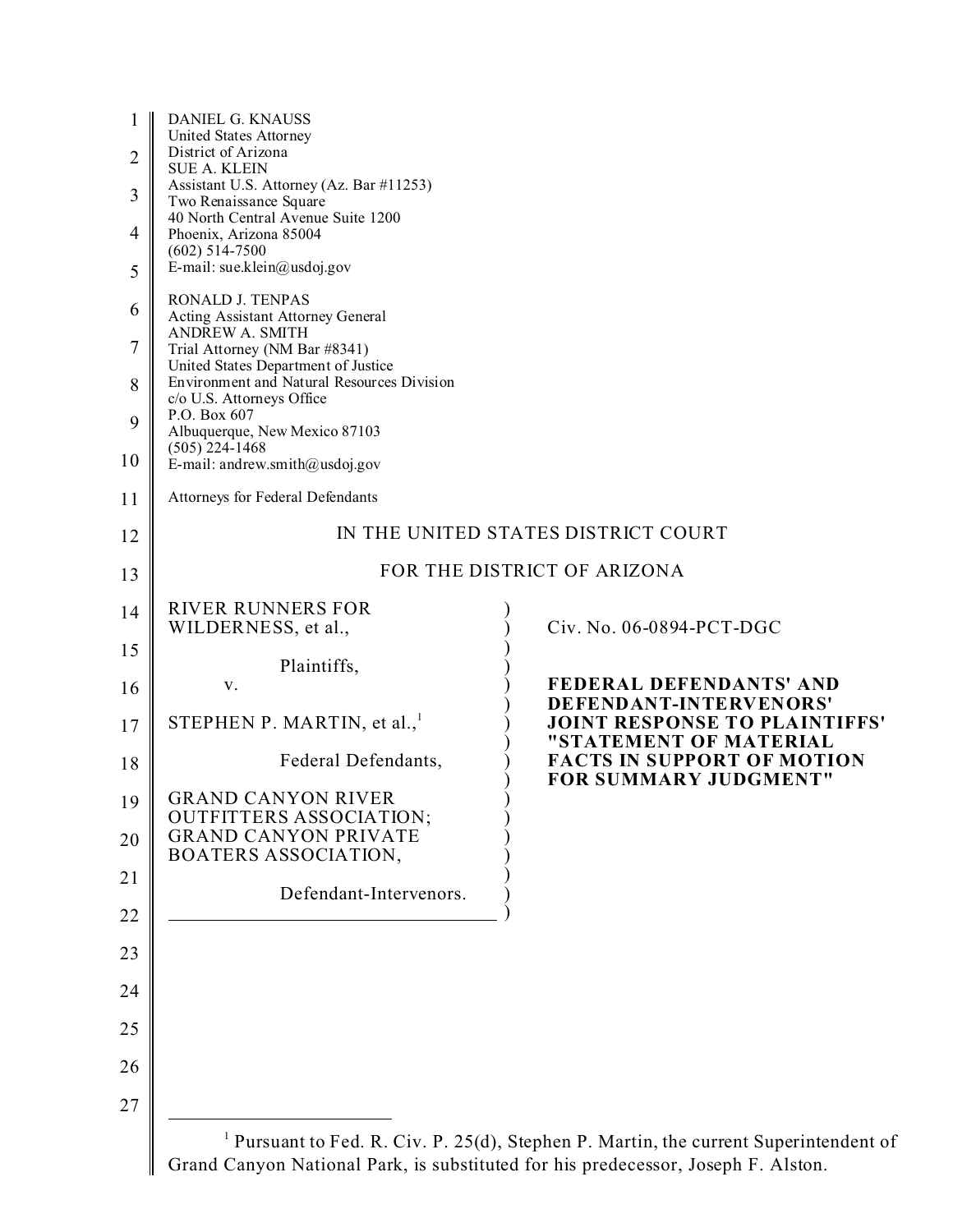| 1              |         | <b>TABLE OF CONTENTS</b>                                                                                                                                               |  |
|----------------|---------|------------------------------------------------------------------------------------------------------------------------------------------------------------------------|--|
| $\overline{2}$ | "I.     |                                                                                                                                                                        |  |
| $\overline{3}$ | "П.     | THE COLORADO RIVER CORRIDOR IN THE GRAND CANYON" 3                                                                                                                     |  |
| $\overline{4}$ | "III.   | 1970-1973: THE PARK SERVICE RELEASES THE FIRST RIVER<br>MANAGEMENT PLAN AND IMPACT STATEMENT FOR THE                                                                   |  |
| 5              |         |                                                                                                                                                                        |  |
| 6              |         |                                                                                                                                                                        |  |
| $\overline{7}$ |         | "The February 13, 1973 Draft Environmental Impact Statement"  5                                                                                                        |  |
| 8              |         |                                                                                                                                                                        |  |
| 9<br>10        | " $IV.$ | 1973-1978: THE PARK SERVICE CAREFULLY STUDIES AND<br>EVALUATES HOW BEST TO MANAGE THE COLORADO RIVER                                                                   |  |
| 11             |         |                                                                                                                                                                        |  |
| 12             |         |                                                                                                                                                                        |  |
| 13             |         | "The 1977 Wilderness Recommendation"  10                                                                                                                               |  |
| 14<br>15       | " $V$ . | 1979-1980: THE PARK SERVICE RELEASES A NEW COLORADO<br>RIVER MANAGEMENT PLAN AND EIS CALLING FOR THE PHASE<br>OUT OF MOTORBOATS TO PROTECT THE RIVER'S WILDERNESS      |  |
| 16             |         |                                                                                                                                                                        |  |
| 17             |         |                                                                                                                                                                        |  |
| 18             |         | "The 1980 Update to the 1977 Wilderness Recommendation"  15                                                                                                            |  |
| 19             | "VI.    | 1980-1990: THE PARK SERVICE ABANDONS THE FINDINGS OF ITS<br>TWENTY NINE STUDIES, EIS, CRMP, AND WILDERNESS                                                             |  |
| 20             |         |                                                                                                                                                                        |  |
| 21             |         |                                                                                                                                                                        |  |
| 22             |         |                                                                                                                                                                        |  |
| 23<br>24       | "VII.   | 1990-2000: THE PARK SERVICE RENEWS ITS EFFORTS TO PROTECT<br>THE COLORADO RIVER CORRIDOR'S WILDERNESS CHARACTER<br>AND ANNOUNCES PREPARATION OF A NEW RIVER MANAGEMENT |  |
| 25             |         |                                                                                                                                                                        |  |
| 26             |         | "The 1993 Update to the 1980 Wilderness Recommendation"  21                                                                                                            |  |
| 27             |         |                                                                                                                                                                        |  |
|                |         |                                                                                                                                                                        |  |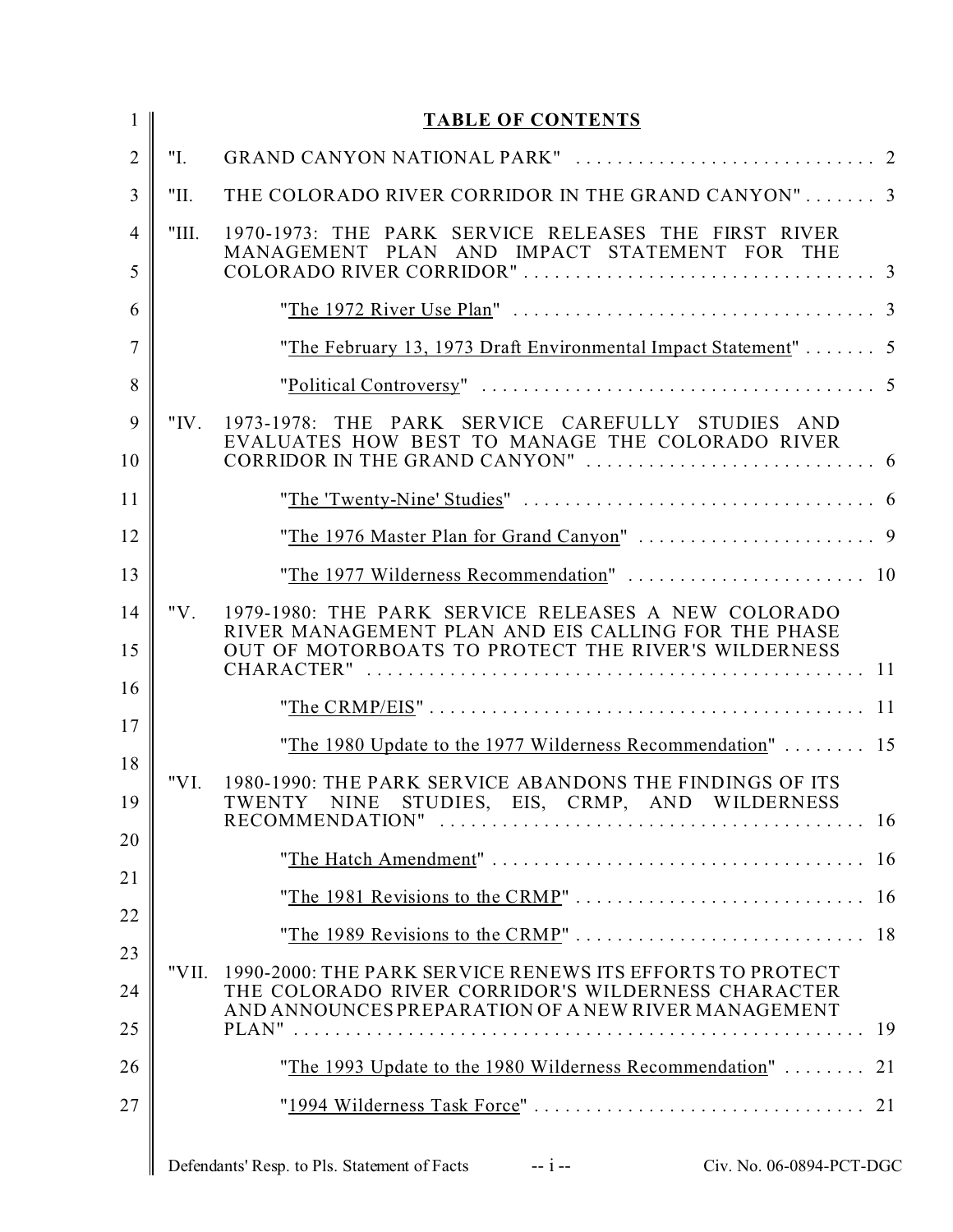| $\mathbf{1}$   |                                                                                                             |  |
|----------------|-------------------------------------------------------------------------------------------------------------|--|
| $\overline{2}$ |                                                                                                             |  |
| 3              |                                                                                                             |  |
| $\overline{4}$ |                                                                                                             |  |
| 5              | "VIII. 2000-2005: THE PARK SERVICE ABANDONS ITS PLAN (ONCE AGAIN)                                           |  |
| 6              | TO PROTECT THE RIVER'S WILDERNESS CHARACTER, PHASE OUT<br>MOTORBOAT USE, AND PREPARE A NEW RIVER MANAGEMENT |  |
| $\overline{7}$ |                                                                                                             |  |
| 8              | THE 2005 CRMP, FEIS, AND RECORD OF DECISION"  39<br>" $IX.$                                                 |  |
| 9              | "The Final Environmental Impact Statement ("FEIS")"  36                                                     |  |
| 10             |                                                                                                             |  |
| 11             |                                                                                                             |  |
| 12             |                                                                                                             |  |
| 13             |                                                                                                             |  |
| 14             |                                                                                                             |  |
| 15             |                                                                                                             |  |
| 16             |                                                                                                             |  |
| 17             |                                                                                                             |  |
| 18             |                                                                                                             |  |
| 19             |                                                                                                             |  |
| 20             |                                                                                                             |  |
| 21             |                                                                                                             |  |
| 22             |                                                                                                             |  |
| 23             |                                                                                                             |  |
| 24             |                                                                                                             |  |
| 25             |                                                                                                             |  |
| 26             |                                                                                                             |  |
| 27             |                                                                                                             |  |
|                |                                                                                                             |  |
|                | Defendants' Resp. to Pls. Statement of Facts<br>-- ii --<br>Civ. No. 06-0894-PCT-DGC                        |  |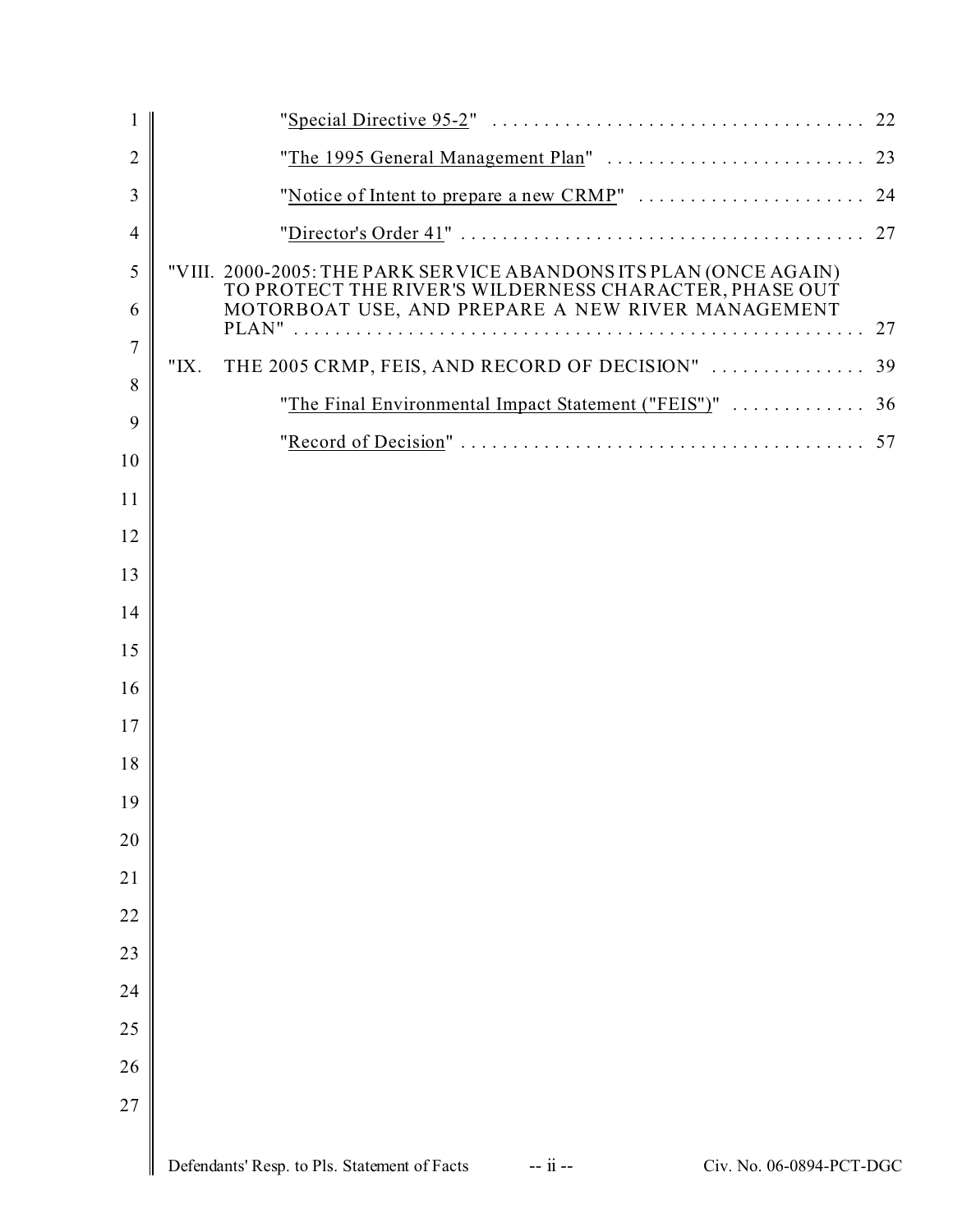1  $\overline{2}$ 3 4 Pursuant to LRCiv 56.1(b), Federal Defendants and Defendant-Intervenors, by and through undersigned counsel of record, hereby respond to Plaintiffs' May 25, 2007 "Statement of Material Facts in Support of Plaintiffs' Motion for Summary Judgment," Dkt. No. 56, as follows:

5 6 7 8 9 10 11 12 13 14 15 16 17 18 19 **Prefatory Note:** Each of Plaintiffs' claims seeks judicial review of agency actions pursuant tor the Administrative Procedure Act ("APA"), 5 U.S.C. § 706. The Ninth Circuit has held that summary judgment motions are an appropriate vehicle for resolving challenges to agency action under the APA. See Northwest Motorcycle Assn. v. U.S. Dept. of Agriculture, 18 F.3d 1468, 1471-72 (9th Cir. 1994). Nonetheless, judicial review of federal agency actions under the APA does not call for this Court to make factual findings on the merits or to determine the existence of genuine issues of disputed material facts on summary judgment. Rather, the Court's task is to review the Administrative Record that was before the federal agencies at the time they made the challenged decisions to determine whether, as a matter of law, that Record supports the agencies' decisions or whether the agencies' decisions are arbitrary, capricious or otherwise contrary to law. 5 U.S.C. § 706; Florida Power & Light Co. v. Lorion, 470 U.S. 729 (1985). Because the Court need not, and may not, "find" underlying facts, there are no material facts essential to the Court's resolution of this action. See, e.g., Celotex Corp. v. Catrett, 477 U.S. 317, 322 (1986); Lujan v. National Wildlife Federation, 497 U.S. 871, 883 (1990).

20 21 22 23 24 25 26 27 Thus, the "facts" necessary for resolution of this case on the pending cross-motions for summary judgment are set forth in the Administrative Record before the Court, and the "Statements of Material Facts" submitted by the Parties in support of their respective motions for summary judgment should be viewed as the Parties' summary and characterization of materials in the Record that support their legal arguments under the APA standard of review. In accordance with LRCiv 56.1(b), each of the following numbered paragraphs corresponds to the numbered paragraphs in Plaintiffs' Statement of Material Facts, followed by Defendants' response (**in bold**).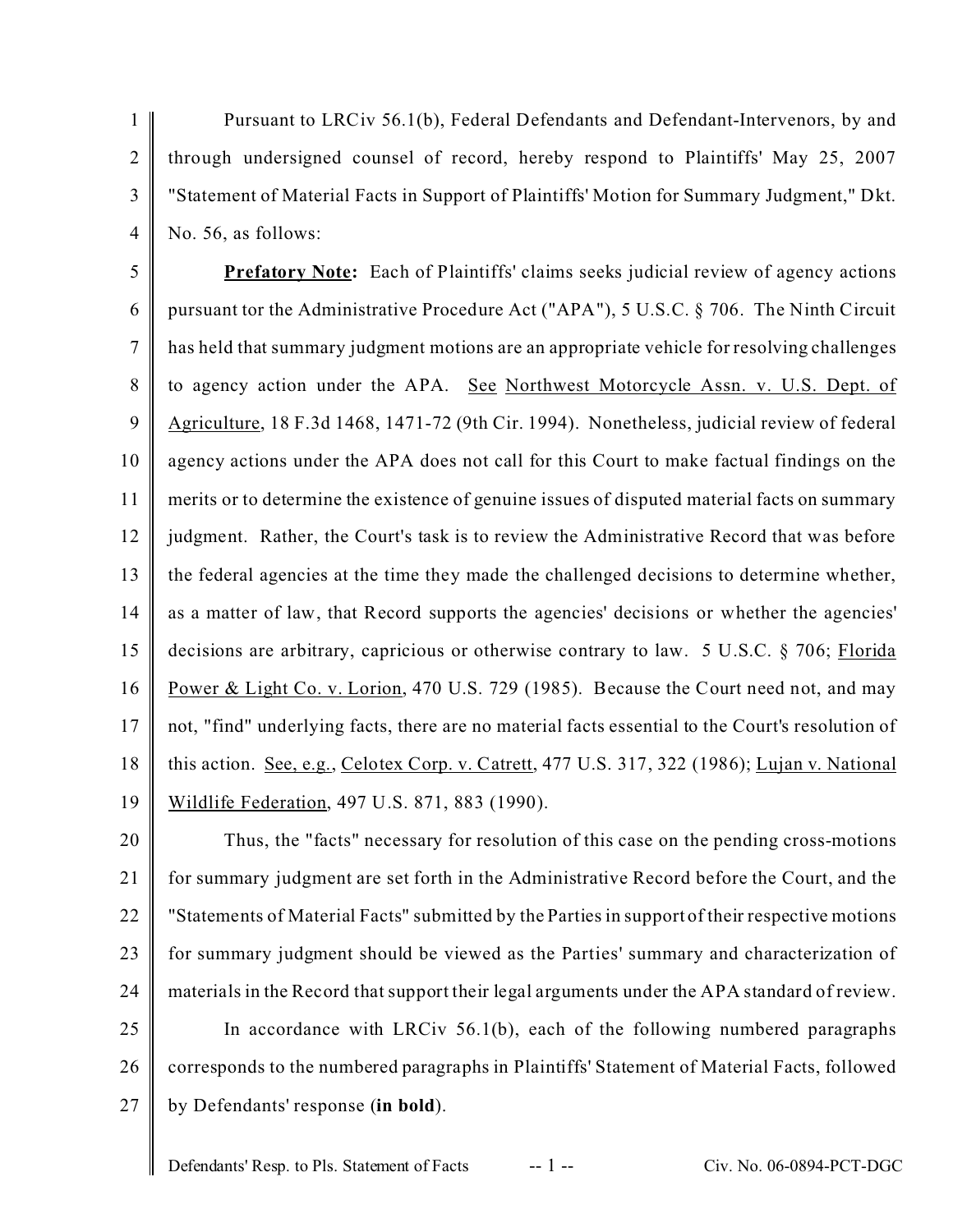| $\mathbf{1}$                     | "I.<br><b>GRAND CANYON NATIONAL PARK"</b>                                                                                                                                                                                                                                                                                                                      |
|----------------------------------|----------------------------------------------------------------------------------------------------------------------------------------------------------------------------------------------------------------------------------------------------------------------------------------------------------------------------------------------------------------|
| $\overline{2}$<br>$\overline{3}$ | 1. President Theodore Roosevelt, by presidential proclamation, reserved land in the<br>Grand Canyon of Arizona as Grand Canyon National Monument on January 11, 1980.<br>President Roosevelt stated in the proclamation that the Grand Canyon of Arizona "is an                                                                                                |
| $\overline{4}$                   | object of unusual scientific interest, being the greatest eroded canyon in the United States,<br>and it appears that the public interest would be prompted by reserving it as a National                                                                                                                                                                       |
| 5                                | Monument." SAR 010131.<br>Defendants do not dispute this statement, except that President Roosevelt's                                                                                                                                                                                                                                                          |
| 6                                | proclamation reserving land as Grand Canyon National Monument was issued on                                                                                                                                                                                                                                                                                    |
| $\boldsymbol{7}$                 | January 11, 1908, not January 11, 1980. SAR 010131.                                                                                                                                                                                                                                                                                                            |
| 8<br>9                           | 2. Grand Canyon National Park ("Grand Canyon") was established on February 26,<br>1919. SAR 005627.                                                                                                                                                                                                                                                            |
|                                  | Defendants do not dispute this statement.                                                                                                                                                                                                                                                                                                                      |
| 10<br>11                         | 3. Over the "years the park has been enlarged and its boundaries revised."<br>SAR 010131. Congress has recognized that the Grand Canyon "is a natural feature of                                                                                                                                                                                               |
| 12                               | national and international significance  [and] recognized the need for 'further protection<br>and interpretation of the Grand Canyon in accordance with its true significance."                                                                                                                                                                                |
| 13                               | SAR 010131.<br>Defendants do not dispute this statement.                                                                                                                                                                                                                                                                                                       |
| 14<br>15                         | 4. The Grand Canyon is an "outstanding national treasure." SAR 005627. In<br>designating the Grand Canyon, "Congress gave protection to the most complete record of<br>geologic history to be found anywhere in the world, and to the Colorado River – the most<br>challenging whitewater river in the United States." SAR 005627. "As well as being a natural |
| 16<br>17                         | phenomenon, the Grand Canyon is also a unique in its cultural resources; the area has been<br>trod by human feet for the past 4,000 years, and contains more than 2,000 known<br>archeological sites. The park's more than one million acres harbors over a thousand plant<br>species and 400 species of wildlife." SAR 005627.                                |
| 18                               | Defendants do not dispute this statement.                                                                                                                                                                                                                                                                                                                      |
| 19                               |                                                                                                                                                                                                                                                                                                                                                                |
| 20                               | 5. The Grand Canyon "is to be managed to preserve and protect its natural and<br>cultural resources and ecological processes, as well as its scenic, aesthetic, and scientific<br>values [and] provide opportunities for visitors to experience and understand the                                                                                             |
| 21                               | environmental interrelationships, resources, and values of the Grand Canyon without<br>impairing the resource." SAR 010132.                                                                                                                                                                                                                                    |
| 22                               | Defendants do not dispute this statement.                                                                                                                                                                                                                                                                                                                      |
| 23                               | 6. On October [sic--missing date], 1979 Grand Canyon National Park was listed as                                                                                                                                                                                                                                                                               |
| 24<br>25                         | a World Heritage Site because it is considered "an area of outstanding scenic, cultural,<br>biological, and recreational resources  a natural wonder which is probably visited by more<br>people from all over the world than any other single place in the United States."                                                                                    |
| 26                               | SAR 0005626. As a World Heritage Site, the Grand Canyon joins "the priceless trust of<br>universal treasures by the World Heritage Program." SAR 005627.                                                                                                                                                                                                       |
| 27                               | Defendants dispute this statement. The Grand Canyon National Park was listed                                                                                                                                                                                                                                                                                   |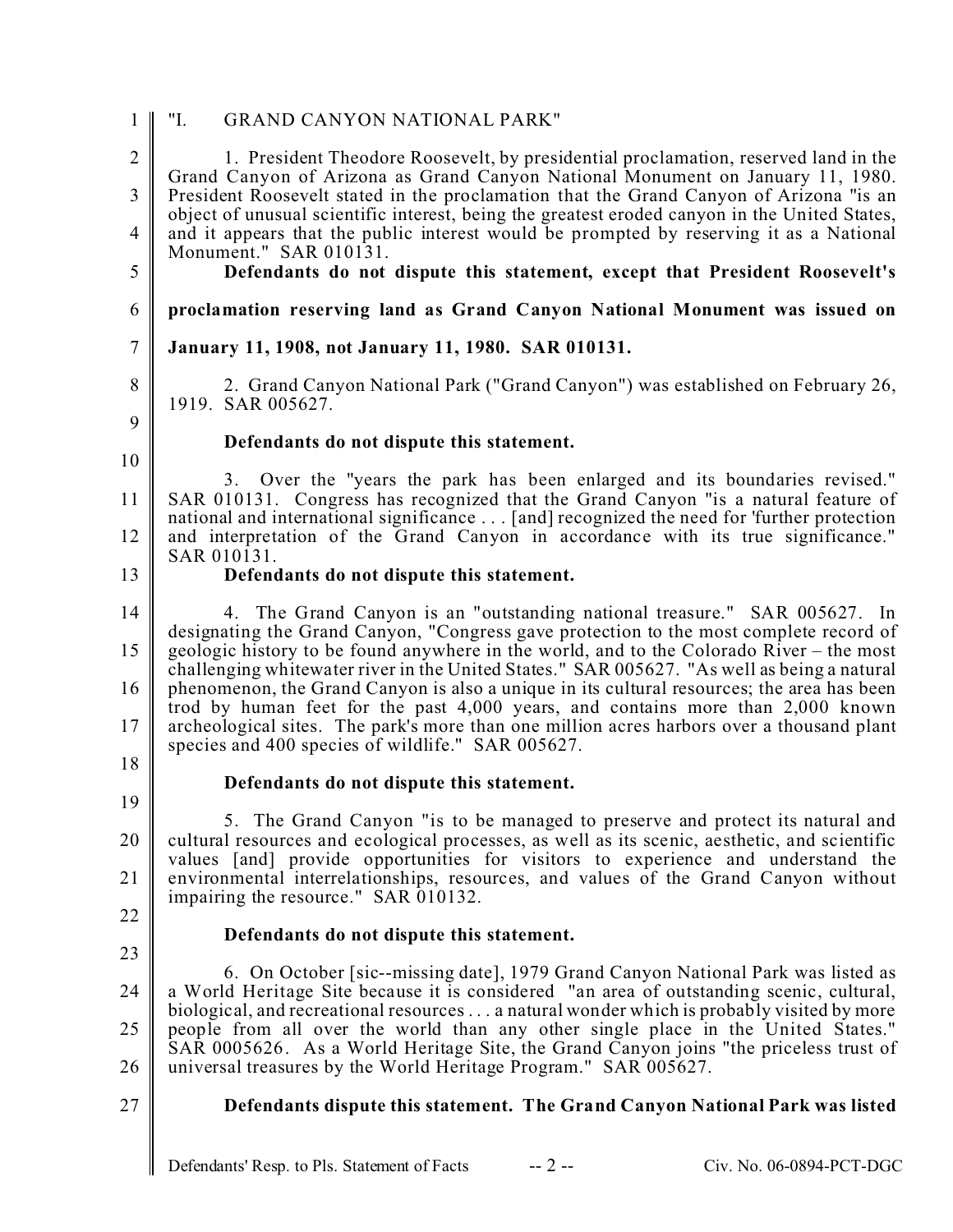1  $\mathfrak{D}$ 3 4 5 6 7 8 9 10 11 12 13 14 15 16 17 18 19 20 21 22 23 24 25 26 27 **as a World Heritage Site on October** *26***, 1979. SAR 005629. The quoted language, which is found on SAR 005627, while recognizing that "Grand Canyon National Park is an area of outstanding scenic, cultural, biological, and recreational resources," does not indicate that the Park was listed as a World Heritage Site because of these characteristics as Plaintiffs state. SAR 005627.** 7. ["]The Grand Canyon, a natural marvel of immense canyon [sic] and the world renowned Colorado River, is the largest and possibly most diverse wilderness on the Colorado Plateau." SAR 010272. **Defendants dispute this statement to the extent that it suggests that the Grand Canyon has been designated as "wilderness" under the Wilderness Act of 1964. In addition, the quoted language is from the abstract of an article that appears to have been written by a former staff member of Grand Canyon National Park (GRCA), and does not necessarily reflect the views of NPS or GRCA. SAR 010272.** "II. THE COLORADO RIVER CORRIDOR IN THE GRAND CANYON" 8. The "Colorado River in Grand Canyon provides a unique combination of thrilling whitewater adventure and magnificent vistas of a remarkable geologic landscape, including remote and intimate side canyons. AR 104600. **Defendants dispute that the referenced page supports Plaintiffs' statement.** 9. The 277-mile river corridor is home to unique and abundant natural and cultural resources, including diverse wildlife, threatened and endangered species, hundreds of archeological sites, caves, and natural soundscapes. For these reasons, a river trip through the Grand Canyon is one of the most sought after backcountry experiences in the country, and nearly 22,000 visitors run the river annually. AR 104600. **Defendants dispute that the referenced page supports Plaintiffs' statement.** 10. In 1970, "as required by the Wilderness Act of 1964, the [Grand Canyon] submitted a Preliminary Wilderness Study Report that recommended that the Colorado River be included [as wilderness] and the use of motors phased out." AR 00861. **Defendants do not dispute this statement, except that Plaintiffs' first modification should be "[Grand Canyon National Park]" or "[GRCA]".** "III. 1970-1973: THE PARK SERVICE RELEASES THE FIRST RIVER MANAGEMENT PLAN AND IMPACT STATEMENT FOR THE COLORADO RIVER CORRIDOR" "The 1972 River Use Plan" 11. On December 11, 1972, the National Park Service ("Park Service") released a River Use Plan for the Colorado River corridor in the Grand Canyon. SAR 000712.

Defendants' Resp. to Pls. Statement of Facts -- 3 -- Civ. No. 06-0894-PCT-DGC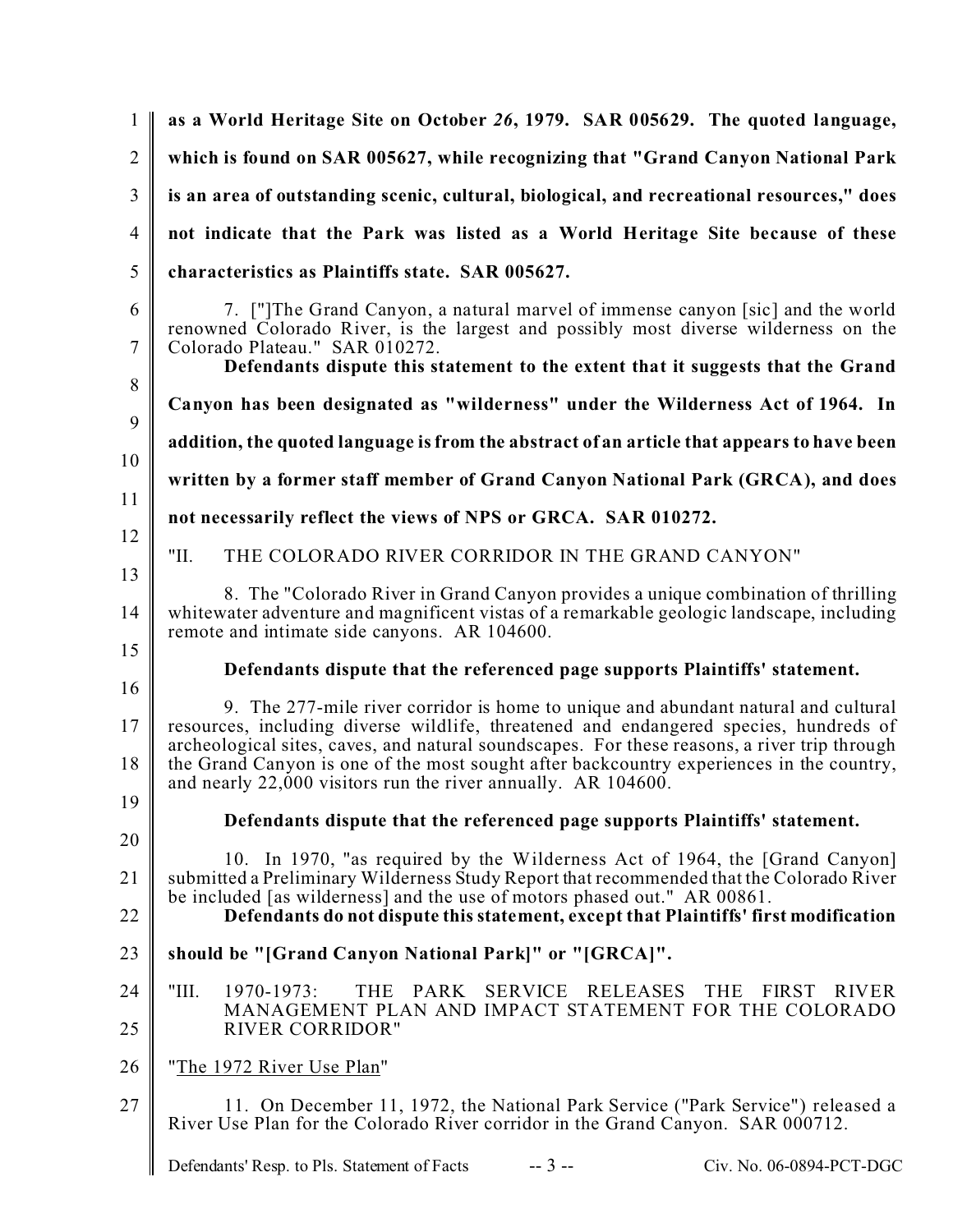1  $\mathfrak{D}$ 3 4 5 6 7 8 9 10 11 12 13 14 15 16 17 18 19 20 21 22 23 24 25 26 27 **Defendants do not dispute this statement, except that the cited document does not indicate that the Plan was "released" or put in place but "is being developed." SAR 000712.** 12. In the River Use Plan, the Park Service calls for the phase out of motorboat use of the Colorado River by 1977. SAR 000721. The Park Service based this phase out decision "on some preliminary sociological study results." Id. **Defendants do not dispute this statement, except that--as noted above--the cited document does not indicate that the Plan was "released" or put in place but "is being developed." SAR 000712. Thus it is not accurate to state that the Park Service calls for the phase out of motorboat use in the Plan. The referenced document also states: The January 1971 draft Master Plan stated that the 'most desirable river experience is felt by some persons to be the slow, l0 to15 day float trip, in small parties without power--a true wilderness experience.' The 15 day oar-powered trip to Diamond Creek (or 18 day to Pierce Ferry) may well be the optimum trip for most visitors. On the other hand, a 10 day motorized trip to Diamond Creek can also be a very rewarding trip, affording the visitor opportunities for extensive off river hiking, and time for leisurely drifting. This assumes a 'quiet' motor and small parties. SAR 000720.** 13. In addition to phasing out motors by 1977, the 1972 River Use Plan establishes strict standards for commercial boating, establishes a carry out policy for waste and trash, calls for the completion of "ecological and sociological studies of the river and its environ[s"] and announces plans to "recommend the status of potential wilderness for the Colorado River now, and achieve wilderness management standards in 1977." SAR 000706. **Defendants dispute this statement. The document cited is a news release from the Department of the Interior dated December 6, 1972, and does not support Plaintiffs' characterization that the 1972 Plan "establishe[d] strict standards." SAR 000705.** 14. For commercial use, the River Use Plan allowed up to 89,000 commercial visitor use days. SAR 000706. The goal of the Park Service "will be to achieve an annual visitor/use/day (commercial and private) level of 55,000 by the 1977 use season. This will also include a setting a maximum of 100 people leaving from Lees Ferry per day in parties whose maximum will be 30 persons." SAR  $0.00707$ . **Defendants do not dispute this statement.** 15. For non-commercial use, the River Use Plan allowed up to 7,600 noncommercial use days. SAR 000707. The Park Service will allow "only one private party [to] depart each day from Lees Ferry. All private party use must be by advance reservation with the National Park Service, Grand Canyon National Park." SAR 000708. **Defendants dispute the statement in the first sentence. The December 6, 1972 news release actually states: "For private use: The number of private visitor/use/days**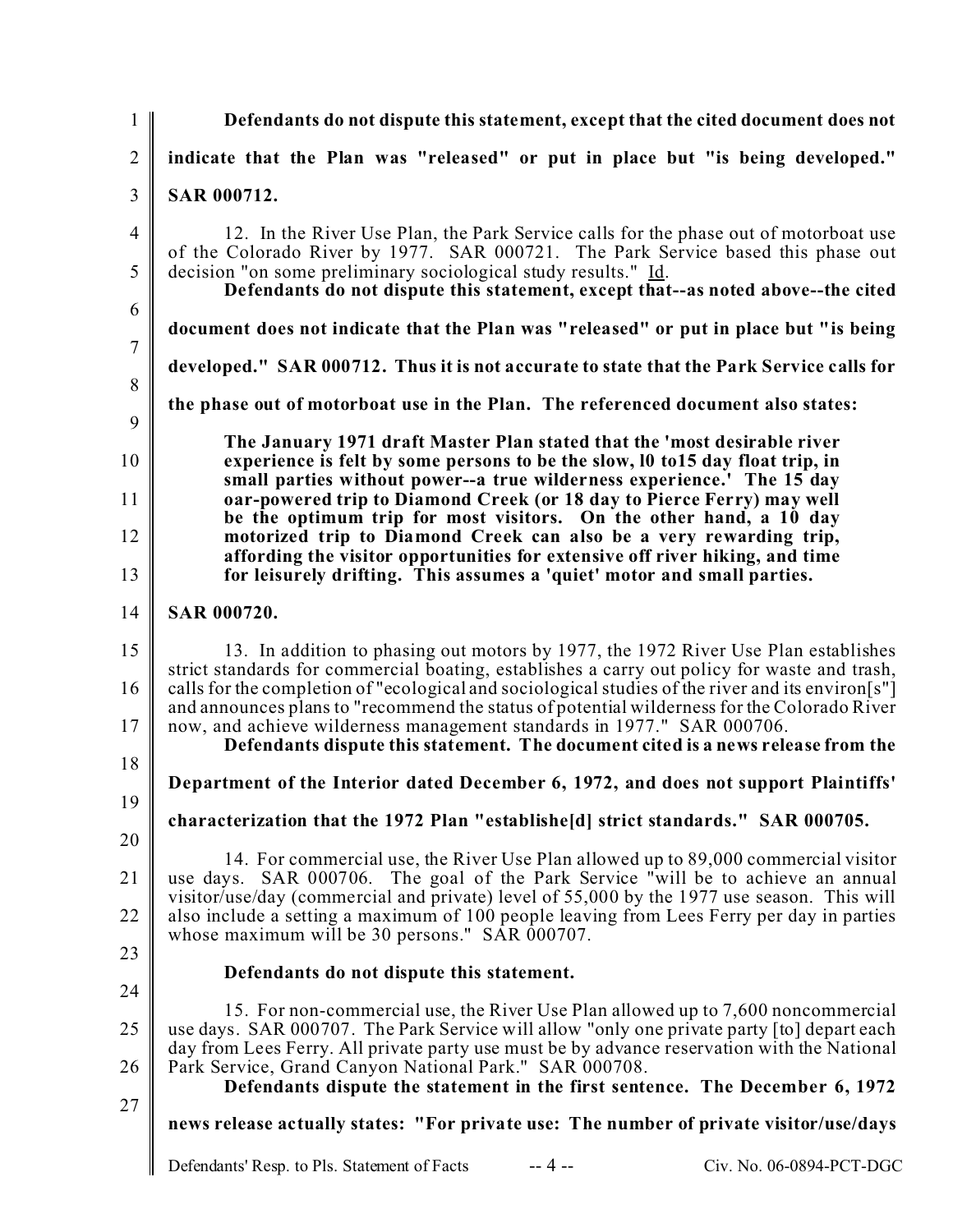| $\mathbf{1}$         | will be held at the 1972 level. This will be 7,600 private visitor/use/days. All private                                                                                                                                                                                                                                                                                                                                                                                      |
|----------------------|-------------------------------------------------------------------------------------------------------------------------------------------------------------------------------------------------------------------------------------------------------------------------------------------------------------------------------------------------------------------------------------------------------------------------------------------------------------------------------|
| $\overline{2}$       | parties will be authorized only by permit, which will list and describe conditions of use."                                                                                                                                                                                                                                                                                                                                                                                   |
| $\mathfrak{Z}$       | <b>SAR 000707.</b>                                                                                                                                                                                                                                                                                                                                                                                                                                                            |
| $\overline{4}$       | "The February 13, 1973 Draft Environmental Impact Statement"                                                                                                                                                                                                                                                                                                                                                                                                                  |
| $\mathfrak{S}$<br>6  | 16. On February 13, 1973 the Park Service released a Draft Environmental Statement<br>for "Proposed Establishment of Visitor Use Limits on the Colorado River through Grand<br>Canyon National Park." SAR 000913.                                                                                                                                                                                                                                                             |
| $\overline{7}$       | Defendants do not dispute this statement.                                                                                                                                                                                                                                                                                                                                                                                                                                     |
| 8<br>9<br>10         | 17. The goal of the Draft Environmental Statement is to "provide an opportunity for<br>a quality, white water, wilderness experience, and at the same time, to protect the river<br>environment from degradation." SAR 00915. To achieve this goal, the Draft Environmental<br>Statement calls for a reduction in the number of user days and the elimination of motors by<br>1977. SAR 000929.<br>Defendants dispute the statement in the first sentence. The quoted section |
| 11                   | actually states: "Brief Description of Action: To provide an opportunity for a quality,                                                                                                                                                                                                                                                                                                                                                                                       |
| 12                   | white water, wilderness experience, and at the same time, to protect the river                                                                                                                                                                                                                                                                                                                                                                                                |
| 13                   | environment from degradation, it is proposed to establish use limit or carrying capacity                                                                                                                                                                                                                                                                                                                                                                                      |
| 14                   | for the Colorado River through Grand Canyon National Park."<br>SAR 000915.                                                                                                                                                                                                                                                                                                                                                                                                    |
| 15                   | Defendants dispute that the statement in the second sentence is supported by the page                                                                                                                                                                                                                                                                                                                                                                                         |
| 16                   | cited.                                                                                                                                                                                                                                                                                                                                                                                                                                                                        |
| 17<br>18<br>19<br>20 | 18. In the Draft Environmental Statement, the Park Service states that "use of motors"<br>pollutes the river with gasoline and oil, the air with smoke, and assaults the senses with<br>sound and should be eliminated as soon as possible from the river environment. Their<br>elimination will also qualify the river to be officially included in the wilderness areas of<br>Grand Canyon National Park." SAR 000917.                                                      |
| 21                   | Defendants do not dispute this statement.                                                                                                                                                                                                                                                                                                                                                                                                                                     |
| 22<br>23             | 19. The Park Service states that "[c]urrent levels of noise, congestion, pollution of<br>air and water, litter, and other environmental insults will all be lowered by the proposed<br>action [to lower user days and eliminate motors.] The propose[d] elimination of motorized<br>trips will signal a marked improvement in the attitude of management's approach to the river<br>wilderness, as well as having a positive environmental impact." SAR 000929.               |
| 24                   | Defendants do not dispute this statement.                                                                                                                                                                                                                                                                                                                                                                                                                                     |
| 25                   | "Political Controversy"                                                                                                                                                                                                                                                                                                                                                                                                                                                       |
| 26<br>27             | 20. The Park Service's decision to phase out motorboats in the Colorado River<br>corridor by 1977 to protect and preserve the wilderness resource and reduce the amount of<br>user days to commercial operators "caused some controversy." SAR 001033.                                                                                                                                                                                                                        |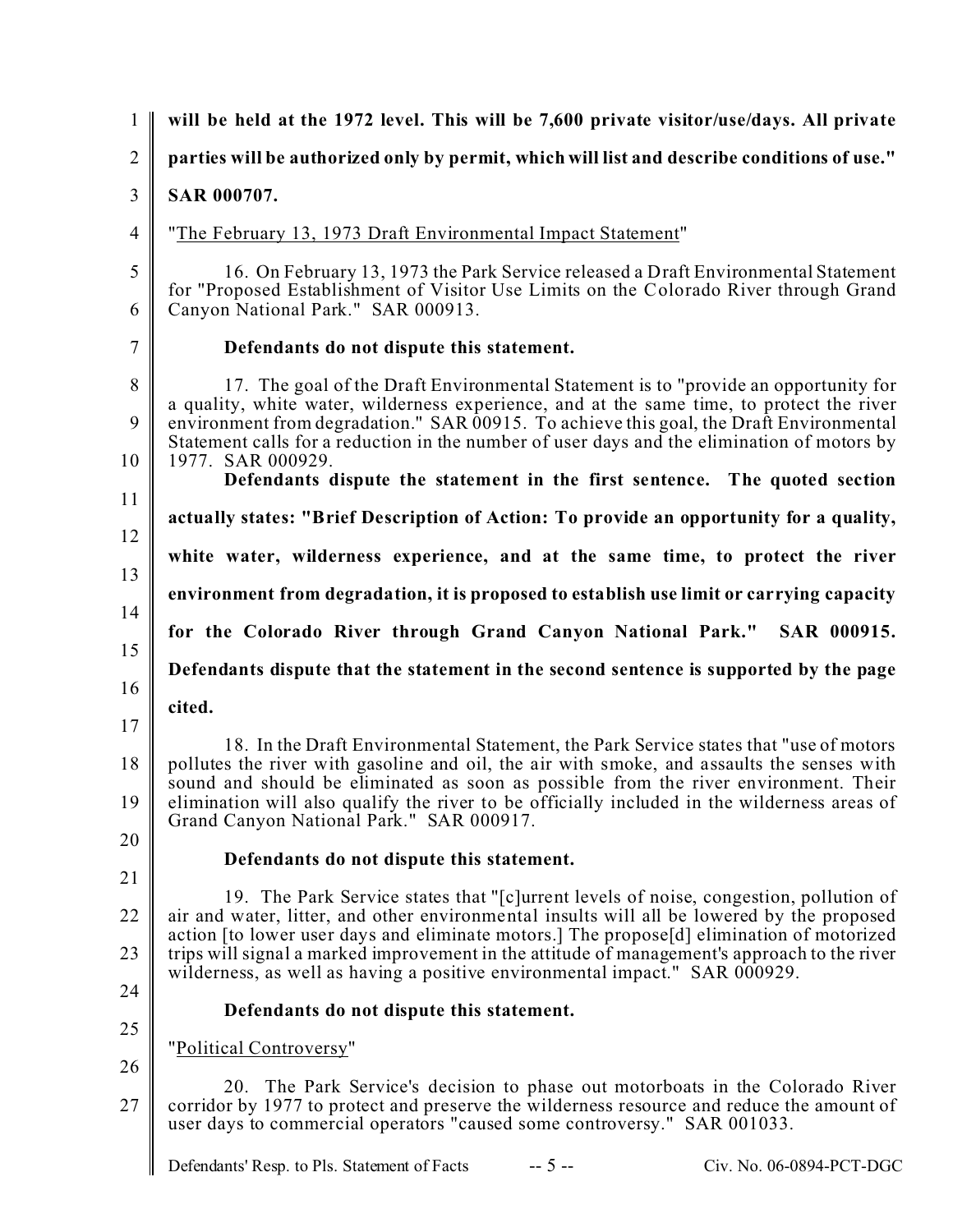| $\mathbf{1}$        | Defendants do not dispute this statement.                                                                                                                                                                                                                       |
|---------------------|-----------------------------------------------------------------------------------------------------------------------------------------------------------------------------------------------------------------------------------------------------------------|
| $\overline{2}$<br>3 | 21. Congressman Steiger "urged the [Park Service] to study the issue prior to any<br>other action regarding the removal of motors from water craft on the Colorado."<br>SAR 001034. In response, the Park Service decided to "have a study conducted on the use |
|                     | of motors on the river – the parameters of such a study to be agreed upon by the NPS and the                                                                                                                                                                    |
| $\overline{4}$      | boat concessionaires" and to "determine the feasibility of eliminating the use of all motors<br>over 20 or 25 horse power immediately or in the near future." SAR 001035.                                                                                       |
| 5                   | Defendants do not dispute the statement, except that SAR 001035 indicates that                                                                                                                                                                                  |
| 6                   | it was the Secretary of the Interior, not the NPS, that made the decision stated in the                                                                                                                                                                         |
| 7                   | second sentence. SAR 001035.                                                                                                                                                                                                                                    |
| 8                   | 22. In 1973, a lawsuit (Western River Expeditions, Inc. v. Morton) was filed by the                                                                                                                                                                             |
| 9                   | river concessioners to challenge the Park Service's plan to phase out motorboat use of the<br>Colorado River corridor. AR 000861. As a result of the lawsuit, "the NPS director deferred                                                                        |
| 10                  | the decisions made in the [River Use Plan] and directed the Park to conduct research to<br>determine social and ecological carrying capacity, and the impacts of motors." AR 000861.                                                                            |
| 11                  | Defendants do not dispute this statement.                                                                                                                                                                                                                       |
| 12<br>13            | "IV.<br>1973-1978: THE PARK SERVICE CAREFULLY STUDIES AND EVALUATES<br>HOW BEST TO MANAGE THE COLORADO RIVER CORRIDOR IN THE<br><b>GRAND CANYON"</b>                                                                                                            |
| 14                  |                                                                                                                                                                                                                                                                 |
| 15                  | 23. "By July [1974], the Colorado Research Program was underway. A total of<br>[29] studies were done to gather data for the development of a comprehensive river<br>management plan." AR 000861.                                                               |
| 16                  | Defendants do not dispute this statement.                                                                                                                                                                                                                       |
| 17                  | "The 'Twenty-Nine' Studies"                                                                                                                                                                                                                                     |
| 18                  | 24. Approximately twenty-nine "ecological and social studies" on the carrying<br>capacity of the Colorado River corridor and the use of motorized boats were completed in                                                                                       |
| 19                  | the mid-1970s. SAR 001787 (listing all twenty-nine studies); SAR 003715 (synthesis of all<br>twenty-nine studies).                                                                                                                                              |
| 20                  | Defendants do not dispute this statement.                                                                                                                                                                                                                       |
| 21                  | 25. The twenty-nine studies reveal that oar and motor trips are "equally safe" and that                                                                                                                                                                         |
| 22                  | the impacts to the Colorado River corridor's wilderness character from motorized uses are<br>significant. SAR 004587 (safety); SAR 001040 (safety); SAR 004573-90 (impacts).                                                                                    |
| 23                  | Defendants dispute this statement. None of the cited references state that all 29                                                                                                                                                                               |
| 24                  | studies indicate that oar and motor trips are equally safe (as only some of the studies                                                                                                                                                                         |
| 25                  | examined motorized raft trips), although SAR 004587 does indicate that 1979 studies                                                                                                                                                                             |
| 26                  | indicated that oar and motor trips are equally safe. SAR 001040 does not show that oar                                                                                                                                                                          |
| 27                  | and motor trips are equally safe, but states that good statistical data is not available and                                                                                                                                                                    |
|                     | $-6 -$<br>Defendants' Resp. to Pls. Statement of Facts<br>Civ. No. 06-0894-PCT-DGC                                                                                                                                                                              |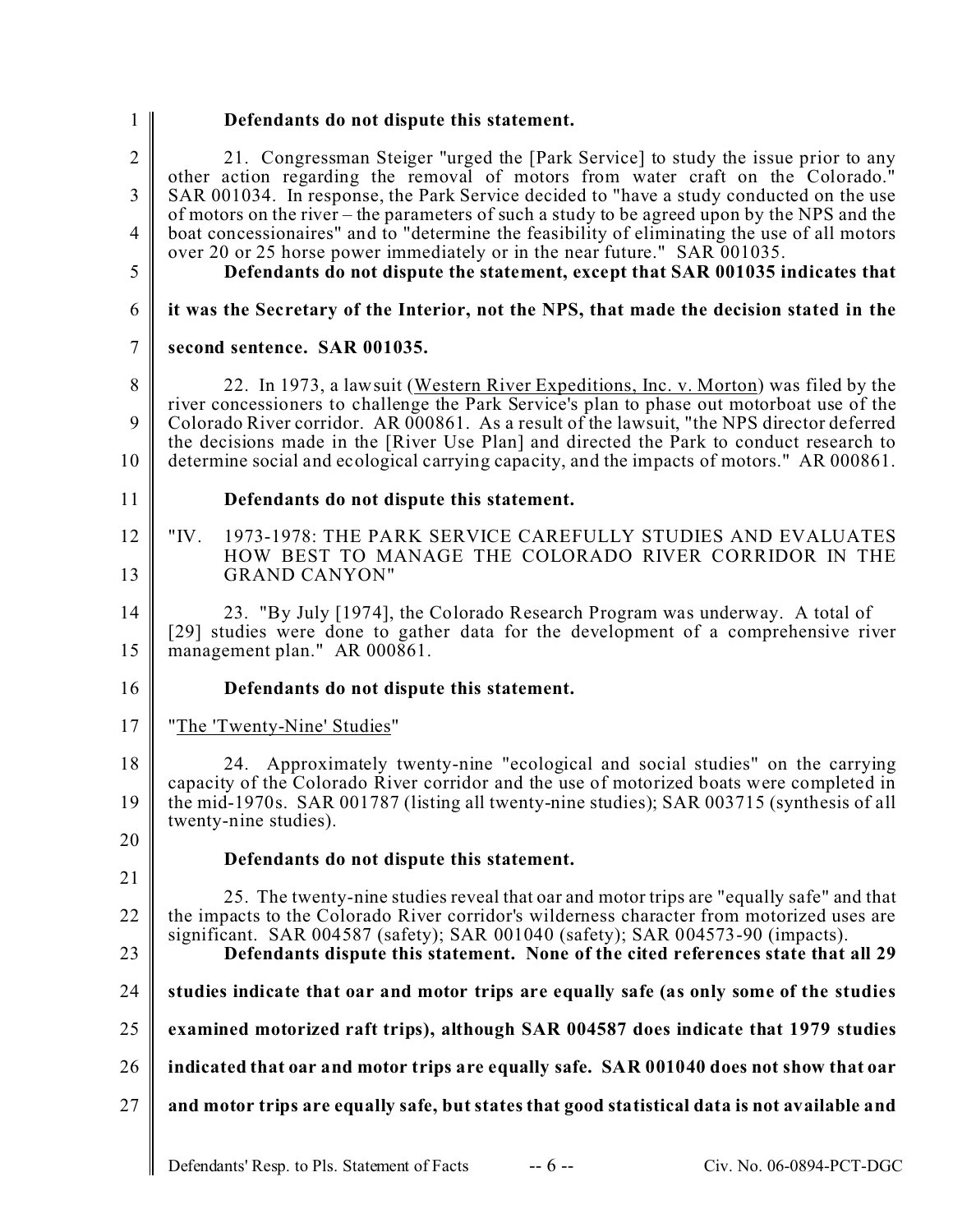| $\mathbf{1}$       | that it would be difficult to draw sound conclusions from any of the accident data at                                                                                                                                                                                                                                                                                                                                                                                                                                                                                                                                                                                                                             |
|--------------------|-------------------------------------------------------------------------------------------------------------------------------------------------------------------------------------------------------------------------------------------------------------------------------------------------------------------------------------------------------------------------------------------------------------------------------------------------------------------------------------------------------------------------------------------------------------------------------------------------------------------------------------------------------------------------------------------------------------------|
| $\overline{2}$     | hand. None of the documents cited state that the studies reveal impacts of motorized                                                                                                                                                                                                                                                                                                                                                                                                                                                                                                                                                                                                                              |
| 3                  | uses are significant. Moreover, it is important to note that these studies were based on                                                                                                                                                                                                                                                                                                                                                                                                                                                                                                                                                                                                                          |
| $\overline{4}$     | conditions and circumstances as they existed in the 1970s, and significant changes have                                                                                                                                                                                                                                                                                                                                                                                                                                                                                                                                                                                                                           |
| 5                  | occurred since that time, including the conversion of all commercial motor boats on the                                                                                                                                                                                                                                                                                                                                                                                                                                                                                                                                                                                                                           |
| 6                  | Colorado River in GRCA from two-stroke motors to much quieter (and cleaner) four-                                                                                                                                                                                                                                                                                                                                                                                                                                                                                                                                                                                                                                 |
| $\overline{7}$     | stroke motors. See, e.g., AR 000416.                                                                                                                                                                                                                                                                                                                                                                                                                                                                                                                                                                                                                                                                              |
| 8<br>9<br>10<br>11 | 26. In 1973 a study entitled "Sound-Level Evaluations of Motor Noise From Pontoon<br>Rafts in the Grand Canyon" was published. SAR 001157. The study found that "[m]otor<br>noise  masks the natural sounds in the Canyon and, in contrast, its almost unnatural quiet.<br>Although no effects on the boatman's ability to function can be demonstrated, the noise levels<br>border on those which have been shown to adversely affect performance of tasks of this type.<br>For these reasons, it is recommended that the use of outboard motors in the canyon be either<br>discontinued or substantially curtailed." SAR 001161.<br>Defendants do not dispute this statement to the extent it quotes the source |
| 12                 | document based on conditions in the 1970s, except that the "study" that Plaintiffs cite                                                                                                                                                                                                                                                                                                                                                                                                                                                                                                                                                                                                                           |
| 13<br>14           | is actually a progress report for a study. See SAR 001157 (title page). It is important                                                                                                                                                                                                                                                                                                                                                                                                                                                                                                                                                                                                                           |
| 15                 | to note that these studies were based on conditions and circumstances as they existed in                                                                                                                                                                                                                                                                                                                                                                                                                                                                                                                                                                                                                          |
| 16                 | the 1970s, and significant changes have occurred since that time, including the                                                                                                                                                                                                                                                                                                                                                                                                                                                                                                                                                                                                                                   |
| 17                 | conversion of all commercial motor boats on the Colorado River in GRCA from two-                                                                                                                                                                                                                                                                                                                                                                                                                                                                                                                                                                                                                                  |
| 18                 | stroke motors to much quieter (and cleaner) four-stroke motors. See, e.g., AR 000416                                                                                                                                                                                                                                                                                                                                                                                                                                                                                                                                                                                                                              |
| 19                 | (indicating that use of two stroke motors on the River has been eliminated, and that the                                                                                                                                                                                                                                                                                                                                                                                                                                                                                                                                                                                                                          |
| 20                 | primary reason for requiring the change to four stroke motors was "noise pollution").                                                                                                                                                                                                                                                                                                                                                                                                                                                                                                                                                                                                                             |
| 21                 | 27. The studies reveal that noise from motorized use of the Colorado River is<br>inconsistent with wilderness values and adversely impacts the natural sounds of the Colorado<br>River corridor. SAR 001449 ("An Analysis of the Motor-Row Conversion Issue of Colorado                                                                                                                                                                                                                                                                                                                                                                                                                                           |
| 22                 | River Float Trips"); SAR 004049 ("Motors and Oars in the Grand Canyon. River Contact<br>Study Part II)"; SAR 002644 ("Findings, Conclusions, Recommendations, and Implications                                                                                                                                                                                                                                                                                                                                                                                                                                                                                                                                    |
| 23                 | for Management: River Contact Study Final Report"); SAR 003715 (synthesis of research);<br>SAR 002102 (draft environmental statement); SAR 003670 ("Environmental Management                                                                                                                                                                                                                                                                                                                                                                                                                                                                                                                                      |
| 24                 | of the Colorado River within the Grand Canyon"); SAR 005918 ("Contrasting recreational<br>experiences: Motors and oars in the Grand Canyon").                                                                                                                                                                                                                                                                                                                                                                                                                                                                                                                                                                     |
| 25                 | Defendants do not dispute this statement, except for the implication that all 29                                                                                                                                                                                                                                                                                                                                                                                                                                                                                                                                                                                                                                  |
| 26                 | studies support Plaintiffs' statement (as only some of the studies examined motorized raft                                                                                                                                                                                                                                                                                                                                                                                                                                                                                                                                                                                                                        |
| 27                 | trips).                                                                                                                                                                                                                                                                                                                                                                                                                                                                                                                                                                                                                                                                                                           |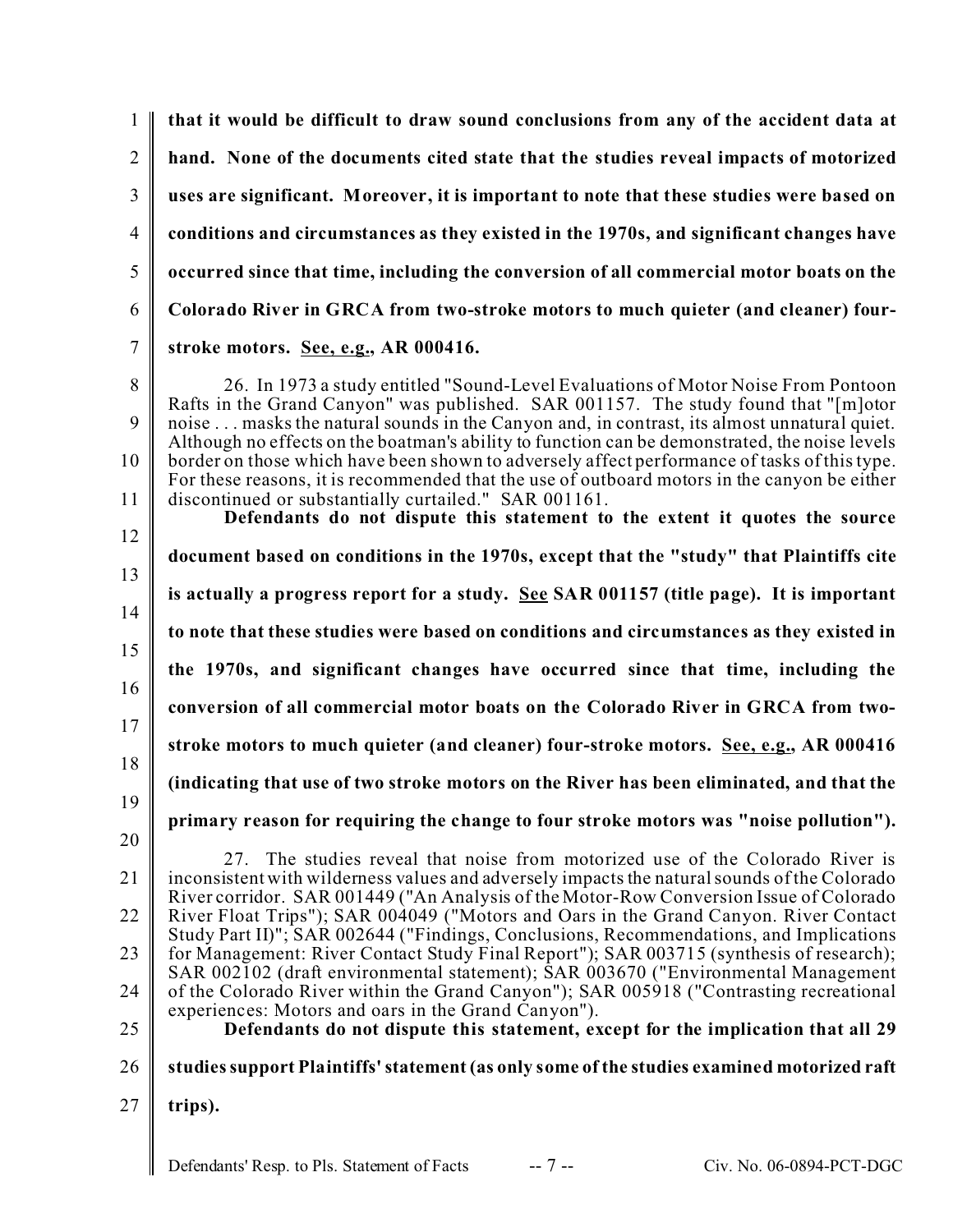| $\mathbf{1}$<br>$\mathbf{2}$<br>3 | 28. In terms of impacts to the wilderness experience (a key component of preserving<br>wilderness) studies show that overall "non-motorized trips are more pleasing to the visitor."<br>SAR 004607. Reasons "given suggest that oar travel is seen as more consistent with a<br>natural or wilderness experience." Id.                                            |
|-----------------------------------|-------------------------------------------------------------------------------------------------------------------------------------------------------------------------------------------------------------------------------------------------------------------------------------------------------------------------------------------------------------------|
| $\overline{4}$                    | Defendants do not dispute this statement.                                                                                                                                                                                                                                                                                                                         |
| 5                                 | 29. Passengers "who had experience with both motor and oar trips preferred the oar<br>trip. They enjoyed the slower pace, could relax; they become more aware of natural sounds<br>in the canyon; they were able to observe more closely the unique features along the river and                                                                                  |
| 6<br>7                            | more easily ask questions of their guide." SAR 004607.<br>Defendants do not dispute this statement.                                                                                                                                                                                                                                                               |
|                                   |                                                                                                                                                                                                                                                                                                                                                                   |
| 8<br>9                            | 30. The studies reveal there "is a strong indication that <i>almost all</i> those who have had<br>the opportunity to experience both motor and oar trips prefer oar trips over motor trips."<br>SAR 004602.                                                                                                                                                       |
|                                   | Defendants do not dispute this statement, except for the implication that all 29                                                                                                                                                                                                                                                                                  |
| 10                                | studies support Plaintiffs' statement (as only some of the studies examined motorized raft                                                                                                                                                                                                                                                                        |
| 11                                |                                                                                                                                                                                                                                                                                                                                                                   |
| 12                                | trips).                                                                                                                                                                                                                                                                                                                                                           |
|                                   | 31. In one study-referred to as the "motor-oar experiment"-a combination motor/oar                                                                                                                                                                                                                                                                                |
| 13                                | trip was devised on which passengers could experience both modes of transportation.<br>SAR 005918. Two "trips, one motor and one oar, were scheduled to leave Lee's Ferry so                                                                                                                                                                                      |
| 14                                | they would meet halfway through the Canyon. There passengers left one set of boats and<br>switched to the other, then continued to the debarkation point (Diamond Creek, mile 225).                                                                                                                                                                               |
| 15                                | The combination trip took 9 days, 5 $\frac{1}{2}$ by oar power and 3 $\frac{1}{2}$ by motor." Id. To determine<br>"overall trip preference," the researchers asked passengers "which type of trip they would                                                                                                                                                      |
| 16<br>17                          | choose for another river, which they would recommend to a friend, and which better enabled<br>them to experience the canyon, and which they liked better overall." SAR 005919. In<br>response, 79 to 91 percent chose the oar trip while 4 to 6 percent chose the motor trip.<br>People with both kinds of experiences <i>clearly preferred oar travel.</i> " Id. |
| 18                                |                                                                                                                                                                                                                                                                                                                                                                   |
| 19                                | Defendants do not dispute this statement.                                                                                                                                                                                                                                                                                                                         |
| 20                                | 32. Studies show that oar trips (non-motorized) are as safe or safer than motorized<br>trips. AR 092572 (showing lower risk of fatality on oar-powered rafting trips).                                                                                                                                                                                            |
| 21                                | Defendants do not dispute this statement.                                                                                                                                                                                                                                                                                                                         |
| 22                                | 33.<br>In 1976 "six workshops were held for public input on Colorado River                                                                                                                                                                                                                                                                                        |
| 23                                | management issues. By September 1976 the draft research findings were available for<br>management review." AR 000861.                                                                                                                                                                                                                                             |
| 24                                | Defendants do not dispute this statement.                                                                                                                                                                                                                                                                                                                         |
| 25                                | 34. The twenty-nine studies found that the impacts to the Colorado River corridor's<br>natural soundscape and wilderness character from motorized use are serious and severe.                                                                                                                                                                                     |
| 26                                | SAR 004573-90.<br>Defendants dispute this statement. The SAR 004573-90 is a section of the FEIS                                                                                                                                                                                                                                                                   |
| 27                                |                                                                                                                                                                                                                                                                                                                                                                   |
|                                   | that discusses the findings of some of the studies. The above statement is not contained                                                                                                                                                                                                                                                                          |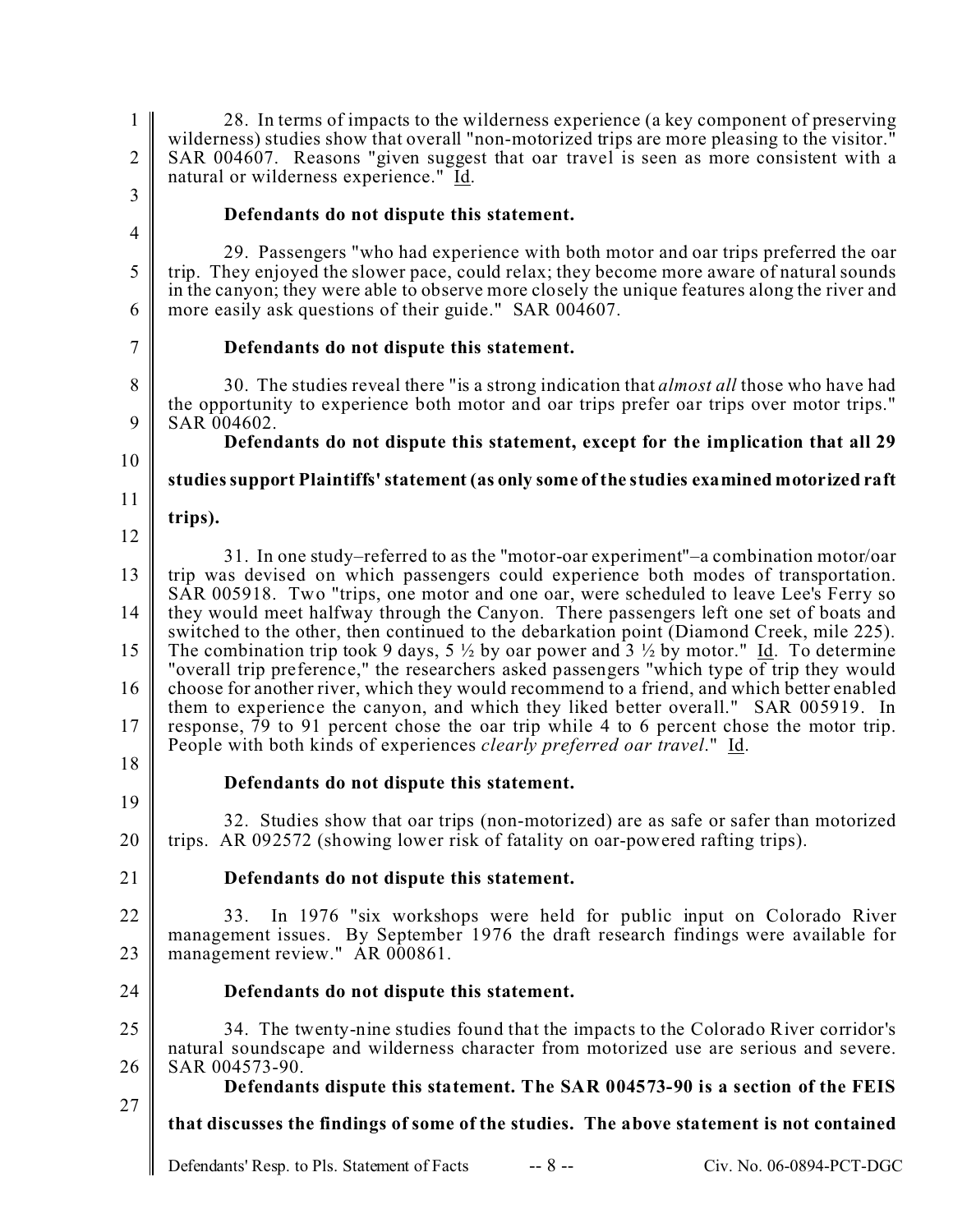| $\mathbf{1}$   | in that section of the 1979 document.                                                                                                                                                                                                                                              |
|----------------|------------------------------------------------------------------------------------------------------------------------------------------------------------------------------------------------------------------------------------------------------------------------------------|
| $\mathbf{2}$   | "The 1976 Master Plan for Grand Canyon"                                                                                                                                                                                                                                            |
| $\mathfrak{Z}$ | 35. In August, 1976 the Park Service issued a Final Master Plan for Grand Canyon<br>National Park. SAR 002342.                                                                                                                                                                     |
| $\overline{4}$ | Defendants do not dispute this statement.                                                                                                                                                                                                                                          |
| 5              | 36. The 1976 Master Plan outlines the overall objectives and proposals for managing                                                                                                                                                                                                |
| 6              | Grand Canyon National Park and states that the "goals for management of the Colorado"<br>River in the Grand Canyon will be to perpetuate the wilderness river-running experience, and                                                                                              |
| 7              | to attempt to mitigate the influences of man's manipulation of the river." SAR 002367.<br>Defendants do not dispute this statement, except to note that the 1995 General                                                                                                           |
| $8\,$<br>9     | Management Plan superseded the 1976 Master Plan and announced other river                                                                                                                                                                                                          |
| 10             | management objectives.                                                                                                                                                                                                                                                             |
| 11             | 37. The Master Plan states that "mechanized access below the rims [of the Grand<br>Canyon]" will be limited. SAR 002352.                                                                                                                                                           |
| 12             | Defendants do not dispute this statement.                                                                                                                                                                                                                                          |
| 13<br>14       | 38. A year after adopting the Master Plan, the Park Service reiterated its decision to<br>"ban motor use" in the Colorado River corridor to achieve the Master Plan's goals.<br>SAR 003026; SAR 005244 (calling for the phase out of motorized boats).                             |
| 15             | Defendants do not dispute this statement.                                                                                                                                                                                                                                          |
| 16<br>17       | 39. The Park Service's decision to ban motorized use of the Colorado River corridor<br>was based on consideration of "relevant National Park policies, wilderness proposals, the<br>park master plan, interpretation, noise, and research, as well as other considerations"        |
| 18             | SAR 001444.                                                                                                                                                                                                                                                                        |
| 19             | Defendants do not dispute this statement.                                                                                                                                                                                                                                          |
| 20             | 40. The Park Service stated that the "goals for management of the Colorado River in<br>the Grand Canyon as stated in the Master Plan are to perpetuate the wilderness river-running<br>experience and to attempt to mitigate the influences of man's manipulation of the river. To |
| 21             | achieve this, all visitor use of this portion of the river will be without motors, and more<br>nearly like the experience of earlier explorers." SAR 003026.                                                                                                                       |
| 22             |                                                                                                                                                                                                                                                                                    |
| 23             | Defendants do not dispute this statement.                                                                                                                                                                                                                                          |
| 24             | 41. According to the Park Service, "a three-year study of the river with public<br>participation has shown that visitor appreciation, understanding, and enjoyment of the Grand<br>Canyon will be enhanced by [non-motorized]  use" of the Colorado River corridor.                |
| 25             | SAR 003026.                                                                                                                                                                                                                                                                        |
| 26             | Defendants do not dispute this statement.                                                                                                                                                                                                                                          |
| 27             | 42. As early as 1976, the Park Service found that "motorized boat use is not<br>necessary for the use and enjoyment of this area but is a convenience which enables the trip                                                                                                       |
|                | $-9 -$<br>Defendants' Resp. to Pls. Statement of Facts<br>Civ. No. 06-0894-PCT-DGC                                                                                                                                                                                                 |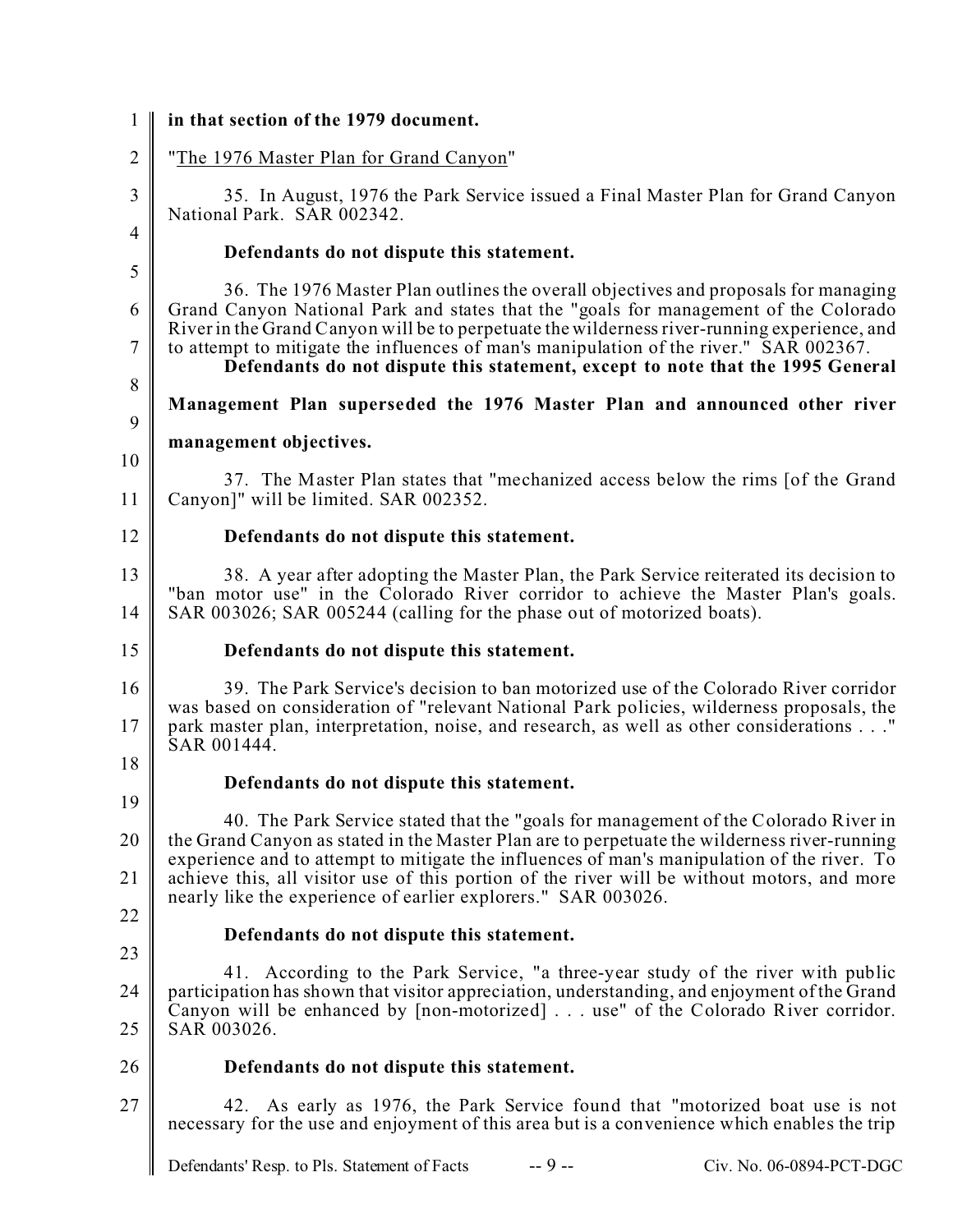| $\mathbf{1}$<br>$\overline{2}$<br>$\overline{3}$ | to be made in less time and permits the use of large boats, accommodating larger groups.<br>This use is inconsistent with the wilderness criteria of providing outstanding opportunities<br>for solitude and for a primitive and unconfined type of recreation." SAR 005804.<br>Defendants do not dispute this statement, except to the extent that this language                                                                                                                                                                                                    |
|--------------------------------------------------|----------------------------------------------------------------------------------------------------------------------------------------------------------------------------------------------------------------------------------------------------------------------------------------------------------------------------------------------------------------------------------------------------------------------------------------------------------------------------------------------------------------------------------------------------------------------|
| $\overline{4}$                                   | suggests that this is the Park Service's current position.                                                                                                                                                                                                                                                                                                                                                                                                                                                                                                           |
| 5                                                | "The 1977 Wilderness Recommendation"                                                                                                                                                                                                                                                                                                                                                                                                                                                                                                                                 |
| 6                                                | 43. In February, 1977 the Park Service issued a Final Wilderness Recommendation.<br>SAR 002678.                                                                                                                                                                                                                                                                                                                                                                                                                                                                      |
| $\overline{7}$                                   | Defendants do not dispute this statement.                                                                                                                                                                                                                                                                                                                                                                                                                                                                                                                            |
| 8<br>9                                           | 44. The 1977 Wilderness Recommendation included "two hundred seventy-seven<br>miles of the Colorado River"-including the entire River corridor from Lees Ferry to<br>Diamond Creek-within Grand Canyon National Park as potential wilderness. SAR 002723<br>Defendants do not dispute this statement, except to clarify that the Park's 1977                                                                                                                                                                                                                         |
| 10                                               | Wilderness Recommendation only proposed the river corridor as potential wilderness                                                                                                                                                                                                                                                                                                                                                                                                                                                                                   |
| 11                                               | but did not actually "include" any area in the national wilderness preservation system.                                                                                                                                                                                                                                                                                                                                                                                                                                                                              |
| 12<br>13                                         | 45. In 1977 Wilderness Recommendation, the Park Service states that "the river<br>passes through some of the most scenic and primitive land remaining in this country."<br>SAR 002723.                                                                                                                                                                                                                                                                                                                                                                               |
| 14                                               | Defendants do not dispute this statement.                                                                                                                                                                                                                                                                                                                                                                                                                                                                                                                            |
| 15<br>16<br>17<br>18                             | 46. In the 1977 Wilderness Recommendation, the Park Service states that "motorized"<br>boat use is not necessary for the use and enjoyment of this area but a convenience which<br>enables the trip to be made in less time and permits the use of large boats, accommodating<br>larger groups. This use is inconsistent with the wilderness criteria of providing outstanding<br>opportunities for solitude and for a primitive and unconfined type of recreation. It is<br>proposed that the river corridor be designated a potential wilderness addition, pending |
| 19                                               | finalization of the river management plan." SAR 002723.<br>Defendants do not dispute this statement, except to the extent that this language                                                                                                                                                                                                                                                                                                                                                                                                                         |
| 20                                               | suggests that this is the Park Service's current position.                                                                                                                                                                                                                                                                                                                                                                                                                                                                                                           |
| 21                                               | 47. In the 1977 Wilderness Recommendation, the Park Service notes the "response"<br>from individuals and organizations has been overwhelmingly in favor of the current                                                                                                                                                                                                                                                                                                                                                                                               |
| 22                                               | [wilderness] proposal. Only 14 individuals out of 501, and 2 organizations out of 38, wanted<br>less land designated as wilderness. A total of 431 individuals and 25 organizations                                                                                                                                                                                                                                                                                                                                                                                  |
| 23                                               | recommended that hand-propelled, rather than motorized, craft be used on the river and that<br>it be included as wilderness. Some 286 individuals and 25 organizations would further                                                                                                                                                                                                                                                                                                                                                                                 |
| 24                                               | enlarge the area recommended for immediate wilderness by including all areas proposed as<br>potential wilderness." SAR 002693-94.                                                                                                                                                                                                                                                                                                                                                                                                                                    |
| 25                                               | Defendants do not dispute this statement.                                                                                                                                                                                                                                                                                                                                                                                                                                                                                                                            |
| 26<br>27                                         | 48. The Park Service notes that "13 companies [engaged in commercial river trips]<br>were in favor of retaining motors, while 9 companies favored wilderness designation for the<br>river and the elimination of motorized craft." SAR 002694.                                                                                                                                                                                                                                                                                                                       |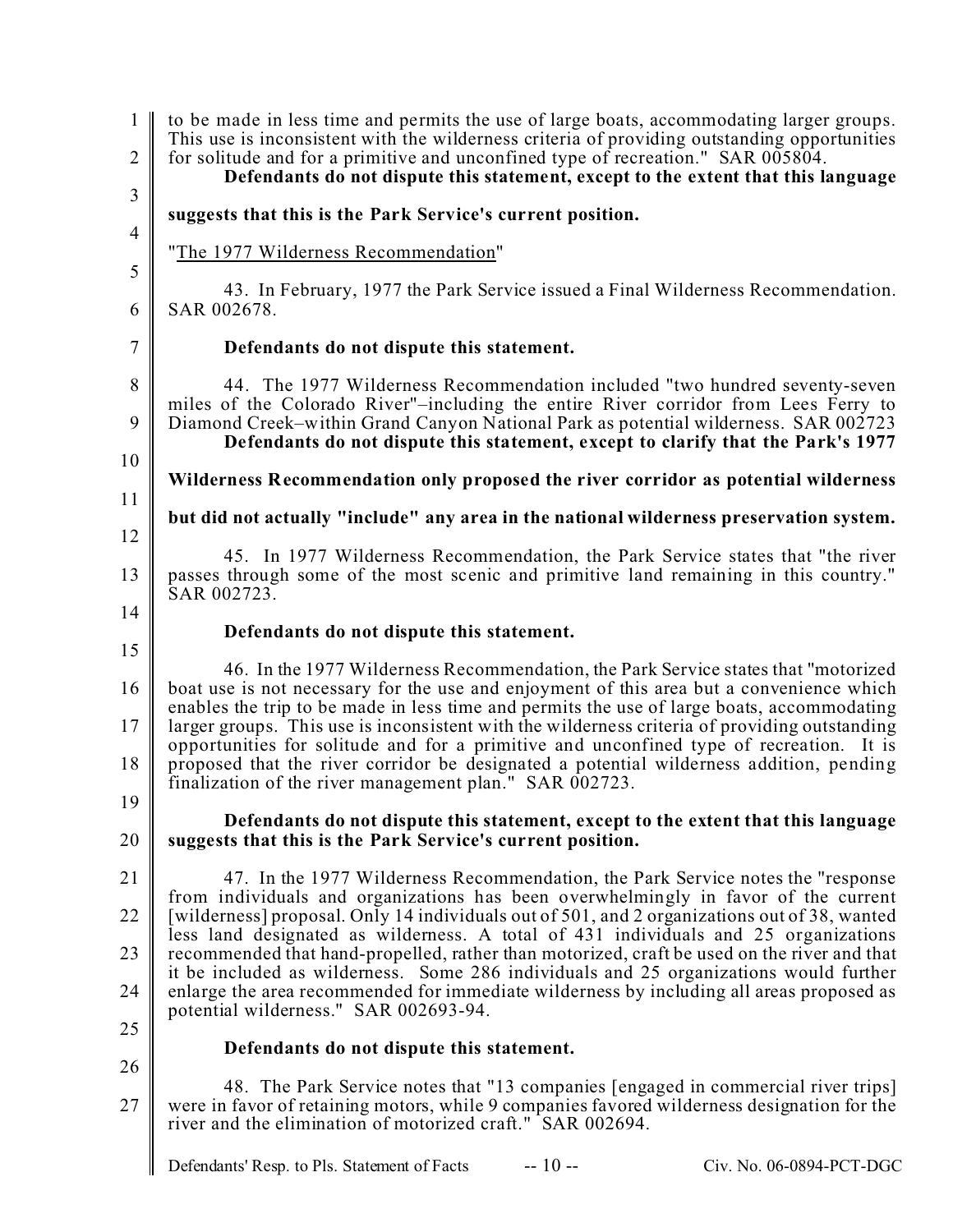| 1                 | Defendants do not dispute this statement.                                                                                                                                                                                                                                                                                             |
|-------------------|---------------------------------------------------------------------------------------------------------------------------------------------------------------------------------------------------------------------------------------------------------------------------------------------------------------------------------------|
| $\mathbf{2}$<br>3 | 49. The Park Service states that the designation of the Colorado River corridor as<br>potential wilderness "will further protect one of the world's most awesome natural wonders<br>and ensure that future generations of Americans will have the same opportunities that we<br>enjoy to witness its spectacular beauty." SAR 002814. |
| $\overline{4}$    | Defendants do not dispute this statement.                                                                                                                                                                                                                                                                                             |
| 5                 | 50. The Park Service states that "studies over the past several years show that the use                                                                                                                                                                                                                                               |
| 6                 | of motorboats on the Colorado River within the park is incompatible with overall visitor<br>enjoyment and the resource management objectives of the park." SAR 002814.                                                                                                                                                                |
| 7                 | Defendants do not dispute this statement.                                                                                                                                                                                                                                                                                             |
| 8<br>9            | 51. The Park Service noted that the decision to ban motorboat use of the Colorado<br>River corridor "was made to comply with a Congressionally mandated wilderness<br>recommendation." SAR 002815.                                                                                                                                    |
| 10                | Defendants do not dispute this statement, except to note that the referenced                                                                                                                                                                                                                                                          |
| 11                | document also states that "work on a river management plan now being done by the                                                                                                                                                                                                                                                      |
| 12                | National Park Service would continue." SAR 002815.                                                                                                                                                                                                                                                                                    |
| 13<br>14          | 52. The 1977 Wilderness Recommendation "was held in abeyance by the DOI<br>Legislative Counsel pending completion of the river management plan." AR 00086.<br>Defendants dispute this statement is supported by the cited reference; which                                                                                            |
| 15                | appears to be only a contact/mailing list.                                                                                                                                                                                                                                                                                            |
| 16                | 53. In January, 1978 the Park Service released a draft Colorado River Management<br>Plan and Environmental Impact Statement for public review and comment. AR 000862.                                                                                                                                                                 |
| 17                | Defendants do not dispute this statement.                                                                                                                                                                                                                                                                                             |
| 18<br>19          | 1979-1980: THE PARK SERVICE RELEASES A NEW COLORADO RIVER<br>"V.<br>MANAGEMENT PLAN AND EIS CALLING FOR THE PHASE OUT OF<br>MOTORBOATS TO PROTECT THE RIVER'S WILDERNESS CHARACTER"                                                                                                                                                   |
| 20                |                                                                                                                                                                                                                                                                                                                                       |
| 21                | 54. Following completion of the twenty-nine studies, a draft and final environmental<br>impact statement, a public comment period, "seven public meetings," and review of the 1977<br>Wilderness Recommendation, in December, 1979 the Park Service signed a final Colorado<br>River Management Plan ("CRMP"). AR 000862.             |
| 22                |                                                                                                                                                                                                                                                                                                                                       |
| 23                | Defendants do not dispute this statement.                                                                                                                                                                                                                                                                                             |
| 24                | "The CRMP/EIS"                                                                                                                                                                                                                                                                                                                        |
| 25                | 55. The objective of the Final CRMP is to provide a "wilderness river-running<br>experience in which the natural sounds, silence, sights, and full beauty of the can be                                                                                                                                                               |
| 26                | experienced, relaxed conversation is possible, and the river is experienced on its own terms."<br>SAR 004857.                                                                                                                                                                                                                         |
| 27                | Defendants do not dispute this statement.                                                                                                                                                                                                                                                                                             |
|                   | $-11 -$<br>Defendants' Resp. to Pls. Statement of Facts<br>Civ. No. 06-0894-PCT-DGC                                                                                                                                                                                                                                                   |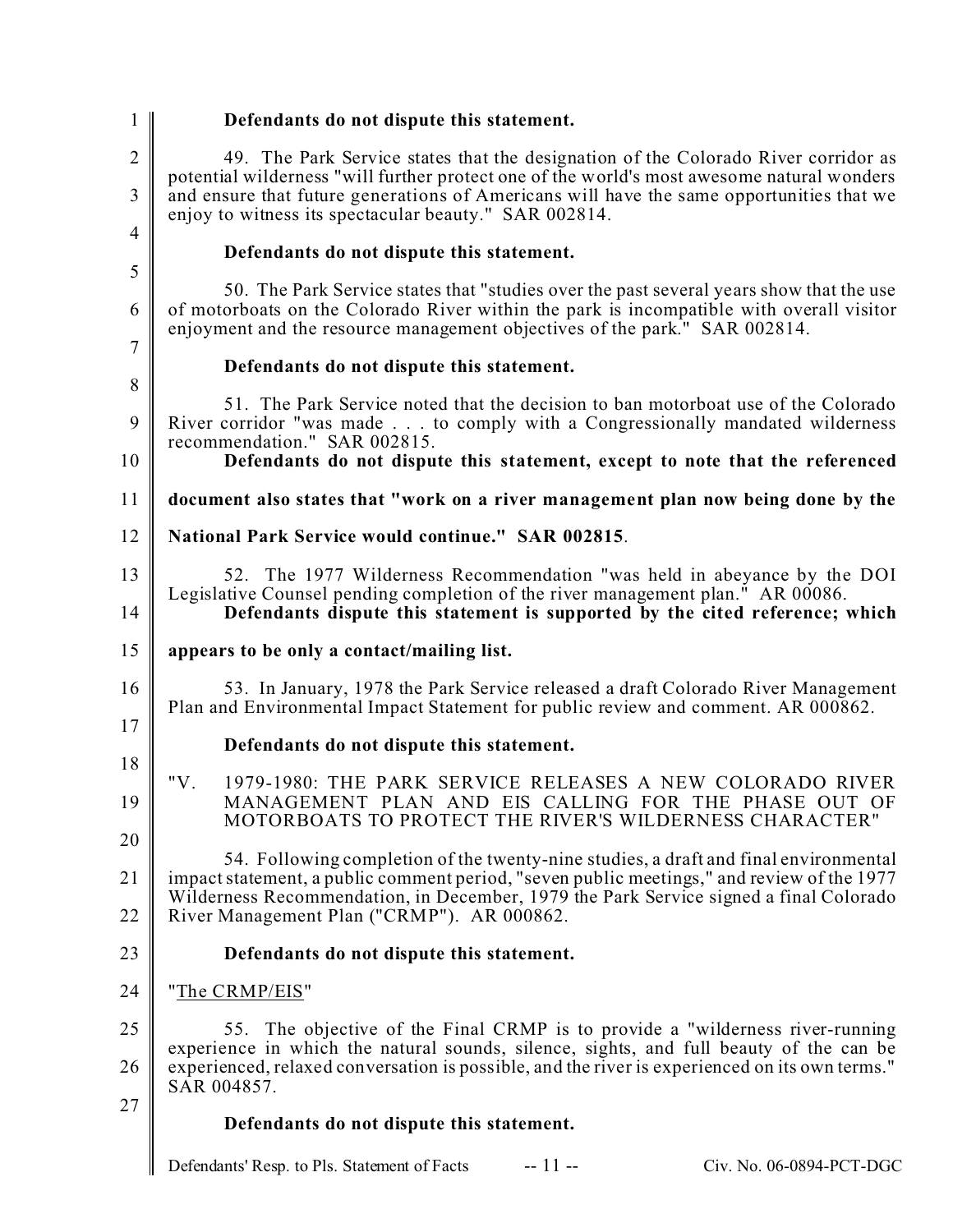1 2 3 4 5 6 7 8 9 10 11 12 13 14 15 16 17 18 19 20 21 22 23 24 25 26 27 56. "To accomplish this objective, the use of motorized boats from Lees Ferry to Separation Canyon will be phased out over a 5-year period." SAR 004857. Motorized boats will be phased out by 1985. SAR 004858. **Defendants do not dispute this statement.** 57. The Park Service sought to improve visitor's "wilderness experience" by eliminating motorized boat use. SAR 004610. **Defendants do not dispute this statement.** 58. The Park Service states that "[s]tudies over the past several years show that the use of motorboats . . . is incompatible with overall visitor enjoyment and resource management objectives." SAR 002814. **Defendants do not dispute this statement.** 59. The Park Service determined that the use "of motorized watercraft . . . will be phased out over a 5 year period. This will achieve the objective . . . to make available the high quality wilderness river-running experience." SAR 005244. **Defendants do not dispute this statement.** 60. In the CRMP, the Park Service states that the plan to eliminate motorized watercraft use of the Colorado River corridor, "rather than representing an elitist choice among the possible means of enjoying the Grand Canyon, . . .is a plan to preserve and make available the fullness of the unique experience which the Colorado River through the Grand Canyon offers to the river runner. Among other provisions of the plan, the elimination of motor use will enhance the experience of wilderness without appreciably changing the demographic characteristics of river users or their total number." SAR 005242. **Defendants do not dispute this statement.** 61. In the EIS for the CRMP, the Park Service notes that "[p]ollutants added to the river as a result of motorized travel include approximately 5,750 pounds of petroleum residue annually, as well as gasoline from leaking tanks and oil spills." SAR 004598. **Defendants do not dispute this statement.** 62. In the EIS, the Park Service notes that "[m]otorized whitewater river trips are currently available on other sections of the Colorado River system, as well as on other western whitewater rivers." SAR 004619. **Defendants do not dispute this statement.** 63. In the CRMP, the Park Service increases the annual use of the Colorado River corridor "both in numbers of people and user days." SAR 005244. **Defendants do not dispute this statement.** 64. In the CRMP, the Park Service increased the user days for commercial concessionaires from 89,000 to approximately 115,500 during the five year phase out period. AR 00862; SAR 005246. A user day is "any person in any part of the canyon for any part of the day." SAR 005244. **Defendants do not dispute the statement of the first sentence. Defendants dispute**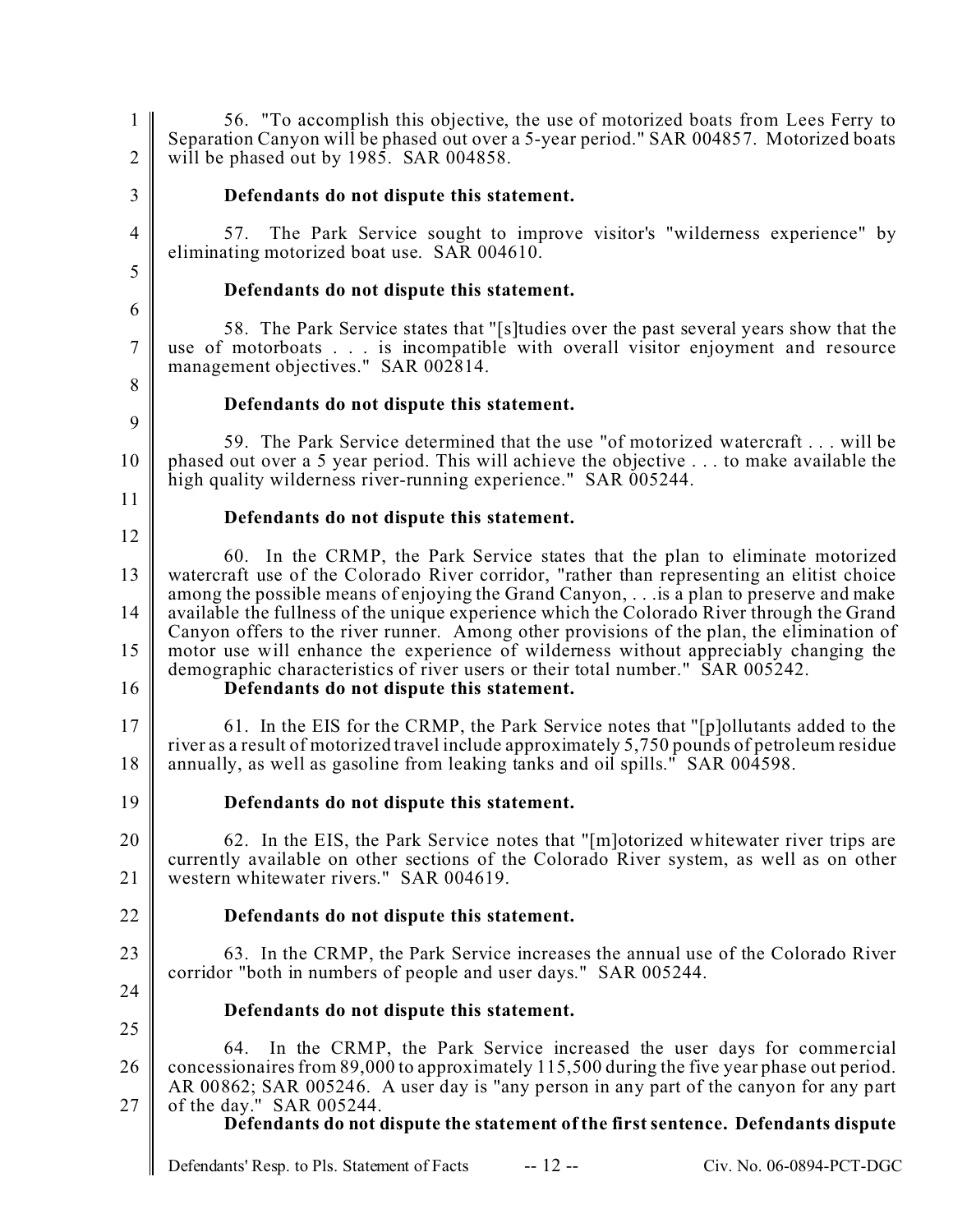| 1                   | that the statement in the second sentence is contained in the cited reference.                                                                                                                                                                                                                                           |  |
|---------------------|--------------------------------------------------------------------------------------------------------------------------------------------------------------------------------------------------------------------------------------------------------------------------------------------------------------------------|--|
| $\sqrt{2}$<br>3     | 65. In the CRMP, the Park Service also increased the applicable river use ceilings in<br>order to accommodate growing demand for self-guided access, which had increased from<br>7,600 to approximately 54,450 potential user days. AR 00862; SAR 005246.                                                                |  |
| 4                   | Defendants do not dispute this statement, except that the cited references for the                                                                                                                                                                                                                                       |  |
| 5                   | 54,450 user days refer to "noncommercial" user days, which are not necessarily limited                                                                                                                                                                                                                                   |  |
| 6                   | to self-guided access but could also include NPS administrative use.                                                                                                                                                                                                                                                     |  |
| $\overline{7}$<br>8 | 66. In the CRMP, the Park Service allocated approximately 73% of the total number<br>of user days available to the commercial concessionaires and approximately 27% of the total<br>number of user days available to public non-commercial river-runners annually.<br>SAR 005251.                                        |  |
|                     |                                                                                                                                                                                                                                                                                                                          |  |
| 9                   | Defendants dispute that this statement is supported by the cited reference.                                                                                                                                                                                                                                              |  |
| 10                  | 67. In the CRMP, the Park Service states that "to reduce crowding and congestion,<br>keep related resource impacts at an acceptable level, and provide a quality river-running                                                                                                                                           |  |
| 11                  | experience, the number of people launching is set at a fixed level of 65 per day for the<br>summer season of 183 days. This includes two groups of 25 commercial passengers and one                                                                                                                                      |  |
| 12                  | group of 15 non-commercial trip participants." SAR 004510.                                                                                                                                                                                                                                                               |  |
| 13                  | Defendants do not dispute this statement.                                                                                                                                                                                                                                                                                |  |
| 14                  | 68. In the EIS, the Park Service determined that "[r]apid irreversible physical and                                                                                                                                                                                                                                      |  |
| 15<br>16            | ecological changes are occurring in the riparian resources of the Colorado River as a result<br>of the present visitor use levels and patterns. The irreversible changes are not necessarily<br>a simple function of the total number of visitors, but more importantly, of use patterns and<br>activities." SAR 004573. |  |
| 17                  | Defendants do not dispute this statement.                                                                                                                                                                                                                                                                                |  |
| 18                  | 69. In the EIS, the Park Service determined that "motor and oar trips were perceived                                                                                                                                                                                                                                     |  |
| 19                  | as equally safe." SAR 004587.<br>Defendants dispute this statement. The complete quotation is: "The motor and                                                                                                                                                                                                            |  |
| 20                  | oar trips were perceived as equally safe by combination trip passengers (those who                                                                                                                                                                                                                                       |  |
| 21                  | experienced the river trip by both motor and oar). Twenty-five percent considered the                                                                                                                                                                                                                                    |  |
| 22                  | oar trip safer, 25 percent the motor, and 46 percent felt there was no difference (Shelby                                                                                                                                                                                                                                |  |
| 23                  | and Nielsen, 1976)." SAR 004587.                                                                                                                                                                                                                                                                                         |  |
| 24                  | 70. In the EIS, the Park Service determined that there "is strong indication that almost                                                                                                                                                                                                                                 |  |
| 25                  | all those who have had the opportunity to experience both motor and oar trips prefer oar trips<br>over motor trips." SAR $00\overline{4602}$ .                                                                                                                                                                           |  |
| 26                  | Defendants do not dispute this statement, except to note that the complete                                                                                                                                                                                                                                               |  |
| 27                  | quotation is:                                                                                                                                                                                                                                                                                                            |  |
|                     | There is a strong indication that almost all those who have had the                                                                                                                                                                                                                                                      |  |
|                     | $-13 -$<br>Defendants' Resp. to Pls. Statement of Facts<br>Civ. No. 06-0894-PCT-DGC                                                                                                                                                                                                                                      |  |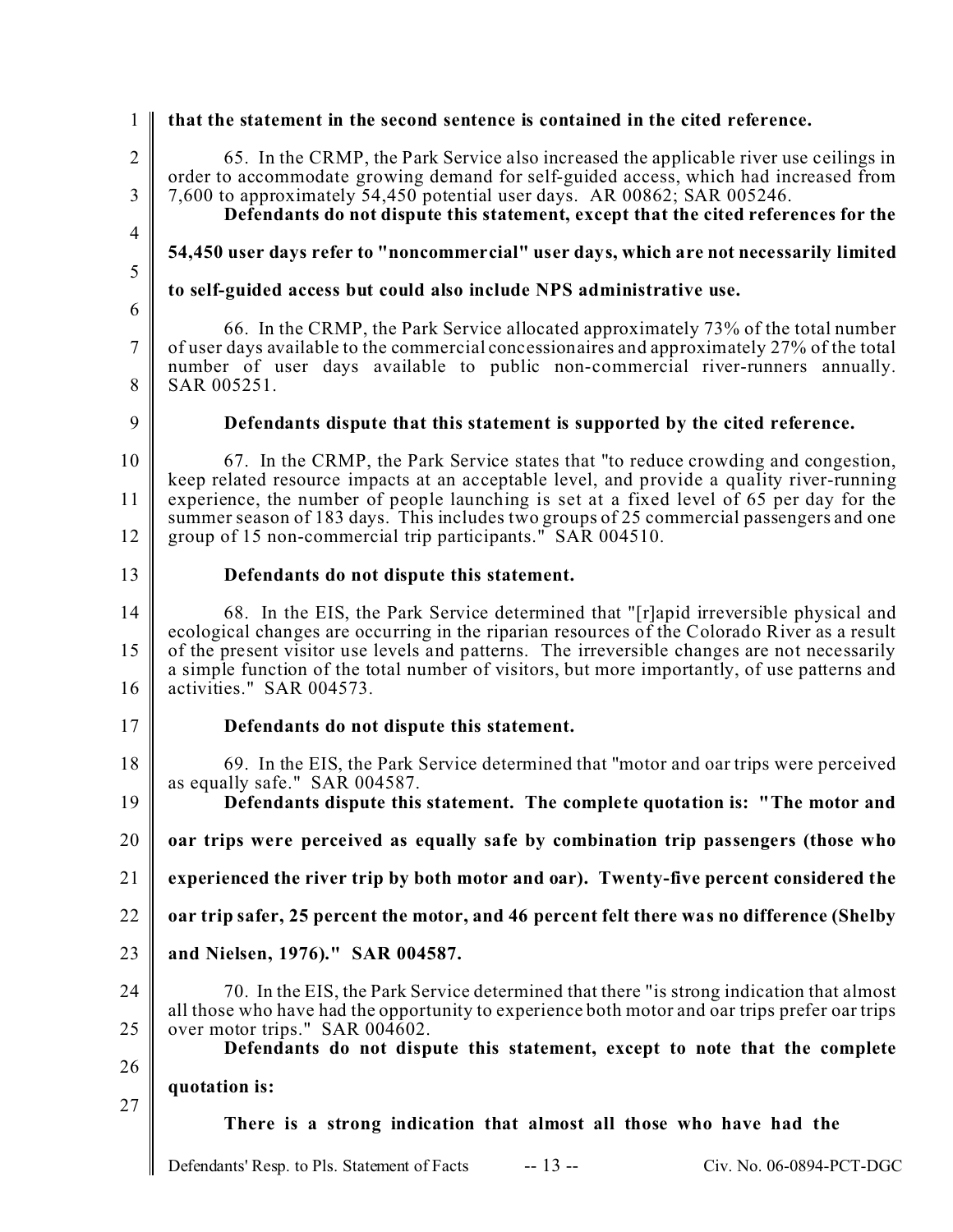1  $\mathfrak{D}$ 3 4 5 6 7 8 9 10 11 12 13 14 15 16 17 18 19 20 21 22 23 24 25 26 27 **opportunity to experience both motor and oar prefer oar trips over motor trips. However, most river runners are on their first river trip and do not have the experience of either type of trip. For these people the choice is limited by what information they can obtain by the concessioner as to relative merits of the two modes of travel. Concessioners will naturally sponsor the type of watercraft best suited to their operation. People with time constraints and money limitations will generally choose the shorter less expensive trip. The shorter less expensive trip at present is the motorized trip. There was some public input to the effect that shorter less expensive full length motorized trips should be retained. Those who want this type of trip will be impacted do to its loss under the proposed action. Those who do choose the shorter less costly trips will not experience a full length trip. SAR 004602.** 71. The Park Service notes that "[r]esearch has indicated that non-motorized trips are more pleasing to the visitor . . . Reasons given suggest that oar travel is seen as more consistent with a natural or wilderness experience." SAR 004607. **Defendants do not dispute this statement.** 72. In the EIS, the Park Service states that "[u]nnatural sounds will continue to intrude upon the quiet of the canyon and create a disturbance for many users. Noises from lowflying aircraft, helicopters, and subsonic and supersonic airplanes are superimposed upon and mask the natural sounds." SAR 004613. **Defendants do not dispute this statement.** 73. The CRMP established a waiting list for persons applying for permits required to access the Colorado River for non-commercial watercraft recreation and monitoring programs to continually assess changes in resource conditions and indicators such as visitor congestion, public demand, and visitor expectations. SAR 005253; SAR 005258. **Defendants dispute this statement. SAR 005253 states only that a waiting list will be maintained, but does not indicate monitoring will be conducted "to continually assess changes . . . ." SAR 005258 does not appear to be relevant to this statement.** 74. The Park Service states in the CRMP that its decision to phase out motorboat use of the Colorado River corridor by 1985 (over a 5 year period) "will achieve the objective of ... mak[ing] available the high quality wilderness river-running experience which is inherently offered by the unique nature of the Colorado River through the Grand Canyon. This is also the objective the Grand Canyon National Park Master Plan for the Colorado River corridor, and corresponds with the park wilderness proposal." SAR 005244. **Defendants do not dispute this statement.** 75. The Park Service states that its decision to phase out motorboat use in the CRMP is "based on the extensive Colorado River Research project for the Grand Canyon and considers public input from the two series of public meetings on river management." SAR 005244. **Defendants do not dispute this statement.**

Defendants' Resp. to Pls. Statement of Facts -- 14 -- Civ. No. 06-0894-PCT-DGC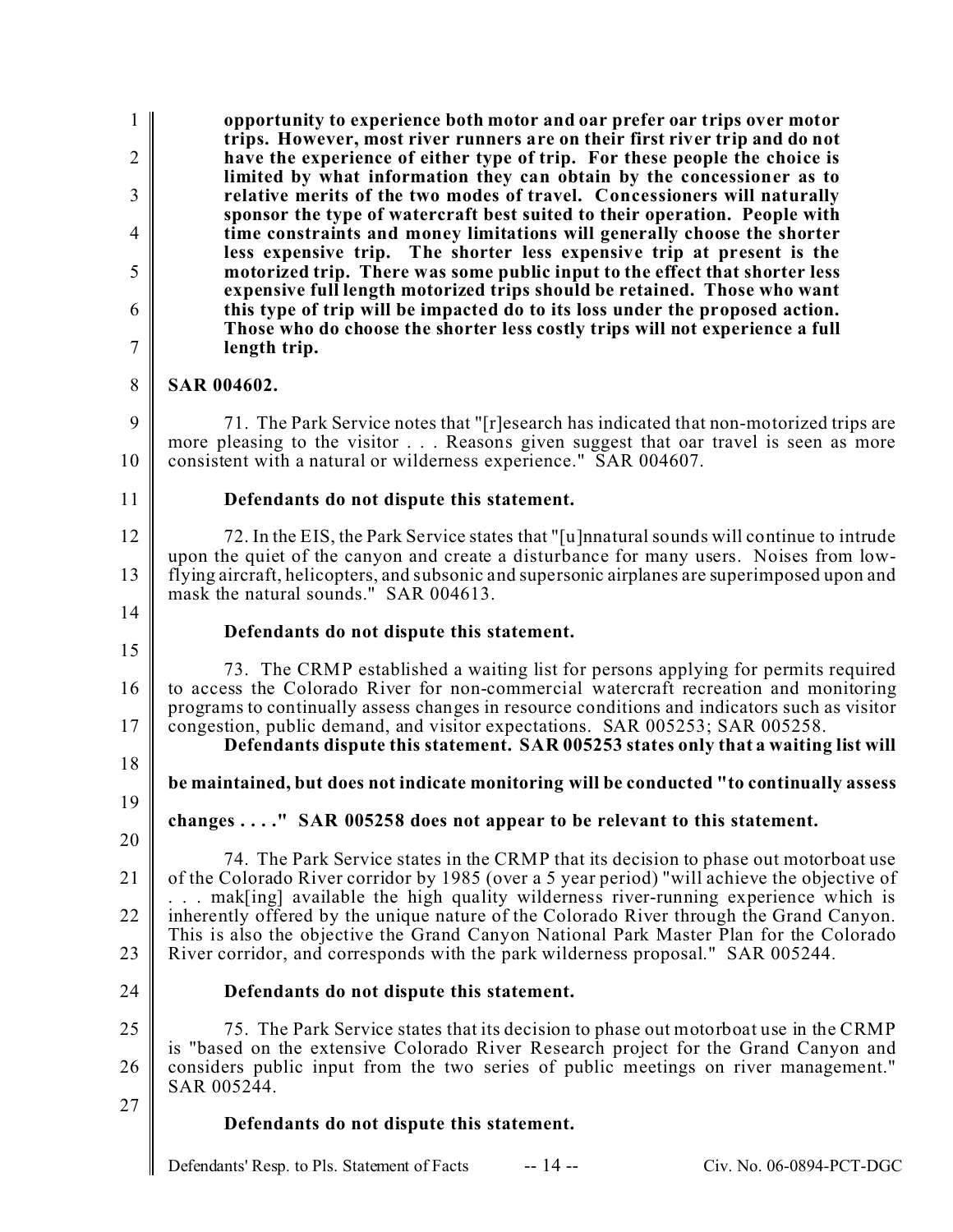| $\mathbf{1}$                                         | "The 1980 Update to the 1977 Wilderness Recommendation"                                                                                                                                                                                                                                                                           |
|------------------------------------------------------|-----------------------------------------------------------------------------------------------------------------------------------------------------------------------------------------------------------------------------------------------------------------------------------------------------------------------------------|
| $\overline{2}$                                       | 78. In 1980, the Park Service updated its 1977 Wilderness Recommendation.<br>SAR 005746.                                                                                                                                                                                                                                          |
| $\overline{3}$                                       | Defendants do not dispute this statement.                                                                                                                                                                                                                                                                                         |
| $\overline{4}$                                       | 79. The 1980 Wilderness Recommendation includes a proposal to designate 980,088                                                                                                                                                                                                                                                   |
| 5                                                    | acres within the Grand Canyon for preservation as wilderness. AR 104820. The proposal<br>also includes an additional 131,814 acres of the Grand Canyon as "potential wilderness,"                                                                                                                                                 |
| 6<br>$\tau$                                          | including the entire 226 mile stretch of the Colorado River, from Lees Ferry to Diamond<br>Creek (the upper gorge) and an additional 51 miles from Diamond Creek to Lake Mead<br>(hereinafter "Colorado River corridor"). AR 104823; SAR 005770 (Wilderness                                                                       |
|                                                      | Recommendation).                                                                                                                                                                                                                                                                                                                  |
| 8                                                    | Defendants do not dispute this statement, except that the cited references do not                                                                                                                                                                                                                                                 |
| 9                                                    | appear to contain any reference to "an additional 51 miles" and to clarify that the                                                                                                                                                                                                                                               |
| 10                                                   | Park's 1980 Wilderness Recommendation only proposed the river corridor as potential                                                                                                                                                                                                                                               |
| 11                                                   | wilderness but did not actually "include" any area in the national wilderness                                                                                                                                                                                                                                                     |
| 12                                                   | preservation system.                                                                                                                                                                                                                                                                                                              |
| 13                                                   | 80. The Colorado River corridor was "identified as a potential wilderness due to the<br>existing motorized raft use." AR 104820.                                                                                                                                                                                                  |
| 14                                                   |                                                                                                                                                                                                                                                                                                                                   |
| 15                                                   | Defendants do not dispute this statement.                                                                                                                                                                                                                                                                                         |
| 16<br>17                                             | The Park Service notes that motorized boat use is "inconsistent with the<br>81.<br>wilderness criteria of providing outstanding opportunities for solitude and for a primitive and<br>unconfined type of recreation." SAR 005804. The "river corridor would become wilderness<br>upon phase-out of the use of motors." AR 104820. |
| 18                                                   | Defendants do not dispute this statement, except to the extent that this language<br>suggests that this is the Park Service's current position.                                                                                                                                                                                   |
| 19                                                   | 82. The Park Service determined that motorized use of the Colorado River is a non-                                                                                                                                                                                                                                                |
| 20                                                   | conforming use. SAR 005804. Non-conforming uses are "contrary to the definitions of<br>wilderness [but are] considered of a temporary nature which, once removed, should not                                                                                                                                                      |
| 21<br>preclude" wilderness designation). SAR 014841. |                                                                                                                                                                                                                                                                                                                                   |
| 22                                                   | Defendants do not dispute this statement.                                                                                                                                                                                                                                                                                         |
| 23                                                   | 83. The Colorado River corridor qualifies as "potential wilderness" because                                                                                                                                                                                                                                                       |
| 24                                                   | motorboat use can, and will, be phased out. SAR 005770; SAR 005804.                                                                                                                                                                                                                                                               |
| 25                                                   | Defendants do not dispute this statement, except to the extent that this language<br>suggests that this is the Park Service's current position.                                                                                                                                                                                   |
| 26                                                   | 84. On September 11, 1980, the Director of the Park Service sent a memo to the                                                                                                                                                                                                                                                    |
| 27                                                   | Assistant Secretary for Fish and Wildlife and Parks confirming that the "Colorado River is<br>recommended as potential wilderness. Under the River Management Plan, motorboat use<br>will be phased out by January 1, 1985, at which time the river is recommended for                                                            |
|                                                      |                                                                                                                                                                                                                                                                                                                                   |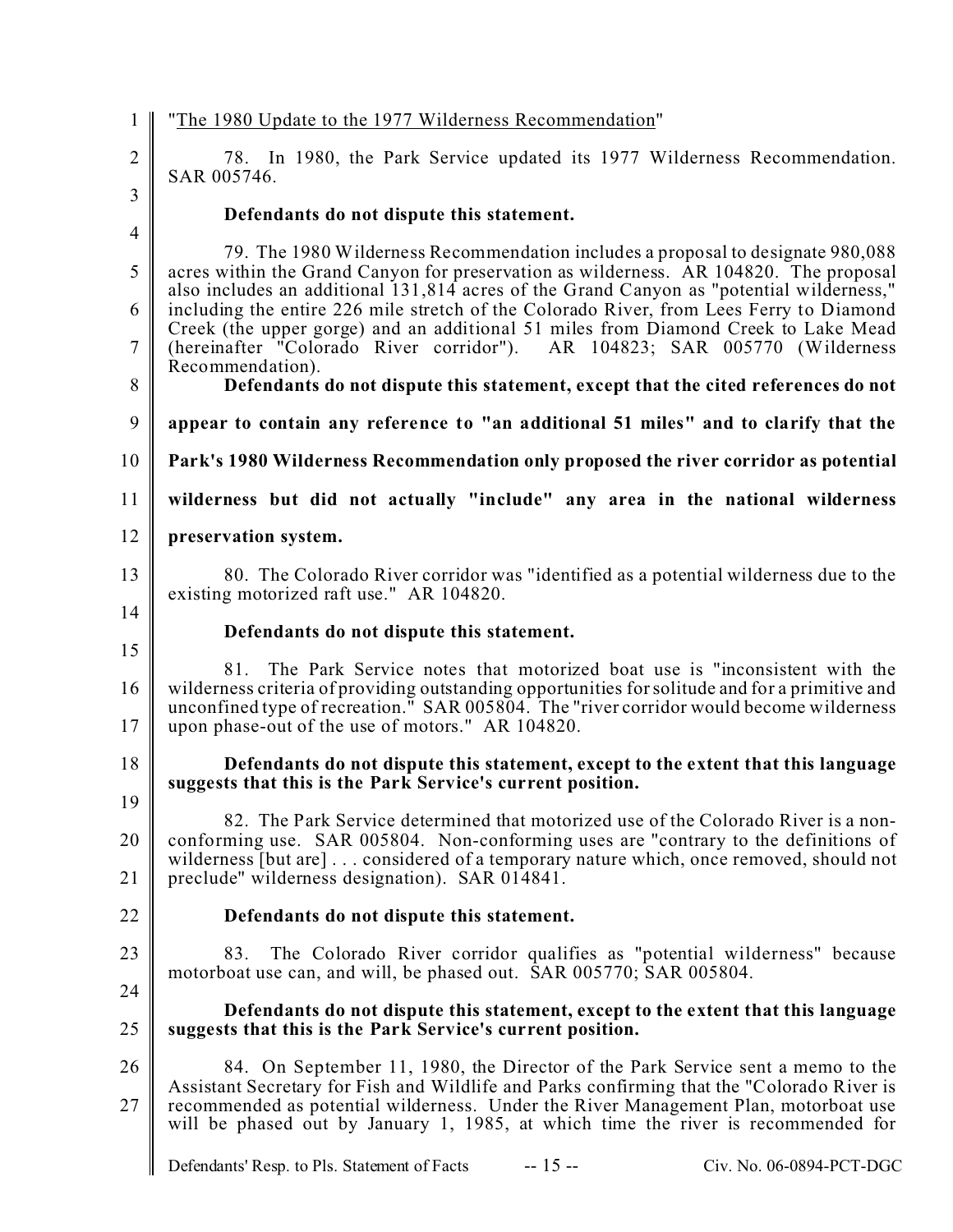1 wilderness designation." SAR 005770.

 $\mathfrak{D}$ 

3

# **Defendants do not dispute this statement.**

- 4
- 5

6

85. In March, 1980 the Mountain States Legal Foundation, on behalf of nine concessioners and 51 private citizens, filed a suit against the Secretary of Interior (Andrus) challenging the portions of the CRMP directing elimination of motorized rafts. AR 00862.

RECOMMENDATION" **[Defendants dispute Plaintiffs' characterization in this**

"VI. 1980-1990: THE PARK SERVICE ABANDONS THE FINDINGS OF ITS<br>TWENTY NINE STUDIES, EIS, CRMP, AND WILDERNESS

**title that NPS "abandoned" the findings in the earlier documents.]**

EIS, CRMP,

7 8

9

### **Defendants do not dispute this statement.**

"The Hatch Amendment"

10 86. In November, 1980 the "Hatch Amendment" was added to the one-year 1981 Department of Interior Appropriations Bill. SAR 005901.

11

#### **Defendants do not dispute this statement.**

12 13 14 15 87. The Hatch Amendment prevented the use of appropriated funds to implement a management plan for the Colorado River which "reduces the number of user days or passenger launches for commercial motorized watercraft excursions, for the preferred use period [May 1 through September 30], from all current launch points below that which was authorized for the same period in calendar year 1978." AR 000862; SAR 005901. The Hatch Amendment caused the Mountain States Legal Foundation lawsuit to be dismissed. AR 000862.

- 16
- 

#### **Defendants do not dispute this statement.**

17 18 88. On December 23, 1980 a number of Senators, including Orrin Hatch, sent the Park Service Director a letter directing that the current CRMP be "amended by the most expeditious methods which are legally defensible to accommodate the 1978 level and pattern of commercial, motorized watercraft access." SAR 005901.

19 **Defendants do not dispute this statement, but note that the quotation is selective**

20 **and incomplete. The letter actually states, "It is our wish that the current plan be**

- 21 **amended by the most expeditious methods which are legally defensible to accommodate**
- 22 **the 1978 level and pattern of commercial, motorized watercraft access while at the same**
- 23 **time protecting the 'economic base increases' for small concessionaires and the increased**
- 24 **non-commercial allocation which the plan provides."**
- 25 89. The Hatch Amendment "only precluded enactment of the plan for the one-year life of the appropriation bill." SAR 006552.
- 26

27

#### **Defendants do not dispute this statement.**

"The 1981 Revisions to the CRMP"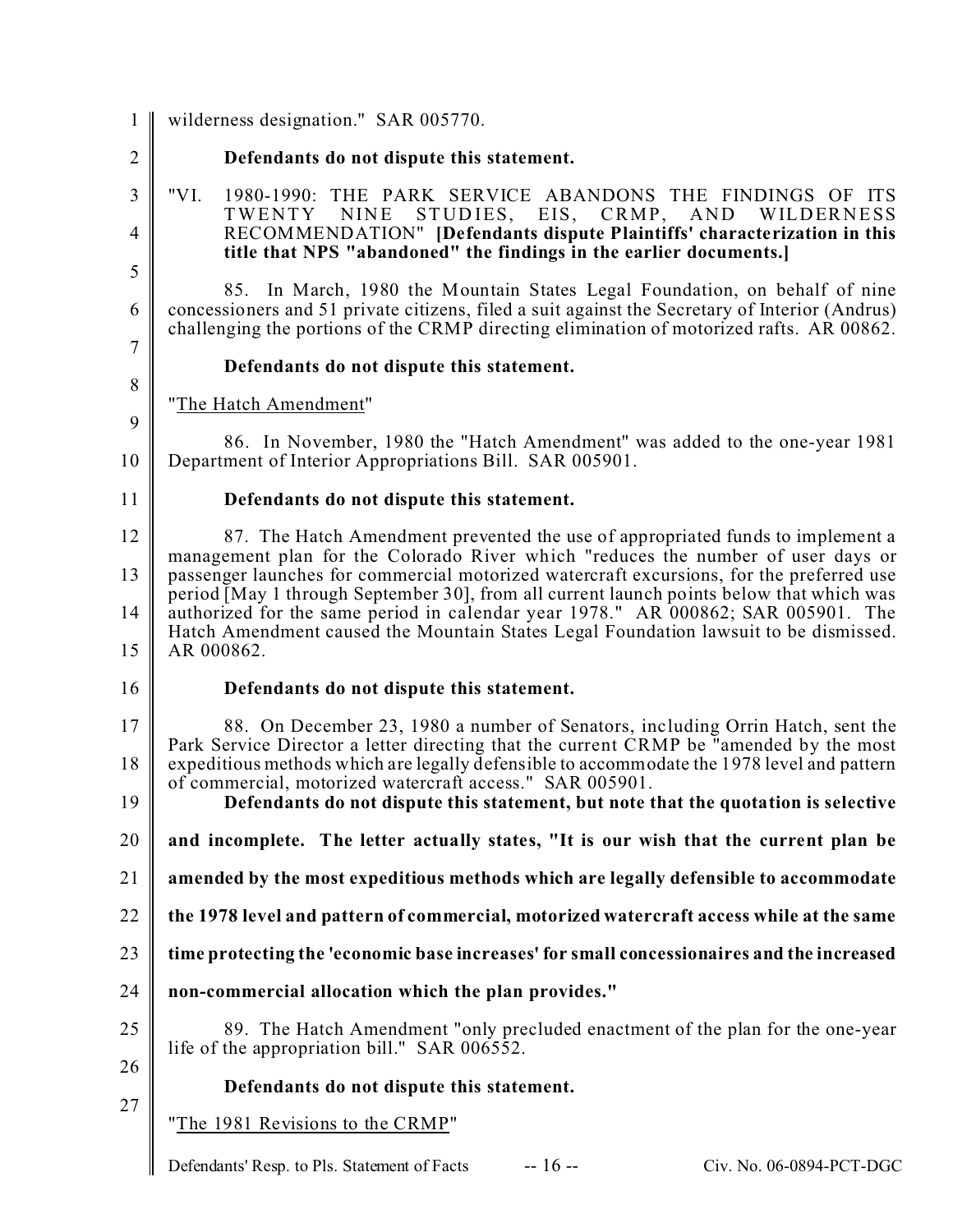| 1<br>$\overline{2}$ | 90. On March 3, 1981 the Park Service held a meeting regarding how to revise the<br>CRMP in response to the Hatch Amendment. SAR 006032. The Park Service decided that<br>"no additional NEPA documentation is required" to revise the CRMP.            |
|---------------------|---------------------------------------------------------------------------------------------------------------------------------------------------------------------------------------------------------------------------------------------------------|
| 3                   | Defendants do not dispute this statement.                                                                                                                                                                                                               |
| $\overline{4}$      | 91. The Park Service stated that they have "a political commitment to issue a revised<br>(or amended) plan in a timely manner." SAR 006035.                                                                                                             |
| 5                   | Defendants do not dispute this statement.                                                                                                                                                                                                               |
| 6<br>7              | 92. The Park Service did not see "a need for extensive public meetings" before<br>amending or revising the CRMP. SAR 006040.                                                                                                                            |
| 8                   | Defendants do not dispute this statement.                                                                                                                                                                                                               |
| 9                   | 93. The Park Service determined that the "Hatch figures should be the basis of the<br>plan until adequate research can prove revised figures are needed." SAR 006044.                                                                                   |
| 10                  | Defendants do not dispute this statement.                                                                                                                                                                                                               |
| 11<br>12            | 94. In response to the Hatch Amendment, the Park Service determined that the<br>"overall philosophical approach of the [CRMP] has to be rewritten to reflect the choice of                                                                              |
| 13                  | motors or oars and the river experience as opposed to wilderness per se." SAR 006047.                                                                                                                                                                   |
| 14                  | Defendants do not dispute this statement.                                                                                                                                                                                                               |
| 15                  | 95. In response to the Hatch Amendment, the Park Service determined it would need<br>to "eliminate the Wilderness Experience subheading" in the CRMP. SAR 006047.                                                                                       |
| 16                  | Defendants do not dispute this statement.                                                                                                                                                                                                               |
| 17<br>18            | 96. In response to the Hatch Amendment, the Park Service determined it would need<br>to "eliminate [the] Phase out Motorized craft" heading in the CRMP. SAR 006047.<br>Defendants do not dispute this statement, except to note that the document also |
| 19                  | indicates that the Park Service would "consider possibly oar only periods during year                                                                                                                                                                   |
| 20                  | or use period to be decided in alternatives document." SAR 006047-6048.                                                                                                                                                                                 |
| 21<br>22            | The Park Service concedes that the "revisions to the 1980 CRMP were<br>97.<br>"politically driven [and] done in the absence of additional public involvement" or NEPA<br>compliance. SAR 011283.                                                        |
| 23                  | Defendants do not dispute this statement.                                                                                                                                                                                                               |
| 24                  | 98. Virtually all references to wilderness management in the 1980 CRMP were                                                                                                                                                                             |
| 25                  | deleted in the 1981 revision. SAR 006067.<br>Defendants do not dispute this statement, except to note that the ROD, in the                                                                                                                              |
| 26                  | section "Rationale for the Decision," explains the relationship of wilderness and                                                                                                                                                                       |
| 27                  | motorized use. SAR 006066.                                                                                                                                                                                                                              |
|                     |                                                                                                                                                                                                                                                         |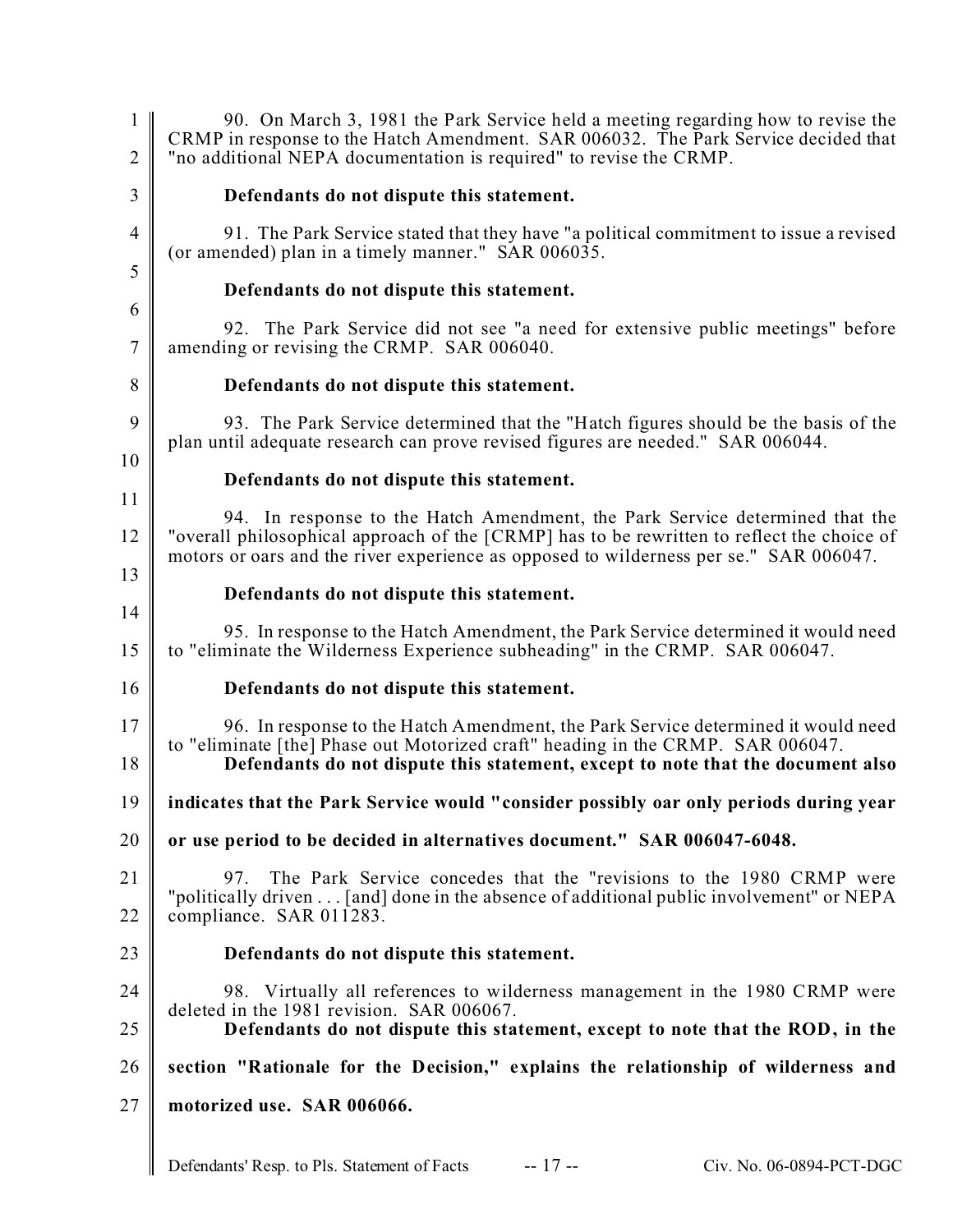1  $\mathfrak{D}$ 3 4 5 6 7 8 9 10 11 12 13 14 15 16 17 18 19 20 21 22 23 24 25 26 27 Defendants' Resp. to Pls. Statement of Facts -- 18 -- Civ. No. 06-0894-PCT-DGC 99. The 1981 revisions to the CRMP were made without any input from the public or scientific community or National Environmental Policy Act ("NEPA") compliance. SAR 006067. **Defendants dispute that the citation referenced supports this statement. The NPS Environmental Quality Office determined that additional NEPA was not required except to prepare a ROD. SAR 006032.** 100. The Park Service responded to the one-year Congressional appropriations bill–the Hatch Amendment–by revising the CRMP in 1981 and reversing its decision to eliminate motorized use of the Colorado River. AR 104602. **Defendants do not dispute this statement.** 101. A new, revised CRMP was finalized in December, 1981. AR 104602. The revised CRMP "retained motorized use and the increase in user-days that had been intended as compensation for the phase-out of motors, resulting in more motorized use of the river." Id. **Defendants do not dispute this statement.** "The 1989 Revisions to the CRMP" 102. In 1989, the Park Service revised the CRMP, once again, to address increasing resource impacts caused by the 1981 revisions to the CRMP. SAR 007522. **Defendants do not dispute this statement.** 103. The 1989 revision to the CRMP was intended to "supplement existing management guidelines and directives . . . [and] serve to update and revise the 1981 [CRMP]." SAR 007526. **Defendants do not dispute this statement.** 104. The Park Service's 1989 CRMP notes that review of the 1981 CRMP indicated a need to provide equal means for the public, non-commercial sector to access its permit allocation in light of a 77% increase in the non-commercial waiting list since 1981. SAR 007526. **Defendants dispute that this statement is supported by the citation referenced.** 105. The 1989 CRMP retained the commercial and non-commercial user day allocations established in 1979 but added 38 non-commercial launches in the summer so that non-commercial river runner use approached its allocation capacity. AR 000863. **Defendants do not dispute this statement.** 106. The 1989 CRMP retained use levels and use periods established in previous plans. AR 000863. **Defendants do not dispute this statement.** 107. The 1989 CRMP retained motorized use of the Colorado River corridor.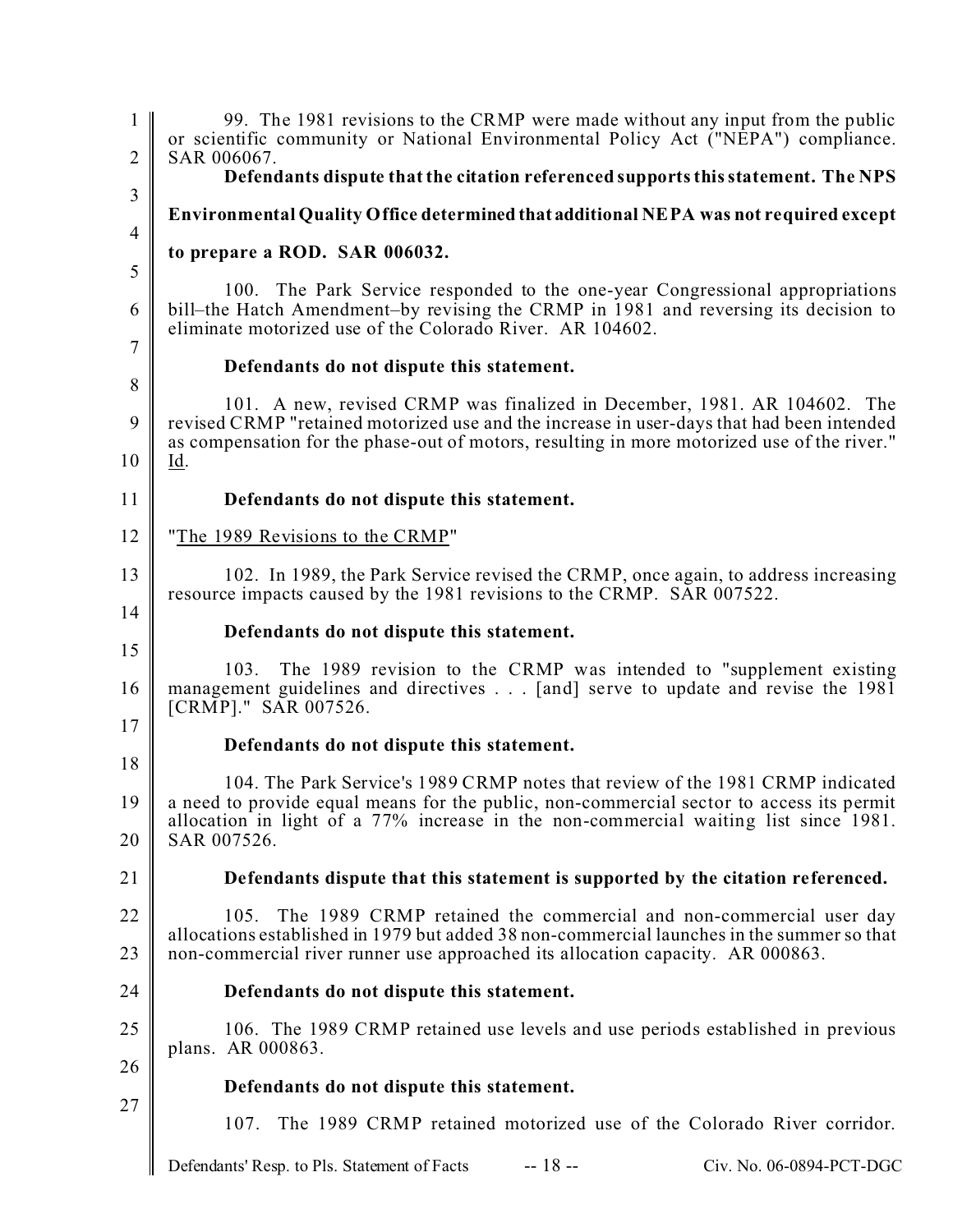#### 1 SAR 007526.

 $\mathfrak{D}$ 

#### **Defendants do not dispute this statement, but the citation appears incorrect.**

3 4 5 6 7 108. The Superintendent of the Grand Canyon stated that the 1989 revision to the original 1980 CRMP "did not provide a rationale to explain the incongruity of motorized rivercraft being used with the river corridor's potential wilderness designation. We can only state that the 1989 [Revision] was developed in response to the perceived regional political environment at that time. The [Revision], however, is clearly contrary to the instructions provided by the Wilderness Act and the Service's own management policies concerning the use of motorized equipment within wilderness and the responsibility of the agency to administer potential wilderness areas so as not to degrade their wilderness values." SAR 011066.

8

#### **Defendants do not dispute this statement.**

9 10 11 109. According to the Park Service's Wilderness Coordinator, "[a]lthough [the Hatch] amendment to a single year appropriations bill conflicted with wilderness considerations specified in the Grand Canyon Enlargement Act and the Wilderness Act, the Park Service drastically modified the proposed Colorado River Management Plan to accommodate the Hatch Amendment language." SAR 008255.

12

#### **Defendants do not dispute this statement.**

- 13 14 "VII. 1990-2000: THE PARK SERVICE RENEWS ITS EFFORTS TO PROTECT THE COLORADO RIVER CORRIDOR'S WILDERNESS CHARACTER AND ANNOUNCES PREPARATION OF A NEW RIVER MANAGEMENT PLAN"
- 15 16 17 18 110. On June 25, 1990 the Park Service's Chief of Resource Management drafted a memorandum to the Superintendent of the Grand Canyon. SAR 007653. In the memo, the Park Service notes that the 1989 CRMP "does not address wilderness constraints. Several current activities, particularly crowding and congestion, helicopter exchanges at Whitmore, and the administrative use of motorboats appear to contradict the intent of wilderness management policy. The appropriateness of continued existing use levels of concessionaires' motorboats will probably be decided by Congress." SAR 0077653.
	- **Defendants do not dispute this statement, except that the correct citation is**
- 19

#### **SAR 007653.**

- 20 21 22 111. On October 22, 1991 the Park Service's Wilderness Coordinator sent a memo to the Superintendent regarding the attainment or non-attainment of wilderness values in the proposed wilderness areas, including the Colorado River corridor, in the Grand Canyon. SAR 008033.
- 23

#### **Defendants do not dispute this statement.**

24 25 26 27 112. The Park Service's Wilderness Coordinator notes that the "legal obligation to protect wilderness resources is based upon Public Law 93-620 . . . and the specific requirements of NPS Management Policies regarding proposed wilderness . . . Although the goals of the 1976 Master Plan and the 1979 Colorado River Management Plan (CRMP) called for management of the river corridor as wilderness, subsequent CRMPs have excluded wilderness as a management consideration. The result has been an incremental erosion of wilderness resources, particularly the experimental aspects . . . Consequently, the NPS has not fulfilled the agency's responsibilities of wilderness protection, resulting in degradation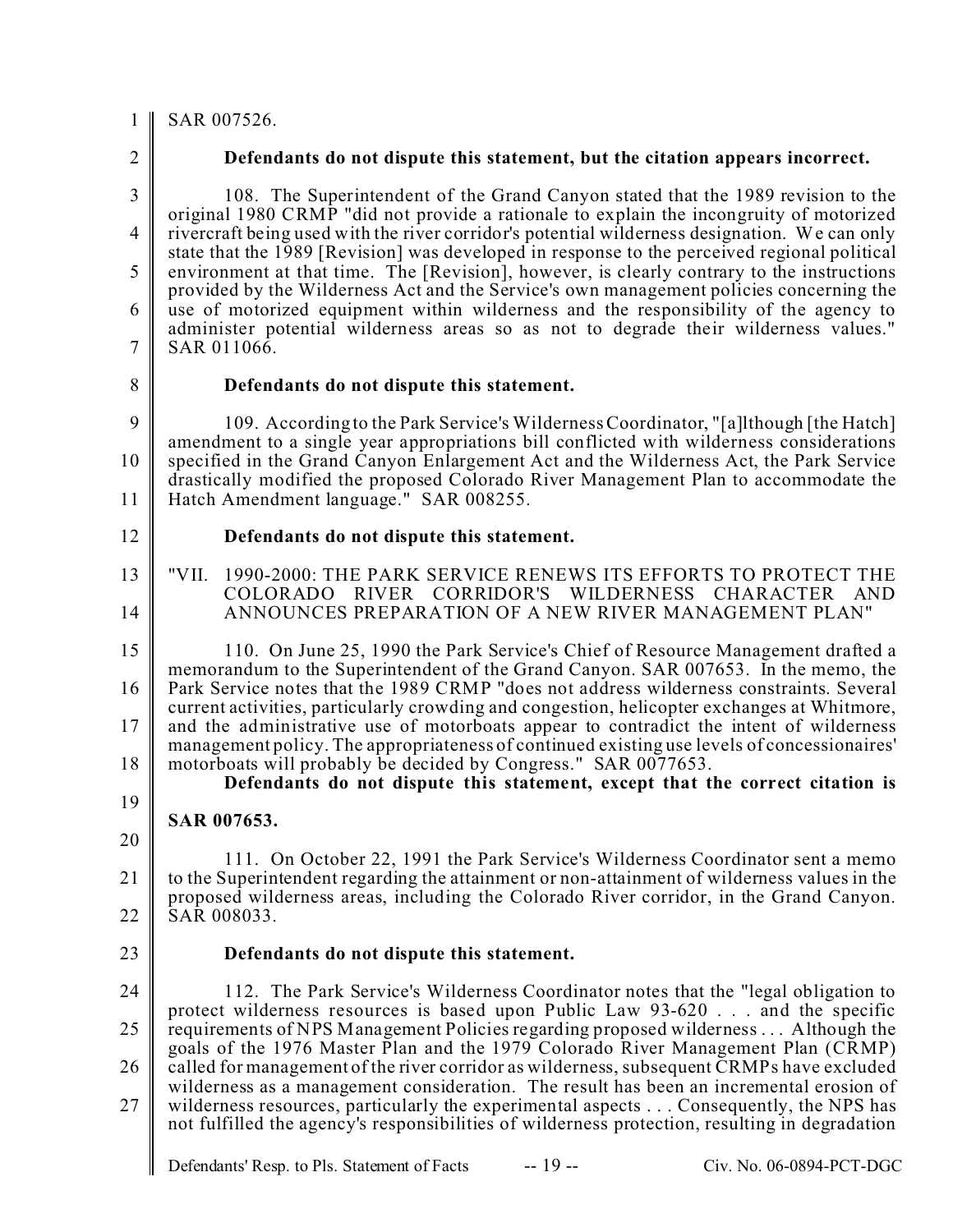| $\mathbf{1}$<br>$\overline{2}$<br>3 | of wilderness values along the Colorado River in Grand Canyon National Park. Since 1977<br>(the wilderness recommendation deadline specified by Congress) these impacts to wilderness<br>values include: (1) a 76% increase in the total number of visitors; and a 67% increase in total<br>user-day allocation; (2) Approximately 500% increase in helicopter exchanges with no<br>environmental compliance on impacts to the visistor [sic] experience or GRCA natural and<br>cultural resources (3) Installation of cable cars at three locations and other 'semi- |
|-------------------------------------|-----------------------------------------------------------------------------------------------------------------------------------------------------------------------------------------------------------------------------------------------------------------------------------------------------------------------------------------------------------------------------------------------------------------------------------------------------------------------------------------------------------------------------------------------------------------------|
| 4                                   | permanent' devices (4) Exacerbation of crowding through implementation of 'user-day<br>pools' for the commercial and a 'double-launch' schedule for the private users (5) Non-                                                                                                                                                                                                                                                                                                                                                                                        |
| 5                                   | compliance with NPS 'minimum tool' policies for proposed wilderness (6) Impacts of<br>large numbers of river runners on backcountry hikers at beaches and attraction sites [and]                                                                                                                                                                                                                                                                                                                                                                                      |
| 6                                   | (7) Continued experimental impacts resulting from aircraft use over the proposed wilerness<br>$[sic]$ of GRCA." SAR 008033-34.                                                                                                                                                                                                                                                                                                                                                                                                                                        |
| 7                                   | Defendants do not dispute this statement.                                                                                                                                                                                                                                                                                                                                                                                                                                                                                                                             |
| 8                                   |                                                                                                                                                                                                                                                                                                                                                                                                                                                                                                                                                                       |
| 9                                   | 113. The Park Service's Wilderness Coordinator states that "the Park Service is<br>required to manage all proposed wilderness (potential and recommended/study) as<br>Wilderness." SAR 008034.                                                                                                                                                                                                                                                                                                                                                                        |
| 10                                  | Defendants do not dispute this statement.                                                                                                                                                                                                                                                                                                                                                                                                                                                                                                                             |
| 11                                  |                                                                                                                                                                                                                                                                                                                                                                                                                                                                                                                                                                       |
| 12                                  | On March 6, 1992 the Park Service's Wilderness Coordinator drafted a<br>114.<br>memorandum about the Park Service's wilderness management policy. SAR 008127. In the<br>memo, the Park Service states that the "Colorado River was recommended as potential                                                                                                                                                                                                                                                                                                           |
| 13                                  | wilderness, based on the assumption that the existing nonconforming use, in this case<br>motorized concession trips, would be eliminated in 1985. The Park Service recommended                                                                                                                                                                                                                                                                                                                                                                                        |
| 14                                  | that at the time the nonconforming use was eliminated, the river [would] become designated<br>wilderness." SAR 008127.                                                                                                                                                                                                                                                                                                                                                                                                                                                |
| 15                                  | Defendants do not dispute this statement.                                                                                                                                                                                                                                                                                                                                                                                                                                                                                                                             |
| 16                                  |                                                                                                                                                                                                                                                                                                                                                                                                                                                                                                                                                                       |
| 17<br>18                            | 115. The Park Service states that they are to manage all potential wilderness areas<br>like the Colorado River corridor "as wilderness." SAR 008128. The Park Service also states<br>that it is to "seek to eliminate the temporary conditions that precluded wilderness<br>designation." SAR 008128.                                                                                                                                                                                                                                                                 |
|                                     | Defendants dispute this statement. The referenced document is a memorandum                                                                                                                                                                                                                                                                                                                                                                                                                                                                                            |
| 19<br>20                            | prepared by a now-retired Park Service staff member and does not state that the                                                                                                                                                                                                                                                                                                                                                                                                                                                                                       |
|                                     | Colorado River corridor is potential wilderness. It actually states, "At the present,                                                                                                                                                                                                                                                                                                                                                                                                                                                                                 |
| 21                                  | Grand Canyon has neither designated nor 'potential' wilderness, only a wilderness                                                                                                                                                                                                                                                                                                                                                                                                                                                                                     |
| 22                                  | recommendation to Congress asking for both." SAR 008127.                                                                                                                                                                                                                                                                                                                                                                                                                                                                                                              |
| 23                                  | 116. On March 25, 1992 the Superintendent of the Grand Canyon sent a                                                                                                                                                                                                                                                                                                                                                                                                                                                                                                  |
| 24                                  | memorandum to the Park Service's Wilderness Coordinator.<br>In the memo, the                                                                                                                                                                                                                                                                                                                                                                                                                                                                                          |
| 25                                  | Superintendent states that the Colorado River corridor remains a "potential addition to the<br>Grand Canyon wilderness." SAR 008133. The Superintendent states that the                                                                                                                                                                                                                                                                                                                                                                                               |
| 26                                  | "nonconforming use identified in the 1980 Wilderness Recommendation was motorboat use<br>that was to be phased out by 1985. Since 1980, additional non-conforming uses that                                                                                                                                                                                                                                                                                                                                                                                           |
| 27                                  | contradict the intent of wilderness management policy have either developed or increased."<br>SAR 008133. These "non-conforming uses consist of cable crossing for research<br>purposes, increases in motorized traffic, increases in helicopter exchanges, non-emergency                                                                                                                                                                                                                                                                                             |
|                                     | $-20-$<br>Defendants' Resp. to Pls. Statement of Facts<br>Civ. No. 06-0894-PCT-DGC                                                                                                                                                                                                                                                                                                                                                                                                                                                                                    |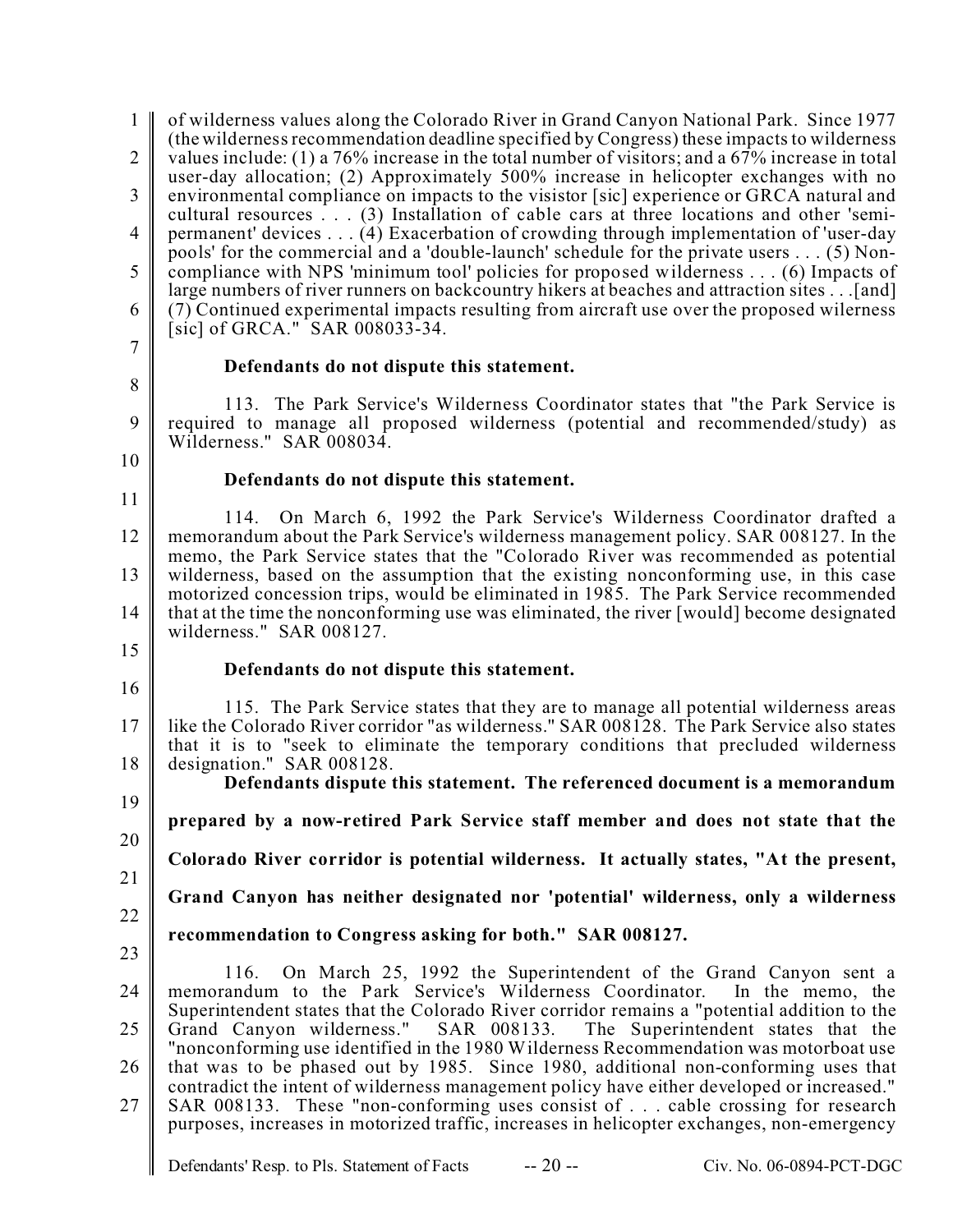1  $\mathfrak{D}$ 3 4 5 6 7 8 9 10 11 12 13 14 15 16 17 18 19 20 21 22 23 24 25 26 27 Defendants' Resp. to Pls. Statement of Facts -- 21 -- Civ. No. 06-0894-PCT-DGC administrative use of motorboats, and exacerbation of crowding and congestion through user day pools." SAR 008155. **Defendants do not dispute this statement.** "The 1993 Update to the 1980 Wilderness Recommendation" 117. In 1993, the 1980 Wilderness Recommendation was updated to reflect boundary adjustments and address the dispute over the motorized use of the Colorado River corridor. SAR 008274. The Colorado River corridor was included in the 1993 Wilderness Recommendation as "potential wilderness." SAR 008289. **Defendants do not dispute this statement, except to clarify that the 1993 Wilderness Recommendation only proposed the Colorado River corridor as potential wilderness and does not actually "include" any area in the national wilderness preservation system.** 118. In the 1993 Wilderness Recommendation, the Park Service notes that "the current levels of motorized boat use probably contradict the intent of wilderness designation [and] . . . is inconsistent with the wilderness criteria of providing outstanding opportunities for solitude and for a primitive and unconfined type of recreation." SAR 008307. **Defendants do not dispute this statement.** 119. The 1993 "Final Wilderness Recommendation was . . . submitted to the director. As far as we know, it was never forwarded to the Secretary." AR 000864. **Defendants do not dispute this statement.** 120. On May 10, 1994 the Superintendent of Grand Canyon sent a memo to the Regional Director of the National Park Service regarding clarification of the Hatch Amendment on Park management. SAR 008664. In the memo, the Superintendent states that the "Colorado River is recommended as 'potential wilderness' and, according to NPS Policies . . . should be managed as wilderness until the wilderness legislative process is completed." SAR 008664. The provisions in the Hatch Amendment "appear to contradict the intent of the 1964 Wilderness Act . . . and the 1975 Grand Canyon Enlargement Act. As far as we know, the Hatch provisions have not been specifically repeated in subsequent appropriations bills or other legislation." SAR 008664. **Defendants do not dispute this statement.** "1994 Wilderness Task Force" 121. On September 3, 1994 the Park Service's "Wilderness Task Force" published a "Report on Improving Wilderness Management in the National Park Service." SAR 008713. **Defendants do not dispute this statement.** 122. In the Report, the Park Service notes that under the Wilderness Act, "no commercial enterprise is allowed . . .however, commercial services (e.g., guide services) can be permitted to the extent necessary for realizing purposes of wilderness recreation." SAR 008725.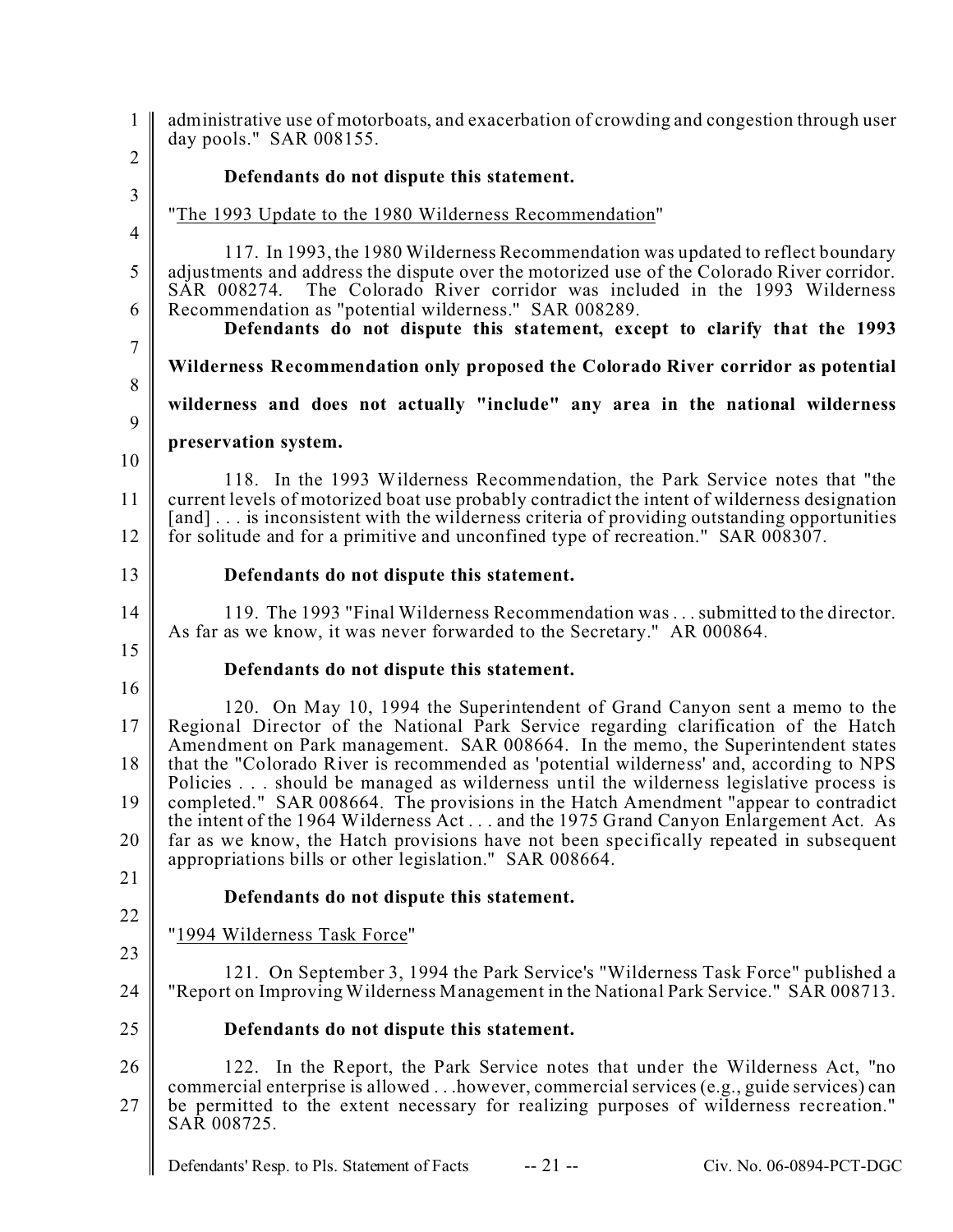1  $\mathfrak{D}$ 

3

### **Defendants do not dispute this statement.**

123. In the Report, the Park Service states that "generally, with exceptions authorized for emergency or minimal administrative needs, no use can be made of motor vehicles or motorized equipment or motorboats (the pre-existing use exception for the Forest Service does not apply to the Dept of Interior units)." SAR 008725.

4 5

### **Defendants do not dispute this statement.**

6 7 8 124. On September 26, 1994 the Superintendent sent a memo to the Division Chiefs on the status of wilderness in the Grand Canyon. SAR 008756. In the memo, the Superintendent states that he will "manage park lands according to the 1993 Wilderness Recommendation. This means lands which were 'recommended for immediate designation' will be managed as defacto wilderness and lands which were 'recommended for designation as 'potential wilderness' will be managed as potential wilderness." SAR 008756.

9

13

#### **Defendants do not dispute this statement.**

10 11 12 125. On November 4, 1994 the Director of the Park Service issued a memo to all Superintendents on implementing the recommendations of the 1994 Wilderness Task Force Report. SAR 008765. The Director stated that "NPS areas under study or recommended to Congress for wilderness designation must be planned and managed as wilderness unless such time as Congress decides otherwise." SAR 008766.

### **Defendants do not dispute this statement.**

14 15 16 17 18 126. On November 14, 1994 the Park Service prepared a paper on the history and interim of wilderness management for the Grand Canyon and the Colorado River. SAR 008767. The Park Service notes that throughout "the 10 year wilderness and river management planning process, river running concessionaires consistently opposed the removal of motors on the river, primarily for economic reasons. The larger motorized craft provided significantly higher profitability through a lower staff-customer ratio, a shorter trip, and a resulting higher economic value userday. While concern for safety was given as a principal reason for continuing motorized use, this argument was unsubstantiated." SAR 008775.

19 **Defendants do not dispute this statement.**

20 21 127. The Park Service notes in its November 14, 1994 paper that the "Hatch Amendment was a successful backdoor attempt to circumvent a legitimate public involvement process for economic benefit of a special interest group, the river concessioners." SAR 008776.

- 22
- **Defendants dispute that the quotation in this statement is attributable to the Park**
- 23 **Service. The November 14, 1994 paper was presented by a former Park staff member**
- 24 **and does not represent the position of the Park Service. Plaintiff attribution of this**
- 25 **statement to the Park Service is therefore misleading.**
- 26 "Special Directive 95-2"
- 27 128. On February 1, 1995 the Director of the Park Service issued Special Directive 95-2 to "reemphasize and clarify" the Park Service's obligations with respect to managing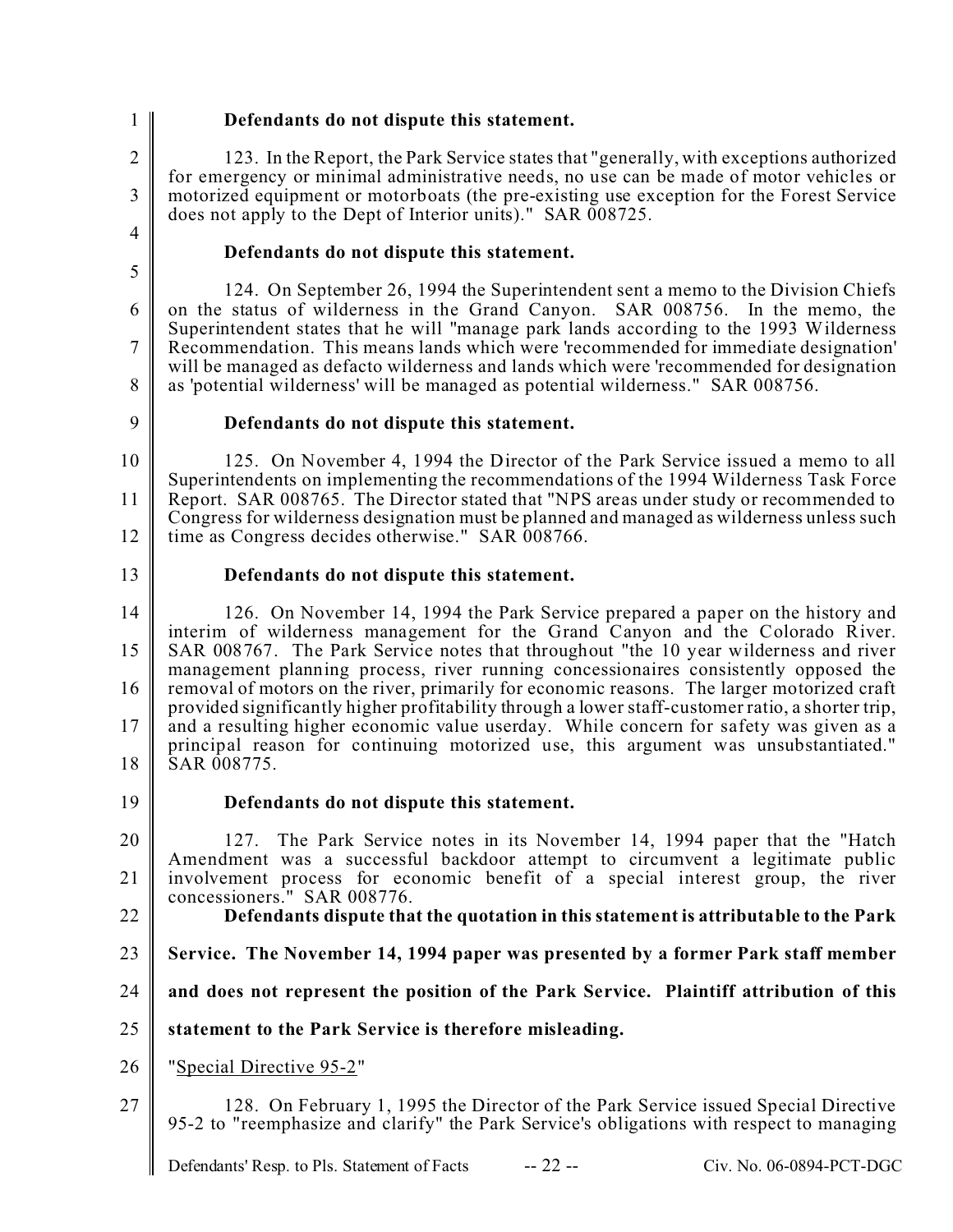1  $\mathcal{L}$ 3 potential wilderness areas such as the Colorado River corridor. SAR 009148. In the Special Directive, the Director notes that it is "the policy of the NPS that land classified [as potential wilderness be] . . .managed so as not to impair its wilderness characteristics until Congress decides the fate of these areas." SAR 009148.

4 5

8

9

11

#### **Defendants do not dispute this statement.**

6 7 129. Pursuant to the Special Directive, all "planning for these areas must be oriented toward ensuring the preservation of their wilderness character." SAR 009148. All potential wilderness areas "will be managed under the provisions of the Wilderness Act and NPS policies to maintain wilderness characteristics and values until Congress decides on the potential for inclusion in the National Wilderness Preservation System." SAR 009150.

# **Defendants do not dispute this statement.**

"The 1995 General Management Plan"

10 130. In 1995, the Park Service issued a General Management Plan ("GMP") for the Grand Canyon. SAR 010126.

### **Defendants do not dispute this statement.**

12 13 131. Pursuant to the 1995 GMP, the Park Service is to "protect the natural quiet and solitude" of the Grand Canyon and "manage areas meeting the criteria for wilderness designation as wilderness." SAR 010138.

14 15

# **Defendants do not dispute this statement, except to note that these statements are**

# **only partial quotations from two of the many objectives.**

16 132. The GMP "treats all proposed wilderness areas as wilderness" and states that the Park will be managed in accordance with the Park Service's "1993 wilderness proposal." SAR 010147; SAR 010188.

17 **Defendants do not dispute this statement, except to note that the full quotation for**

18 **the first quotation in this statement is: "Therefore, this General Management Plan**

19 **treats all proposed wilderness areas as wilderness and anticipates the final resolution of**

20 **wilderness issues and the preparation of a wilderness management plan as future**

21 **actions." SAR 010188.**

22 23 133. With respect to the Colorado River corridor, the GMP directs the Park Service to "protect and preserve the resource in a wild and primitive condition" and ensure that all management plans for the Colorado River be "consistent with NPS wilderness policy requirements." SAR 010138; SAR 010188. **Defendants dispute this statement. The first quotation from the GMP is a partial**

24

25 **quote from one of many "management objectives" specified in the document and does**

- 26 **not itself "direct" any action. The second quotation is from a section of the GMP titled**
- 27 **"Interrelationship of this Plan with Other Plans and Projects"; the full sentence–the**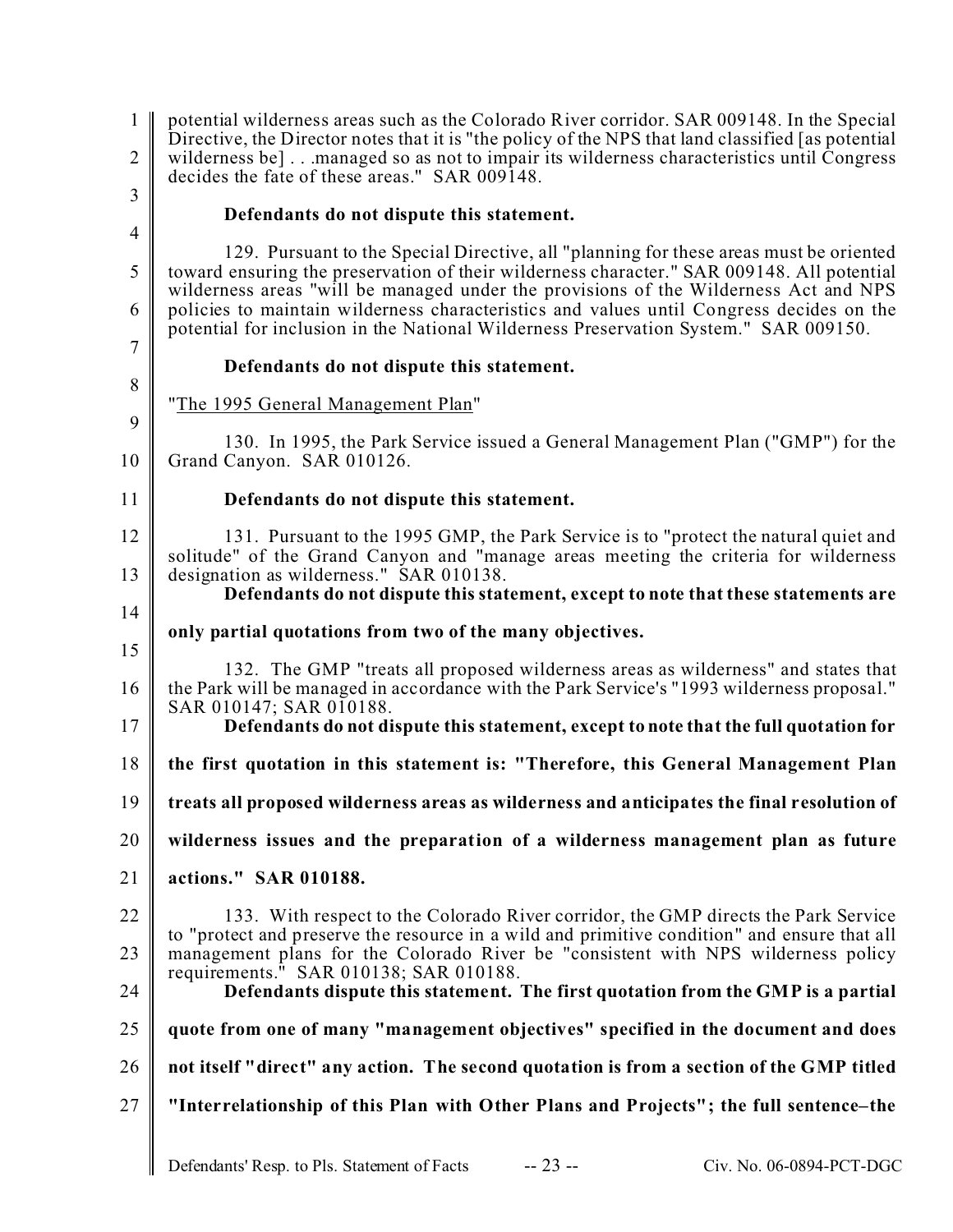| 1                              | same sentence quote in paragraph 134 below-states that all actions proposed in the                                                                                                                                                                                                                                                                                                                                                                                                                                                                                                                                                                                       |
|--------------------------------|--------------------------------------------------------------------------------------------------------------------------------------------------------------------------------------------------------------------------------------------------------------------------------------------------------------------------------------------------------------------------------------------------------------------------------------------------------------------------------------------------------------------------------------------------------------------------------------------------------------------------------------------------------------------------|
| $\overline{2}$                 | GMP, and all future implementation plans based on it, "will be consistent with NPS                                                                                                                                                                                                                                                                                                                                                                                                                                                                                                                                                                                       |
| 3                              | wilderness policy requirements."                                                                                                                                                                                                                                                                                                                                                                                                                                                                                                                                                                                                                                         |
| $\overline{4}$                 | 134. The Park Service's GMP states that all actions and all future plans such as "the<br>Colorado River Management Plan will be consistent with NPS wilderness policy                                                                                                                                                                                                                                                                                                                                                                                                                                                                                                    |
| 5                              | requirements." SAR 010188.<br>Defendants do not dispute this statement, except that the quotation does not refer                                                                                                                                                                                                                                                                                                                                                                                                                                                                                                                                                         |
| 6                              | to "all actions" but rather "all actions proposed in this document." SAR 010188.                                                                                                                                                                                                                                                                                                                                                                                                                                                                                                                                                                                         |
| $\overline{7}$<br>8<br>9<br>10 | 135. In May, 1996 the Park Service's resource management specialist and wilderness<br>coordinator for the Grand Canyon published a paper on wilderness management at the Grand<br>Canyon. SAR 010272. In the paper, the resource management specialist states that the Park<br>Service's "extensive public review process [for the Colorado River] and the existing NPS<br>planning documents <sup>"</sup> do not permit motorized uses to continue. SAR 010275. The Park<br>Service's policies state that "[p]ublic use of motorized equipment or any form of mechanical<br>transport will be prohibited in wilderness except as provided for in specific legislation." |
| 11<br>12                       | SAR 016142; SAR 007300. The Park Service also states that strict interpretation of the<br>Wilderness Act supports pre-1965 use, not subsequent motorized levels, as established use.<br>The Park Service notes that total river use was "about 550 people" in 1964.<br>Id.<br>SAR 010275.                                                                                                                                                                                                                                                                                                                                                                                |
| 13                             | Defendants do not dispute this statement, but note that the quotations represent                                                                                                                                                                                                                                                                                                                                                                                                                                                                                                                                                                                         |
| 14                             | the opinions of a staff employee and not the Park or NPS.                                                                                                                                                                                                                                                                                                                                                                                                                                                                                                                                                                                                                |
| 15<br>16                       | 136. In 1995, the Park's wilderness coordinator wrote that, noncommercial boaters<br>represent "a broad spectrum of the 'general public' which has a much more difficult time<br>obtaining a river trip than the commercial passenger who can generally purchase a trip for<br>the summer season." SAR 009145.                                                                                                                                                                                                                                                                                                                                                           |
| 17                             | Defendants do not dispute this statement, but note that it represents the opinions                                                                                                                                                                                                                                                                                                                                                                                                                                                                                                                                                                                       |
| 18                             | of a staff member and not of the Park or the Park Service.                                                                                                                                                                                                                                                                                                                                                                                                                                                                                                                                                                                                               |
| 19                             | "Notice of Intent to prepare a new CRMP"                                                                                                                                                                                                                                                                                                                                                                                                                                                                                                                                                                                                                                 |
| 20                             | 137. In 1998, the Park Service announced its intent to revise the 1989 CRMP.                                                                                                                                                                                                                                                                                                                                                                                                                                                                                                                                                                                             |
| 21                             | SAR 010585.<br>Defendants do not dispute this statement, but note that it is not accurately                                                                                                                                                                                                                                                                                                                                                                                                                                                                                                                                                                              |
| 22                             | referenced. NPS issued a Press Release on August 21, 1997, announcing the public                                                                                                                                                                                                                                                                                                                                                                                                                                                                                                                                                                                         |
| 23                             | meetings "marking the beginning of the revision process" of the 1989 CRMP.                                                                                                                                                                                                                                                                                                                                                                                                                                                                                                                                                                                               |
| 24                             | <b>SAR 10432.</b>                                                                                                                                                                                                                                                                                                                                                                                                                                                                                                                                                                                                                                                        |
| 25                             | 138. The new, revised "Colorado River Management Plan will attempt to bring the                                                                                                                                                                                                                                                                                                                                                                                                                                                                                                                                                                                          |
| 26                             | Service back into compliance by addressing wilderness management responsibilities and the<br>need to accommodate the public within this world class resource." SAR 011066.                                                                                                                                                                                                                                                                                                                                                                                                                                                                                               |
| 27                             | Defendants do not dispute this statement.                                                                                                                                                                                                                                                                                                                                                                                                                                                                                                                                                                                                                                |
|                                |                                                                                                                                                                                                                                                                                                                                                                                                                                                                                                                                                                                                                                                                          |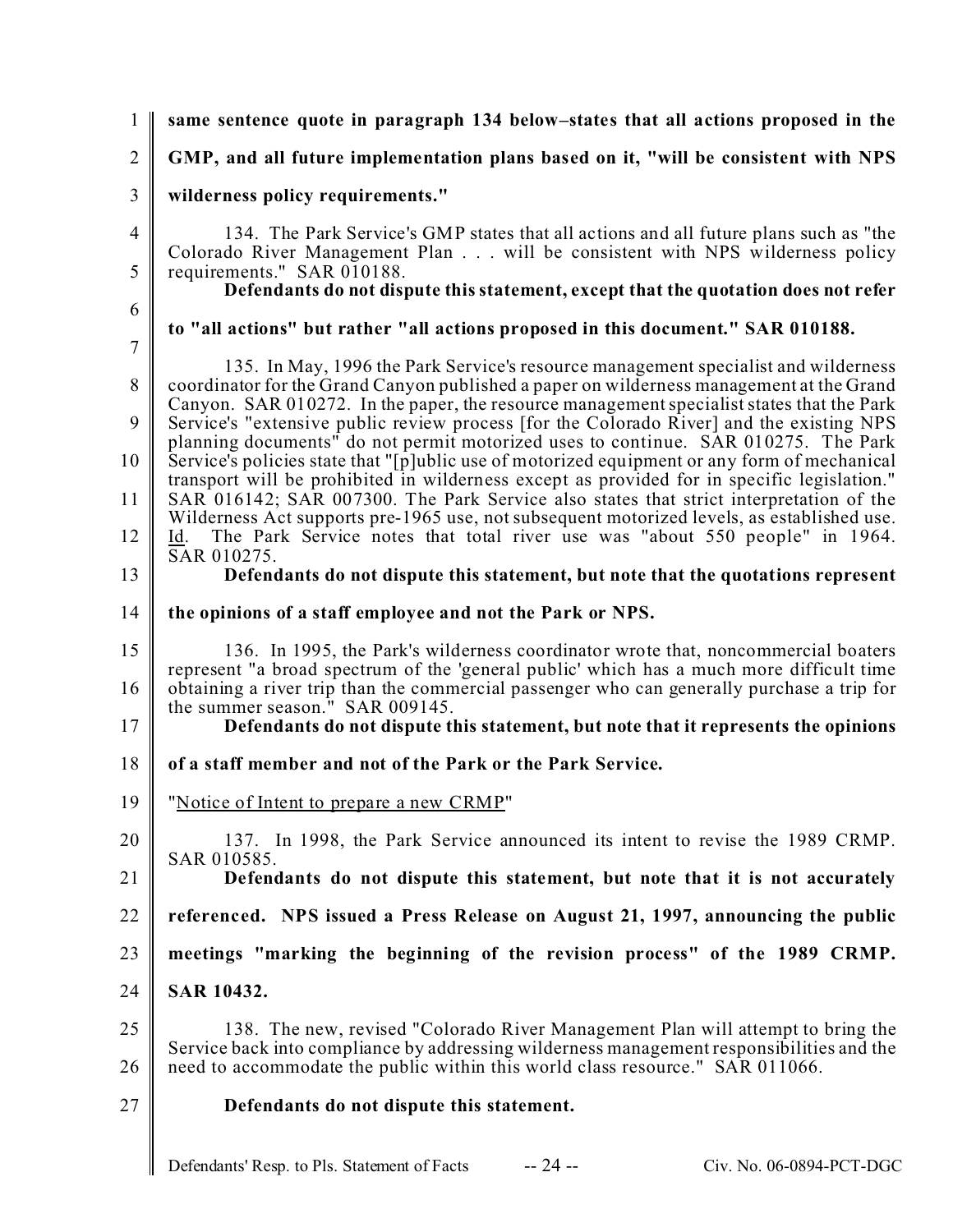| $\mathbf{1}$   | 139. On March 13, 1998, the Park Service received an e-mail regarding how to make                                                                                                               |
|----------------|-------------------------------------------------------------------------------------------------------------------------------------------------------------------------------------------------|
| $\overline{2}$ | the permit allocation for the Colorado River corridor more fair and equitable. SAR 011158.                                                                                                      |
|                | The e-mail notes that "[c]ommercial pricing is too high. This has limited its demand and<br>created excess supply. Private costs are so low they create truly infinite demand far above         |
| 3              | the available supply  The commercial owners are monopolists who control their prices                                                                                                            |
|                | (the NPS is supposed to review them but has no rewards system for keeping prices low).                                                                                                          |
| $\overline{4}$ | These owners have been given a very rewarding situation with no effective controls so                                                                                                           |
|                | they price to keep demand below supply knowing there won't be any competitors. Their                                                                                                            |
| 5              | customers then become an elite cross section of America who can best afford their services                                                                                                      |
|                | at any price. The commercial sector milks those who can afford to pay, denying access to                                                                                                        |
| 6              | those who can't, through high prices. Naturally, their affluent customers don't want to be<br>inconvenienced. Naturally, they don't want to launch on weekends to minimize their lost           |
| $\tau$         | earnings and use helicopters to speed up their trip. Those who aren't doctors, lawyers, or                                                                                                      |
|                | other highly paid professionals then must seek out and find the private sector to acquire                                                                                                       |
| 8              | access." SAR 011158.                                                                                                                                                                            |
|                | Defendants do not dispute that the language quoted in this statement is contained                                                                                                               |
| 9              |                                                                                                                                                                                                 |
| 10             | in the source document, but dispute that the information contained in the quotation is                                                                                                          |
|                | factual rather than opinion of the author. This email was only one of many comments                                                                                                             |
| 11             |                                                                                                                                                                                                 |
|                | received, and some had opposing views to those expressed in this email. The analysis of                                                                                                         |
| 12             |                                                                                                                                                                                                 |
| 13             | impacts to socioeconomic conditions in the FEIS (Chapter 4.5.4, pages 698-720) assumes,                                                                                                         |
|                | that demand for commercial and non-commercial trips exceeds supply and acknowledges                                                                                                             |
| 14             |                                                                                                                                                                                                 |
|                | that price levels for commercial trips are set by NPS, rather than market equilibrium,                                                                                                          |
| 15             | and are not expected to change as a result of supply. AR 105739 (FEIS Vol. II at 702).                                                                                                          |
| 16             |                                                                                                                                                                                                 |
|                | Further, Modified Alternative H, which was implemented in the Record of Decision,                                                                                                               |
| 17             |                                                                                                                                                                                                 |
|                | increases non-commercial use as follows: yearly user-days increase from 58,048 to                                                                                                               |
| 18             | 113,486; yearly passengers increase from 3,571 to 7,051; and yearly launches increase                                                                                                           |
| 19             |                                                                                                                                                                                                 |
|                | from 253 to 503. AR 104648 (FEIS Vol. I at 61).                                                                                                                                                 |
| 20             |                                                                                                                                                                                                 |
|                | 140. The e-mail also notes that as "more and more people become familiar with                                                                                                                   |
| 21             | private non-commercial rafting they recognize it as a great bargain and everyone wants a                                                                                                        |
| 22             | piece of it. This demand manifests itself in a huge backlog of people on a wait list who want<br>to organize a low cost private trip because it is the only way they can go. They have no other |
|                | option because they can't afford a commercial trip. The question during this CRMP review                                                                                                        |
| 23             | becomes which sector best serves the public while protecting the resource. The answer                                                                                                           |
|                | seems obvious. The private sector is the most egalitarian, it is the people's boating.                                                                                                          |
| 24             | Unfortunately, it also has the least connections and support in Congress and the                                                                                                                |
|                | Administration. Why are we surprised that the commercial sector, which serves the movers                                                                                                        |
| 25             | and shakers, has the best access to politicians and can even intimidate the NPS?"<br>SAR 011158.                                                                                                |
| 26             | Defendants do not dispute that the language quoted in this statement is contained                                                                                                               |

26

27

 $\parallel$ 

**in the source document, but dispute that the information contained in the quotation is**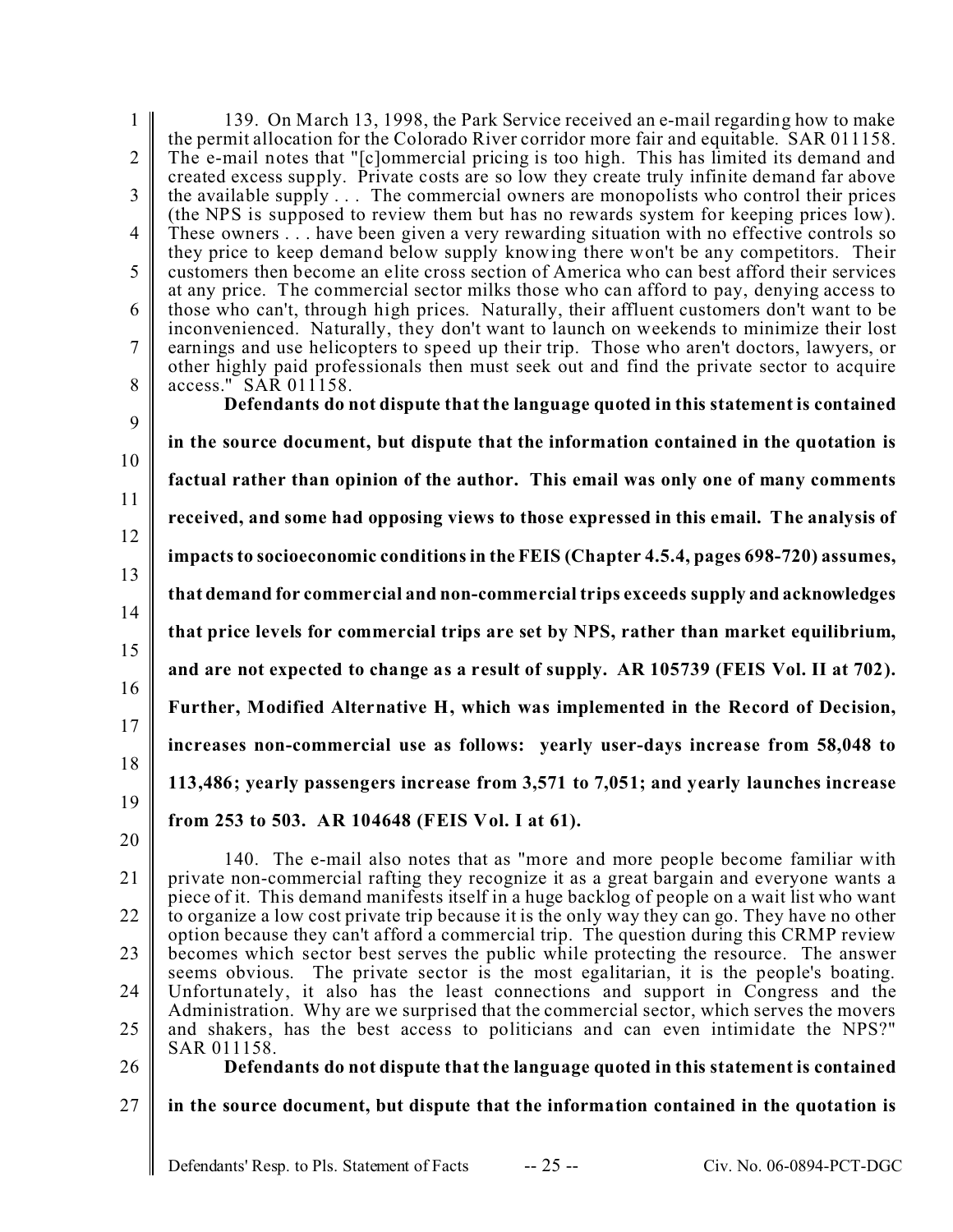#### 1 **factual rather than opinion of the author. This email was only one of many comments**

# 2 **received, and some had opposing views to those expressed in this email.**

| 141. On October 12, 1998, the Park Service issued a "Issue and Policy Analysis" on<br>the protection of wilderness suitability and the use of motorized rafts on the Colorado River<br>within Grand Canyon National Park. SAR 011281. In this analysis, the Park Service states<br>that the authority in section $4(d)(1)$ of the Wilderness Act with respect to established uses<br>"was not extended to the Secretary of the Interior." SAR 011286. The Park Service<br>determined that in "the absence of a document motor-phase out plan, the continuation of the<br>"Potential Wilderness" classification for the river corridor in the Park Wilderness<br>Recommendation was not consistent with the intent of the Wilderness Act to prohibit<br>motorized use in National Park Wilderness areas, nor was it consistent with NPS policy to<br>seek to eliminate public uses that would be inconsistent with future Wilderness designation.<br>The failure of the NPS to remedy this problem has continued and intensified the outstanding<br>issue of the use of motors within the area included in the Grand Canyon National Park<br>Wilderness Recommendation." SAR 011287.<br>Defendants do not dispute that the language quoted in this statement is contained |
|--------------------------------------------------------------------------------------------------------------------------------------------------------------------------------------------------------------------------------------------------------------------------------------------------------------------------------------------------------------------------------------------------------------------------------------------------------------------------------------------------------------------------------------------------------------------------------------------------------------------------------------------------------------------------------------------------------------------------------------------------------------------------------------------------------------------------------------------------------------------------------------------------------------------------------------------------------------------------------------------------------------------------------------------------------------------------------------------------------------------------------------------------------------------------------------------------------------------------------------------------------------------------|
| in the source document, but note that the referenced document was prepared by a Park                                                                                                                                                                                                                                                                                                                                                                                                                                                                                                                                                                                                                                                                                                                                                                                                                                                                                                                                                                                                                                                                                                                                                                                     |
| staff member, memorializes an internal Park discussion, and does not announce or                                                                                                                                                                                                                                                                                                                                                                                                                                                                                                                                                                                                                                                                                                                                                                                                                                                                                                                                                                                                                                                                                                                                                                                         |
| represent any NPS policy or decision. See SAR 011281-88.                                                                                                                                                                                                                                                                                                                                                                                                                                                                                                                                                                                                                                                                                                                                                                                                                                                                                                                                                                                                                                                                                                                                                                                                                 |
| 142. The Park Service notes that the "Colorado River Management planning process"<br>conducted between 1976 and 1979 culminated in a publicly supported plan to phase out the<br>use of motors on the river by 1985. The largest Grand Canyon river concession outfitters                                                                                                                                                                                                                                                                                                                                                                                                                                                                                                                                                                                                                                                                                                                                                                                                                                                                                                                                                                                                |
| who prefer to offer only motorized river trips were not in favor of this plan and were able to<br>convince Senator Hatch to attach a rider to the FY1981 Interior Appropriations Bill. This                                                                                                                                                                                                                                                                                                                                                                                                                                                                                                                                                                                                                                                                                                                                                                                                                                                                                                                                                                                                                                                                              |
| action together with similar pressures from Secretary of Interior, convinced the NPS to<br>rewrite the plan and drop all wilderness dependent provisions." SAR 011288.<br>Defendants do not dispute that the referenced document contains the quoted                                                                                                                                                                                                                                                                                                                                                                                                                                                                                                                                                                                                                                                                                                                                                                                                                                                                                                                                                                                                                     |
| language, but note that the referenced document was prepared by a Park staff member,                                                                                                                                                                                                                                                                                                                                                                                                                                                                                                                                                                                                                                                                                                                                                                                                                                                                                                                                                                                                                                                                                                                                                                                     |
| memorializes an internal Park Service discussion, and does not announce or represent                                                                                                                                                                                                                                                                                                                                                                                                                                                                                                                                                                                                                                                                                                                                                                                                                                                                                                                                                                                                                                                                                                                                                                                     |
| any NPS policy or decision. See SAR 011281-88.                                                                                                                                                                                                                                                                                                                                                                                                                                                                                                                                                                                                                                                                                                                                                                                                                                                                                                                                                                                                                                                                                                                                                                                                                           |
| 143. The Park Service notes that it "was unfortunate that the many citizens that<br>supported the motor phase out during the public involvement process were not allowed the                                                                                                                                                                                                                                                                                                                                                                                                                                                                                                                                                                                                                                                                                                                                                                                                                                                                                                                                                                                                                                                                                             |
| opportunity to equally affect the political process." SAR 011288.<br>Defendants do not dispute that the referenced document contains the quoted                                                                                                                                                                                                                                                                                                                                                                                                                                                                                                                                                                                                                                                                                                                                                                                                                                                                                                                                                                                                                                                                                                                          |
| language, but note that the referenced document was prepared by a Park staff member,                                                                                                                                                                                                                                                                                                                                                                                                                                                                                                                                                                                                                                                                                                                                                                                                                                                                                                                                                                                                                                                                                                                                                                                     |
| memorializes an internal Park Service discussion, and does not announce or represent                                                                                                                                                                                                                                                                                                                                                                                                                                                                                                                                                                                                                                                                                                                                                                                                                                                                                                                                                                                                                                                                                                                                                                                     |
| any NPS policy or decision. See SAR 011281-88.                                                                                                                                                                                                                                                                                                                                                                                                                                                                                                                                                                                                                                                                                                                                                                                                                                                                                                                                                                                                                                                                                                                                                                                                                           |
| 144. The Park Service notes that the "newly formed Grand Canyon River Outfitters"<br>Association (GCROA), has strengthened the ability of the outfitters to [a] ffect the political<br>process." SAR 011288.                                                                                                                                                                                                                                                                                                                                                                                                                                                                                                                                                                                                                                                                                                                                                                                                                                                                                                                                                                                                                                                             |
|                                                                                                                                                                                                                                                                                                                                                                                                                                                                                                                                                                                                                                                                                                                                                                                                                                                                                                                                                                                                                                                                                                                                                                                                                                                                          |

Defendants' Resp. to Pls. Statement of Facts -- 26 -- Civ. No. 06-0894-PCT-DGC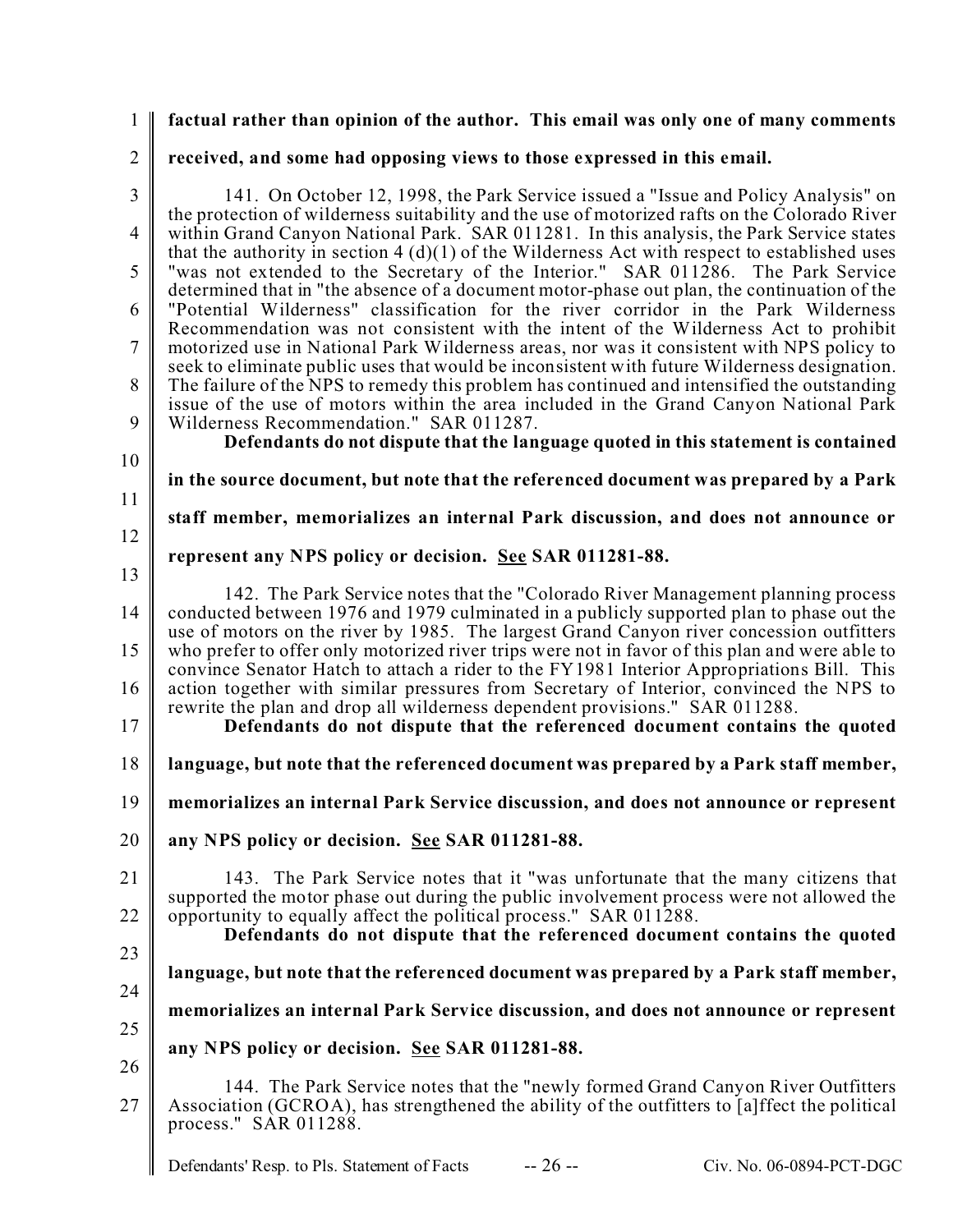1  $\mathfrak{D}$ 3 4 5 6 7 8 9 10 11 12 13 14 15 16 17 18 19 20 21 22 23 24 25 26 27 **Defendants do not dispute that the referenced document contains the quoted language, but note that the referenced document was prepared by a Park staff member, memorializes an internal Park Service discussion, and does not announce or represent any NPS policy or decision. See SAR 011281-88.** 145. On October 26, 1998 the Superintendent drafted a memo to the Associate Director of Park Operations and Education. SAR 011416. In the memo, the Superintendent states that section  $\frac{4}{9}(1)$  of the Wilderness Act, which creates special provisions for the Secretary of Agriculture to allow motorboats under certain conditions "clearly does not convey the same authority to the Secretary of Interior. Departmental and NPS policy require that NPS areas recommended for wilderness be managed as designated wilderness until such time as Congress acts on the recommendation." SAR 011416. **Defendants do not dispute this statement.** "Director's Order 41" 146. In 1999, the Park Service Director issued Director's Order 41: Wilderness Preservation and Management (Director's Wilderness Order) in order "to provide consistency and accountability" among Park Service wilderness management programs, "clarify policies and establish specific instructions and requirements" regarding wilderness management, and "guide Park Service efforts in meeting the letter and spirit of the Wilderness Act." SAR 013520. **Defendants do not dispute this statement.** 147. Director's Order 41 adopts Reference Manual 41. SAR 012314. **Defendants do not dispute this statement.** 148. Pursuant to Director's Order 41, the Park Service is to "ensure that wilderness resources are afforded maximum protection" by administering and "protect[ing] the wilderness resource." SAR 013523. With respect to potential wilderness areas such as the Colorado River corridor, the Park Service is to manage such areas "as wilderness to the extent that existing nonconforming uses will allow; temporary (nonconforming) uses will be eliminated as soon as practicable in keeping with National Park Service authorities and budgets." SAR 013524. **Defendants do not dispute this statement.** "VIII. 2000-2005: THE PARK SERVICE ABANDONS ITS PLAN (ONCE AGAIN) TO PROTECT THE RIVER'S WILDERNESS CHARACTER, PHASE OUT MOTORBOAT USE, AND PREPARE A NEW RIVER MANAGEMENT PLAN" **[Defendants dispute Plaintiffs' characterization in this heading that the Park Service "abandoned" any of its earlier plans.]** 149. On February 23, 2000 Grand Canyon Superintendent Arnberger announced that the Park Service would immediately cease all work on a revised CRMP. SAR 014305. **Defendants do not dispute this statement, but note that the Superintendent's letters further explain: "Due to the inability to resolve several of these issues prior to**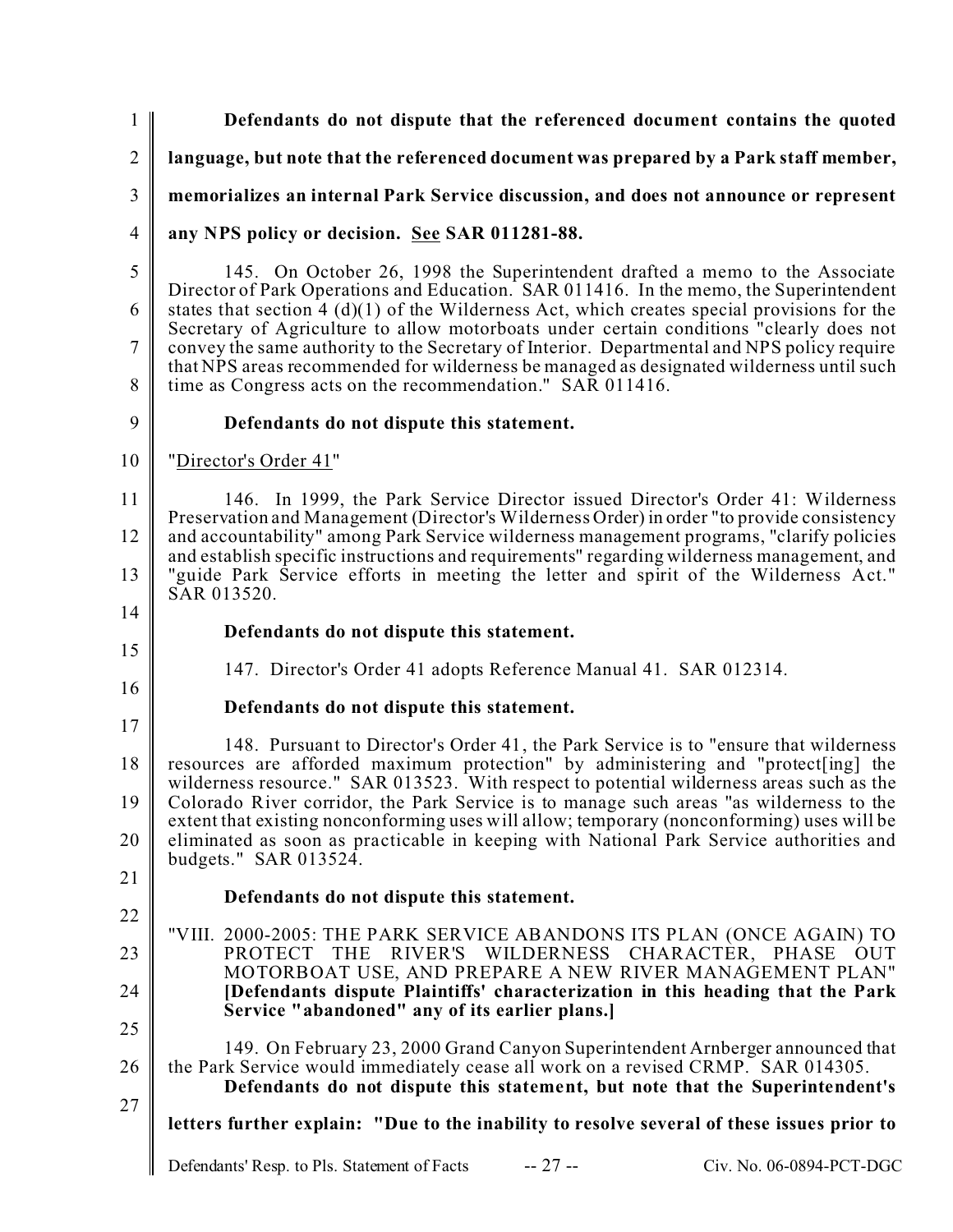| $\mathbf{1}$   | resolution of the park's Wilderness Recommendation, and lack of available fiscal and                                                                                                                                                                             |
|----------------|------------------------------------------------------------------------------------------------------------------------------------------------------------------------------------------------------------------------------------------------------------------|
| $\overline{2}$ | human resources to complete a comprehensive planning effort, we are ceasing work on                                                                                                                                                                              |
| 3              | any combined planning effort and on the Colorado River Management Plan. In addition                                                                                                                                                                              |
| $\overline{4}$ | we are halting progress on the Wilderness Management Plan until we can thoroughly                                                                                                                                                                                |
| 5              | analyze the feasibility of successfully completing this planning effort." SAR 014305.                                                                                                                                                                            |
| 6<br>7         | 150. Superintendent Arnberger justified his decision to cease all work on a new<br>CRMP on "the inability to resolve several issues prior to resolution of the park's<br>Wilderness Recommendation, and lack of available fiscal and human resources to complete |
| 8              | a comprehensive planning effort." SAR 014305.<br>Defendants do not dispute this statement. except to note that it oversimplifies the                                                                                                                             |
| 9              | justification for the decision, as noted in response to paragraph 149.                                                                                                                                                                                           |
| 10             | 151. The Park Service took the position that "motor use will continue on the river and<br>user allocation will not change greatly." SAR 014306.                                                                                                                  |
| 11             | Defendants dispute the statement because it is taken out of context and therefore                                                                                                                                                                                |
| 12             | misleading. The letters actually state:                                                                                                                                                                                                                          |
| 13             | Neither the decision to cease work on the combined planning effort and<br><b>Colorado River Management Plan nor the actions outlined above should be</b>                                                                                                         |
| 14             | construed as an attempt to resolve the core issues of user allocation and<br>motor use. It is clear that these actions will not be fully resolved without                                                                                                        |
| 15<br>16       | resolution of the Wilderness Recommendation and/or sufficient funding<br>and staffing to complete an extensive planning effort and associated<br>compliance. It is our position that motor use will continue on the river and                                    |
|                | user allocation will not change greatly without one or both of these actions.                                                                                                                                                                                    |
| 17<br>18       | SAR 014306.                                                                                                                                                                                                                                                      |
|                | 152. On March 6, 2000 the Grand Canyon Private Boaters' Association (GCPBA)                                                                                                                                                                                      |
| 19             | wrote Superintendent Arnberger expressing their "deep disappointment in and strong<br>disagreement with your decision to abandon the public participation process. The difficulty                                                                                |
| 20             | of decisions to be made should not warrant the abdication of the responsibility to make the<br>decisions." SAR 014317.                                                                                                                                           |
| 21             | Defendants do not dispute this statement.                                                                                                                                                                                                                        |
| 22             | 153. After the Park Service refused to prepare a new CRMP, GCPBA and other                                                                                                                                                                                       |
| 23             | plaintiffs filed a lawsuit in 2000 to compel preparation of the new CRMP. In 2002, the Park<br>Service settled the case by agreeing to reinstate the CRMP planning process. AR 000805.                                                                           |
| 24             | Defendants do not dispute this statement, but note that the source document reads                                                                                                                                                                                |
| 25             | as follows:                                                                                                                                                                                                                                                      |
| 26             | Under the settlement entered into by the parties to Grand Canyon Private<br>Boaters Ass'n v. Alston, No. CV-00-1277 PCT-PGR-TSZ (D. Ariz.), the                                                                                                                  |
| 27             | parties agreed that the National Park Service may extend the river<br>outfitters' concession contracts for up to three years from the expiration                                                                                                                 |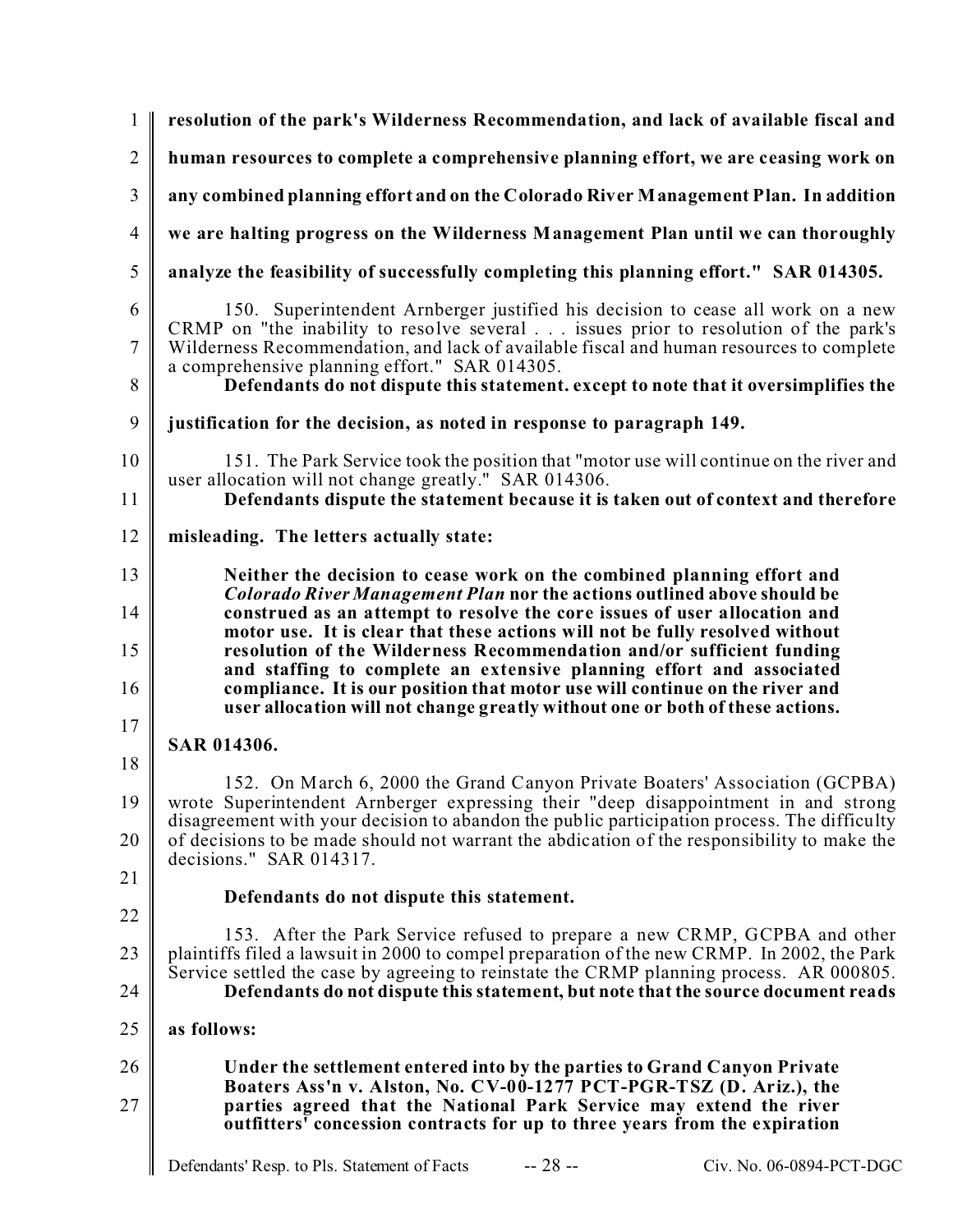1  $\mathfrak{D}$ 3 4 5 6 7 8 9 10 11 12 13 14 **date of those contracts, which was December 31, 2002, and that neither the plaintiffs nor the intervening defendant would challenge, obstruct, delay, or otherwise seek to prevent such extensions. Compliance requirements for these extensions were completed on December 10, 2002. The Director's office provided notification to proceed with issuing a Federal Register Notice and to extend the contracts on February 4, 2003. Under 36 CFR 51.23, the Director may award noncompetitively a three-year contract extension. Furthermore, the regulations stipulate that the Director 'must publish notice in the Federal Register of the proposed extension at least 30 days in advance of the award of the extensions (except in emergency situations).' Commercial rafting trips, including passenger trips and safety training, are currently scheduled to occur during the next 30 days. The need for an immediate extension has created an emergency situation, whereby contract extensions will be issued immediately. A Federal Register Notice of the extensions will occur as soon as possible. Due to the highly public nature of the above mentioned settlement agreement, it is our position that all interested parties have had adequate notice of our intent to extend these contracts. It is in the public's best interest to allow the previously scheduled trips to proceed by immediately issuing contract extensions. An alternative basis for extending the contracts immediately would have been subsection 12(d) of the contracts, which reads, 'To avoid interruption of services to the public upon expiration or termination of the CONTRACT for any reason, the Concessioner, upon the request of the Secretary [of the Interior], shall . . . (i) continue to conduct all operations hereunder for a reasonable period of time to allow the Secretary to select a successor Concessioner.' That provision does not require any notice to be published in the Federal Register.**

15 **AR 00805-06.**

16 17 18 19 20 21 154. On April 5, 2000 the Deputy Wilderness Program Coordinator drafted a memo to Craig Sheldon, Office of Legislative Affairs regarding the authorization for Park Service "potential wilderness." SAR 014841. In the memo, the Park Service explains that "nonconforming uses" are uses that do not comport with wilderness management. Nonconforming uses are "contrary to the definitions of wilderness included within the Wilderness Act." SAR 014841. Such uses are "considered of a temporary nature which, once removed, should not preclude the final designation of the areas as wilderness." Id. This is why the Park Service's regulations establishing "potential wilderness generally provide for the conversion of these areas into 'designated' wilderness . . . [once] the nonconforming use has been terminated or extinguished through authorized procedures." SAR 014842. **Defendants do not dispute that the Deputy Wilderness Program Manager drafted**

22 23 24 25 26 27 **a memo on that date and that it contains the quoted language. Defendants note, however, that there is no indication that the referenced memorandum ever was finalized, approved, adopted, or even sent to the Office of Legislative Affairs. By itself, it does not announce or represent any Park Service decision or policy. Defendants dispute the statements in the second, third, and fourth sentences, because the quotations are taken out of context and misinterpreted. The memorandum actually states: "The Service's**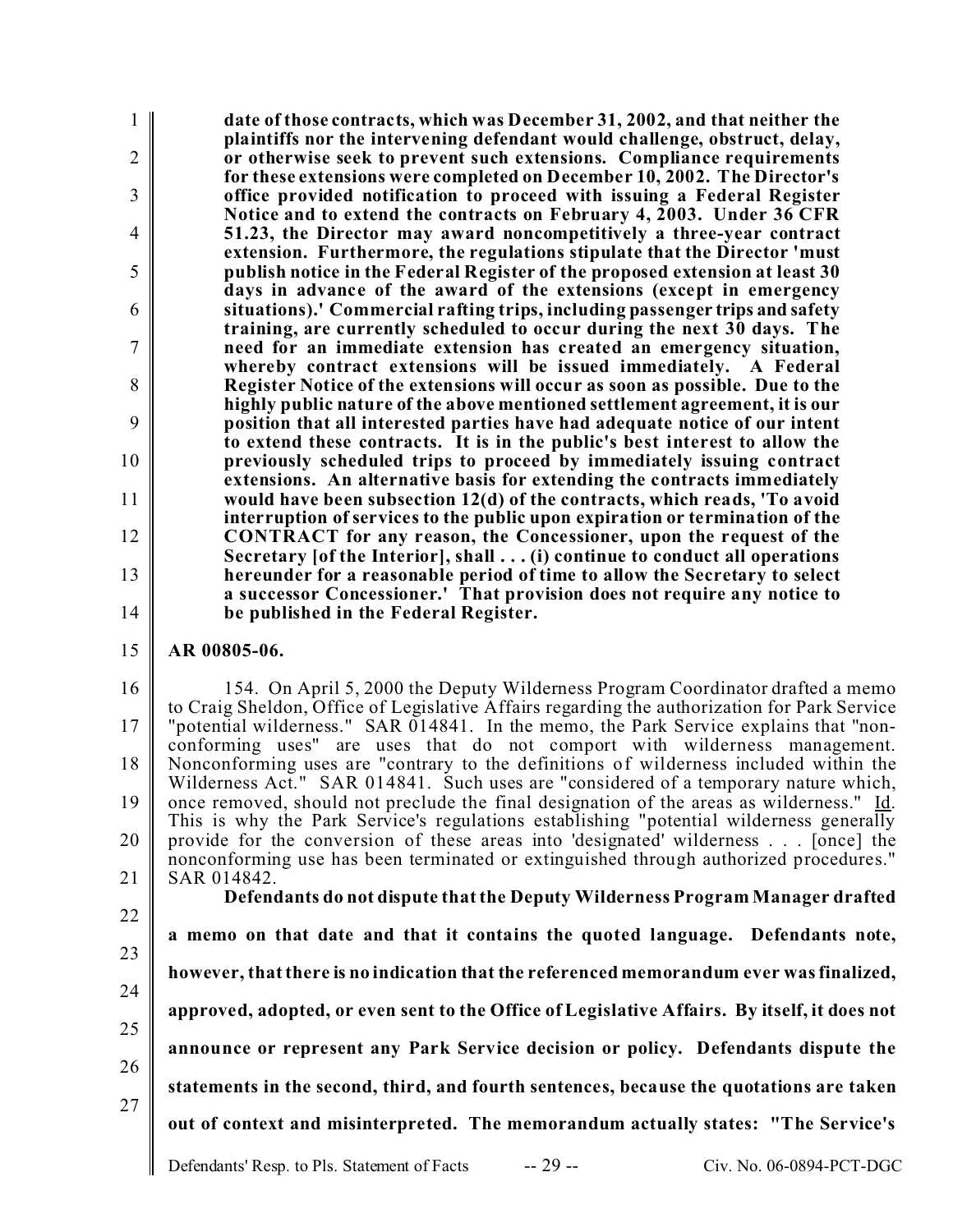| $\mathbf{1}$   | response to the issue of non-conforming uses addressed situations such as valid mining                                                                                                                                                                                                                     |
|----------------|------------------------------------------------------------------------------------------------------------------------------------------------------------------------------------------------------------------------------------------------------------------------------------------------------------|
| $\overline{2}$ | claims, roads, deeded lands, etc., which were immediately contrary to the definitions of                                                                                                                                                                                                                   |
| 3              | wilderness included within the Wilderness Act, but were considered of a temporary                                                                                                                                                                                                                          |
| $\overline{4}$ | nature which, once removed, should not preclude the final designation of the areas as                                                                                                                                                                                                                      |
| 5              | wilderness." Defendants dispute the statement in the fifth sentence. The memorandum                                                                                                                                                                                                                        |
| 6              | actually states: "The laws establishing potential wilderness generally provide for the                                                                                                                                                                                                                     |
| 7              | conversion of these areas into 'designated wilderness' through Federal Register notice                                                                                                                                                                                                                     |
| 8              | once the Secretary of the Interior declares that the non-conforming use has been                                                                                                                                                                                                                           |
| 9              | terminated or extinguished through authorized procedures." SAR 014842. As the FEIS                                                                                                                                                                                                                         |
| 10             | notes, "[N]either law nor policy requires the NPS to remove all 'non-conforming uses'                                                                                                                                                                                                                      |
| 11             | from areas identified as "potential wilderness." AR 105412 (FEIS Vol. III at 375).                                                                                                                                                                                                                         |
| 12             | Chapter 6 of the NPS Management Policies 2001 states in pertinent part: "The National                                                                                                                                                                                                                      |
| 13             | Park Service will seek to remove from potential wilderness the temporary, non-                                                                                                                                                                                                                             |
| 14             | conforming conditions that preclude wilderness designation." AR 104821 (FEIS Vol. I                                                                                                                                                                                                                        |
| 15             | at 234). In the FEIS the NPS expresssly determined that the continued use of motorized                                                                                                                                                                                                                     |
| 16             | rafts (1) does not preclude wilderness designation because this use is only a temporary                                                                                                                                                                                                                    |
| 17             | or transient disturbance of wilderness values on the river, (2) could qualify as an                                                                                                                                                                                                                        |
| 18             | "established use," and thus (3) is not a legal impediment to wilderness designation either                                                                                                                                                                                                                 |
| 19             | way. AR 104591 (FEIS Vol. I at 17); AR 104822 (FEIS Vol. I at 235); and AR 105214-                                                                                                                                                                                                                         |
| 20             | 15 (FEIS Vol. II at 377-78).                                                                                                                                                                                                                                                                               |
| 21             | 155. On December 1, 2000 the Park Service adopted Director's Order 47: Soundscape<br>Preservation and Noise Management. SAR 016067.                                                                                                                                                                        |
| 22             | Defendants do not dispute this statement.                                                                                                                                                                                                                                                                  |
| 23<br>24<br>25 | 156. In 2003, in preparing a new CRMP, the Park Service stated that "the continued"<br>use of [motorized] equipment within [the Colorado River corridor] violate[s] the letter and<br>intent of the Wilderness Act and NPS management policies and director's orders addressing<br>wilderness." AR 000813. |
| 26             | Defendants do not dispute that the referenced document contains the quoted                                                                                                                                                                                                                                 |
| 27             | language, but note that it is an internal Park <i>draft</i> memorandum prepared by a staff                                                                                                                                                                                                                 |
|                | member. There is no indication that it was ever finalized, and by itself it does not                                                                                                                                                                                                                       |
|                | $-30-$<br>Defendants' Resp. to Pls. Statement of Facts<br>Civ. No. 06-0894-PCT-DGC                                                                                                                                                                                                                         |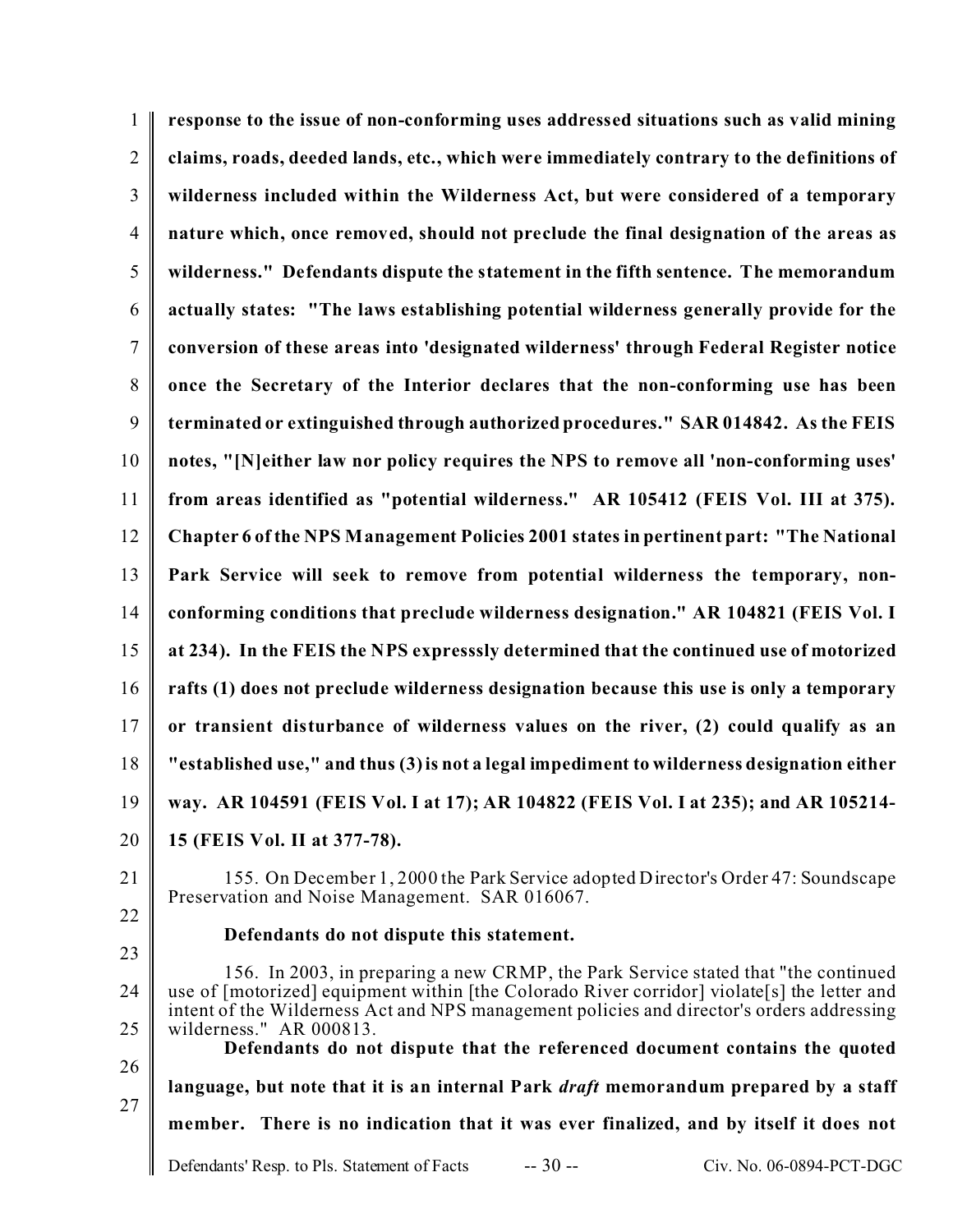| $\mathbf{1}$   | announce or represent any NPS policy or decision. This document simply was part of                                                                                                                                                                                         |
|----------------|----------------------------------------------------------------------------------------------------------------------------------------------------------------------------------------------------------------------------------------------------------------------------|
| $\overline{2}$ | the Park Service's ongoing internal deliberations about how to address wilderness issues                                                                                                                                                                                   |
| 3              | in the new CRMP.                                                                                                                                                                                                                                                           |
| $\overline{4}$ | 157. In preparing a new CRMP, the Park Service noted that "the cumulative impacts"<br>of related actions may result in impairment to resources even though the effects associated                                                                                          |
| 5<br>6         | with a single event might not constitute impairment." AR 023178.<br>Defendants dispute this statement. The quotation is from draft notes from a                                                                                                                            |
| $\overline{7}$ | national natural resource meeting in Tucson, Arizona, in August 2002. The notes do not                                                                                                                                                                                     |
| 8              | represent Park Service policy, and there is no indication that they had anything directly                                                                                                                                                                                  |
| 9              | to do with the CRMP, as implied in the statement above. AR 023178. Nevertheless, the                                                                                                                                                                                       |
| 10             | CRMP team carefully considered the subject of impairment in developing the CRMP.                                                                                                                                                                                           |
| 11             | The FEIS states:                                                                                                                                                                                                                                                           |
| 12             | An impairment to a particular park resource or park value must rise to<br>the magnitude of a major impact, as defined by its context, duration, and                                                                                                                        |
| 13             | intensity and must also affect the ability of the NPS to meet its mandates<br>as established by Congress in Grand Canyon National Park's enabling<br>legislation. For each resource topic, the Final Environmental Impact                                                  |
| 14             | Statement establishes thresholds or indicators of magnitude of impact. An<br>impact approaching a 'major' level of intensity is one indication that                                                                                                                        |
| 15<br>16       | impairment could result. For each impact topic, when the intensity<br>approached 'major,' the interdisciplinary planning team would consider<br>mitigation measures to reduce the potential for 'major' impacts, thus                                                      |
| 17             | reducing the potential for impairment. The NPS finds that the Modified<br>Preferred Alternative H as presented in the Final Environmental Impact<br>Statement would not result in the impairment of park resources and values                                              |
| 18             | for which Grand Canyon National Park was established.                                                                                                                                                                                                                      |
| 19             | AR 104920 (FEIS Vol. III at 80).                                                                                                                                                                                                                                           |
| 20<br>21       | In preparing a new CRMP, the Park Service noted that "[n]early 11,000<br>158.<br>commercial passengers currently put-in or take-out at the Whitmore helipad (mile 187) via<br>helicopter shuttles from the rim." AR 024083.                                                |
| 22             | Defendants do not dispute that this statement is an accurate quote from the source                                                                                                                                                                                         |
| 23             | document, which is a <i>draft</i> impacts analysis as of January 9, 2004 by Whittaker and                                                                                                                                                                                  |
| 24             | Shelby (contractors for NPS). As numbers were checked and cross-checked for the EIS,                                                                                                                                                                                       |
| 25             | the FEIS shows an average of 6,630 passengers out at Whitmore and 3,635 in, which                                                                                                                                                                                          |
| 26             | adds to 10,265. AR 104631-32 (FEIS Vol. I at 44-45).                                                                                                                                                                                                                       |
| 27             | 159. In preparing a new CRMP, the Park Service notes that helicopter passenger<br>exchanges at Whitmore, by themselves, severely impact the River's wilderness character and<br>create "dramatic contrast" to the river-running experience. AR 024083. The adverse impacts |
|                | $-31 -$<br>Civ. No. 06-0894-PCT-DGC<br>Defendants' Resp. to Pls. Statement of Facts                                                                                                                                                                                        |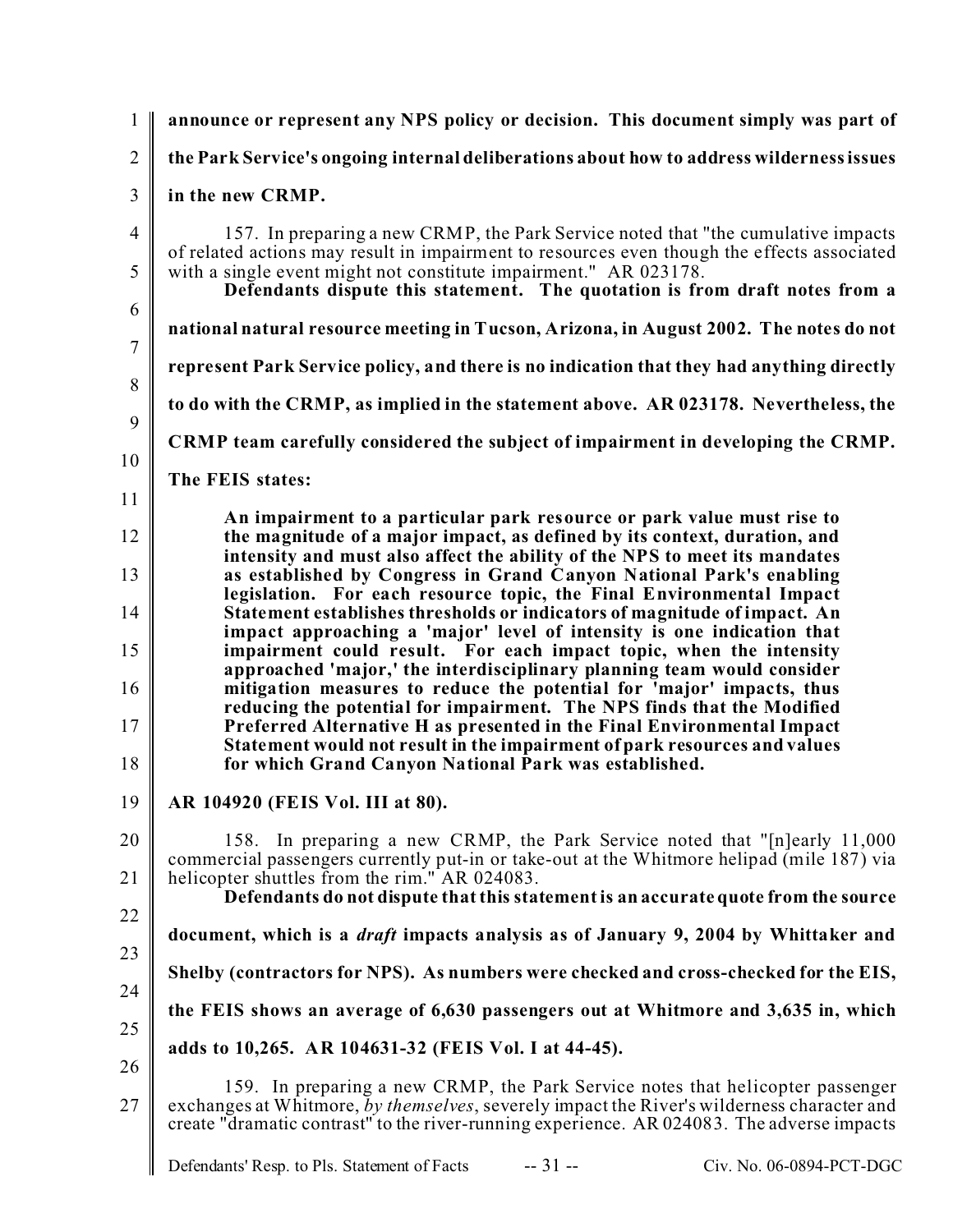| $\mathbf{1}$<br>$\overline{2}$ | from helicopters include noise, physical impacts (downwash from rotors blows sand and<br>gear), visual impacts, congestion, safety risks from low flying aircraft, camp competition for<br>sites near the helipad, and creation of an artificial end to the trip. AR 024087.<br>Defendants dispute the statement of the first sentence. The referenced document |
|--------------------------------|-----------------------------------------------------------------------------------------------------------------------------------------------------------------------------------------------------------------------------------------------------------------------------------------------------------------------------------------------------------------|
| $\mathfrak{Z}$                 | does not contain the paraphrased statement relating to impacts to wilderness character                                                                                                                                                                                                                                                                          |
| $\overline{4}$<br>5            | and, moreover, is a draft memorandum from a contractor that does not represent any                                                                                                                                                                                                                                                                              |
| 6                              | position or conclusion of the Park Service. AR 024083. Defendants dispute the                                                                                                                                                                                                                                                                                   |
| $\overline{7}$                 | statement of the second sentence. The actual document (again, which is only a draft)                                                                                                                                                                                                                                                                            |
| 8                              | states only that adverse impacts from helicopters "may" include certain impacts, and                                                                                                                                                                                                                                                                            |
| 9                              | among those possible impacts are "perceived safety risks" rather than "safety risks,"                                                                                                                                                                                                                                                                           |
| 10                             | and also includes "contrasting experiences for visitors who do and do not participate in                                                                                                                                                                                                                                                                        |
| 11                             | helicopter use" (later listing some potential benefits to visitors who use the helicopters).                                                                                                                                                                                                                                                                    |
| 12                             | AR 024087.                                                                                                                                                                                                                                                                                                                                                      |
| 13                             | In the Quartermaster area (between Diamond Creek and Lake Mead)<br>160.<br>"approximately 600 to 800 helicopter flights per week [already] land and take off at 15<br>helipads." AR $017319$ .                                                                                                                                                                  |
| 14                             | Defendants do not dispute this statement, except to the extent it is corrected with                                                                                                                                                                                                                                                                             |
| 15                             | the insertion above. AR 017319.                                                                                                                                                                                                                                                                                                                                 |
| 16<br>17                       | 161. In preparing a new CRMP, the Park Service notes that they have huge<br>cumulative effects from such things as Glen Canyon Dam and overflights, for example, that<br>when you add such cumulative effects to the impacts of the CRMP actions all the alternatives                                                                                           |
| 18                             | end up with the same overall impact (i.e., major)." AR 015344.<br>Defendants dispute this statement. The referenced document is an email dated                                                                                                                                                                                                                  |
| 19                             | August 20, 2004 between Park Service employees concerning the organization of impacts                                                                                                                                                                                                                                                                           |
| 20                             | and impacts analysis in the DEIS. Thus, it does not represent the final view of NPS; it                                                                                                                                                                                                                                                                         |
| 21                             | merely memorializes one of many internal, deliberative discussions between or among                                                                                                                                                                                                                                                                             |
| 22                             | Park Service employees relating to the DEIS. As a result of those internal discussions                                                                                                                                                                                                                                                                          |
| 23                             | NPS reorganized and changed the impacts analysis and discussion of cumulative effects                                                                                                                                                                                                                                                                           |
| 24                             | in the DEIS. Also, although NPS policy states that impacts must be major before there                                                                                                                                                                                                                                                                           |
| 25                             | is a possibility of impairment, the existence of major impacts does not imply impairment.                                                                                                                                                                                                                                                                       |
| 26                             | For example, the FEIS states:                                                                                                                                                                                                                                                                                                                                   |
| 27                             | Section 4.1 contains a discussion of the requirements of an impairment<br>analysis and both the Draft and Final EIS contain impairment evaluations                                                                                                                                                                                                              |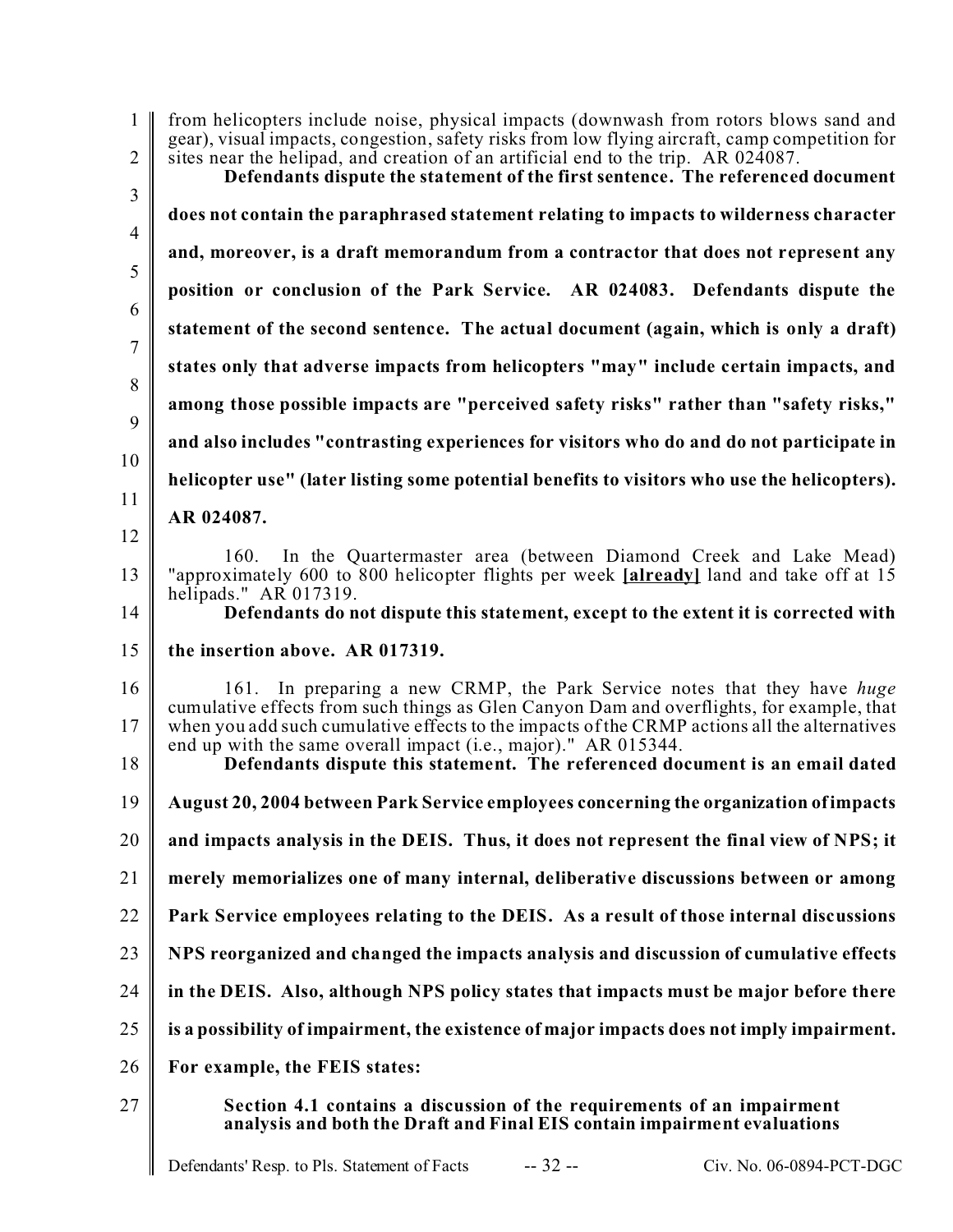**and determinations for applicable impact topics for each alternative (chapter 4). The impairment determinations presented in this EIS indicate that no impairment of park resources or values is expected to occur from activities associated with river recreation under any of the alternatives. In addition, the monitoring and implementation plan will determine and implement measures required to reduce impacts to appropriate levels.**

4 5

6

7

8

9

1

 $\mathfrak{D}$ 

3

**AR 105065 (FEIS Vol. III at 229). The FEIS also explains:**

**In both the Draft and Final EIS, the NPS has determined that no impairment of park resources or values is expected to occur from activities associated with river recreation under any of the alternatives. Additionally, there has never been a determination by the NPS of impairment of the natural soundscape or other resources at Grand Canyon in any EIS or** *Record of Decision* **or other decision document. The definition of impairment in NPS policies is very specific, and is not met in this case (see Section 4.1).**

10 **AR 105069 (FEIS Vol. III at 232).**

11 12 13 14 162. In preparing a new CRMP, the Park Service noted, in a February 17, 2003 memo that the "NPS has no current authority to allow motorized equipment use within the Colorado River corridor except that which is might be 'necessary to meet minimum requirements of the administration of the area for the purpose of [the Wilderness Act]. By any measure, the current concession operations using motorized equipment exceeds that which is needed to meet established 'minimum requirement' tests. The continued use of this equipment within wilderness violated the letter and intent of the Wilderness Act and NPS management policies and director's orders addressing wilderness." AR 00813.

15 **Defendants dispute this statement as legal conclusion, but note that it is an**

16 **internal Park** *draft* **memorandum prepared by a staff member. See AR 000813. There**

17 **is no indication that it was ever finalized, and by itself it does not announce or represent**

18 **any NPS policy or decision. This document simply was part of the Park Service's**

19 **ongoing internal deliberations about how to address wilderness issues in the new CRMP.**

20 21 22 163. The Park Service also noted in the February 17, 2003 memo that section 4 (d)(1) of the Wilderness Act does not apply to the Secretary of Interior. AR 00813. The Park Service states that it "would be a major tactical mistake on the part of the NPS to attempt to adopt any of the section 4 (d) language and apply it to the Colorado River Management Plan without stating that the Congress would need to provide specific authority to do so." AR 00813.

#### 23 **Defendants do not dispute that the referenced document contains the quoted**

24 **language, but note that it is an internal Park** *draft* **memorandum prepared by a staff**

25 **member. There is no indication that it was ever finalized, and by itself it does not**

- 26 **announce or represent any NPS policy or decision. This document simply was part of**
- 27 **the Park Service's ongoing internal deliberations about how to address wilderness issues**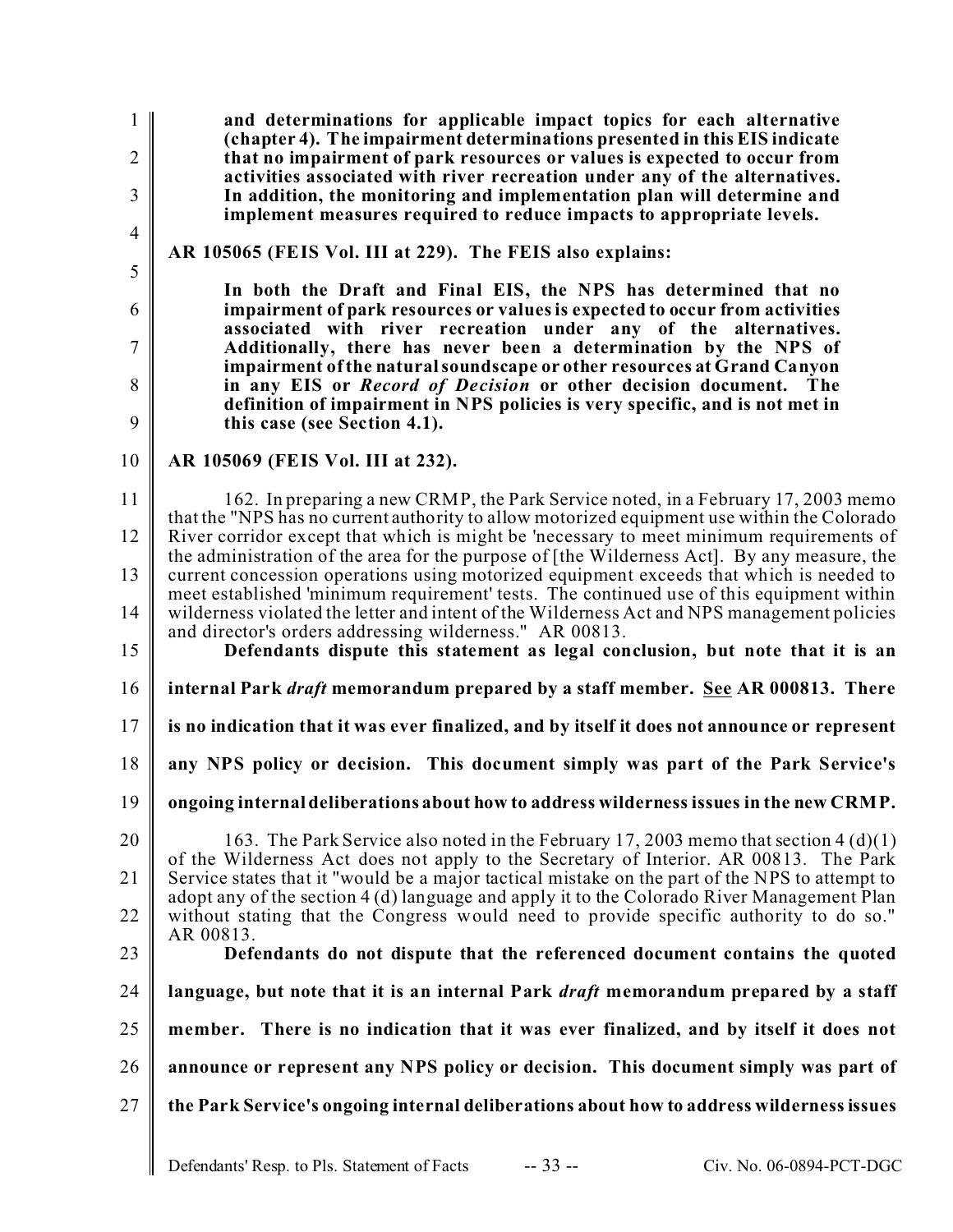#### 1 **in the new CRMP.**

| $\overline{2}$       | 164. In preparing a new CRMP, the Park Service states that the "[s]econd to last<br>sentence of the response should be rewritten to read ' the determination presented in the                                                                                                                                                                                                                                                               |
|----------------------|---------------------------------------------------------------------------------------------------------------------------------------------------------------------------------------------------------------------------------------------------------------------------------------------------------------------------------------------------------------------------------------------------------------------------------------------|
| $\overline{3}$       | EIS (impairment) is expected to occur from motorized recreation under any of the                                                                                                                                                                                                                                                                                                                                                            |
| $\overline{4}$       | alternatives.' My point is that I would like to see this response rewritten to better clarify the<br>limited scope of the impairment determination in the CRMP, and to not have a great                                                                                                                                                                                                                                                     |
| 5                    | influence (or precedent) on future aircraft use planning documents and potential impairment<br>determinations." AR 005821.                                                                                                                                                                                                                                                                                                                  |
|                      | Defendants do not dispute that the referenced document contains the quoted                                                                                                                                                                                                                                                                                                                                                                  |
| 6                    | language, but note that it is an internal Park memorandum prepared by a staff member.                                                                                                                                                                                                                                                                                                                                                       |
| $7\phantom{.0}$<br>8 | Thus, it does not represent the final view of NPS; it merely memorializes one of many                                                                                                                                                                                                                                                                                                                                                       |
| 9                    | internal, deliberative discussions between or among Park Service employees relating to                                                                                                                                                                                                                                                                                                                                                      |
| 10                   | the DEIS. It refers to a draft response to the public comment coded NS8, and was                                                                                                                                                                                                                                                                                                                                                            |
| 11                   | considered and discussed more completely after the memo was sent to the CRMP Team.                                                                                                                                                                                                                                                                                                                                                          |
| 12                   | The NPS's final response to the comment does not contain the suggested language, but                                                                                                                                                                                                                                                                                                                                                        |
| 13                   | addresses the point, which is that any impairment decision concerning aircraft                                                                                                                                                                                                                                                                                                                                                              |
| 14                   | overflights should be made as part of the separate interagency planning effort regarding                                                                                                                                                                                                                                                                                                                                                    |
| 15                   | aircraft overfllights, and not as part of a cumulative effects analysis in the CRMP. AR                                                                                                                                                                                                                                                                                                                                                     |
| 16                   | 105066 (FEIS Vol. III at 229).                                                                                                                                                                                                                                                                                                                                                                                                              |
| 17<br>18             | 165. In preparing a new CRMP, the Park Service notes in terms of wilderness<br>impacts, the Park Service can consider "Wilderness Act provisions/goals, Opportunities for<br>solitude, Lack of motors, Zoning-bottlenecks/attraction sites, Generators-including blowers,<br>blenders, Power Point presentations, ice cream makers, stereos " AR 010032.<br>This statement selectively quotes a partial list of items in the category       |
| 19<br>20             | "Wilderness" from Flip Chart Notes from a Preliminary Alternatives Development                                                                                                                                                                                                                                                                                                                                                              |
|                      | Workshop on March 25-26, 2003. The list only represents "brainstorming" of all the                                                                                                                                                                                                                                                                                                                                                          |
| 21                   | potential issues related to wilderness that might have a bearing on developing draft                                                                                                                                                                                                                                                                                                                                                        |
| 22                   | alternatives for the EIS, but does not announce or represent any NPS policy or decision.                                                                                                                                                                                                                                                                                                                                                    |
| 23<br>24<br>25<br>26 | 166. In preparing a new CRMP, the Park Service notes that "I spoke with Laurie<br>Domler regarding the question of whether or not Wilderness Character should be an impact<br>topic  The answer is Yes at one time prepared [a] wilderness affected environment<br>section It was incorporated into Chapter 1. Politics got the best of us?" AR 001003.<br>This statement selectively quotes an internal Park email by a staff employee and |
| 27                   | does not announce or represent any NPS policy or decision. The email exchange                                                                                                                                                                                                                                                                                                                                                               |
|                      | demonstrates NPS's responsiveness to public comments that wilderness character should                                                                                                                                                                                                                                                                                                                                                       |
|                      | $-34-$<br>Civ. No. 06-0894-PCT-DGC<br>Defendants' Resp. to Pls. Statement of Facts                                                                                                                                                                                                                                                                                                                                                          |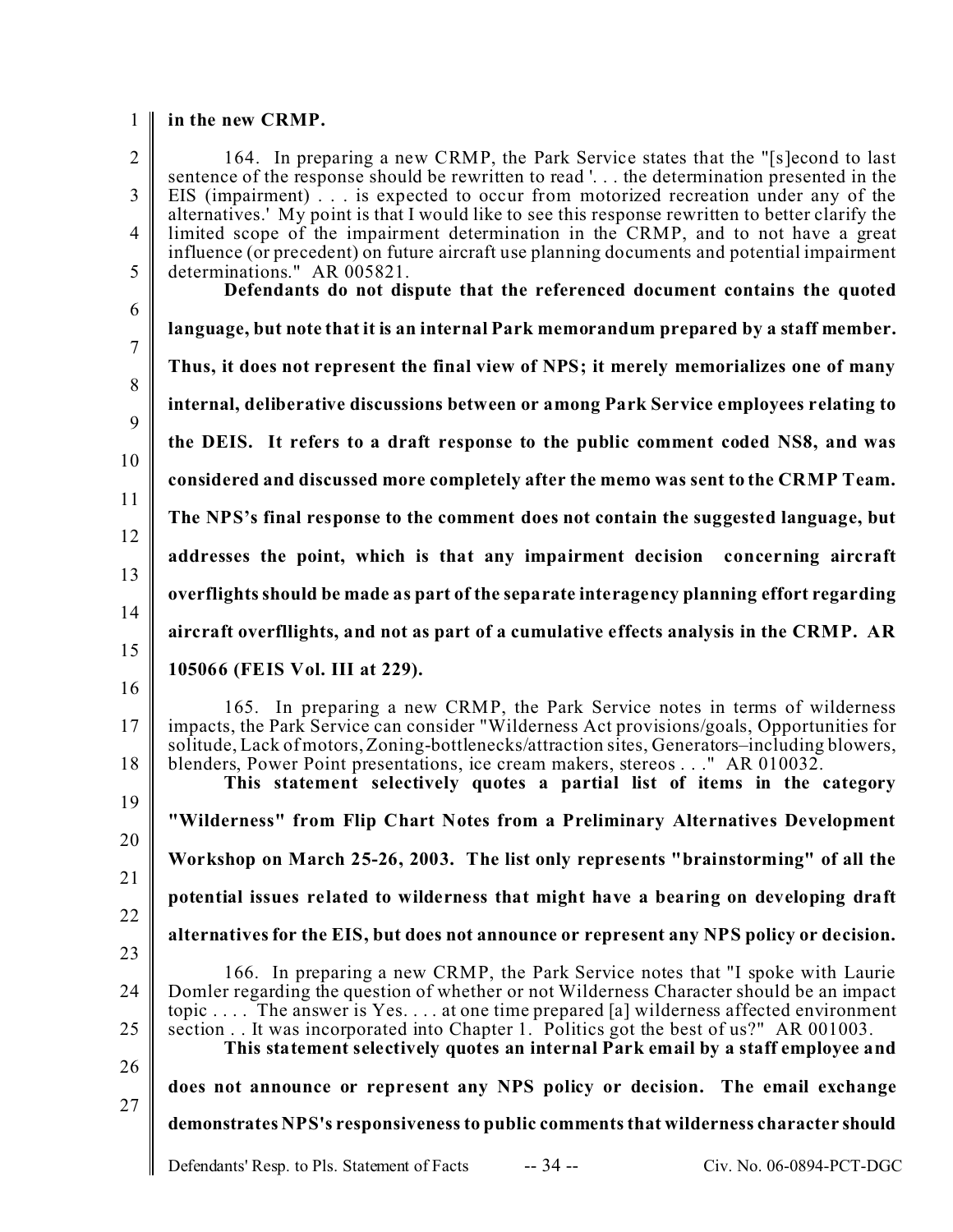| $\mathbf{1}$        | be an impact topic analyzed in the EIS. In the FEIS, NPS stated:                                                                                                                                                                                              |
|---------------------|---------------------------------------------------------------------------------------------------------------------------------------------------------------------------------------------------------------------------------------------------------------|
| $\overline{2}$<br>3 | The NPS believes it is managing the river corridor consistent with<br>wilderness policy and law, and that the Modified Preferred Alternative H<br>provides a wilderness river experience consistent with the plan's vision and                                |
| $\overline{4}$      | objectives. New sections on 'Wilderness Character' have been added<br>(Sections 3.8 and 4.8) in the Final EIS to clarify this. The NPS has                                                                                                                    |
| 5                   | determined that the continued use of motorized rafts does not preclude<br>possible wilderness designation because this use is only a temporary or                                                                                                             |
| 6                   | transient disturbance of wilderness values on the river. The Modified<br>Preferred Alternative H proposes more than six months of the year when<br>people who do not want to experience any motorized boat noise can do so.                                   |
| $\overline{7}$      | AR 105071 (FEIS Vol. III at 234).                                                                                                                                                                                                                             |
| $8\,$               |                                                                                                                                                                                                                                                               |
| 9                   | 167. In preparing the new CRMP, the Deputy Wilderness Program Coordinator<br>wrote: "The NPS has no current authority to allow motorized equipment use within the<br>Colorado River Corridor except that which might be "necessary to meet minimum            |
| 10                  | requirements of the administration of the area for the purpose of [the Wilderness Act]." By<br>any measure, the current concession operations using motorized equipment exceeds that                                                                          |
| 11                  | which is needed to meet established "minimum requirement" tests. The continued use of this<br>equipment within wilderness violated the letter and inten <sup>[t]</sup> of the Wilderness Act and NPS                                                          |
| 12                  | management policies and director's orders addressing wilderness." AR 000813.<br>Defendants do not dispute that the referenced document contains the quoted                                                                                                    |
| 13                  | language, but note that it is an internal Park <i>draft</i> memorandum prepared by a staff                                                                                                                                                                    |
| 14                  | member. There is no indication that it was ever finalized, and by itself it does not                                                                                                                                                                          |
| 15                  |                                                                                                                                                                                                                                                               |
| 16                  | announce or represent any NPS policy or decision. This document simply was part of                                                                                                                                                                            |
| 17                  | the Park Service's ongoing internal deliberations about how to address wilderness issues                                                                                                                                                                      |
| 18                  | in the new CRMP.                                                                                                                                                                                                                                              |
| 19                  | The Park Service has stated that it must address "[h]ow 'necessary and<br>168.<br>appropriate' is the current concession allocation level" and the "National Park Service<br>preference for motorized concession operations." SAR 009145; AR 000334 (planning |
| 20                  | document for CRMP).<br>Defendants dispute this statement. The quotations are not NPS policies or                                                                                                                                                              |
| 21                  | positions, and are taken out of context and misleading. SAR009145 is a March 20, 1995                                                                                                                                                                         |
| 22                  | memorandum from a Park staff member. The memorandum actually states:                                                                                                                                                                                          |
| 23                  | In light of the high overall demand for river trips, the National Park                                                                                                                                                                                        |
| 24                  | Service must ask and ultimately answer several hard questions regarding<br>How 'necessary and appropriate' is the current<br>river allocation.                                                                                                                |
| 25                  | concession allocation level? How appropriate is the current National Park<br>Service preference for motorized concession operations, given that shorter,                                                                                                      |
| 26                  | motorized trips actually generate additional demand for an already scarce<br>recreational opportunity? Finally, what is the Grand Canyon's overall                                                                                                            |
| 27                  | 'carrying capacity,' and how will it be defined (wilderness or non-<br>wilderness)?                                                                                                                                                                           |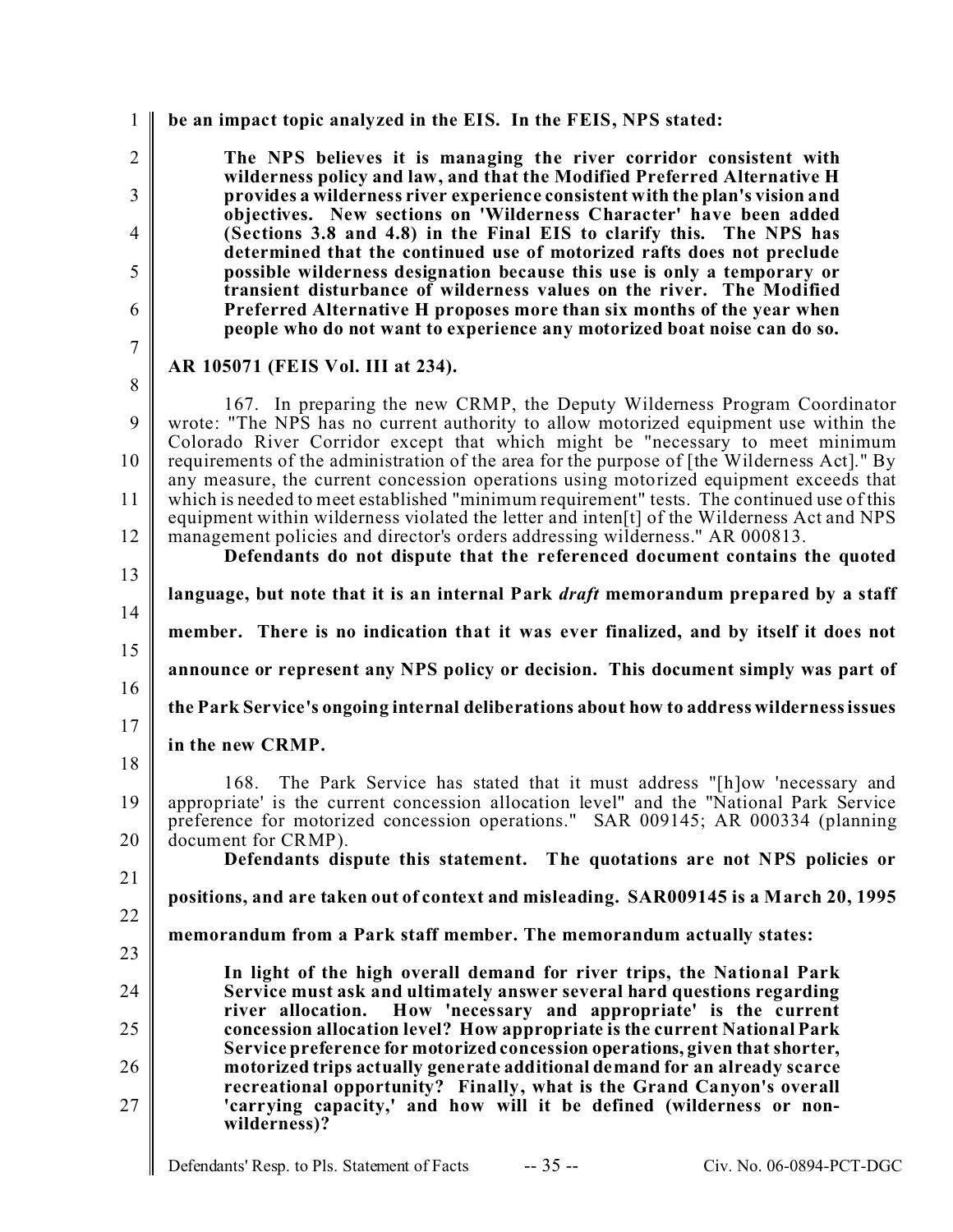| 1              | SAR009145. AR000334 is a list of potential CRMP issues from internal scoping in the                                                                                                                                                                                                                                                                                                                                                                      |
|----------------|----------------------------------------------------------------------------------------------------------------------------------------------------------------------------------------------------------------------------------------------------------------------------------------------------------------------------------------------------------------------------------------------------------------------------------------------------------|
| $\overline{2}$ | August 2002 Draft Project Agreement for the CRMP that was never finalized (the list                                                                                                                                                                                                                                                                                                                                                                      |
| 3              | also considers the input from the earlier public scoping effort in 1997-98). The cited                                                                                                                                                                                                                                                                                                                                                                   |
| $\overline{4}$ | page does not contain the words "necessary and appropriate" or any sort of preference                                                                                                                                                                                                                                                                                                                                                                    |
| 5              | for motorized use as implied by its use as a citation. The FEIS states:                                                                                                                                                                                                                                                                                                                                                                                  |
| 6<br>7         | The Final EIS on the <i>Colorado River Management Plan</i> determines the<br>types and levels of commercial services that are necessary and appropriate<br>for the Colorado River through Grand Canyon National Park                                                                                                                                                                                                                                     |
| 8<br>9         | The Modified Preferred Alternative H provides for a range of experience<br>for a variety of park visitors, and the NPS believes it best meets the needs<br>of park resources and visitor experience for the life of this plan.                                                                                                                                                                                                                           |
| 10<br>11       | P.L. 105-391 and its attendant regulations dictate rates charged by<br>concessionaires on the river. There is no provision in the law or<br>regulations to allow a concessionaire to raise its rates simply to compensate<br>for decreased allocation.                                                                                                                                                                                                   |
| 12<br>13<br>14 | If the NPS determines such services are no longer necessary and<br>appropriate, they must be ended. There is no provision for the NPS to<br>"buy" permits back from those to whom they have been issued. If the<br>service is still considered necessary and appropriate, the NPS will issue a                                                                                                                                                           |
| 15             | new contract for those services. If the service is no longer determined to<br>be necessary and appropriate by the NPS, no such contract will be issued.                                                                                                                                                                                                                                                                                                  |
| 16             | AR 104889-104890 (FEIS Vol. III at 52-68).                                                                                                                                                                                                                                                                                                                                                                                                               |
| 17<br>18<br>19 | 169. In its internal planning document for the CRMP, the Park Service determined<br>it needed information on the "relative demand for motor trips vs. oar trips" and "relative<br>demand for different types of use over different seasons within the year (i.e. commercial,<br>noncommercial, educational, research, etc.)." AR 000354-355 (emphasis original).<br>Defendants do not dispute this statement, but note that it is from a table assessing |
| 20             | issues and information needs from the Draft Programmatic Agreement for the CRMP                                                                                                                                                                                                                                                                                                                                                                          |
| 21             | dated August 2002, which was drafted before public scoping for the EIS began. The                                                                                                                                                                                                                                                                                                                                                                        |
| 22             | Programmatic Agreement was never signed or finalized. During the course of the                                                                                                                                                                                                                                                                                                                                                                           |
| 23             | planning process, NPS determined that assessing relative demand was neither feasible                                                                                                                                                                                                                                                                                                                                                                     |
| 24             | nor necessary:                                                                                                                                                                                                                                                                                                                                                                                                                                           |
| 25             | In January 2003 two expert panels were held and covered some of the<br>important and controversial subjects included in the Colorado River                                                                                                                                                                                                                                                                                                               |
| 26<br>27       | <i>Management Plan.</i> The purpose of the panels was to provide the park with<br>input from academics, researchers, practitioners, and the like. One of the<br>questions asked to this panel of experts concerned what could be done to<br>determine relative demand for commercial versus noncommercial trips.                                                                                                                                         |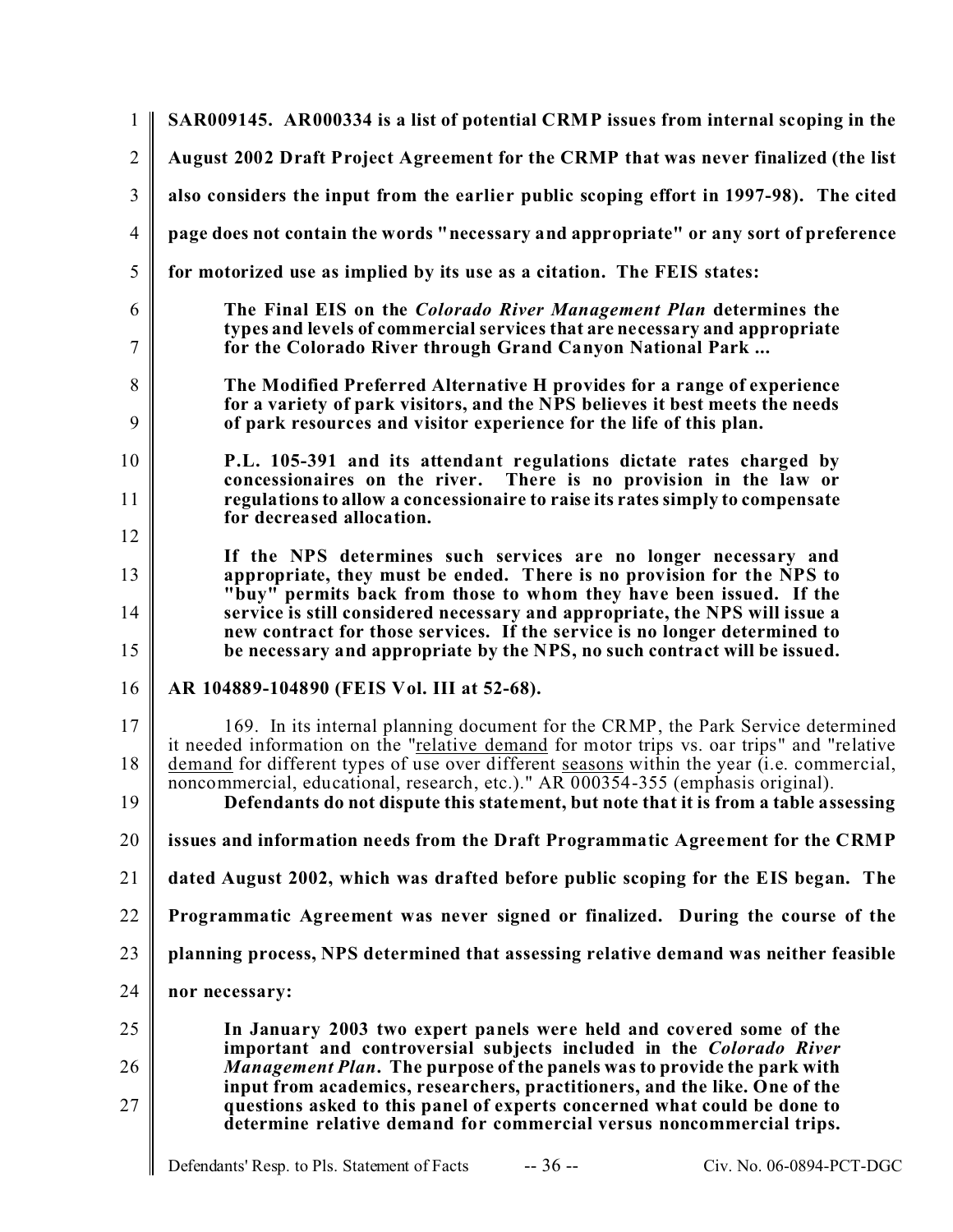1 2 3 4 5 6 7 8 9 10 11 12 13 14 15 16 17 18 19 20 21 22 23 24 25 26 27 Defendants' Resp. to Pls. Statement of Facts -- 37 -- Civ. No. 06-0894-PCT-DGC **In short, the expert panel's response was that a survey would probably cost around \$2 million and be of limited use. AR 105014 (FEIS Vol. III at 177).** 170. The Park Service stated that the "primary user group that most needs access, and constitutes a broader range of economic levels, is the private [public] user." SAR 011162. **Defendants dispute this statement. This quotation is part of a long string of emails (SAR 011158 to SAR 011170) that is clearly a candid, uncensored dialogue in 1998, rather than a statement of any NPS policy or decision. It is superseded by what is in the FEIS and ROD, and also by dialogue from 2002-2006.** 171. Members of the public who have the financial means and inclination to gain river access by paying for a private commercial trip are assured a trip down the river. SAR 011158 (commercial trips are priced to keep demand below supply); SAR 011161 ("the [split allocation commercial] access system favors the affluent["]); SAR 9145 (a commercial user can generally go in the summer she chooses). **Federal defendants do not dispute that this statement is supported by the source document, but note that it is derived from a long string of emails (SAR 011158 to SAR 011170) that is clearly a candid, uncensored dialogue in 1998 rather than a statement of any NPS policy or decision. It is superseded by the information presented in the FEIS and ROD. SAR 009145 is a March 20, 1995 memorandum from the former GRCA Wilderness Coordinator ) to the Superintendent, and actually states: "This constituency [noncommercial boaters ("privates")] represents a broad spectrum of the "general public" which has a much more difficult time obtaining a river trip than the commercial passenger who can generally purchase a trip for the summer season."** 172. Public comments demonstrate that people take commercial trips down the river because they cannot gain access through the noncommercial permit system. AR 033403 ("At present, some companies allow clients to bring their rafts or kayaks; however they do not allow passengers on these boats and do not allow non-owners to paddle kayaks. However, there is a definite demand for these services within the paddling community. For instance, A[merican] W[hitewater]'s President Barry Tuscano, as well as other board members, have hired commercial outfitters to let them tag along in their personal kayaks or rafts since they could not get a private boater permit."); AR 027553 ("I would like to let you know that I signed up with a rather expensive outfitter so I would be able to get to paddle the Colorado River through the Grand Canyon. I feel that the commercial outfitter is my only chance to get to run the river while I am still young enough to paddle it. I believe there ought to be many more opportunities for private boaters than the current system allows."); AR 027700 ("I have pretty much written it off as impossible due to the 10 year waiting list to get in unless you pay thousands of dollars to a guide company."); AR 039423 ("This summer I organized a group of 21 canoeists and 3 kayakers on a commercial raft supported trip paddling the Grand Canyon. It is my second such trip, the last being 1999. I had to wait 3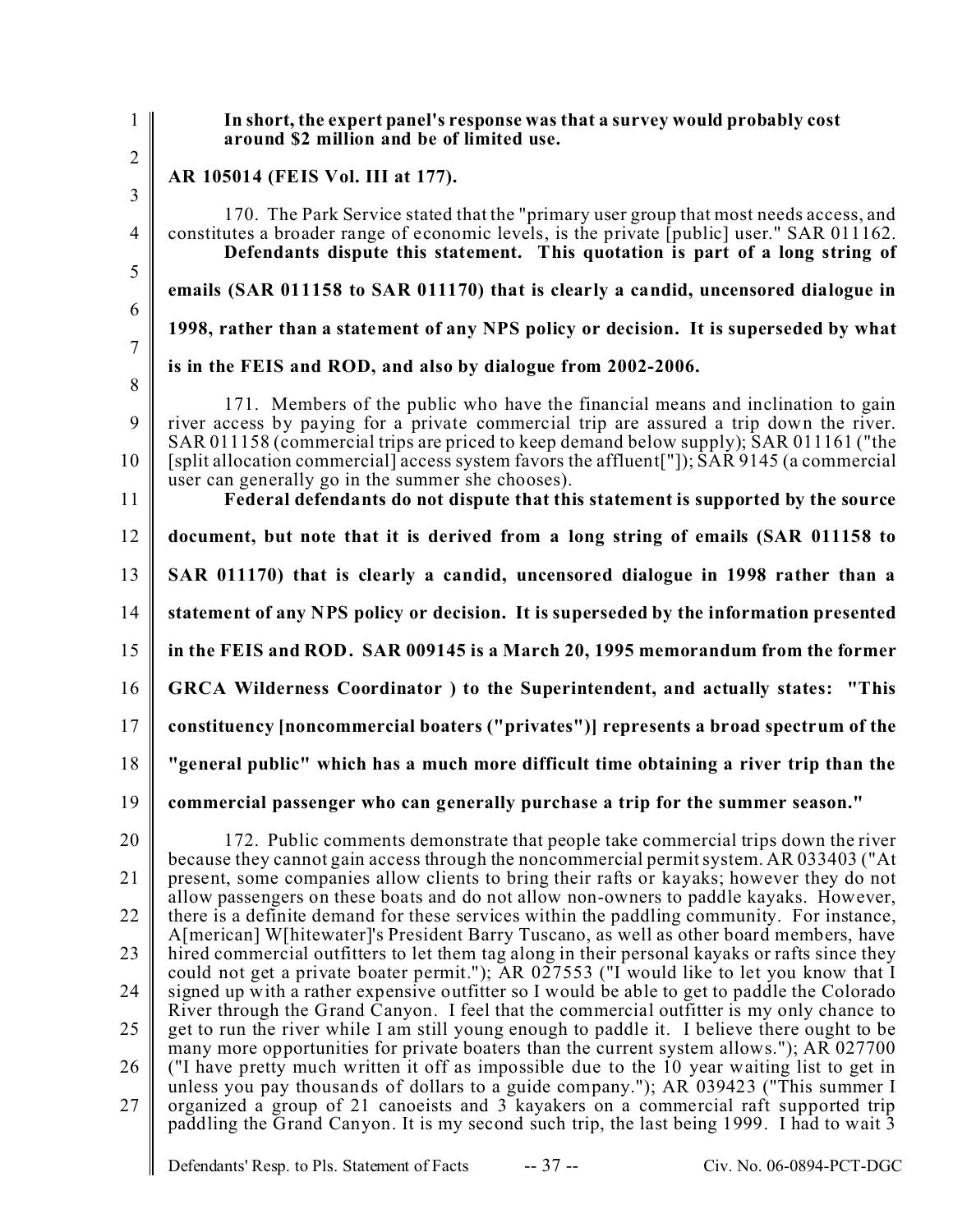1  $\mathfrak{D}$ 3 4 5 6 7 8 9 10 11 12 13 14 15 16 17 18 19 20 21 years to get this commercial trip organized. I have been on the private trip waiting list since 1999. If it goes as it has been, it looks like I'll be 65 before I can organize a trip of my choosing down the canyon."); AR 039452 ("Eliminate commercial outfitters offering 'kayak support trips.' Kayakers have a huge and unfair loophole in the system. They are literally buying private access to run their own boats. If kayakers can do this, why can't rafters buy 'rafting support trips?'"); AR 040394 ("I've twice payed to kayak this river–I hope to have my waiting list number come up before I'm too old to paddle–or I die while waiting!"); AR 040946 ("With commercial companies, we didn't have to wait for years for a permit."). **Defendants do not dispute that the language quoted in this statement appears in the source documents, but dispute this statement to the extent that it suggests that the cited and quoted documents prove the statement asserted in the first sentence. The June 2003 Summary Public Scoping Analysis, found at AR 105921-105936 (FEIS Appendix B), summarizes comments received during the 2002 public scoping period. It also incorporates comments from previous public scoping efforts. This document shows the range of opposing concerns and opinions presented in the 55,165 comments received from the public. Consideration of the issue of equality of access is evident in implementation of the FEIS preferred alternative in which non-commercial use increases as follows: yearly user-days increase from 58,048 to 113,486; yearly passengers increase from 3,571 to 7,051; and yearly launches increase from 253 to 503. AR 104648 (FEIS Vol. I at 61). Additionally, the Record of Decision implements changes to the noncommercial permit system that meets NPS objectives of simplifying the application process, favoring access for applicants who have been unsuccessful in recent attempts to gain a permit, fairly expedites transition from the waitlist to the new system, and encourages people to apply for trips only in the years that they are interested in taking a trip. AR 1096111 (ROD at 20).**

22 23 173. Many members of the public would like a chance to take a noncommercial trip down the Colorado River through the Grand Canyon and because of the preference given to commercial users, they fear that they will never have the opportunity. AR 027512, 027543, 027933. **Defendants dispute this statement to the extent that it purports to represent the**

- 24
- 25
- **views of "[m]any members of the public," and repeat their response to paragraph 172.**
- 26
- 27

174. The Park Service received many comments about the inequity in access for the public and the impairment of their experience when motorized boats are in the Grand Canyon. AR 027590

**Defendants dispute this statement in part. Several comments on the DEIS from**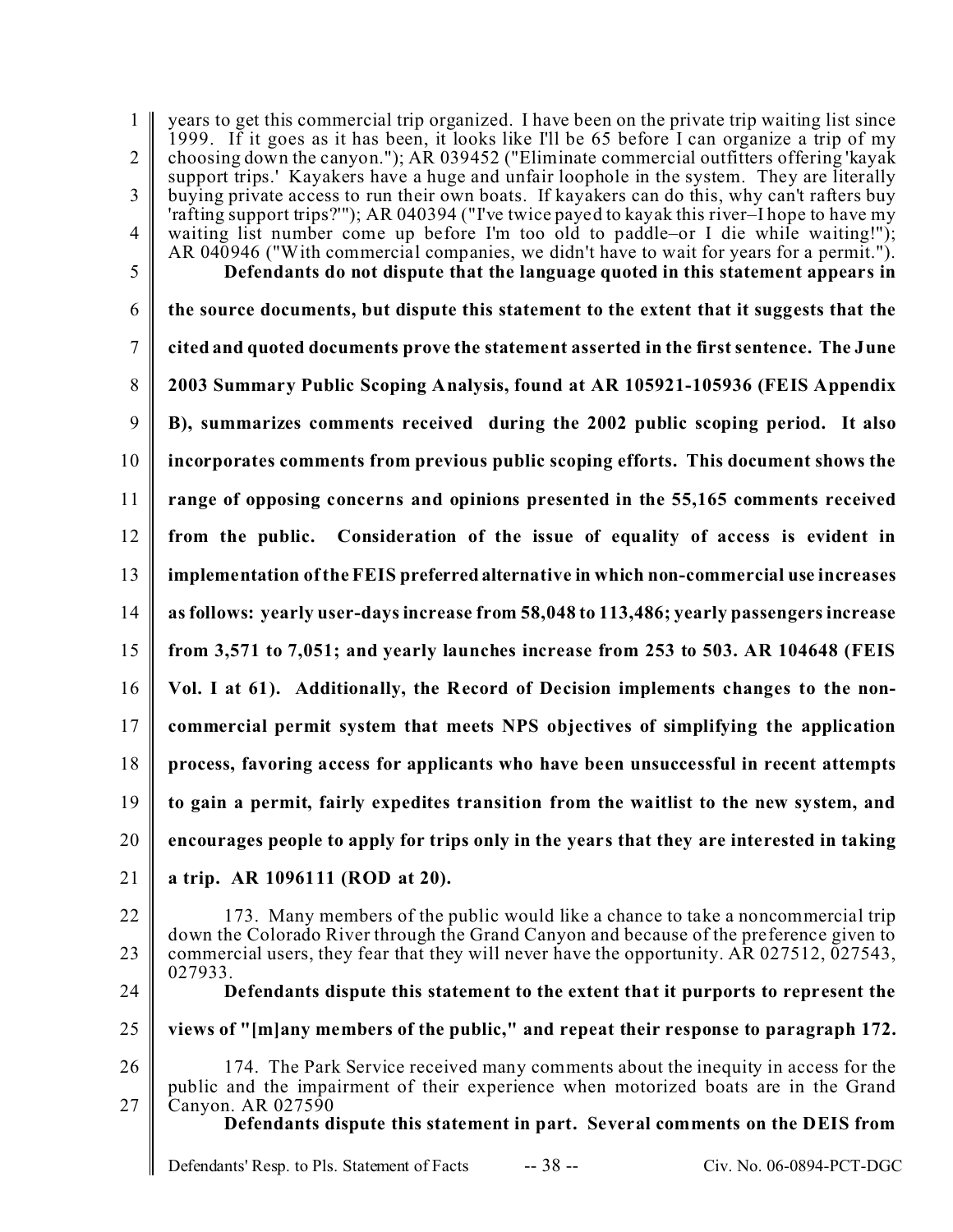| $\mathbf{1}$   | prominent environmental or wilderness advocacy groups acknowledged that motors do                                                                                                                                                                       |
|----------------|---------------------------------------------------------------------------------------------------------------------------------------------------------------------------------------------------------------------------------------------------------|
| $\overline{2}$ | not need to be immediately removed from the park to fulfill the Park Service's                                                                                                                                                                          |
| 3              | management duties. For example, the Grand Canyon Trust stated:                                                                                                                                                                                          |
| $\overline{4}$ | The Park Service' preferred alternative H cuts the period of time in which                                                                                                                                                                              |
| 5              | motorized uses are permitted from nine to six months. This is a step in the<br>right direction. We appreciate the highly charged politics of the<br>wilderness/motors issue and the complexity of decision making involved.                             |
| 6              | Nonetheless, we encourage the park to gradually phase-out motorized use,<br>a policy that is consistent with wilderness management and use.                                                                                                             |
| $\overline{7}$ | AR 050381. The Wilderness Society recognized "the controversy with motorized use in                                                                                                                                                                     |
| 8              | the Colorado River corridor and the historic difficulty in implementing the mandate of                                                                                                                                                                  |
| 9              | the Wilderness Act," and endorsed "phasing out motorized use over a reasonable time                                                                                                                                                                     |
| 10<br>11       | period." AR 050262-67.                                                                                                                                                                                                                                  |
| 12             | Three of the four plaintiff groups submitted joint comments on the DEIS                                                                                                                                                                                 |
| 13             | recognizing that the preferred alternative would not include immediate removal of                                                                                                                                                                       |
| 14             | motorized boats from the Colorado River corridor and instead endorsing a plan to                                                                                                                                                                        |
| 15             | "phas[e] out motorized use over a reasonable time period not to exceed 10 years." AR                                                                                                                                                                    |
| 16             | 050222.                                                                                                                                                                                                                                                 |
| 17             | " $IX.$<br>THE 2005 CRMP, FEIS, AND RECORD OF DECISION"                                                                                                                                                                                                 |
| 18             | "The Final Environmental Impact Statement ("FEIS")"                                                                                                                                                                                                     |
| 19             | 175. In November, 2005 the Park Service released a Final Environmental Impact<br>Statement ("FEIS") for a new Colorado River Management Plan ("CRMP"). AR 014555.                                                                                       |
| 20             | Defendants do not dispute this statement.                                                                                                                                                                                                               |
| 21<br>22       | In the FEIS, the Park Service states that the cumulative effects of the<br>176.<br>management of backcountry toilets, trails and facilities  would have adverse, localized,<br>short term, year-round impacts on wilderness character." AR 105828.      |
| 23             | Defendants do not dispute this statement, and note that the conclusion has been                                                                                                                                                                         |
| 24             | incorporated into the summary of effects. AR 105829. NPS reached the same                                                                                                                                                                               |
| 25             | conclusion relative to cumulative effects from the Backcountry Management Plan for                                                                                                                                                                      |
| 26             | each of the alternatives. AR 105819-29.                                                                                                                                                                                                                 |
| 27             | 177. In the FEIS, the Park Service states that cumulative impacts are "described for<br>each alternative for natural and cultural resources and visitor use and experience."<br>AR 105818. The FEIS includes two non-motorized alternatives. AR 109601. |
|                | $-39-$<br>Defendants' Resp. to Pls. Statement of Facts<br>Civ. No. 06-0894-PCT-DGC                                                                                                                                                                      |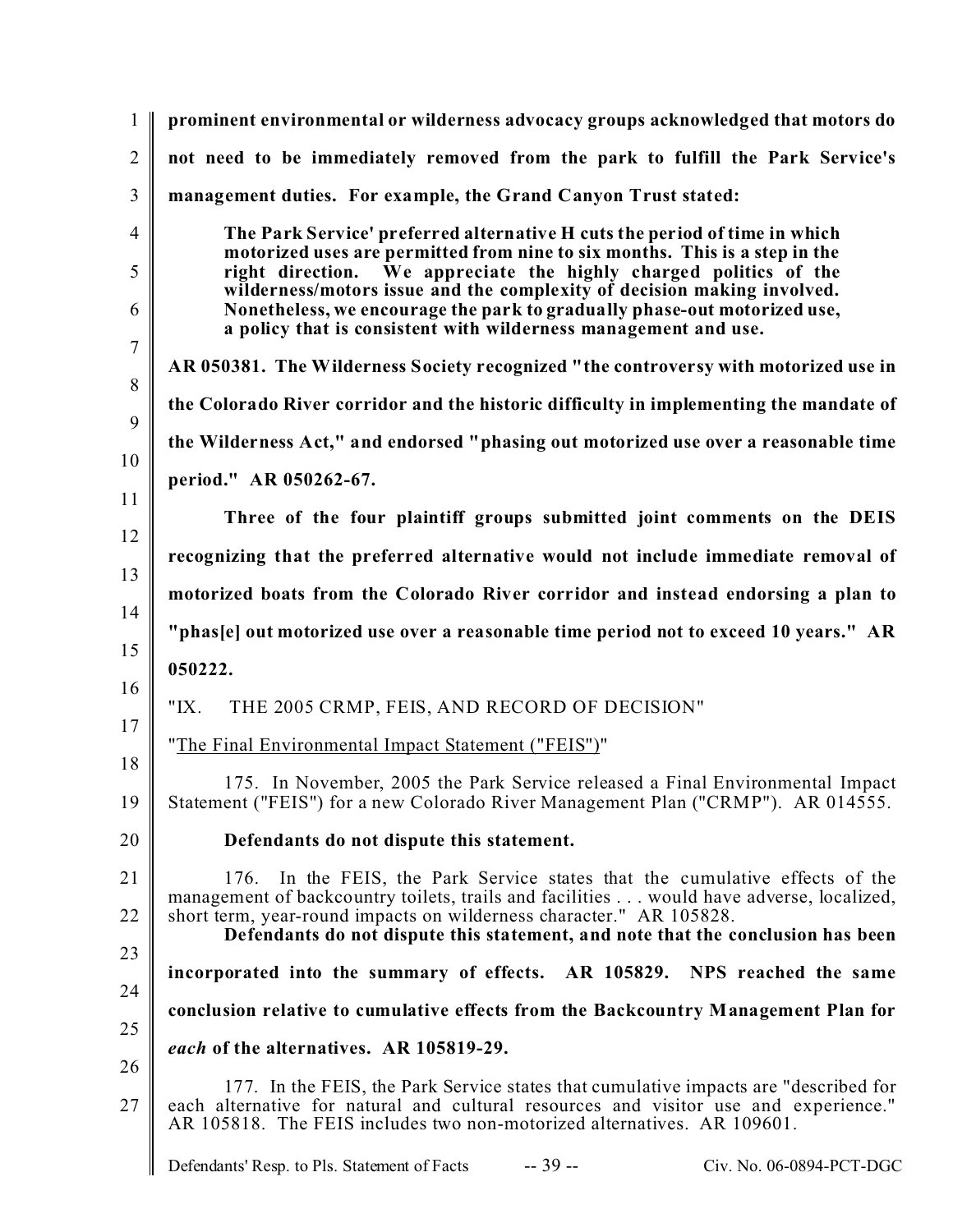| $\mathbf{1}$        | Defendants do not dispute this statement.                                                                                                                                                                                                                |
|---------------------|----------------------------------------------------------------------------------------------------------------------------------------------------------------------------------------------------------------------------------------------------------|
| $\overline{2}$      | In the FEIS, the Park Service states that "[m] otorboat use introduces<br>178.<br>contaminants such as hydrocarbons and burned and unburned fuel and motor oil" to the                                                                                   |
| 3                   | Colorado River corridor. AR 105321.<br>Defendants do not dispute this statement, but note that NPS also concluded:                                                                                                                                       |
| $\overline{4}$      | "While motorized trips contribute contaminates to the mainstem of the river, their effect                                                                                                                                                                |
| $\mathfrak s$       | to tributaries, seeps and springs is considered negligible." AR 105327 (FEIS Vol. II at                                                                                                                                                                  |
| 6<br>$\overline{7}$ | 290) (emphasis added). See also AR 105330 (FEIS Vol. II at 293):                                                                                                                                                                                         |
| 8                   | Effects of recreational use on water quality of the Colorado River include<br>gasoline and motor oil pollution from motorized watercraft. Before<br>conversion from two-stroke to four-stroke motors (completed in 2001), it                             |
| 9                   | was estimated that approximately 5,750 pounds of petroleum residue, as<br>measured by non-volitile suspended solids, entered the Colorado River                                                                                                          |
| 10<br>11            | annually (NPS 1979). The primary source was exhaust in the water,<br>although leakage from gas tanks and accidental spills contributed<br>pollutants as well. That amount, while seeming large, was too small                                            |
| 12                  | compared to the volume of river flow to be measurable River<br>dynamics and the large volume of the Colorado River diffuse and disperse                                                                                                                  |
| 13                  | these contaminants.                                                                                                                                                                                                                                      |
| 14                  | 179. The Park Service's "wilderness character" section of the FEIS was not included<br>in the draft EIS ("DEIS") which was submitted and circulated for public review and<br>comment. AR 001003.                                                         |
| 15<br>16            | Defendants do not dispute this statement.                                                                                                                                                                                                                |
| 17                  | 180. The wilderness section of the FEIS was only added "[i]n response to comment"<br>on the DEIS. AR 105207.<br>Defendants dispute this statement. A discussion on the interrelationship of the                                                          |
| 18                  | Park's wilderness recommendation and relevant policy was included in the DEIS, which                                                                                                                                                                     |
| 19                  | also included a discussion of subjective wilderness values and experience in the visitor                                                                                                                                                                 |
| 20                  | use and experience sections. AR 102418 (DEIS Vol. I at 16); AR 102566-102567 (DEIS                                                                                                                                                                       |
| 21<br>22            | Vol. I at 164-65); AR 102992 (DEIS Vol. II at 580). Defendants admit, however, that                                                                                                                                                                      |
| 23                  | in the FEIS they expanded various discussions of wilderness character and impacts on                                                                                                                                                                     |
| 24                  | wilderness character in response to public comments.                                                                                                                                                                                                     |
| 25                  | 181. In the FEIS, the Park Service commits to managing the Colorado River corridor<br>"as potential wilderness in accordance with NPS Management Policies." SAR 104821.<br>Defendants do not dispute this statement, except that the correct citation is |
| 26                  | AR 104821 (FEIS Vol. I at 234).                                                                                                                                                                                                                          |
| 27                  | 182. In the FEIS, the Park Service determined that its continued authorization of                                                                                                                                                                        |
|                     | $-40 -$<br>Defendants' Resp. to Pls. Statement of Facts<br>Civ. No. 06-0894-PCT-DGC                                                                                                                                                                      |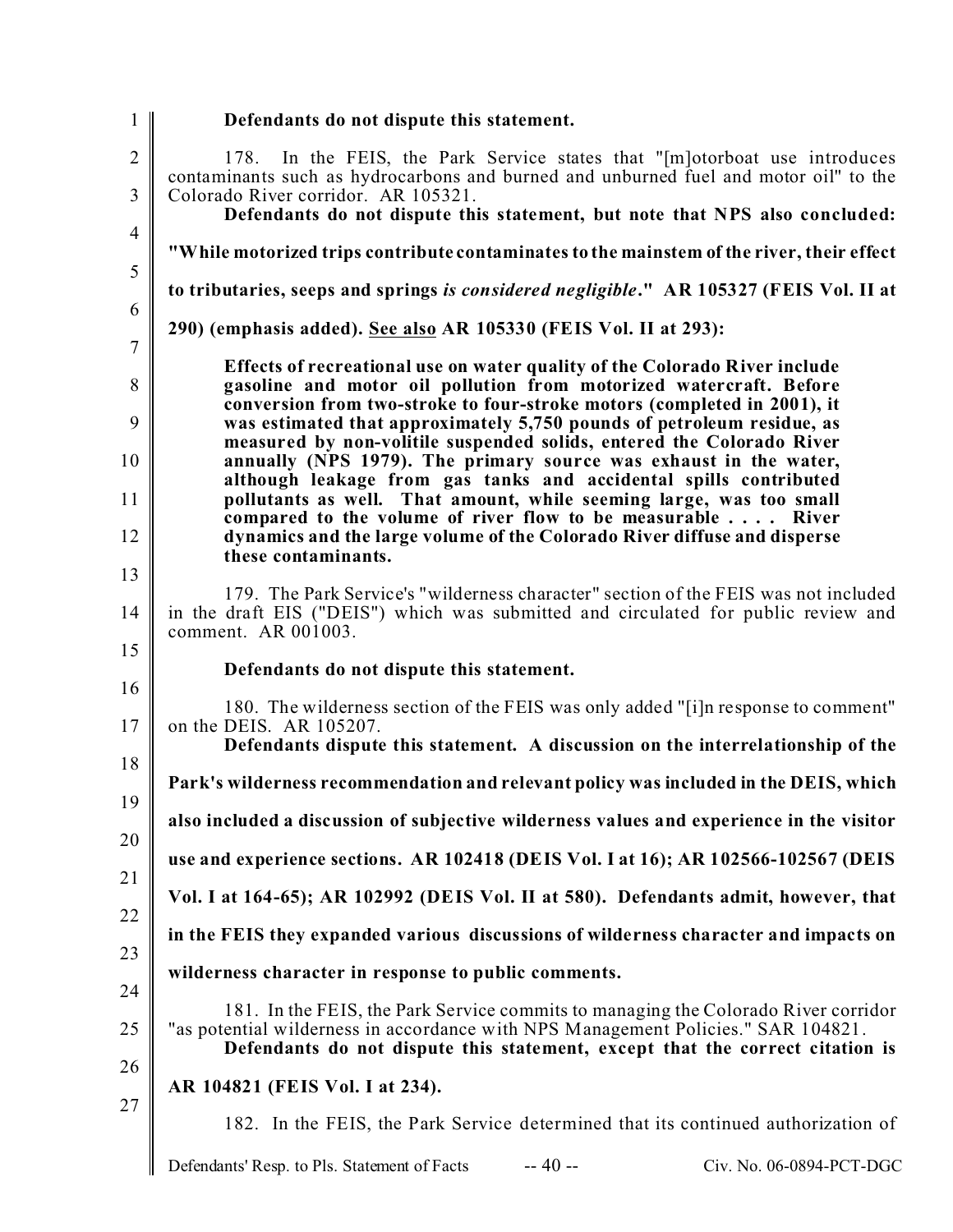| $\mathbf{1}$        | motorboats, generators, and helicopter passenger exchanges in the Colorado River corridor<br>does not "result in the impairment of the [Grand Canyon's] natural soundscape." AR 105424.                      |
|---------------------|--------------------------------------------------------------------------------------------------------------------------------------------------------------------------------------------------------------|
| $\overline{2}$      | Defendants do not dispute this statement.                                                                                                                                                                    |
| $\mathfrak{Z}$      | 183. In the FEIS, the Park Service states that "motorized raft use" is a "temporary,                                                                                                                         |
| $\overline{4}$      | non-conforming or incompatible use." AR 104820. "The river corridor would become<br>wilderness upon phase-out of the use of motors." Id.                                                                     |
| 5                   | Defendants do not dispute this statement.                                                                                                                                                                    |
| 6<br>$\overline{7}$ | 184. The FEIS states, the "Colorado River was identified as potential wilderness due<br>to the existing motorized raft use." AR 104820.                                                                      |
| 8                   | Defendants do not dispute this statement.                                                                                                                                                                    |
| 9<br>10             | 185. In the FEIS, the Park Service finds that the "Grand Canyon's natural soundscape"<br>is considered a disappearing resource that requires restoration, protection, and preservation."<br>AR 104728-29.    |
| 11                  | Defendants do not dispute this statement.                                                                                                                                                                    |
| 12                  | 186. In the FEIS, the Park Service admits that there continues to be a "significant                                                                                                                          |
| 13                  | adverse effect" on the Grand Canyon's "natural soundscape" that will not be alleviated by its<br>decision to authorize motorboats, generators, and helicopters in the Colorado River corridor.<br>AR 105424. |
| 14                  | Defendants do not dispute this statement, but it is taken out of context. In                                                                                                                                 |
| 15                  | discussing cumulative effects in the Conclusion to the Impacts Analysis for Modified                                                                                                                         |
| 16                  | Alternative H, the FEIS states:                                                                                                                                                                              |
| 17                  | Although Modified Alternative H would contribute to the overall<br>cumulative effects of noise on the park natural soundscape, even if all noise                                                             |
| 18                  | from all river recreation was eliminated from the park (including river-<br>related helicopter flights at Whitmore), the cumulative effects of aircraft                                                      |
| 19                  | noise would still be adverse, short- to long-term, and major. There would<br>still be 'significant adverse effects' on the natural soundscape due to                                                         |
| 20<br>21            | frequent, periodic and noticeable noise from aircraft overflights, and<br>'substantial restoration of natural quiet' would not be achieved as required                                                       |
| 22                  | by Public Law 100-91 and other mandates.<br>AR 105424 (FEIS Vol. II at 387). It should also be noted that "significant adverse                                                                               |
| 23                  | effect" in this context is as it is used in Public Law 100-91 regarding aircraft                                                                                                                             |
| 24                  |                                                                                                                                                                                                              |
|                     | overflights, and does not equate to a similar term related to the National Environmental                                                                                                                     |
| 25                  | Policy Act.                                                                                                                                                                                                  |
| 26                  | 187. The Park Service's own "criteria" for defining impairment is an action that<br>causes an "unacceptable [noise] disturbance" or results "in sound pollution that intrudes upon                           |
| 27                  | the tranquility and peace of visitors" results in impairment. AR 023176-77.<br>Defendants dispute this statement. AR 023175 clarifies that these are "some                                                   |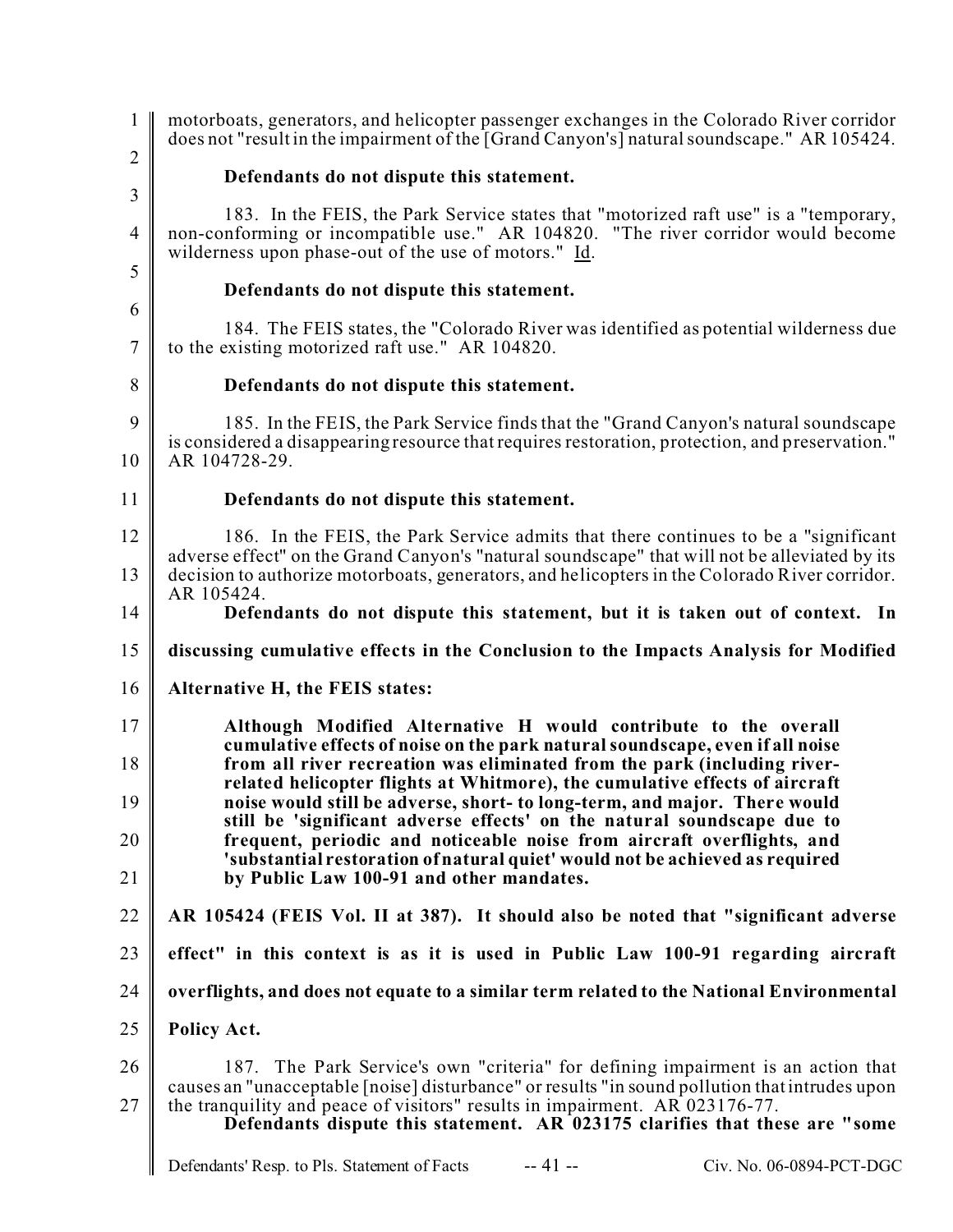1 **possible criteria" to define impairment.**

| $\overline{2}$<br>3<br>$\overline{4}$<br>5 | 188. In the FEIS, the Park Service states that "no impairment of park resources or<br>values is expected to occur from activities associated with river recreation under any of the<br>alternatives." AR 105066. The natural sounds of the Grand Canyon are considered to be "an<br>inherent component of the scenery, natural and historic properties, wildlands, and<br>recommended wilderness that constitute the bulk of the park (94%)" and a "key component<br>of the wilderness river experience." SAR 016067.<br>Defendants do not dispute this statement, but note that the FEIS contains a |
|--------------------------------------------|------------------------------------------------------------------------------------------------------------------------------------------------------------------------------------------------------------------------------------------------------------------------------------------------------------------------------------------------------------------------------------------------------------------------------------------------------------------------------------------------------------------------------------------------------------------------------------------------------|
| 6                                          | thorough discussion of the impacts of the various alternatives on natural soundscape and                                                                                                                                                                                                                                                                                                                                                                                                                                                                                                             |
| $\overline{7}$                             | the mitigation of those impacts. AR 104728-30 (FEIS Vol. I at 141-43); AR 105385-441                                                                                                                                                                                                                                                                                                                                                                                                                                                                                                                 |
| 8                                          | (FEIS Vol. II at 348-403).                                                                                                                                                                                                                                                                                                                                                                                                                                                                                                                                                                           |
| 9<br>10                                    | 189. In the FEIS, the Park Service provides a partial list of actions that may<br>cumulatively impact the Grand Canyon's natural soundscape. AR 105286; AR 105394.<br>Defendants dispute this statement. As the FEIS indicates, NPS examined all                                                                                                                                                                                                                                                                                                                                                     |
| 11                                         | potential cumulative impacts on the natural landscape: "For each impact topic, the                                                                                                                                                                                                                                                                                                                                                                                                                                                                                                                   |
| 12                                         | analysis for each alternative includes an impact rating that represents the sum total of                                                                                                                                                                                                                                                                                                                                                                                                                                                                                                             |
| 13                                         | the cumulative effects plus the effects from the alternative. The analysis then presents                                                                                                                                                                                                                                                                                                                                                                                                                                                                                                             |
| 14                                         | the degree to which the alternative contributes to the sum total rating. Major past,                                                                                                                                                                                                                                                                                                                                                                                                                                                                                                                 |
| 15                                         | present, and reasonably foreseeable future actions considered in this analysis include the                                                                                                                                                                                                                                                                                                                                                                                                                                                                                                           |
| 16                                         | following." AR 105286 (FEIS Vol. II at 249).                                                                                                                                                                                                                                                                                                                                                                                                                                                                                                                                                         |
| 17<br>18                                   | 190. In the FEIS, the Park Service concedes that its authorization of motorboats will<br>"contribute to the overall cumulative effects of noise on the park's natural soundscape."<br>AR 105424; AR 105423-24.<br>Defendants do not dispute this statement, except to note that it is not a concession,                                                                                                                                                                                                                                                                                              |
| 19                                         | just a conclusion.                                                                                                                                                                                                                                                                                                                                                                                                                                                                                                                                                                                   |
| 20                                         | 191. In the FEIS, the Park Service acknowledges that noise intrusions to the natural                                                                                                                                                                                                                                                                                                                                                                                                                                                                                                                 |
| 21                                         | soundscape of the Park are "adverse, localized, and regional" and that, when viewed in<br>combination with other sources of noise intrusions (i.e., aircraft overflights) would be a                                                                                                                                                                                                                                                                                                                                                                                                                 |
| 22                                         | "significant adverse effect" on the Colorado River corridor's natural soundscape."<br>AR 105424.                                                                                                                                                                                                                                                                                                                                                                                                                                                                                                     |
| 23                                         | Defendants do not dispute the statement, but again note that the noise impacts                                                                                                                                                                                                                                                                                                                                                                                                                                                                                                                       |
| 24                                         | from the selected alternative would be of minor to moderate intensity. When added to                                                                                                                                                                                                                                                                                                                                                                                                                                                                                                                 |
| 25                                         | the cumulative effects of aircraft overflights not associated with river recreation, the                                                                                                                                                                                                                                                                                                                                                                                                                                                                                                             |
| 26                                         | cumulative effects were determined to be of major intensity, but Modified Alternative H                                                                                                                                                                                                                                                                                                                                                                                                                                                                                                              |
| 27                                         | "would contribute an adverse, neglible increment to cumulative effects." Thus, "even                                                                                                                                                                                                                                                                                                                                                                                                                                                                                                                 |
|                                            |                                                                                                                                                                                                                                                                                                                                                                                                                                                                                                                                                                                                      |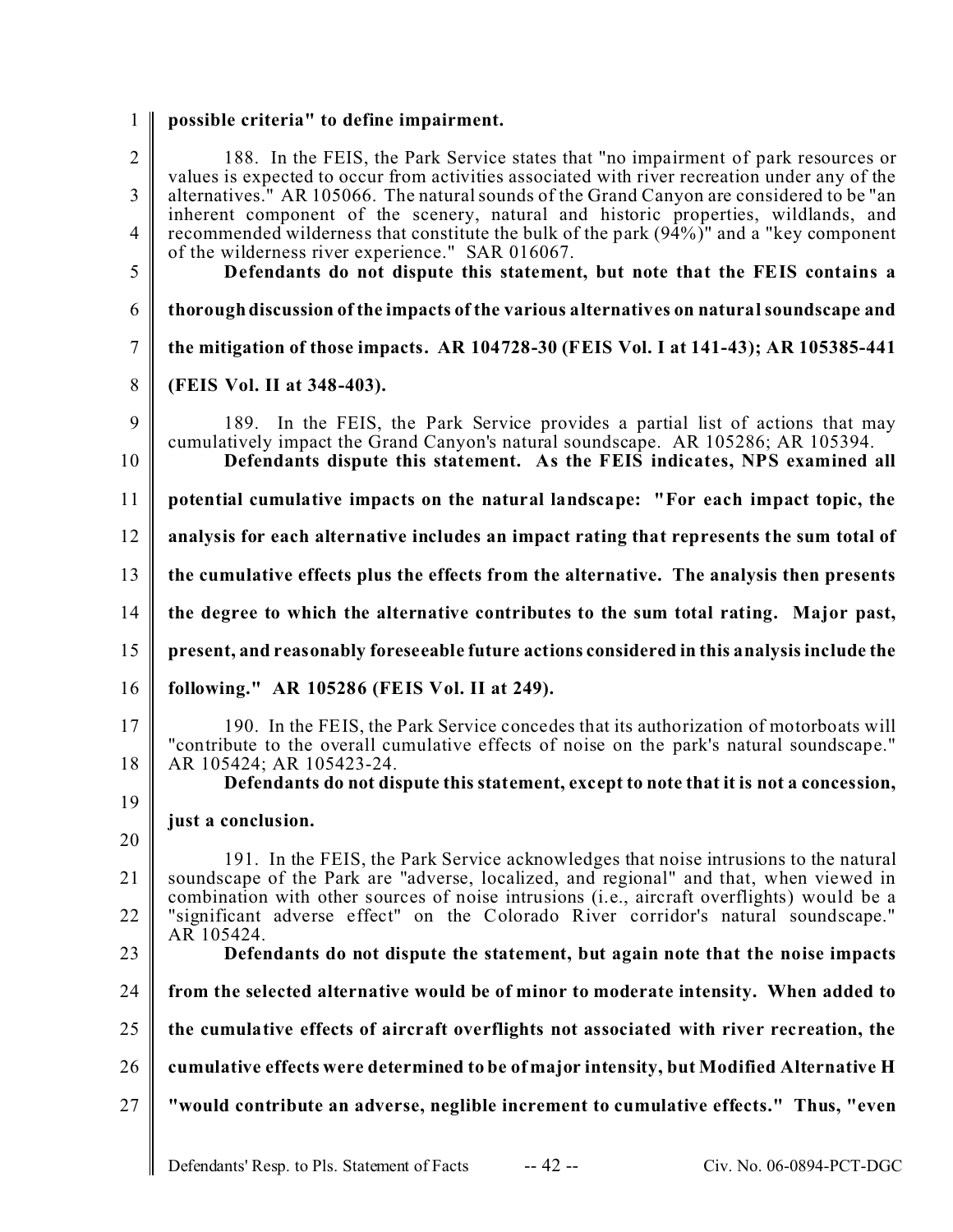1  $\mathfrak{D}$ 3 4 5 6 7 8 9 10 11 12 13 14 15 16 17 18 19 20 21 22 23 24 25 26 27 **if all noise from all river recreation was eliminated from the park . . . the cumulative effects of aircraft noise would still be adverse, short- to long-term, and major." See AR 105423-24 (FEIS Vol. II at 386-387); response to paragraph 186** *supra***. Aircraft overflight impacts on the park are being addressed in a separate interagency planning effort. AR 093676 (FEIS Vol. I at 18).** 192. In the FEIS, the Park Service concedes that "impacts to wilderness character . . . will be detectable and measurable during most of the year, but more apparent during the higher mixed-use period, at the frequently visited areas and passenger exchange points along the river corridor." AR 109612. **Defendants do not dispute this statement, except to note that NPS did not "concede," but rather determined through analyses, impacts to all affected resources. Through these analyses, NPS concluded: Natural conditions will predominate . . . Overall, this alternative [Modified Alternative H, the selected alternative] will provide a range of beneficial and adverse, localized to regional, short- to long-term, seasonal to yearround, negligible to moderate impacts on wilderness charactere in Zone 1. Impacts to the natural conditions (except soundscape) and undeveloped character will be of minor intensity. For visitors seeking outstanding opportunities for solitude or a primitive and unconfined type of experience, the impacts will adverse and of moderate intensity during the peak-use motorized periods, with beneficial and negligible impacts during the longer nonmotorized use period with smaller group size. AR 109612-13 (ROD at 22-23).** 193. In the FEIS, the Park Service states that "[f]or visitors seeking outstanding opportunities for solitude or a primitive and unconfined type of experience [i..e, a wilderness experience], the impacts would be adverse and of moderate intensity during the peak use motorized periods." AR 105829. **Defendants do not dispute this statement, except that it is taken out of context. The entire quotation reads: "For visitors seeking outstanding opportunities for solitude or a primitive and unconfined type of experience, the impacts would be adverse and of moderated intensity during the peak motorized periods, with beneficial and negligible impacts during the longer non-motorized use period with smaller group size." AR 105829 (FEIS Vol. II at 792).** 194. In the FEIS, the Park Service justifies its decision to authorize motorized use of the Colorado River corridor by stating that such uses are only a "temporary or transient" disturbance of wilderness and are "established uses" pursuant to  $\S 4(d)(1)$  of the Wilderness Act that do not preclude wilderness designation. AR 104822. **Defendants do not dispute this statement, but note that the quotation concerning**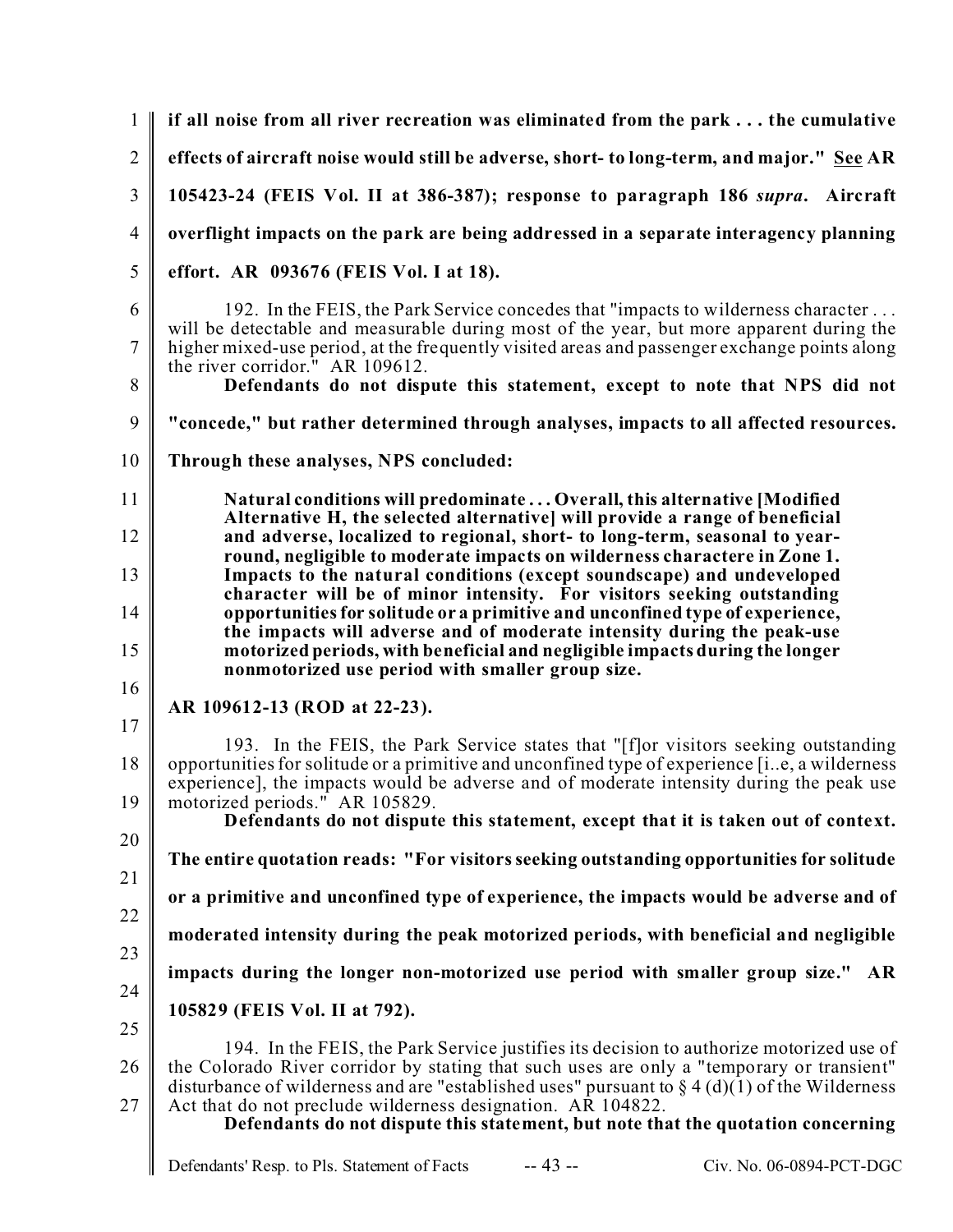1  $\mathfrak{D}$ 3 4 5 6 7 8 9 10 11 12 13 14 15 16 17 18 19 20 21 22 23 24 25 26 27 **"temporary or transient disturbances" states more fully: ". . . the continued use of motorboats does not preclude wilderness designation because this use is only a temporary or transient disturbance of wilderness values on the river, and it does not permanently impact wilderness resources or permanently denigrate wilderness values." AR 104822 (FEIS Vol. I at 235).** 195. In the FEIS, the Park Service failed to analyze and consider the overall, combined effects from all noise intrusions on the Park's natural soundscape. AR 105394; AR 105423-24. **Defendants deny this statement, which states a conclusion of law, not a factual matter. Furthermore, the referenced page of the FEIS (AR 105394 (FEIS Vol. II at 357)) presents a partial list of cumulative actions applicable to soundscapes, but the text of the FEIS applies to all impact topics, including soundscapes. AR 105286 (FEIS Vol. II at 249). See also response to paragraph 189,** *supra,* **concerning how NPS analyzed cumulative effects in the FEIS.** 196. In the FEIS, the Park Service never assessed how its authorization of motorboats, generators, and helicopter exchanges in relation to other past, present, or future actions occurring in, above, or adjacent to the Colorado River corridor impair the Park's natural soundscape. AR 105394; AR 105423-24. **Defendants deny this statement, which states a legal conclusion, not a factual matter. Furthermore, the statement refers to page 357 of the FEIS, which presents a partial list of cumulative actions applicable to soundscapes, but the text on page 249 of the FEIS applies the cumulative effects analysis to all impact topics, including soundscapes. AR 105286 (FEIS Vol. II at 249). See also response to paragraph 189,** *supra,* **concerning how NPS analyzed cumulative effects in the FEIS. The cumulative effects analysis for soundscapes is presented in AR 105423-105424 (FEIS Vol. II at 386- 387).** 197. In the FEIS, the Park Service defines the term "wilderness character." AR 104822. Wilderness,"in contrast with those areas where man and his works dominate the landscape, is hereby recognized as an area where the earth and its community of life are untrammeled by man, where man himself is a visitor who does not remain." AR 104822. Wilderness areas are undeveloped lands that retain their "primeval character [and] influence with permanent improvements or human habitation . . . [g]enerally appear to have been affected primarily by the forces of nature, with the imprint of man's work substantially unnoticeable" and provide "outstanding opportunities for solitude or a primitive and unconfined type of recreation." AR 104822-23.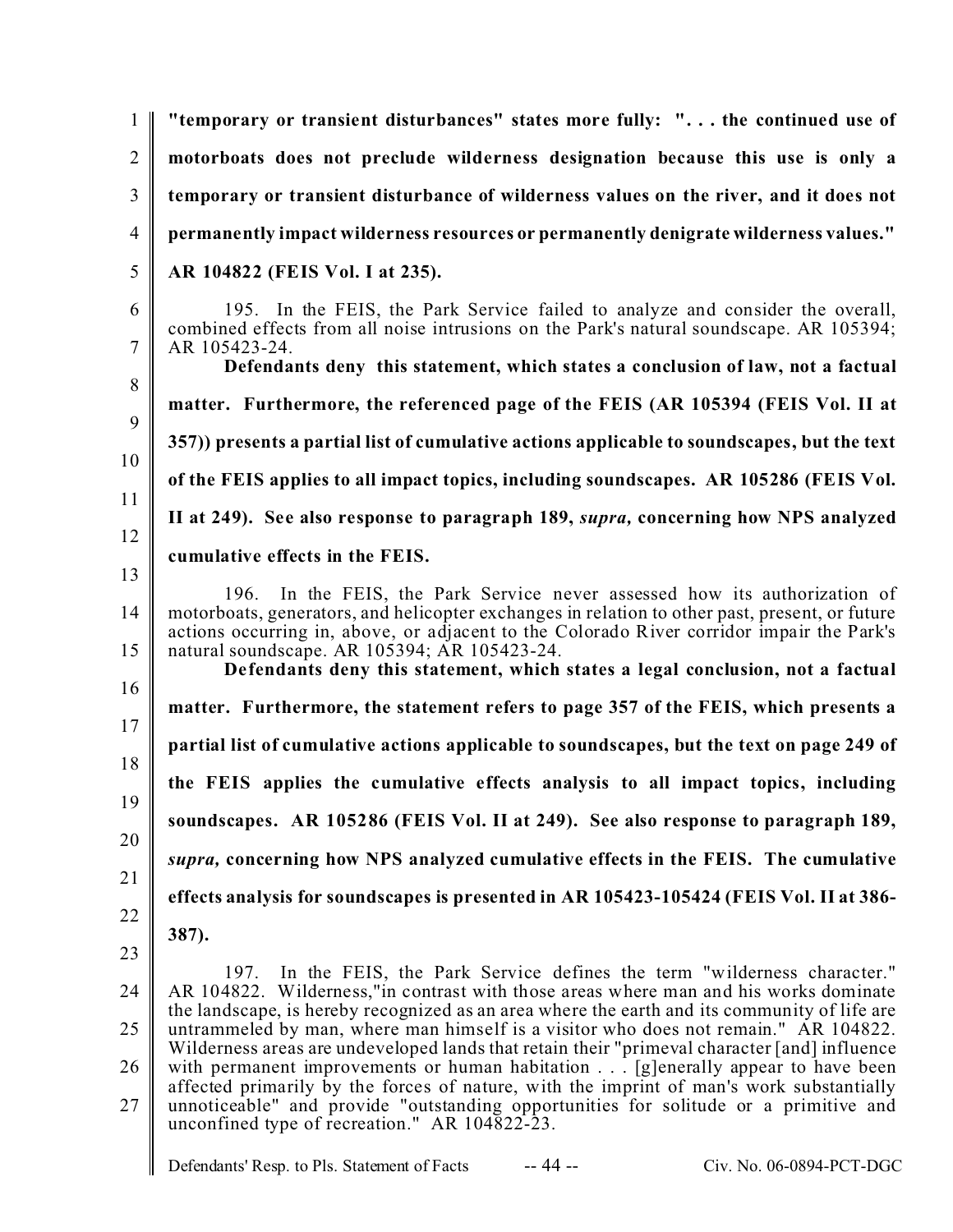| Defendants do not dispute that the FEIS defines the term "wilderness character."                                                                                                            |
|---------------------------------------------------------------------------------------------------------------------------------------------------------------------------------------------|
| AR 104822-23 (FEIS Vol. I at 235-36). However, the definition quoted above by                                                                                                               |
| Plaintiffs is the definition of "wilderness" from the Wilderness Act itself, 16 U.S.C.                                                                                                      |
| §1131(c). For purposes of its impacts analysis, the FEIS defines "wilderness character"                                                                                                     |
| to include the following qualities or characteristics of wilderness derived from the                                                                                                        |
| statutory definition: "natural," "undeveloped," and "outstanding opportunities for                                                                                                          |
| solitude or a primitive and unconfined type of recreation." AR 104822-23 (FEIS Vol. I                                                                                                       |
| at 235-36); AR 105816-17 (FEIS Vol. II at 779-80). The FEIS does not include                                                                                                                |
| "untrammeled" in its impacts analysis because the Colorado River corridor in the                                                                                                            |
| Grand Canyon has been greatly affected by the operation of Glen Canyon Dam and                                                                                                              |
| therefore cannot be considered "untrammeled." AR 105816-17 (FEIS Vol. II at 779-80).                                                                                                        |
| 198. In the FEIS, the Park Service states that the baseline condition upon which<br>impacts are to be measured, is the natural sound of the Colorado River corridor in the                  |
| absence of human-caused noise, i.e., the flowing water and rapids of the River, wind, storm<br>activity, wildlife activity, and other natural sound generation such as rock and mud slides. |
| AR 104728; SAR 016069-72 (defining the natural ambient sound level or baseline<br>condition).                                                                                               |
| Defendants do not dispute this statement. The natural ambient condition is the                                                                                                              |
| baseline condition for the Affected Environment, and impacts are assessed upon the                                                                                                          |
| Affected Environment. In the methodology for the soundscapes impact analysis, the                                                                                                           |
| FEIS discusses the varying natural ambient sound levels used in the analysis, and also                                                                                                      |
| discusses how "impacts are evaluated for the noise produced at various locations along                                                                                                      |
| the river corridor (percent time audible), and contrasted to the amount of unaffected                                                                                                       |
| natural sounds (noise-free interval) to be expected or desired in the particular zone."                                                                                                     |
| AR 105389 (FEIS Vol II at 352); AR 105391 (FEIS Vol. II at 354). "Unaffected natural                                                                                                        |
| sounds" are the natural ambient sounds within the noise-free intervals. AR 105389-91                                                                                                        |
| (FEIS Vol. II at 352-54).                                                                                                                                                                   |
| 199. In the FEIS, when evaluating the impairment to the Grand Canyon's natural<br>soundscape in this case, the Park Service failed to apply the proper natural ambient sound                |
| level or baseline standard. AR 104729.<br>Defendants dispute this statement, which states a conclusion of law, not a factual                                                                |
| matter. The FEIS does consider the natural ambient sounds in coming to its conclusions.                                                                                                     |
|                                                                                                                                                                                             |
|                                                                                                                                                                                             |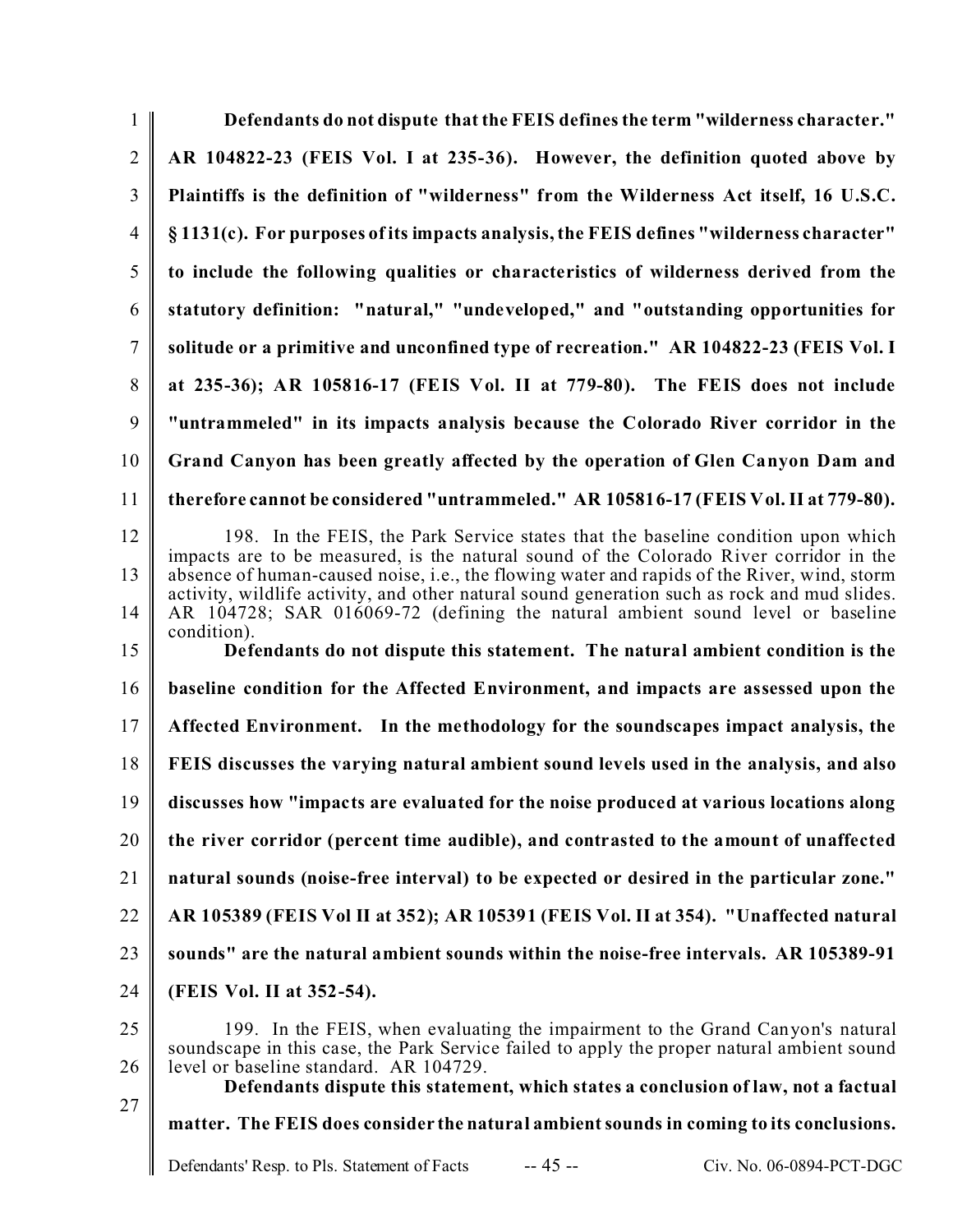#### 1  $\mathfrak{D}$ 3 4 5 6 7 8 9 10 11 12 13 14 15 16 17 18 19 20 21 22 23 24 25 26 27 **AR 104728-29 (FEIS Vol. I at 141-42); AR 105286 (FEIS Vol. II at 249); AR 105394 (FEIS Vol. II at 357); AR 105423-24 (FEIS Vol. II at 386-87).** 200. The FEIS states that "the service**[s]** provided by commercial **[outfitters]** concessioners, which enable thousands of people to experience the river in a relatively primitive and unconfined manner and setting (when many of them otherwise would be unable to do so), are necessary to realize the recreational and other wilderness purposes of the park." AR 104606. **Defendants do not dispute this statement, with the corrections noted above.** 201. The FEIS states that "since **[many]** visitors who wish to raft on the Colorado River through the Grand Canyon possess neither the equipment nor the skill to successfully navigate the rapids and other hazards of the river, the [Park Service] has determined that it is necessary and appropriate for the public use and enjoyment of the park to provide for experienced and professional river guides who can provide such skills and equipment." AR 104606. **Defendants do not dispute this statement, with the corrections noted above.** 202. In the FEIS, the Park Service measured its authorization of motorized activities against "natural ambient sound levels . . . in the presence of audible human-caused noise including aircraft overflights." AR 104729. **Defendants dispute this statement. The decision to allow motorized use to continue on the river considered everything in the Administrative Record, not just "measured" against sound levels of any type. The noise levels presented in the table cited (FEIS Vol. I at 142) were representative samples; the notation about "in the presence of human noise from aircraft or other human-caused noise sources" was a technical note indicating the limitations of the equipment and measurement methodology. The methodology used in the soundscape impact analysis is not affected by those limitations because it used audibility and noise-free intervals which are based upon natural ambient sound levels unaffected by human sources. See AR 105388-98 (FEIS Vol. II at 351-61).** 203. In the FEIS, the Park Service notes that "[a]ircraft overflights have an adverse, long-term, major cumulative effect on the park's natural soundscape. Even if all river-related noise was removed from the park, the park would still experience adverse, major effects from aircraft overflights independent of [the] river management plan." AR 105423. **Defendants do not dispute this statement, except to note that this analysis indicates that river-related noise contributes very little to the cumulative noise in the Park.**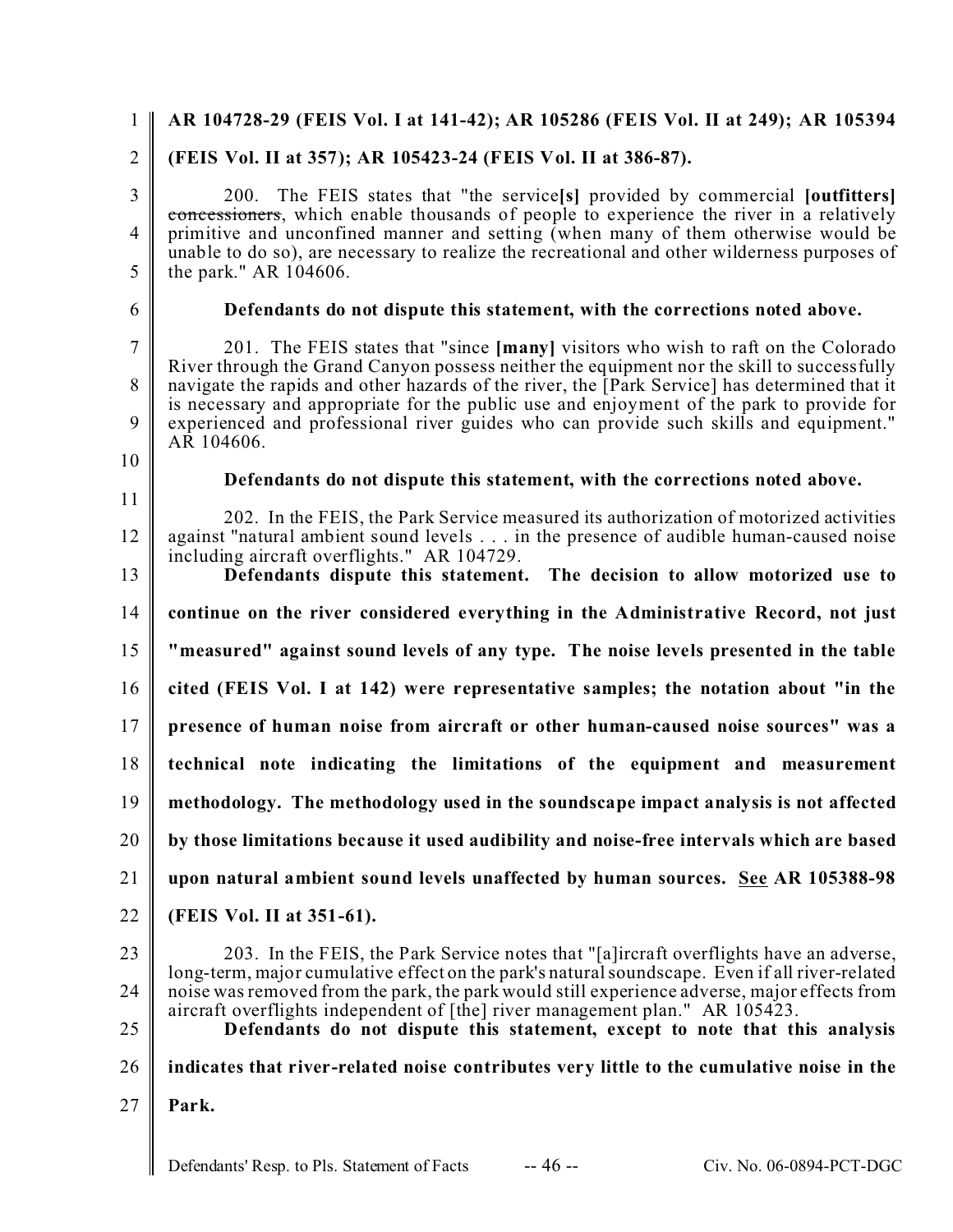204. In 2007, the Park Service estimates that over 24,000 people will use the Colorado River corridor. AR 109592.

1

 $\mathfrak{D}$ 

3 4 5 6 7 8 9 10 11 12 13 14 15 16 17 18 19 20 21 22 23 24 25 26 27 **Defendants do not dispute this statement.** 205. The Park Service has stated that commercial motorized uses of the Colorado River are not necessary for the public to realize the recreational or other wilderness purposes of the park. SAR 005804 (motorized boats are unnecessary); SAR 005100 (special needs groups can access the river on oar-powered trips). **Defendants dispute the statement to the extent that Plaintiffs suggest, by including it under the FEIS heading, that it appears in the FEIS. Defendants note that the referenced document (the 1980 Wilderness Recommendation) does not use the term "commercial" motorized uses; instead, it states that "motorized boat use is not necessary for the use and enjoyment of this area but is a convenience that enables the trip to be made in less time, and permits the use of larger boats accommodating larger groups." SAR 005804. This statement has been superseded by the FEIS and ROD and does not reflect current NPS policy.** 206. Even for special needs groups, the Park Service has found, since at least the late 1970s, that "[o]ar-powered rafts [] provide safe trips for aged, handicapped, and young people." SAR 005100. **Defendants do not dispute that the referenced document contains the quoted language, but again note that it is not part of the FEIS.** 207. Eliminating motorized trips would not sharply reduce recreational opportunity and use. SAR 011164. **Defendants dispute this statement. The referenced document provides only the opinion of a former Park staff member, and does not announce or represent a Park Service policy or decision. SAR 011164-65. In the FEIS, NPS analyzed two no-motor alternatives for the upper portion of the Grand Canyon (Alternatives B and C) but did not select either, in part because they would have eliminated the recreational opportunity for shorter (i.e., approximately one-week-long), full-canyon trips and therefore would not have satisfied the management objective of providing "a diverse range of quality recreational opportunities for visitors to experience and understand the environmental interrelationships, resources, and values of Grand Canyon National Park." AR 104653-60 (FEIS Vol. I at 66-73) (Table 2-5: "How Well the Alternatives**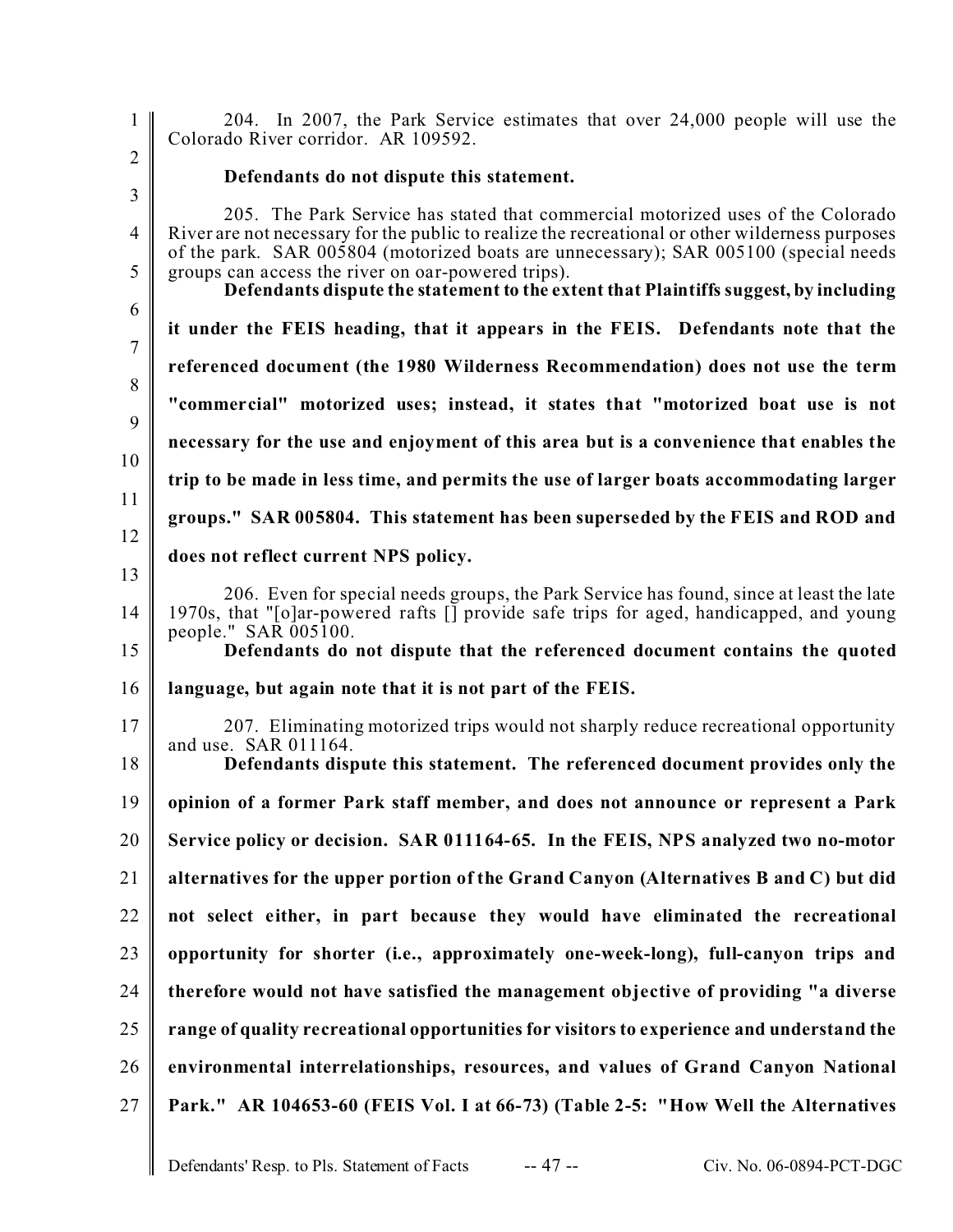| $\mathbf{1}$        | Meet Colorado River Management Plan Objectives"); AR 109616-17 (ROD at 26-27)                                                                                                                                                                                                                                     |
|---------------------|-------------------------------------------------------------------------------------------------------------------------------------------------------------------------------------------------------------------------------------------------------------------------------------------------------------------|
| $\overline{2}$      | (similar); see also AR 105659-68 (FEIS Vol. II at 623-30). The Park Service recognized                                                                                                                                                                                                                            |
| 3                   | that shorter motorized trips fill a particular market niche and that they can alleviate                                                                                                                                                                                                                           |
| $\overline{4}$      | crowding and competition at popular attraction sites and campsites because they are                                                                                                                                                                                                                               |
| 5                   | capable of traveling quickly and safely to alternative locations. $E.g., AR 105139-40$                                                                                                                                                                                                                            |
| 6                   | (FEIS Vol. III at 302-03).                                                                                                                                                                                                                                                                                        |
| $\overline{7}$<br>8 | 208. Evidence in the record shows that commercial motorized uses of the Colorado<br>River are not necessary for the public to realize the recreational or other wilderness purposes<br>of the park. SAR 002647 (study for NPS finding that "eliminating motor  trips would not                                    |
| 9<br>10             | appear to exclude any specific group"); AR 092571 (passengers on self-guided and<br>commercial trips range in age between 10 and 82 years old).<br>Defendants dispute this statement. The actual quotations states: "Eliminating"                                                                                 |
| 11                  | either motor <i>or oar trips</i> would not appear to exclude any specific group described by                                                                                                                                                                                                                      |
| 12                  | measured demographic values." SAR 002647 (emphasis added).                                                                                                                                                                                                                                                        |
| 13<br>14            | 209. Even for administrative resource trips, Park Service experts have said that<br>motorized boats are unnecessary: "There is no reason to use motors, other tha <sup>[n]</sup> to placate<br>the motor heads." SAR $011163$ .<br>Defendants dispute this statement. The quotation represents the opinion of one |
| 15                  | former Park staff member only.                                                                                                                                                                                                                                                                                    |
| 16<br>17<br>18      | 210. Park studies have demonstrated that most people prefer smaller groups on the<br>river and when commercial passengers took an experimental combination "motor-oar" trip,<br>"92% reported that oar trips better enabled them to 'experience the Grand Canyon<br>environment." AR 106062.                      |
| 19                  | Defendants do not dispute this statement.                                                                                                                                                                                                                                                                         |
| 20                  | 211. In the FEIS, the Park Service never links the amount of commercial services<br>authorized with a finding that the amount is essential. AR 104555.<br>Defendants do not dispute the statement, but dispute the underlying premise for                                                                         |
| 21                  | the statement. NPS is not required to determine what levels of commercial services are                                                                                                                                                                                                                            |
| 22                  | <i>essential</i> ; rather, a decision to authorize a park concession will be based on a                                                                                                                                                                                                                           |
| 23                  | determination that the service is "necessary and appropriate for the public use and                                                                                                                                                                                                                               |
| 24                  | enjoyment." AR 104605 (FEIS Vol. I at 18).                                                                                                                                                                                                                                                                        |
| 25<br>26<br>27      | 212. The Park Service failed to identify in the ROD or FEIS any specific amount of<br>commercial services that meet its finding of "necessary and appropriate" commercial<br>services. AR 104555; AR 109590.<br>Defendants dispute this statement, and object to it as argument, not a statement                  |
|                     |                                                                                                                                                                                                                                                                                                                   |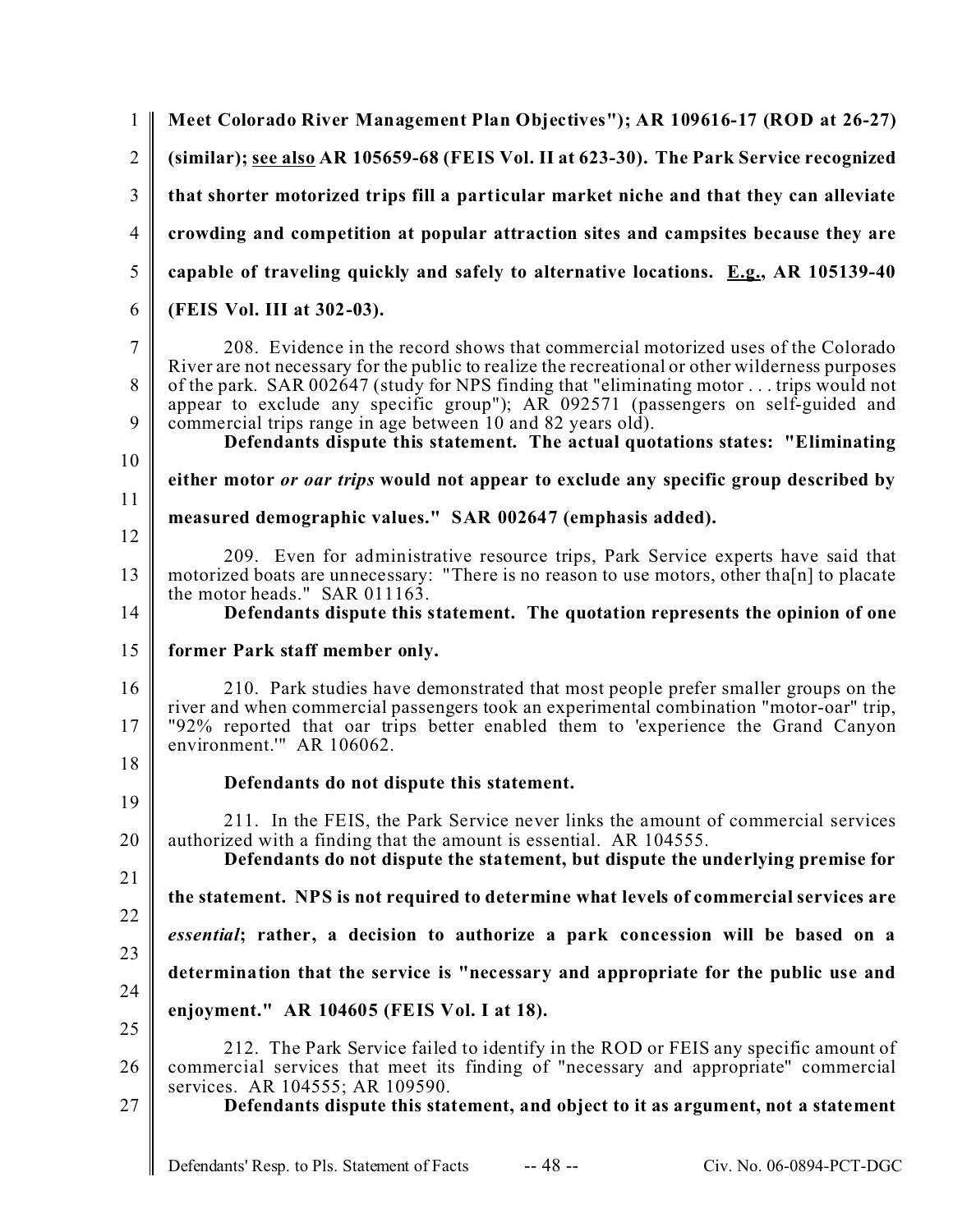| of fact. Through the public planning and NEPA process, the Park Service developed a                                                                                                                                                          |
|----------------------------------------------------------------------------------------------------------------------------------------------------------------------------------------------------------------------------------------------|
| range of alternatives that included various kinds and levels of commercial services. AR                                                                                                                                                      |
| 104614-22 (FEIS Vol. I at 27-35); AR 105002-13 (FEIS Vol III at 165-76); AR 109596                                                                                                                                                           |
| (ROD at 6). The Park Service then determined that its preferred alternative (Modified                                                                                                                                                        |
| Alternative H) best met its management objectives as described in the FEIS. AR                                                                                                                                                               |
| 109604-11 (ROD at 14-21); AR 109616-109617 (ROD at 26-27).                                                                                                                                                                                   |
| 213. The only specific discussion of the necessity or propriety of commercial services<br>is found on three pages of the FEIS. AR 104605-07. This discussion was not included in<br>the DEIS. Id.                                            |
| Defendants dispute this statement. Discussions of the necessity and propriety of                                                                                                                                                             |
| commercial services are embedded in the FEIS in many places, particularly in the                                                                                                                                                             |
| discussions of the criteria for developing alternatives, e.g., AR 104614-21 (FEIS Vol. I                                                                                                                                                     |
| at 27-35); AR 105002-13 (FEIS Vol. III at $165-76$ ); in the discussions and analyses of                                                                                                                                                     |
| visitor use and experience, e.g., AR 104769-71 (FEIS Vol. I at 182-84); AR 105645                                                                                                                                                            |
| (FEIS Vol. II at 608); AR 105137-53 (FEIS Vol. III at 300-16); in the discussions and                                                                                                                                                        |
| analyses of allocation of use, e.g., AR 104889-905 (FEIS Vol. III at 52-68); and in the                                                                                                                                                      |
| discussions and analyses of motorized trips (which are mostly commercial) vs. non-                                                                                                                                                           |
| motorized trips (which are mostly noncommercial). E.g., AR 104771-73 (FEIS Vol. I at                                                                                                                                                         |
| 184-86), AR 105650-90 (FEIS Vol. II at 613-53), and AR 104925-41 (FEIS Vol. III at 85-                                                                                                                                                       |
| 101). The subject is also addressed in the ROD at 6 (AR 109596).                                                                                                                                                                             |
| 214. The FEIS's analysis of the allocation system does not account for what level of<br>commercial services are necessary and appropriate. AR 104614-17.<br>Defendants dispute this statement, and object to it as argument, not a statement |
| of fact. The FEIS analyzes the reasonable range of alternatives for the levels of each                                                                                                                                                       |
| type of use (for both commercial services and noncommercial use) in the FEIS                                                                                                                                                                 |
| alternatives. The FEIS also includes a discussion on the merits of an Adjustable Split                                                                                                                                                       |
| Allocation system (Option C) that could provide information on the relative demand for                                                                                                                                                       |
| different types of trips and commercial services. Ultimately, this option was not selected                                                                                                                                                   |
| because it did not meet all the objectives described by the Park (via public input) for                                                                                                                                                      |
| allocating recreational use. AR 104616-17 (FEIS Vol. I at 29-30); see also AR 104951                                                                                                                                                         |
| $-49-$<br>Defendants' Resp. to Pls. Statement of Facts<br>Civ. No. 06-0894-PCT-DGC                                                                                                                                                           |
|                                                                                                                                                                                                                                              |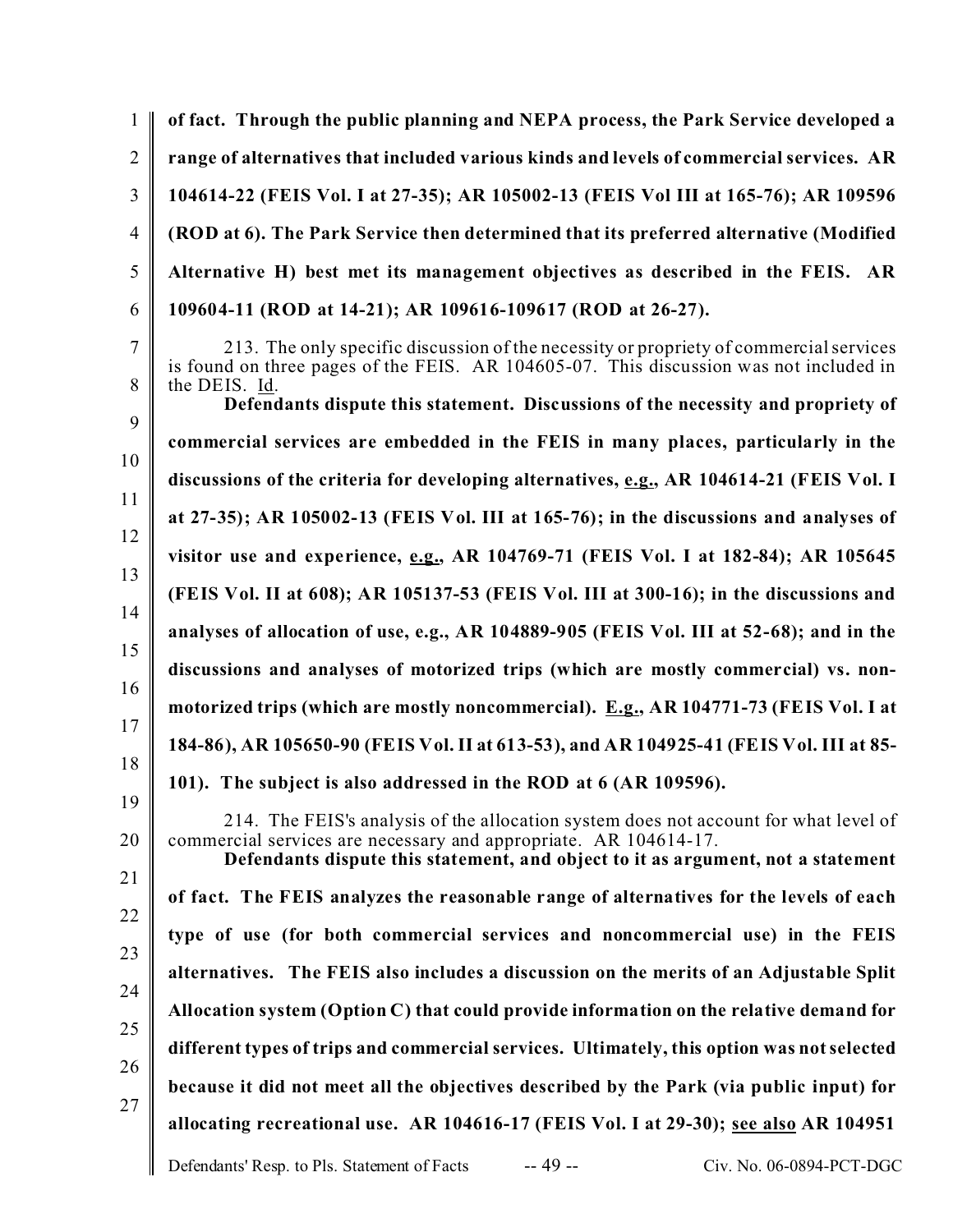| $\mathbf{1}$        | (FEIS Vol. III at 111).                                                                                                                                                                                                                                                                                                                                 |
|---------------------|---------------------------------------------------------------------------------------------------------------------------------------------------------------------------------------------------------------------------------------------------------------------------------------------------------------------------------------------------------|
| $\overline{2}$<br>3 | 215. User-days and numbers of passengers are a function of the launches per day,<br>group sizes and trip lengths. See AR 104645-46 (key trip variables).<br>Defendants dispute this statement to the extent that it suggests that user-days and                                                                                                         |
| $\overline{4}$      | numbers of passengers are not themselves independent variables subject to management                                                                                                                                                                                                                                                                    |
| 5                   | control. To accomplish its management objectives without exceeding the carrying                                                                                                                                                                                                                                                                         |
| 6                   | capacity of the Colorado River corridor, the Park Service considered and adjusted five                                                                                                                                                                                                                                                                  |
| $\overline{7}$      | key trip variables: launches per day, group size, trip length, seasonality, and user-day                                                                                                                                                                                                                                                                |
|                     |                                                                                                                                                                                                                                                                                                                                                         |
| 8                   | limits. NPS determines carrying capacity based on an evaluation of the condition of                                                                                                                                                                                                                                                                     |
| 9                   | Park resources and the quality of visitor experience. AR 104617-21 (FEIS Vol. I at 30-                                                                                                                                                                                                                                                                  |
| 10                  | 34).                                                                                                                                                                                                                                                                                                                                                    |
| 11                  | 216. The FEIS caps commercial user-days at 115,500, finding that approximately                                                                                                                                                                                                                                                                          |
| 12                  | 17,606 passengers will take a commercial trip annually, but allows for an increase in<br>commercial motorized use. AR 104646-47; AR 109593.<br>Defendants do not dispute that the 2006 CRMP continues to cap commercial user-                                                                                                                           |
| 13                  | days at 115,500. Defendants note, however, that under the 2006 CRMP the number of                                                                                                                                                                                                                                                                       |
| 14                  |                                                                                                                                                                                                                                                                                                                                                         |
| 15                  | commercial motor launches and commercial passengers actually will decrease. AR                                                                                                                                                                                                                                                                          |
| 16                  | 104632 (FEIS Vol. I at 45); AR 104647 (FEIS Vol. I at 60).                                                                                                                                                                                                                                                                                              |
| 17<br>18            | 217. One way in which the Park Service provides greater commercial access is by<br>allowing 32 people on each commercial trip during the summer season and 24 people during<br>the shoulder season, in contrast to 8 and 16 people for noncommercial trips. AR 104646.<br>Defendants dispute the statement of the first sentence. The 2006 CRMP reduces |
| 19                  | maximum commercial group size from 36 passengers plus guides to 32 people including                                                                                                                                                                                                                                                                     |
| 20                  | guides in the summer season, and to 24 people including guides in the shoulder season.                                                                                                                                                                                                                                                                  |
| 21                  | AR 104646 (FEIS Vol. I at 59).                                                                                                                                                                                                                                                                                                                          |
| 22                  | 218. Motorized trips make up roughly 75 percent of the allocated commercial use.                                                                                                                                                                                                                                                                        |
| 23                  | AR 104647.<br>Defendants do not dispute that under the 2006 CRMP an estimated 71.7 percent                                                                                                                                                                                                                                                              |
| 24                  | of commercial launches will be motorized launches and an estimated 74.8 percent of                                                                                                                                                                                                                                                                      |
| 25                  | commercial passengers will travel on motorized trips; however, only an estimated 66.6                                                                                                                                                                                                                                                                   |
| 26                  | percent of commercial user-days will be used on motorized trips. AR 104647 (FEIS                                                                                                                                                                                                                                                                        |
| 27                  |                                                                                                                                                                                                                                                                                                                                                         |
|                     | Vol. I at $60$ ).                                                                                                                                                                                                                                                                                                                                       |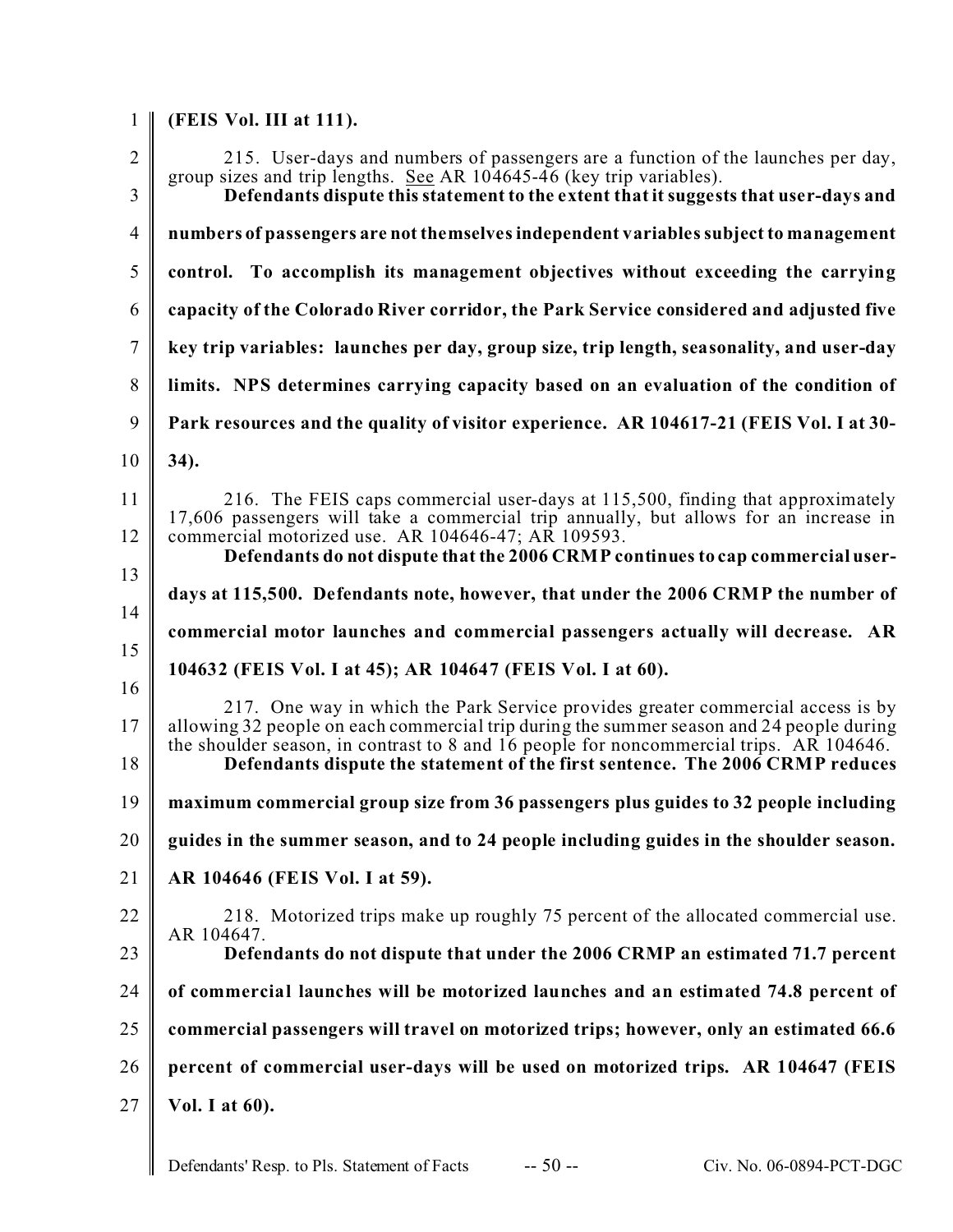1  $\mathfrak{D}$ 3 4 5 6 7 8 9 10 11 12 13 14 15 16 17 18 19 20 21 22 23 24 25 26 27 219. In the FEIS, the Park Service's methodology for estimating use levels for all of its alternatives was premised upon actual launch data between 1998 and 2003. AR 106088. The range of alternatives was developed by setting separate limits for the different variables (such as launches per day, group size limits, trip length) for each type of trip. Id. The Park Service does not disclose how it arrived at these separate limits. Id. **Defendants do not dispute the statement of the first and second sentences, but do dispute the statement of the third sentence. Chapter 2 of the FEIS describes the limits and how they were set, and the CRMP Team explained how the limits were set during public open houses. AR 104614-22 (FEIS Vol. I at 27-35). Also, the ROD describes how resource and visitor use specialists used the river trip simulator, public comments, and staff expertise to determine an range of reasonable alternatives that met established management objectives for the Park. AR 109609 (ROD at 19); see also AR 104969 (FEIS Vol. III at 129).** 220. The Park Service never factored into its analysis the relative demand for commercial and noncommercial trips and methods for fairly allocating use between those two user groups. AR 023285 ("because we do not have and cannot obtain concrete data on relative demand from user groups, we can expect a lawsuit both if we change and if we do not change the allocations.");  $\overrightarrow{AR}$  105716 (speculating that it would cost the Park around \$2.5 million to conduct a demand study). **Defendants dispute this statement, and object to it as argument, not a statement of fact. In developing alternatives for the DEIS, the Park Service considered various allocation systems, including an "adjustable split allocation" that would have allowed NPS to make "demand-responsive transfers between commercial and noncommercial sector allocations." AR 104615-17 (FEIS Vol. I at 28-30); AR 107995-8003. The Park Service ultimately decided to retain the existing split allocation system. Furthermore, the Park Service considered the fact that although it is difficult, if not impossible, to measure relative demand for commercial and noncommercial trips, multiple sources indicate that demand exceeds supply for both. AR 104785-86 (FEIS Vol. I at 198-99); see also AR 104684-93, 104793-96 (FEIS Vol. I at 97-106, 206-209); AR 104889-905, 105048 (FEIS Vol. III at 52-68, 211).** 221. How to fairly allocate use between commercial and noncommercial users was one of the primary issues raised during public scoping for the CRMP. AR 104591. **Defendants do not dispute this statement, except to note that the page of the FEIS referenced only provides a list of "[p]ublic issues and concerns . . . raised during the**

Defendants' Resp. to Pls. Statement of Facts -- 51 -- Civ. No. 06-0894-PCT-DGC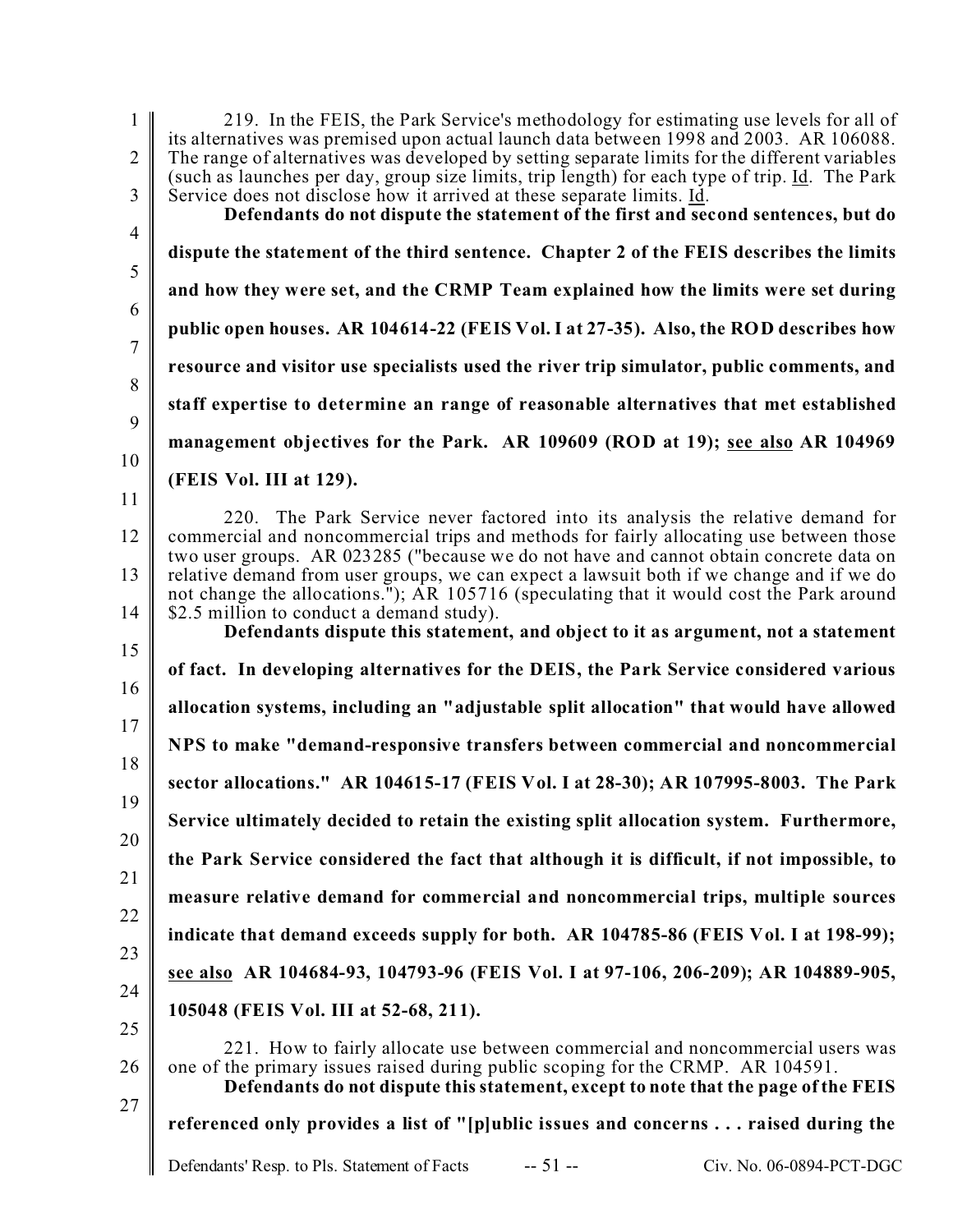1  $\mathfrak{D}$ 3 **2002 public and internal scoping process," including "[a]llocation of use between commercial and noncommercial groups." The FEIS does not use the word "fairly" and "primary" on this page. AR 104591 (FEIS Vol. I at 4).**

4

5

6

222. The FEIS does not cap noncommercial user days, but estimates they will reach 113,486 per year for an estimated 7,051 passengers. AR 104647. These estimates are based upon allocating noncommercial use primarily in the less-preferred winter season and in the shoulder seasons of spring and fall and by reducing the trip length for noncommercial oarpowered trips in order to increase the number of launches. AR 104647; AR 109593; AR 065795 (summer is preferred and winter is not).

7 8 9 10 11 12 13 14 15 16 17 18 19 20 21 22 23 24 25 26 27 **Defendants do not dispute the statement of the first sentence. Defendants dispute the statement of the second sentence. The estimates are not based upon allocating use in the "less-preferred" seasons. The 2006 CRMP increases the overall noncommercial use by increasing the number of launches in each use season, and the estimated number of user-days is based on the number of launches multiplied by group size/trip and trip length. Although the trip length was decreased by 2 days for the summer season, 56 additional launches were made available for noncommercial users. In addition, the park increased the number of noncommercial launches in the spring and fall (also very favorable seasons) by 53 percent, and increased trip length by 3 days for most of the shoulder seasons. AR 065795 is a memo related to commercial user-day caps, but does not make reference to "preferred" use for the either sector. In any event, the use of "preferred" is subject to interpretation. There are many reasons why recreational river runners (commercial and noncommercial) would prefer to take a summer river trip (i.e. typical summer vacation, kids in school, etc.), but there also are many reasons why individuals would prefer other seasons (longer trips, cooler weather (more conducive to off-river hiking, etc.). AR 104621 (FEIS Vol. I at 34). From 1998 through 2002 the Park made available additional launches during the winter months to noncommerical boaters. More than 90 percent of the 153 launch dates offered were used; 100 percent were used when they were made available six months in advance. The cancellation rate for those launches was lower than for launches in the spring, summer, and fall. AR 107920 and AR 109498.**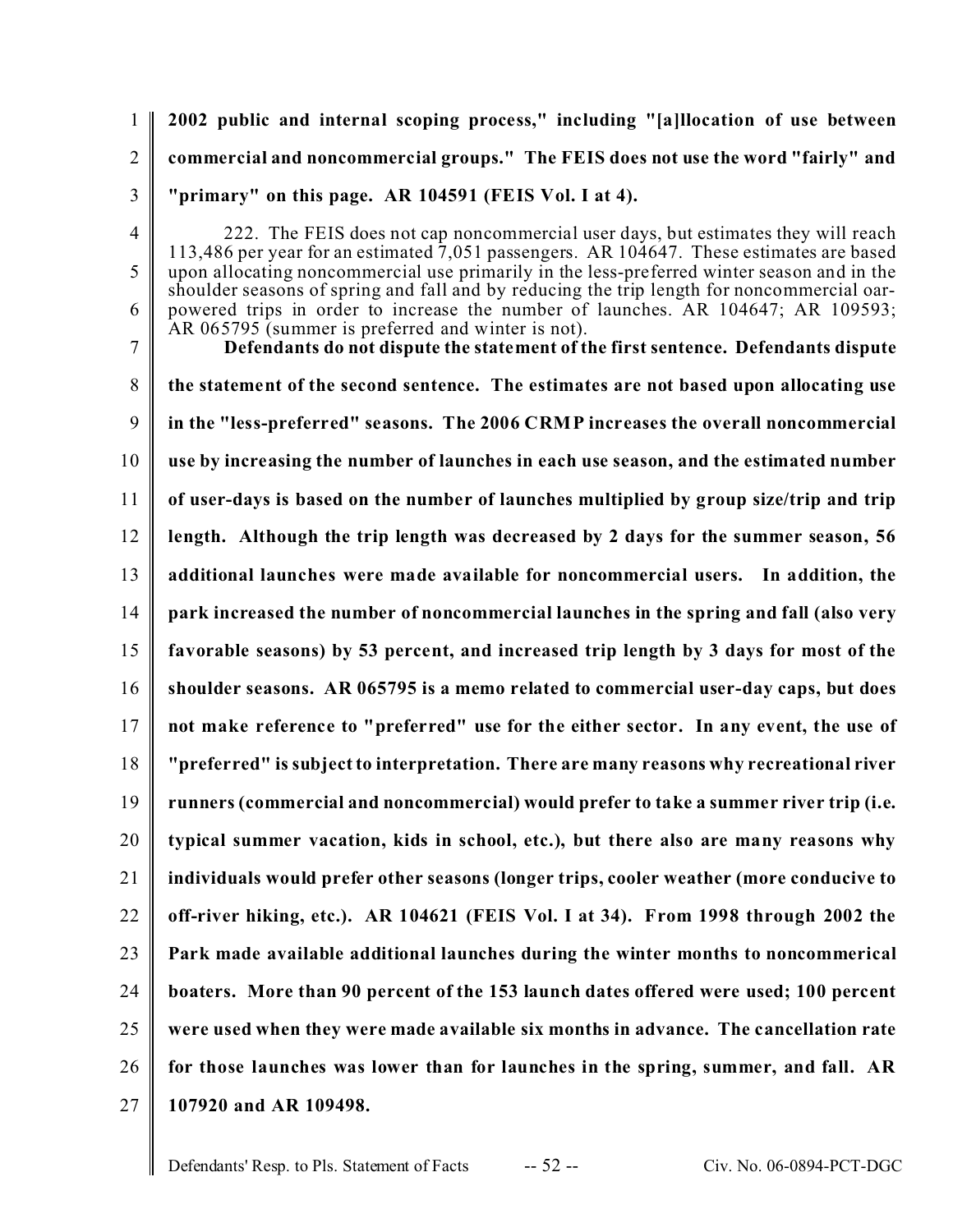| $\mathbf{1}$<br>$\overline{2}$ | 223. All commercial users will be able to take their river trips in the summer and<br>shoulder seasons, but over one-quarter of the annual noncommercial users will be forced to<br>take a winter trip in order to float the river. AR 104647.                                                                                                                                                                                                                                                                                                                                                                                                |
|--------------------------------|-----------------------------------------------------------------------------------------------------------------------------------------------------------------------------------------------------------------------------------------------------------------------------------------------------------------------------------------------------------------------------------------------------------------------------------------------------------------------------------------------------------------------------------------------------------------------------------------------------------------------------------------------|
| 3                              | Defendants dispute this statement to the extent that it implies that commercial                                                                                                                                                                                                                                                                                                                                                                                                                                                                                                                                                               |
| $\overline{4}$                 | users may take trips any time of the year. The 2006 CRMP limits commercial launches                                                                                                                                                                                                                                                                                                                                                                                                                                                                                                                                                           |
| 5                              | to the period from April 1 to October 31. Furthermore, noncommercial users are not                                                                                                                                                                                                                                                                                                                                                                                                                                                                                                                                                            |
| 6                              | "forced" to take a winter trip, but may obtain permits for any time of the year through                                                                                                                                                                                                                                                                                                                                                                                                                                                                                                                                                       |
| $\overline{7}$                 | the noncommercial permit system. AR 104647 (FEIS Vol. I at 60).                                                                                                                                                                                                                                                                                                                                                                                                                                                                                                                                                                               |
| 8<br>9                         | 224. In the past, only an average 318 noncommercial passengers per year have run<br>the river in the winter. AR 104632. The Park Service estimates that 1,855 noncommercial<br>passengers will now want to run the river in the winter. Id.<br>Defendants do not dispute this statement. Through a series of experimental                                                                                                                                                                                                                                                                                                                     |
| 10                             | winter launch dates, the Park Service concluded that there is significant public interest                                                                                                                                                                                                                                                                                                                                                                                                                                                                                                                                                     |
| 11                             | in longer winter trips. AR 104621 (FEIS Vol. I at 34). Through the 2006 CRMP, NPS                                                                                                                                                                                                                                                                                                                                                                                                                                                                                                                                                             |
| 12                             | has provided the opportunity for an estimated 1,500 more people to participate in                                                                                                                                                                                                                                                                                                                                                                                                                                                                                                                                                             |
| 13                             | noncommercial trips in the winter, an estimated 1,556 more people to participate in                                                                                                                                                                                                                                                                                                                                                                                                                                                                                                                                                           |
| 14                             | noncommercial trips in the spring or fall, and an estimated 387 more people to                                                                                                                                                                                                                                                                                                                                                                                                                                                                                                                                                                |
| 15                             | participate in noncommercial trips in the summer. AR 104632 (FEIS Vol. I at 45).                                                                                                                                                                                                                                                                                                                                                                                                                                                                                                                                                              |
| 16<br>17<br>18<br>19           | 225. For summer trips, the FEIS estimates that an additional 387 noncommercial<br>passengers will be able to run the river. However, the majority of the theoretical increase<br>in noncommercial passengers comes in the winter with an estimated 1,537 additional<br>passengers and in the shoulder season with an estimated 1,556 additional passengers.<br>Compare AR 104647; AR 104632. Thus, nearly 89 percent of the estimated increase in<br>noncommercial passengers annually is allocated to the winter and shoulder seasons, while<br>the commercial users maintain the majority of their allocation in the summer. $Id. (91,909)$ |
| 20                             | of 115,500 commercial user days in summer season).<br>Defendant do not dispute this statement, but note that under the 2006 CRMP the                                                                                                                                                                                                                                                                                                                                                                                                                                                                                                          |
| 21                             | number of commercial passengers and commercial launches will decrease. AR 104632,                                                                                                                                                                                                                                                                                                                                                                                                                                                                                                                                                             |
|                                |                                                                                                                                                                                                                                                                                                                                                                                                                                                                                                                                                                                                                                               |
|                                | 104647 (FEIS Vol. I at 45, 60).                                                                                                                                                                                                                                                                                                                                                                                                                                                                                                                                                                                                               |
| 22<br>23                       | 226. The FEIS's discussions of alternatives and carrying capacity do not address what<br>level of commercial services are necessary and appropriate. AR 104617-22; AR 104645-46.<br>Defendants dispute this statement, and object to it as argument, not a statement                                                                                                                                                                                                                                                                                                                                                                          |
| 24                             | of fact. Embedded in the FEIS is a thorough analysis of the need for commercial trips,                                                                                                                                                                                                                                                                                                                                                                                                                                                                                                                                                        |
| 25                             | e.g., AR 104605-07 (FEIS Vol. I at 18-20), and the public demand for commercial trips,                                                                                                                                                                                                                                                                                                                                                                                                                                                                                                                                                        |
| 26                             | e.g., AR 104785-86 (FEIS Vol. I at 198-99) The ROD describes how resource and visitor                                                                                                                                                                                                                                                                                                                                                                                                                                                                                                                                                         |
| 27                             | use specialists used the river trip simulator, public comments, and staff expertise to                                                                                                                                                                                                                                                                                                                                                                                                                                                                                                                                                        |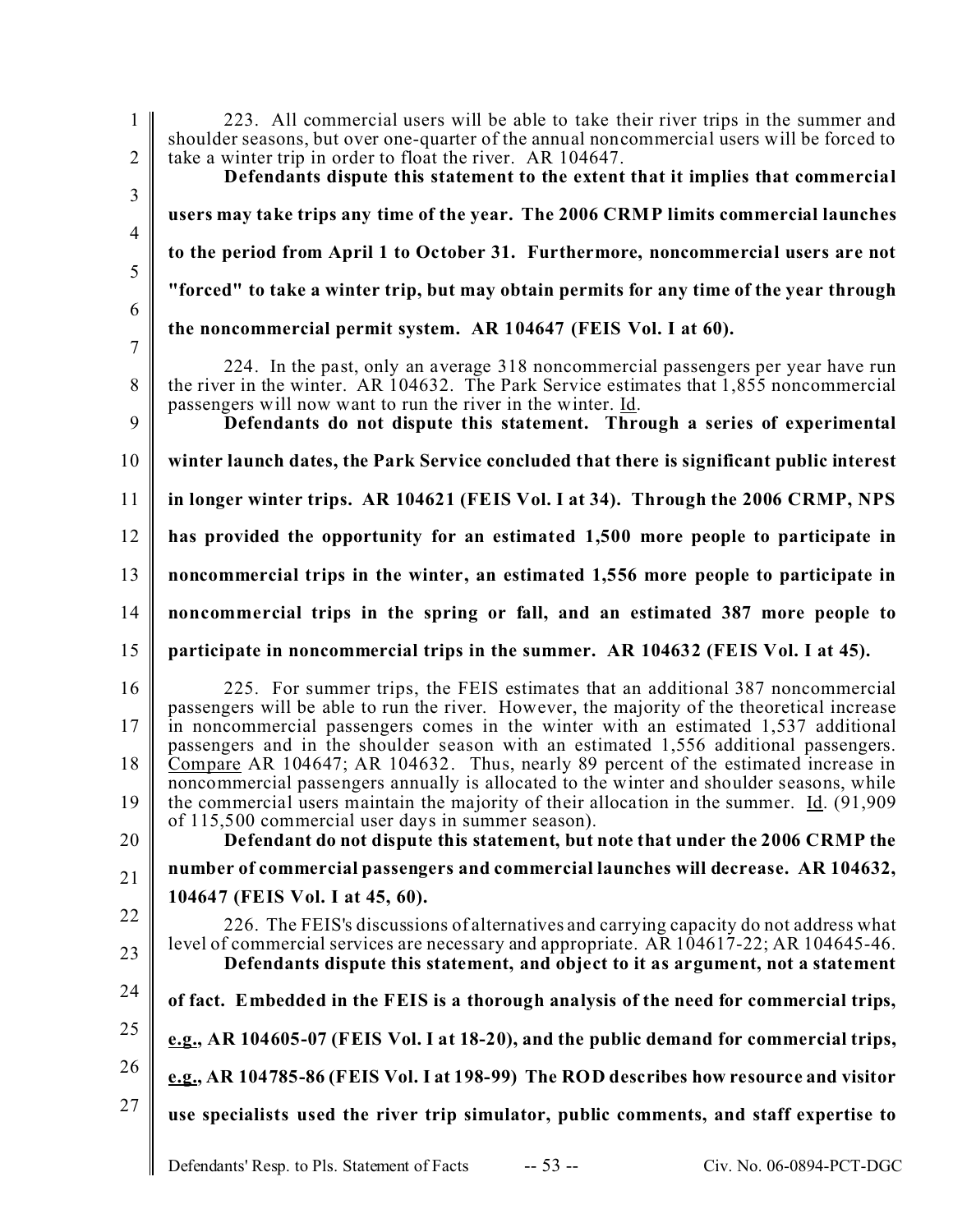| 1                   | determine a range of reasonable alternatives that met established management                                                                                                                                                                                                                      |
|---------------------|---------------------------------------------------------------------------------------------------------------------------------------------------------------------------------------------------------------------------------------------------------------------------------------------------|
| $\overline{2}$      | objectives for the Park. AR 109609 (ROD at 19); AR 109596 (ROD at 6).                                                                                                                                                                                                                             |
| $\overline{3}$      | 227. The Park Service limits and allocates use in a split allocation system between<br>commercial and noncommercial user groups, providing the majority of the allocated use to                                                                                                                   |
| $\overline{4}$<br>5 | motorized commercial use. AR 104645-47.<br>Defendants dispute the statement that the majority of use is commercial                                                                                                                                                                                |
| 6                   | motorized. For annual launches and user days, commercial motorized use is less than                                                                                                                                                                                                               |
| $\overline{7}$      | the combination of the other two major segments of use (i.e., commercial nonmotorized                                                                                                                                                                                                             |
| 8                   | and noncommercial). Only for passengers is commercial motorized expected to be the                                                                                                                                                                                                                |
| 9                   | majority on an annual basis. AR 104631, 104646 (FEIS Vol. I at 45, 60) The split                                                                                                                                                                                                                  |
| 10                  | allocation system allocates use between the commercial and noncommercial sectors. The                                                                                                                                                                                                             |
| 11                  | launch system, based on carrying capacity standards, sets limits for numbers and types                                                                                                                                                                                                            |
| 12                  | of trips. The summer calendar allows for up to three commercial motor, one commercial                                                                                                                                                                                                             |
| 13                  | oar, and two noncommercial (motor or oar) trips per day. AR 104645-47 (FEIS Vol. I                                                                                                                                                                                                                |
| 14                  | at 58-60).                                                                                                                                                                                                                                                                                        |
| 15<br>16            | 228. Commercial outfitters do not always launch the maximum number of trips<br>allowed per day, do not always launch at the maximum group size and do not always take<br>the maximum trip length. AR 106089.<br>Defendants do not dispute this statement, except to note that use-level estimates |
| 17                  | for the new CRMP were based on actual use under the old plan. AR 106088-106091                                                                                                                                                                                                                    |
| 18                  | (FEIS Appendix K). Commercial outfitters used approximately 97.9 percent of their                                                                                                                                                                                                                 |
| 19                  | allocation under the old plan. AR 104631-32 (FEIS Vol. I at 44-45). One could make                                                                                                                                                                                                                |
| 20                  | the same statement for noncommercial users with respect to maximum number of trips,                                                                                                                                                                                                               |
| 21                  | group size, and trip length. AR 106089 (FEIS Appendix K).                                                                                                                                                                                                                                         |
| 22<br>23            | 229. Other evidence also supports the fact that a commercial passenger can generally<br>take a trip in the year she wants. See AR 000370, 000392-393.<br>Defendants dispute this statement. This "evidence" is drawn from articles                                                                |
| 24                  | written in local newspapers, and are not necessarily fact. AR 000370; AR 000392-93.                                                                                                                                                                                                               |
| 25                  | 230. There is no evidence in the FEIS that commercial river runners have had to wait                                                                                                                                                                                                              |
| 26                  | to obtain access through the concessioners' user days. AR 104555.                                                                                                                                                                                                                                 |
| 27                  | Defendants do not dispute this statement.                                                                                                                                                                                                                                                         |
|                     | 231. Commercial river travelers are a select group with high incomes and educational                                                                                                                                                                                                              |
|                     | $-54 -$<br>Civ. No. 06-0894-PCT-DGC<br>Defendants' Resp. to Pls. Statement of Facts                                                                                                                                                                                                               |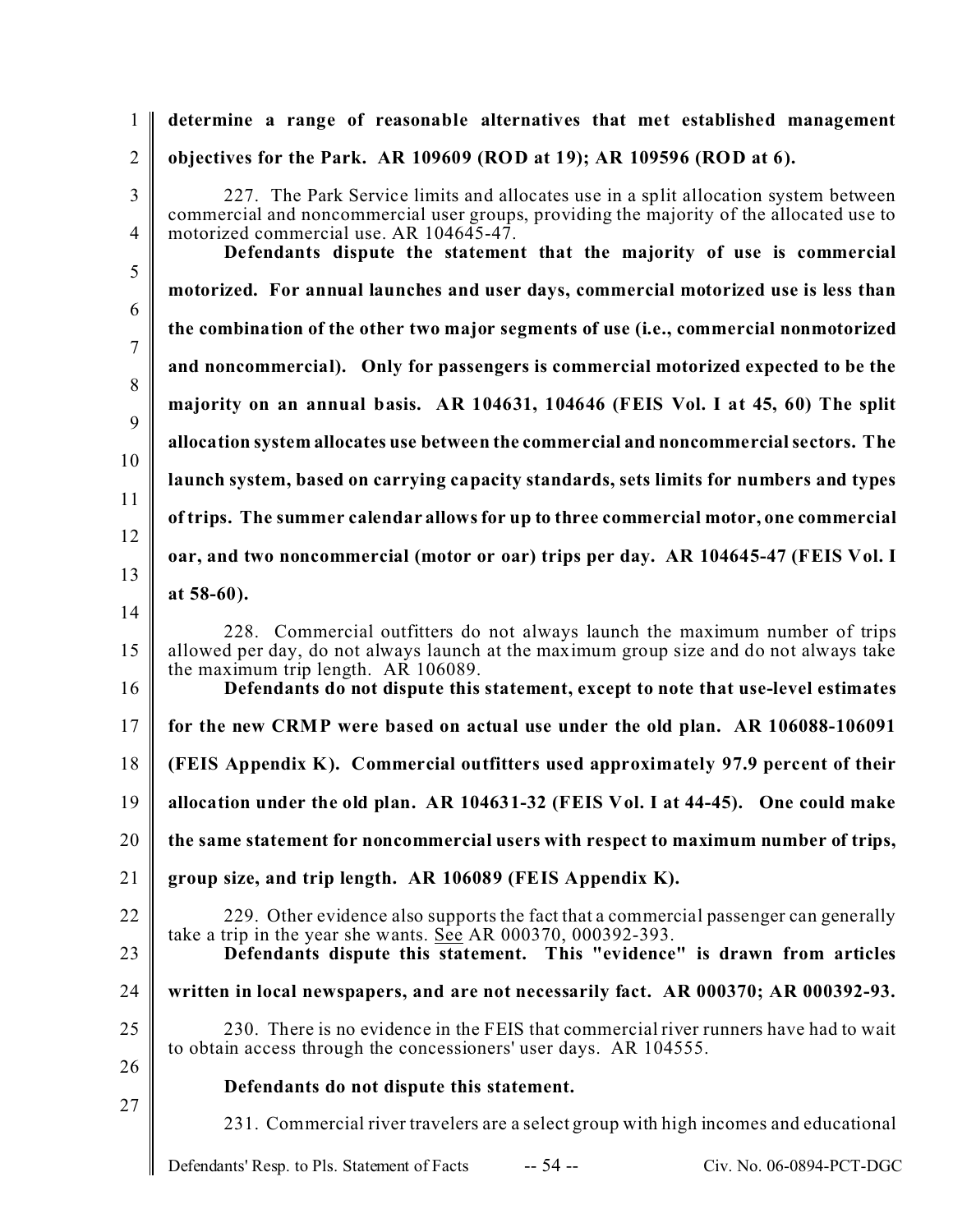1  $\mathfrak{D}$ 3 4 5 6 7 8 9 10 11 12 13 14 15 16 17 18 19 20 21 22 23 24 25 26 27 levels. SAR 002646. **Defendants do not dispute this statement. Defendants note, however, that noncommercial boaters also are a "select group" with incomes and educational levels well above the national averages. SAR 015496-98.** 232. A commercial motorized trip down the river costs approximately \$300 per day. AR 092571. Studies show that "[f]orty seven percent of commercial passengers have a household income over \$100,000 while only 12% of the national population have a household income over \$100,000. The household income of self-guided boaters i[s] very close to the national average." Id. **Defendants do not dispute the statements of the first and second sentences. Defendants dispute the statement of the third sentence. According to expert research, "[c]ommercial boaters had higher family incomes than private boaters, though** *both* **groups had average incomes well above the national average." SAR 015498.** 233. Members of the public who are not already on the noncommercial waitlist and who cannot afford to pay a commercial outfitter and/or do not wish to take a commercial trip, have no guarantee they will be able to take a trip down the Colorado River, ever. AR 104700 (the new permit system would favor those who have been unsuccessful in obtaining a permit in prior years, but does not guarantee a permit); AR 109609 (noncommercial demand has exceeded supply of permits since 1973); AR 105715 ("Based on the exponential growth of the waitlist, demand undeniably exceeds supply.") **Defendants do not dispute the statement, but it is out of context. Consideration of the issue of equality of access is evident in the FEIS's preferred alternative, in which non-commercial use increases as follows: yearly user-days increase from 58,048 to 113,486; yearly passengers increase from 3,571 to 7,051; and yearly launches increase from 253 to 503. AR 104648 (FEIS Vol. I at 61). Additionally, the ROD announces changes to the non-commercial permit system that meet NPS's objectives of simplifying the application process, favoring access for applicants who have been unsuccessful in recent attempts to gain a permit, fairly expedites transition from the waitlist to the new system, and encourages people to apply for trips only in the years that they are interested in taking a trip. AR 109610 (ROD at 20). Again, it is important to clarify that the wait associated with obtaining a noncommercial permit applies to trip leaders, not to trip participants. Individuals seeking to join noncommercial or commercial trips may join up to one trip per year, based on availability, by contacting other noncommercial boaters or commercial outfitters.**

Defendants' Resp. to Pls. Statement of Facts -- 55 -- Civ. No. 06-0894-PCT-DGC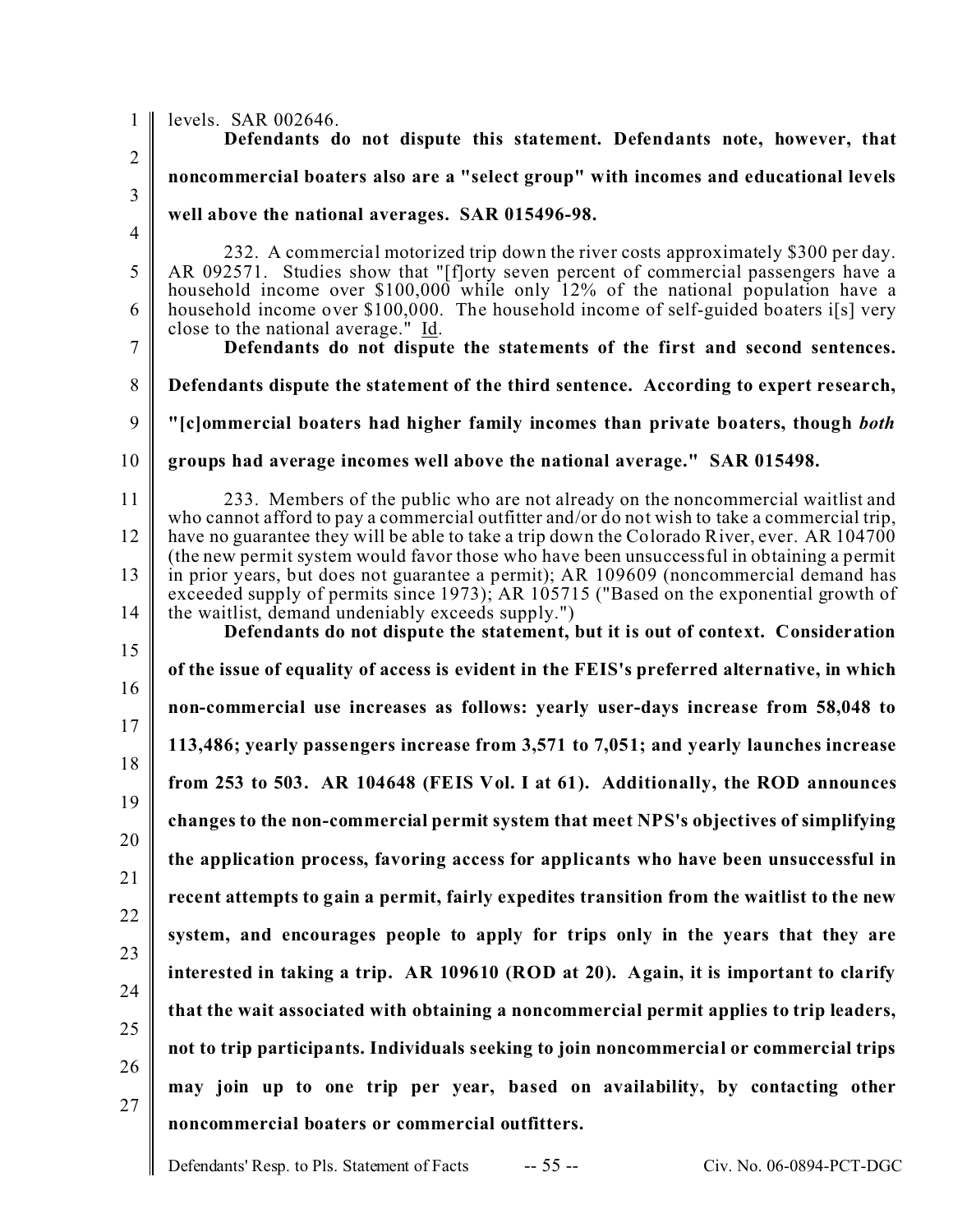1  $\mathfrak{D}$ 3 4 5 6 7 8 9 10 11 12 13 14 15 16 17 18 19 20 21 22 23 24 25 26 27 234. Under the old permit system, a member of the public (a trip leader) would wait between 10 and 20 years to obtain a permit to take a non-commercial trip down the river. AR 104697. **Defendants do not dispute this statement, except to note that the wait associated with obtaining a noncommercial permit under the old permit system applied to trip leaders, not trip participants. Individuals seeking to join noncommercial or commercial trips may join up to one trip per year, based on availability, by contacting other noncommercial boaters (via websites and other means) or commercial outfitters.**  235. At the time of the FEIS, there were approximately 8,000 trip leaders on this list who were waiting to obtain a permit, and roughly 1000 new applicants each year. Id; AR 1009609. Based on an average group size of 13, these 8,000 trip leaders represent approximately 104,000 members of the public who would go down the river on permits for noncommercial trips. SAR 009145. **Defendants do not dispute the statement in the first sentence. However, many people on the wait list were acquainted with others on the wait list with whom they might have shared a trip, so it is impossible to say how many members of the public were "represented" by the wait list. Under the wait list system many people were able to take repeated noncommercial trips down the Colorado River. See, e.g., AR 100644; see also SAR 015427 (1998 study finding that "80% of commercial passengers were on their first Colorado River trip, compared to 39% of private boaters. 27% of commercial oar and 38% of commercial motor passengers were on their first trip on any river; 94% of private boaters had been river-running before.").** 236. Under the new system, the Park Service estimates that over half of the waitlist applicants will receive a launch date within ten years and in twenty years, the majority of the waitlist will have successfully obtained a launch date. AR 105732. **Defendants dispute this statement. Thirty-three percent (2,400) of the 7,000 people on the waitlist are anticipated to gain a launch within 6 months. Of the** *remaining* **4,300, half are anticipated to have a launch within 10 years. Within 20 years, the Park anticipates that no more than 561 applicants transitioned from the wait list still will not have had an opportunity to lead a trip. AR 105732 (FEIS Vol. II at 695).** 237. The FEIS finds that "noncommercial groups generally believe their proportion of the overall allocation is unfairly small," while "[c]ommercial users generally believe their allocation is either appropriate, somewhat below where it should be, or slightly higher than it needs to be." AR 105715. **Defendants do not dispute this statement, but it is taken out of context. The**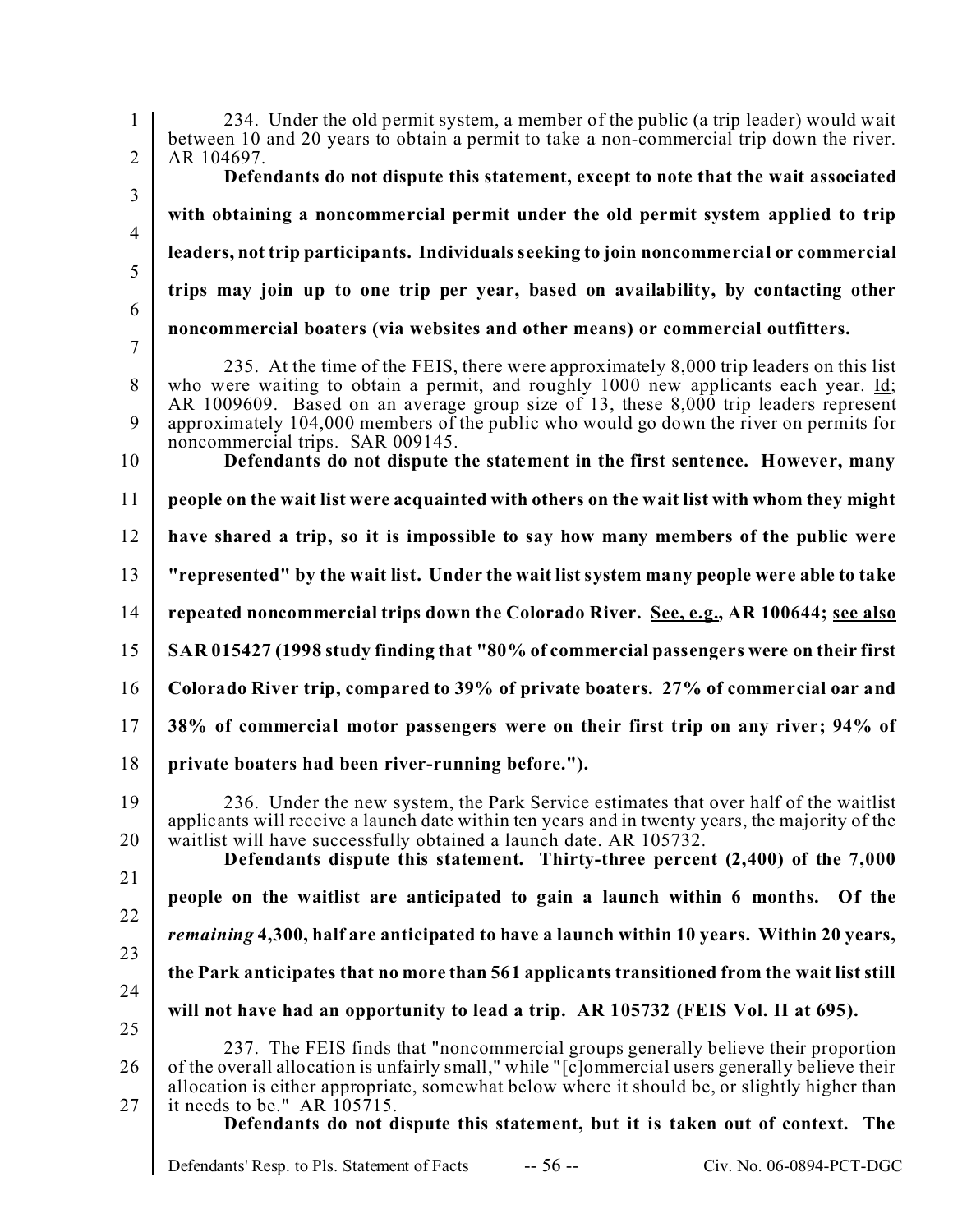1  $\mathfrak{D}$ 3 4 5 6 7 8 9 10 11 12 13 14 15 16 17 18 19 20 21 22 23  $24$ 25 26 27 **context of the first quote is actually: On the other hand, noncommercial groups generally believe their proportion of the overall allocation is unfairly small and point to the waitlist as 'proof' of this. Based on the exponential growth of the waitlist, demand undeniably exceeds supply (see the 'Permit System Options Analysis' for information about the current waitlist). But, even if the noncommercial allocation in the 1989 Colorado River Management Plan had been doubled for the life of the plan, it is likely that the waitlist still would have grown and possibly even faster. Since there is no comparable system for people wanting to go on commercial trips, the waitlist does not** give a clear indication of relative demand. **speculated that it would cost Grand Canyon National Park around \$2.5 million to conduct a demand study to adequately determine demand and the results would still not be absolutely definitive (Shelby and Whittaker 2004). AR 105715-16 (FEIS Vol. II at 678-79).** "Record of Decision" 238. On February 17, 2006 the Park Service signed its Record of Decision (ROD) for the CRMP adopting the preferred alternatives in the FEIS–Modified Alternative H for the Lees Ferry to Diamond Creek or "Upper Gorge" segment of the Colorado River corridor and Modified Alternative 4 for the Lower Gorge segment of the Colorado River corridor. AR 109592. **Defendants do not dispute this statement.** 239. The ROD authorizes the use of motorboats, helicopter passenger exchanges, and generators in the Grand Canyon's Colorado River corridor, a potential wilderness area. AR 109592. **Defendants dispute this statement to the extent that is misleading. First, Congress has not designated the Colorado River corridor in Grand Canyon as a potential wilderness; NPS only has recommended it as potential wilderness. Second, the ROD's authorization of motorized watercraft and generators is subject to the limitations set forth in the document. Third, helicopter exchanges occur on Hualapai land and are managed by the Tribe; NPS thus has no jurisdiction over these flights. AR 109592 (ROD at 2).** 240. The ROD allows motorized use of the Colorado River corridor during the popular summer season (over 5  $\frac{1}{2}$  months), helicopter passenger exchanges, and an increase in the maximum number of annual users of the Colorado River. AR 109592. **Defendants do not dispute this statement, except to note that helicopter exchanges occur on Hualapai land and are managed by the Tribe, and thus NPS has no jurisdiction over these flights. AR 109592 (ROD at 2).**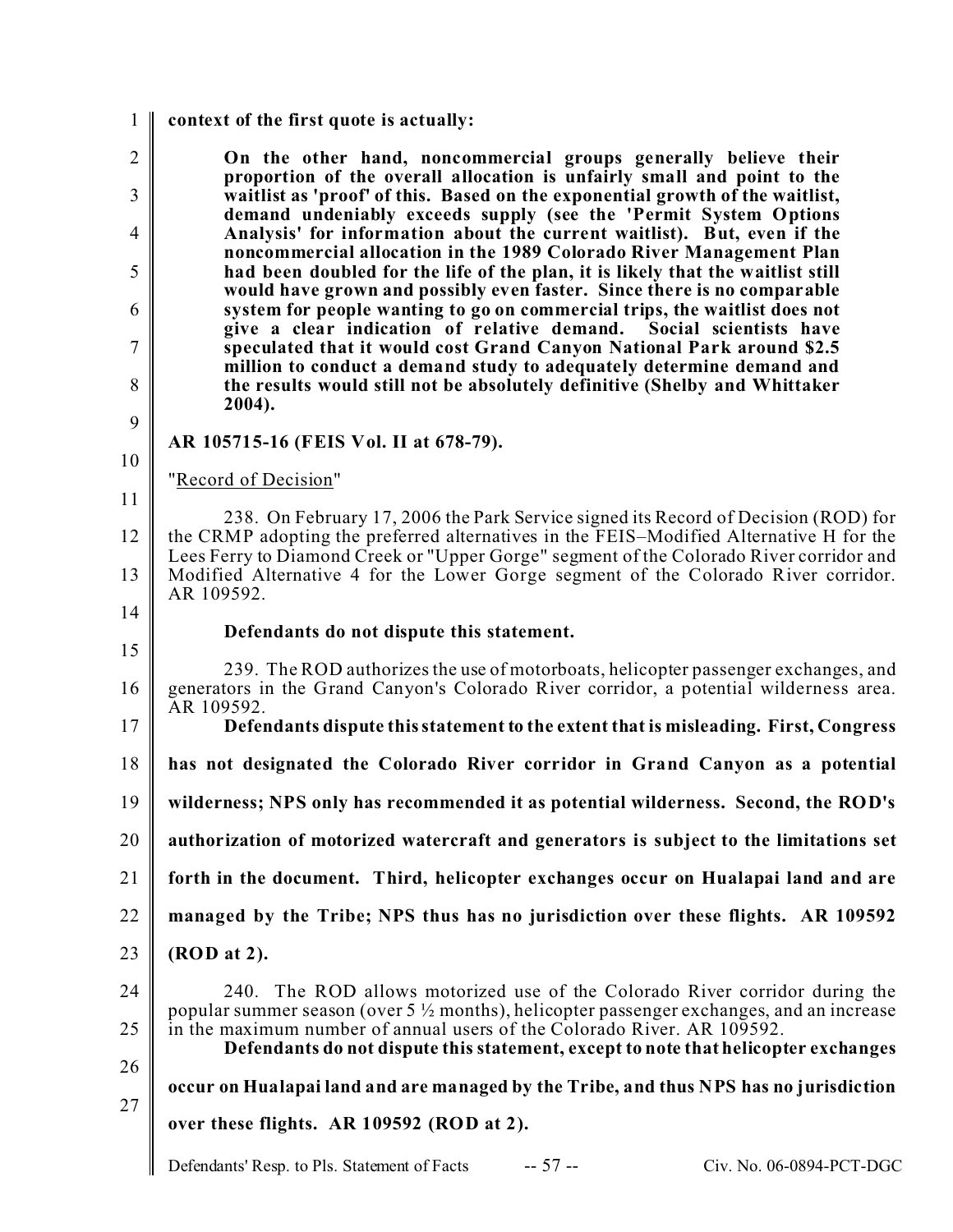| $\mathbf{1}$   | 241. Pursuant to the ROD, commercial motorized use of the Colorado River corridor<br>will increase. AR 109593.                                                                                                    |
|----------------|-------------------------------------------------------------------------------------------------------------------------------------------------------------------------------------------------------------------|
| $\overline{2}$ | Defendants dispute the statement to the extent that it is a misleading                                                                                                                                            |
| 3              | characterization. Although commercial motor user-days are expected to increase,                                                                                                                                   |
| $\overline{4}$ | commercial motor <i>launches</i> will decrease, and commercial motor <i>passengers</i> are                                                                                                                        |
| 5              | expected to decrease. AR 104632, 104647 (FEIS Vol. I at 45, 60). One increases while                                                                                                                              |
| 6              | the other two decrease because 1) under the old plan, there were two allocations-one for                                                                                                                          |
| $\tau$         | primary (summer) season and the other for the secondary season, whereas under the                                                                                                                                 |
| 8              | new plan the user-day cap applies to trips between April-October; and 2) the new plan                                                                                                                             |
| 9              | establishes daily launch limits, thereby reducing the number of trips in the summer and                                                                                                                           |
| 10             | increasing the number in the shoulders. The estimates are also based on the expectation                                                                                                                           |
| 11             | that because the number of commercial motor launches decreases, there will be more                                                                                                                                |
| 12             | larger trips and fewer smaller motor trips. AR 109593 (ROD at 3).                                                                                                                                                 |
| 13             | 242. Pursuant to the ROD, commercial users will be able to take their river trips in<br>the summer and shoulder seasons, but over one-quarter of the non-commercial users will be                                 |
| 14             | forced to take a winter trip in order to float the Colorado River in the Grand Canyon.<br>AR 109592-93.                                                                                                           |
| 15             | Defendants do not dispute this statement, except to note that noncommercial users                                                                                                                                 |
| 16             | will not be "forced" to take a winter trip. AR 109592-93 (ROD at 2-3).                                                                                                                                            |
| 17<br>18       | 243. The ROD allows motorized use of the Colorado River from April 1 until<br>September 15 and creates a non-motorized window from September 16 until March 31.<br>AR 109592.                                     |
| 19             | Defendants do not dispute this statement, except to note that the ROD provides                                                                                                                                    |
| 20             | for a nonmotorized season for more than half of the year. AR 109592 (ROD at 2).                                                                                                                                   |
| 21             | 244. The ROD allows for an increase in the estimated yearly passengers on the<br>Colorado River to totals of 24,657. AR 109593.<br>Defendants do not dispute this statement, except to note that increased use is |
| 22<br>23       | offset by reductions in group size, trip length, people and trips in the canyon at one time,                                                                                                                      |
| 24             | and other factors that indicate or contribute to crowding and congestion. Crowding and                                                                                                                            |
|                | congestion are the primary concern when considering impacts to visitors and resources.                                                                                                                            |
| 25             | Much of the additional uses is occurring from an increase in non-peak season use.                                                                                                                                 |
| 26             | AR 109611 (ROD at 21).                                                                                                                                                                                            |
| 27             | 245. Before the 2006 ROD, an average of 18,891 commercial passengers took trips                                                                                                                                   |
|                | $-58-$<br>Civ. No. 06-0894-PCT-DGC<br>Defendants' Resp. to Pls. Statement of Facts                                                                                                                                |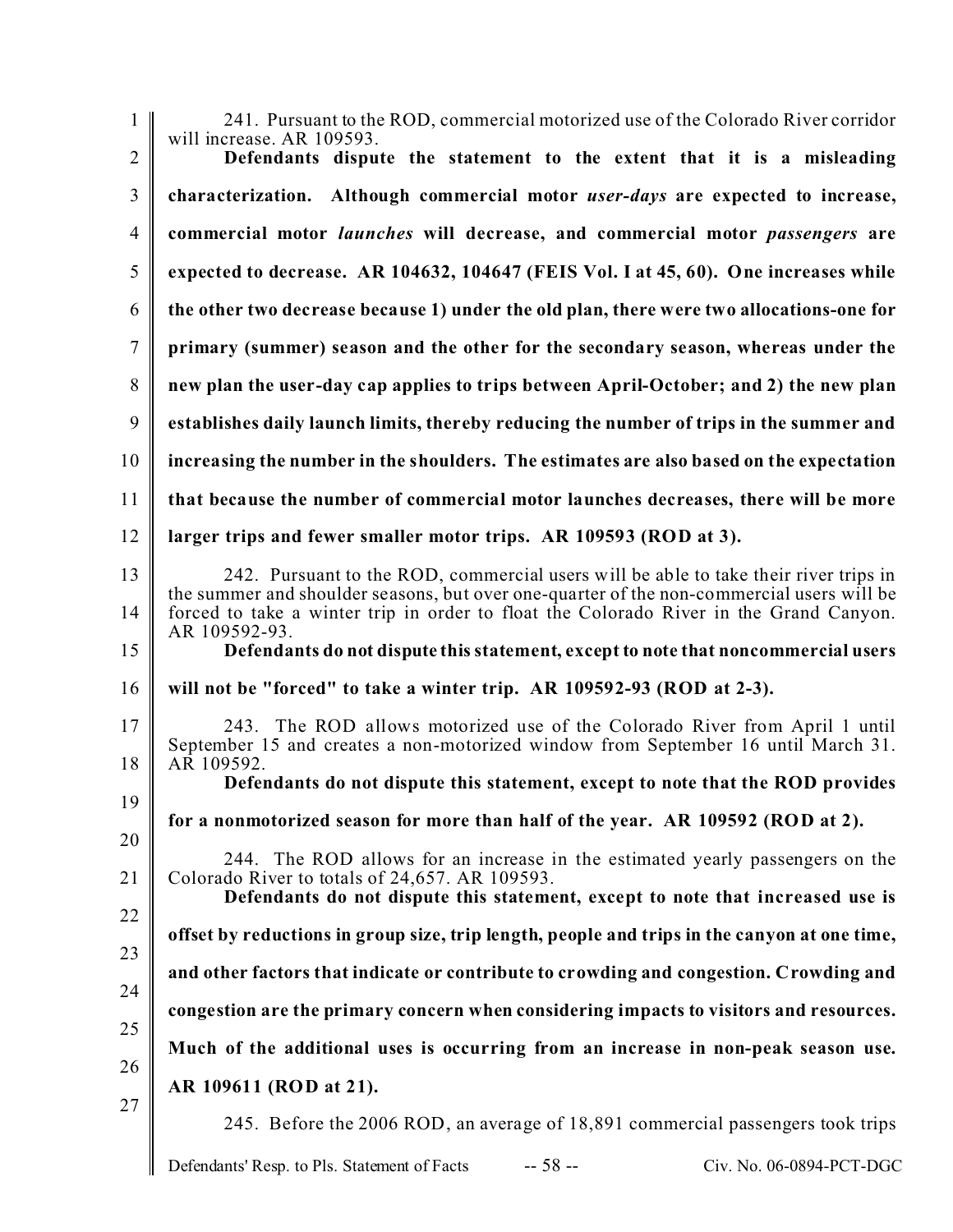1  $\mathfrak{D}$ down the river annually, while 3,570 noncommercial passengers took trips. AR 104632 (no action alternative). Commercial use was capped at 115,500 user-days and noncommercial use was capped at 54,450 user days annually. AR 104632. Of the commercial passengers, 14,487 took motorized trips, accounting for 74,260 user-days. AR 104632.

3 4

7

### **Defendants do not dispute this statement.**

5 6 246. Pursuant to the ROD and CRMP, the public gains access to travel down the river by either: (1) applying for a non-commercial permit through the lottery system and coordinating a public river trip; or (2) paying a commercial concessioner, which already has guaranteed allocated use of the river, to take people on a commercial trip down the river via motorized or non-motorized raft. AR 109593.

- **Defendants dispute this statement to the extent that it implies that commercial**
- 8 **trips are not "public" river trips. Also, only trip leaders apply for a noncommercial**
- 9 **permit; a third category is people who are passengers on a noncommercial trip without**
- 10 **applying for a permit.**

11 12 13 14 247. Pursuant to the ROD, the number of total launches per day in the summer season would be decreased from nine to the current average of six. Commercial motor trip and oar trip group sizes would be decreased from the maximum of 42 to the current average of 32 people in the summer and 24 people during other times. Non-commercial trip group sizes would remain at 16 people for a standard trip and a new small group size of 8 was also added to reduce campsite competition along the river. AR 109592-93.

15

#### **Defendants do not dispute this statement.**

16 17 248. Pursuant to the ROD, even though the maximum number of river trips at one time would be reduced from 70 to 60 trips and the maximum number of people at one time would be reduced from 1,095 to 985, commercial motorized use is expected to increase to an estimated 76,913 user days. AR 109593.

18 19 20 21 22 23 24 **Defendants do not dispute this statement, except to note that increased use is offset by reductions in group size, trip length, people, and trips in the canyon at one time, and other factors that indicate or contribute to crowding and congestion. Crowding and congestion are the primary concern when considering impacts to visitors and resources. Much of the additional uses is occurring from an increase in non-peak season use. AR 109611 (ROD at 21). Also, commercial motorized use actually decreases in terms of launches and passengers. AR 104632, 104647 (FEIS Vol. I at 60 compared to 45).**

25 26 249. The ROD eliminates the waiting list for non-commercial permits and replaces it with a weighted lottery system. AR 109610-11. Under the new system, trip leaders on the old waitlist would obtain launch dates within 10 to 20 years. Id.

27

**Defendants dispute this statement. The new system implements a transition from**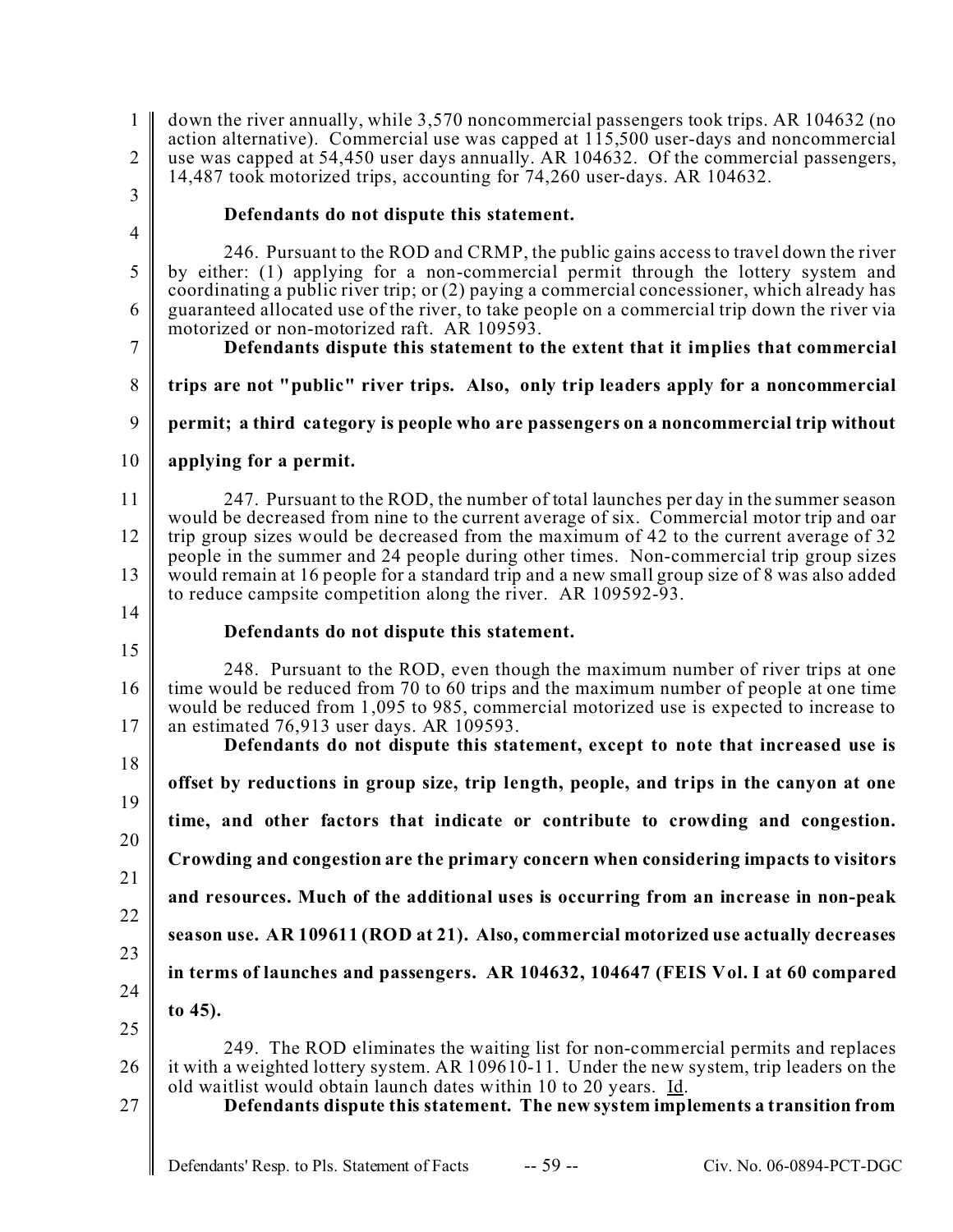1  $\mathfrak{D}$ 3 4 5 6 7 8 9 10 11 12 13 14 15 16 17 18 19 20 21 22 23 24 25 26 27 **the waiting list to a weighted lottery. Under the transition process, "[a]bout one-third of the trip leaders on the waitlist would receive launch dates immediately; most of the remaining trip leaders would obtain launch dates within 10 years." AR 109611 (ROD at 21).** 250. The CRMP allows all recreational passengers to take one trip per year. The hybrid weighted lottery system for noncommercial use gives preference to those who have not taken a river trip in the last four years. AR 109595; AR 109599. **Defendants do not dispute this statement. The new lottery system also gives chances/points to those that transitioned from the old system based on how long they had been on the waiting list. The "preference" to those that have not taken a trip in the last four years is the number of chance/points. For example, an individual would get 1 chance for the 2008 lottery if he or she took a trip in 2007, but 5 chances if he or she last took a trip in 2003 or never took a trip. An individual who never took a trip but had been on the waiting list could enter into the lottery with up to 20 points depending on the year he or she got on the list. AR 105728-29 (FEIS Vol. II. at 691-92); AR 109609-11 (ROD at 19-21).** 251. The ROD contends that the CRMP FEIS analyzed the types and level of commercial services that are necessary and appropriate for the Colorado River through the Park. AR 109596. **Defendants do not dispute this statement.** 252. In the ROD, the Park Service claims that non-commercial use will increase under the revised CRMP, but that claim is based primarily on the Park Service's assumption that non-commercial river users will want to float the Colorado River in the winter season in greater numbers than they do today. AR 109593. **Defendants dispute this statement. The number of noncommercial launches was increased for all seasons (56 more in summer, 102 more in shoulder, 92 more in winter). AR 109593 (ROD at 3).** 253. The ROD allocates roughly 60% of the user days for summer and shoulder river trip seasons to commercial concessionaires. This means that during the preferred summer and shoulder river trip seasons, roughly 77% of recreational river users will be paying, commercial users and roughly 23% of recreational river users will be non-commercial. During the winter, no commercial users will be on the river, but according to the Park Service, 1,855 non-commercial river runners may take a winter trip each year, even though in the past only approximately 318 people have done so. If any user wants to float the Grand Canyon without the noise and distraction of motorboats, they will be forced to do so in the winter season. AR 109592-93.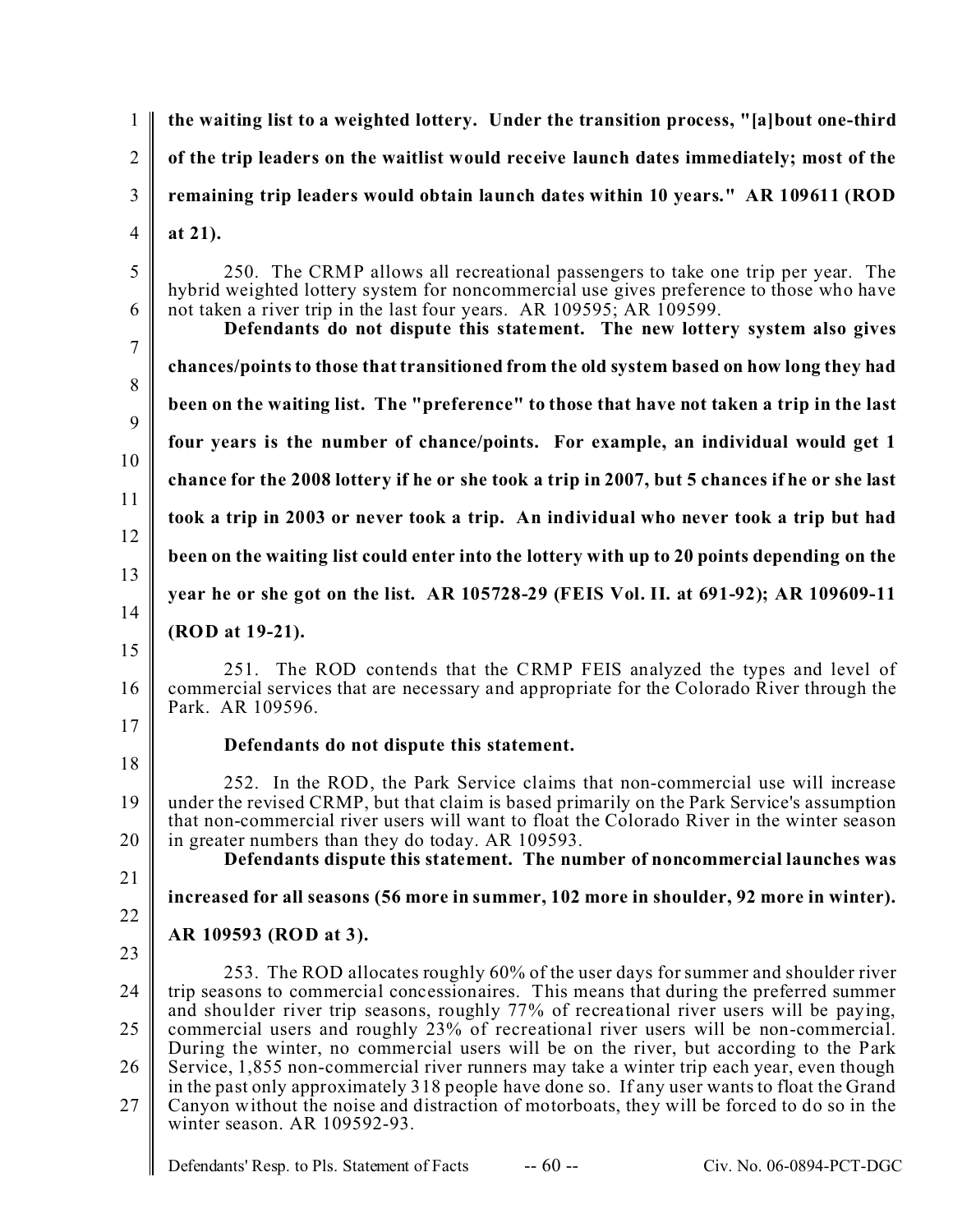| $\mathbf{1}$   | Defendants do not dispute the statement of the first and second sentences, except                                                                                                       |  |  |  |  |  |
|----------------|-----------------------------------------------------------------------------------------------------------------------------------------------------------------------------------------|--|--|--|--|--|
| $\overline{2}$ | for the characterization of the summer season as "preferred," which is a subjective                                                                                                     |  |  |  |  |  |
| 3              | opinion based on each individual user's preferences. Defendants do not dispute the                                                                                                      |  |  |  |  |  |
| $\overline{4}$ | statement of the third sentence, except to the extent that it implies that exclusive                                                                                                    |  |  |  |  |  |
| 5              | nonmotorized use is limited to winter months, which it is not. Defendants also do not                                                                                                   |  |  |  |  |  |
| 6              | dispute the statement of the fourth sentence, except to note that whether motorboats are                                                                                                |  |  |  |  |  |
| $\tau$         | a source of "noise and distraction" is a highly subjective judgment, e.g., AR 105386                                                                                                    |  |  |  |  |  |
| 8              | (FEIS Vol. II at 349), and no one will be "forced" to float the Grand Canyon in the                                                                                                     |  |  |  |  |  |
| 9              | winter.                                                                                                                                                                                 |  |  |  |  |  |
| 10             | 254. The ROD and FEIS do not base its allocation between commercial and                                                                                                                 |  |  |  |  |  |
| 11             | noncommercial users on the best available information regarding river use and demand. The<br>CRMP and ROD's apportionment of use is inequitable in terms of overall use, group size and |  |  |  |  |  |
| 12             | timing of use. AR $109592-53$ [sic-should be "93"].<br>Defendants dispute this statement, and object to it as argument, not a statement                                                 |  |  |  |  |  |
| 13             | of fact. The ROD shows that user-days are almost equal for commercial and non-                                                                                                          |  |  |  |  |  |
| 14             | commercial users $(115,500 \text{ vs. } 113,486)$ , as are trips launching $(598 \text{ vs. } 503)$ . For                                                                               |  |  |  |  |  |
| 15             | passengers, however, because the noncommercial trips are smaller, the numbers are                                                                                                       |  |  |  |  |  |
| 16             | quite different (17,606 vs. 7,051). NPS determined that there is no way to get all the                                                                                                  |  |  |  |  |  |
| 17             | numbers equal without running all the same trips:                                                                                                                                       |  |  |  |  |  |
| 18             | Equal access depends upon the measure of use. While some believe that<br>passengers per year should be the primary measure for allocation, others                                       |  |  |  |  |  |
| 19             | believe that user-days or launches per year should be the primary<br>measure. The NPS believes it has considered a full range of alternatives as                                        |  |  |  |  |  |
| 20             | required by NEPA. Alternative B included equal allocations of trips<br>launching in the summer and Alternative C included near-equal launches                                           |  |  |  |  |  |
| 21             | and user-days in the summer season. Additionally, the Modified Preferred<br>Alternative H includes increases in annual and summer season                                                |  |  |  |  |  |
| 22             | noncommercial launches, passengers and user-days.                                                                                                                                       |  |  |  |  |  |
| 23             | AR 104951 (FEIS Vol. III at 111).                                                                                                                                                       |  |  |  |  |  |
| 24             | The ROD allows helicopter exchanges at Whitmore to accommodate<br>255.                                                                                                                  |  |  |  |  |  |
| 25             | commercial river trips. An estimated 3,635 commercial passengers will be transported by<br>helicopter to Whitmore to begin their river trips. An estimated 5,715 commercial passengers  |  |  |  |  |  |
| 26             | will be transported by helicopter at the end of their river trips at Whitmore. AR 109592-54.<br>Defendants do not dispute this statement, except to note that NPS does not              |  |  |  |  |  |
| 27             | regulate transportation outside the park boundary and, therefore, "[i]t is assumed that                                                                                                 |  |  |  |  |  |
|                | $-61 -$<br>Defendants' Resp. to Pls. Statement of Facts<br>Civ. No. 06-0894-PCT-DGC                                                                                                     |  |  |  |  |  |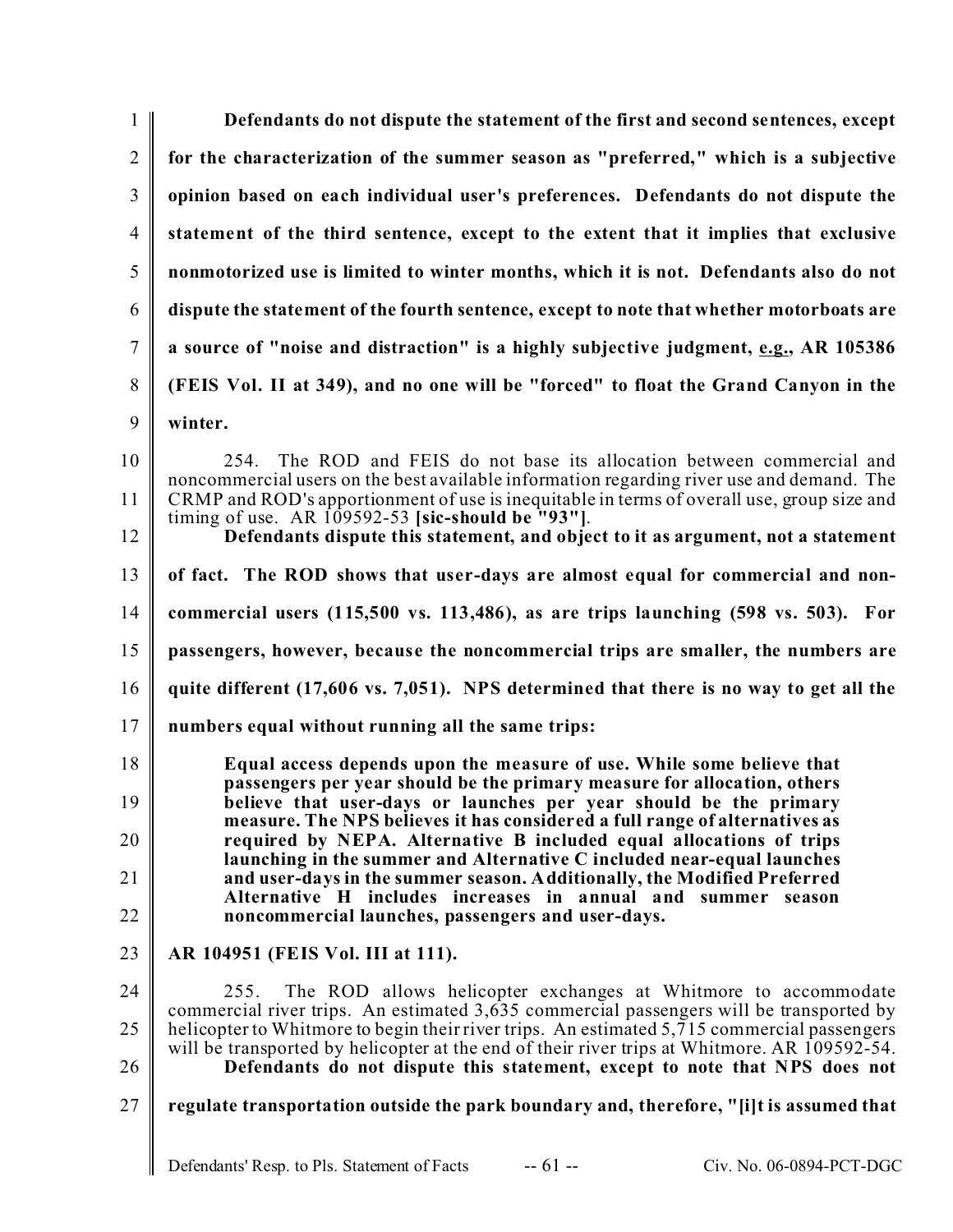| $\mathbf{1}$   | all passengers exiting their trips at Whitmore will continue to be transported by                                                                                                                                                           |  |  |  |  |
|----------------|---------------------------------------------------------------------------------------------------------------------------------------------------------------------------------------------------------------------------------------------|--|--|--|--|
| $\overline{2}$ | helicopter." AR 109594 (ROD at 4).                                                                                                                                                                                                          |  |  |  |  |
| 3              | 256. The ROD authorizes the use of generators in the Colorado River corridor for                                                                                                                                                            |  |  |  |  |
| $\overline{4}$ | "emergency situation and inflating rafts" and "other purposes." AR 109597.<br>Defendants do not dispute this statement, except to note that the full quotation is:                                                                          |  |  |  |  |
| 5              | "Generator use will be limited to emergency situations and inflating rafts. The use of                                                                                                                                                      |  |  |  |  |
| 6              | generators for other purposes will be evaluated through the minimum requirements                                                                                                                                                            |  |  |  |  |
| $\tau$         | process." AR 109597 (ROD at 7).                                                                                                                                                                                                             |  |  |  |  |
| 8<br>9         | 257. In the ROD, the Park Service states that "[i]mpacts to the natural conditions<br>(except soundscape) and undeveloped character will be of minor intensity." AR 109612.                                                                 |  |  |  |  |
|                | Defendants do not dispute this statement.                                                                                                                                                                                                   |  |  |  |  |
| 10<br>11       | 258. In the ROD, the Park Service states that "[f] or visitors seeking outstanding<br>opportunities for solitude or a primitive and unconfined type of experience, the impacts will                                                         |  |  |  |  |
| 12             | be adverse and of moderate intensity during the peak-use motorized periods, with beneficial<br>and negligible impacts during the longer nonmotorized use period with smaller group size."<br>AR 109612-13.                                  |  |  |  |  |
| 13<br>14       | Defendants do not dispute this statement.                                                                                                                                                                                                   |  |  |  |  |
| 15             | 259. In the ROD, the Park Service states that no impairment or derogation to the<br>Grand Canyon's resources or values is allowed. AR 109611; AR 003247.<br>Defendants do not dispute this statement, but note that in this section, titled |  |  |  |  |
| 16             | "Findings on Impairment of Park Resources and Values," the document states more                                                                                                                                                             |  |  |  |  |
| 17             | fully:                                                                                                                                                                                                                                      |  |  |  |  |
| 18             | The National Park Service may not allow the impairment of park                                                                                                                                                                              |  |  |  |  |
| 19             | resources and values unless directly and specifically provided for by<br>legislation or proclamation establishing the park. Impairment that is                                                                                              |  |  |  |  |
| 20             | prohibited by the NPS Organic Act and the General Authorities Act is an<br>impact that, in the professional judgment of the responsible NPS manager,                                                                                        |  |  |  |  |
| 21             | would harm the integrity of park resources or values, including the<br>opportunities that otherwise would be present for the enjoyment of those                                                                                             |  |  |  |  |
| 22             | resources or values. In determining whether impairment would occur,<br>park managers examine the duration, severity, and magnitude of the                                                                                                   |  |  |  |  |
| 23             | impact; the resources and values affected; and direct, indirect, and<br>cumulative effects of the action. According to NPS policy, "an impact                                                                                               |  |  |  |  |
| 24             | would be more likely to constitute an impairment to the extent that it<br>affects a resource or value whose conservations is: a) Necessary to fulfill                                                                                       |  |  |  |  |
| 25             | specific purposes identified in the establishing legislation or proclamation<br>of the park; b) Key to the natural or cultural integrity of the park or to                                                                                  |  |  |  |  |
| 26             | opportunities for enjoyment of the park; or c) Identified as a goal in the<br>park's general management plan or other relevant NPS planning                                                                                                 |  |  |  |  |
| 27             | documents." This policy does not prohibit all impacts to park resources<br>and values. The National Park Service has discretion to allow impacts to                                                                                         |  |  |  |  |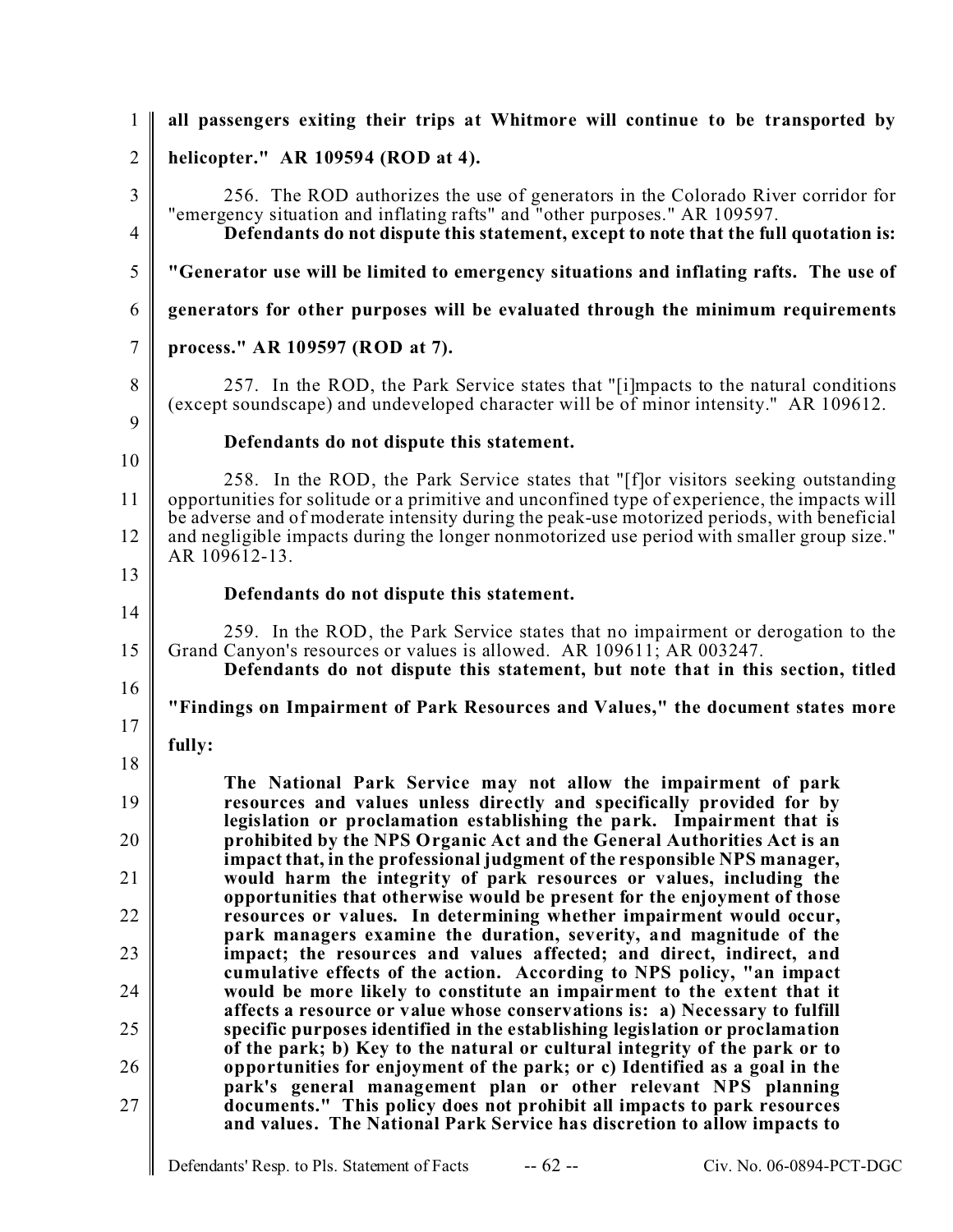| $\overline{2}$<br>3<br>$\overline{4}$ | park resources and values when necessary and appropriate to fulfill the<br>purposes of a park, so long as the impacts do not constitute impairment.<br>Moreover, an impact is less likely to constitute impairment if it is an<br>unavoidable result, which cannot be further mitigated, of an action<br>necessary to conserve or restore the integrity of park resources or values.<br>After analyzing the environmental impacts described in the Final<br>Environmental Impact Statement/Colorado River Management Plan and |                                                              |                                                   |  |  |  |
|---------------------------------------|-------------------------------------------------------------------------------------------------------------------------------------------------------------------------------------------------------------------------------------------------------------------------------------------------------------------------------------------------------------------------------------------------------------------------------------------------------------------------------------------------------------------------------|--------------------------------------------------------------|---------------------------------------------------|--|--|--|
| 5                                     | public comments received, the National Park Service has determined that<br>implementation of the preferred alternatives will not constitute an<br>impairment to Grand Canyon National Park's resources and values. The                                                                                                                                                                                                                                                                                                        |                                                              |                                                   |  |  |  |
| 6                                     | actions comprising the selected alternative are intended to protect and<br>enhance the park's natural and cultural resources, and provide for high-                                                                                                                                                                                                                                                                                                                                                                           |                                                              |                                                   |  |  |  |
| $\overline{7}$<br>8                   | quality visitor experiences.<br>AR 109611 (ROD at 21). NPS Director's Order 12 states, "In managing units of the                                                                                                                                                                                                                                                                                                                                                                                                              |                                                              |                                                   |  |  |  |
| 9                                     | national park system, the Service may undertake actions that have both beneficial and                                                                                                                                                                                                                                                                                                                                                                                                                                         |                                                              |                                                   |  |  |  |
| 10                                    | adverse impacts on park resources and values. However, by the provisions of the laws                                                                                                                                                                                                                                                                                                                                                                                                                                          |                                                              |                                                   |  |  |  |
| 11                                    | governing the NPS, the Service is prohibited from taking or authorizing an action that                                                                                                                                                                                                                                                                                                                                                                                                                                        |                                                              |                                                   |  |  |  |
| 12                                    | would, or is likely to, impair park resources or values." AR 003247.                                                                                                                                                                                                                                                                                                                                                                                                                                                          |                                                              |                                                   |  |  |  |
| 13                                    | 260. The Park Service did not make a finding in the FEIS or ROD that commercial<br><i>motorized</i> use of the Colorado River corridor is necessary or appropriate for the public to                                                                                                                                                                                                                                                                                                                                          |                                                              |                                                   |  |  |  |
| 14                                    | realize the recreational and other wilderness purposes of the river. AR 109590; AR 104555.<br>Defendants dispute this statement. As discussed in the responses to paragraphs                                                                                                                                                                                                                                                                                                                                                  |                                                              |                                                   |  |  |  |
| 15                                    | 213 and 226 above, embedded in the FEIS are various discussions of the necessity and                                                                                                                                                                                                                                                                                                                                                                                                                                          |                                                              |                                                   |  |  |  |
| 16                                    | propriety of commercial motorized use of the Colorado River corridor. The ROD states:                                                                                                                                                                                                                                                                                                                                                                                                                                         |                                                              |                                                   |  |  |  |
| 17                                    | "Determination of the types and levels of commercial services that are necessary and                                                                                                                                                                                                                                                                                                                                                                                                                                          |                                                              |                                                   |  |  |  |
| 18                                    | appropriate for the Colorado River through Grand Canyon were determined through                                                                                                                                                                                                                                                                                                                                                                                                                                               |                                                              |                                                   |  |  |  |
| 19                                    | these analyses [in the FEIS]." AR 109596 (ROD at 6); see also AR 09479-81.                                                                                                                                                                                                                                                                                                                                                                                                                                                    |                                                              |                                                   |  |  |  |
| 20                                    |                                                                                                                                                                                                                                                                                                                                                                                                                                                                                                                               |                                                              |                                                   |  |  |  |
| 21                                    | Dated: August 6, 2007.                                                                                                                                                                                                                                                                                                                                                                                                                                                                                                        | Respectfully Submitted,                                      |                                                   |  |  |  |
| 22                                    |                                                                                                                                                                                                                                                                                                                                                                                                                                                                                                                               | DANIEL G. KNAUSS<br>United States Attorney                   |                                                   |  |  |  |
| 23                                    |                                                                                                                                                                                                                                                                                                                                                                                                                                                                                                                               | District of Arizona<br><b>SUE A. KLEIN</b>                   |                                                   |  |  |  |
| 24                                    |                                                                                                                                                                                                                                                                                                                                                                                                                                                                                                                               | Assistant U.S. Attorney                                      |                                                   |  |  |  |
| 25                                    |                                                                                                                                                                                                                                                                                                                                                                                                                                                                                                                               | RONALD J. TENPAS<br><b>Acting Assistant Attorney General</b> |                                                   |  |  |  |
| 26                                    |                                                                                                                                                                                                                                                                                                                                                                                                                                                                                                                               | U.S. Department of Justice                                   | <b>Environment and Natural Resources Division</b> |  |  |  |
| 27<br>s/ Andrew A. Smith              |                                                                                                                                                                                                                                                                                                                                                                                                                                                                                                                               |                                                              |                                                   |  |  |  |
|                                       | Defendants' Resp. to Pls. Statement of Facts                                                                                                                                                                                                                                                                                                                                                                                                                                                                                  | $-63 -$                                                      | Civ. No. 06-0894-PCT-DGC                          |  |  |  |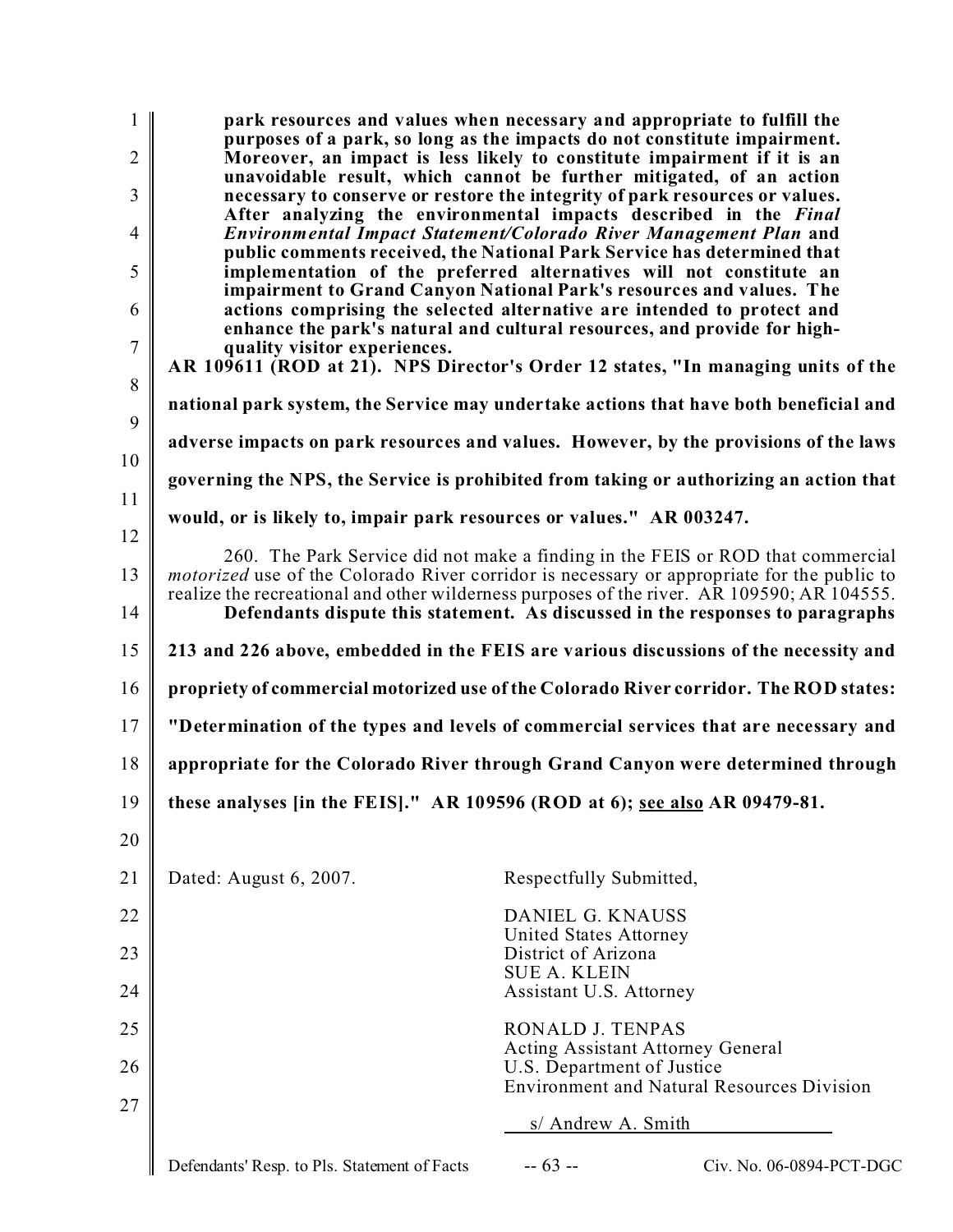| 1<br>2         |                                              | <b>ANDREW A. SMITH</b><br><b>Trial Attorney</b><br><b>Natural Resources Section</b>           |                                                  |
|----------------|----------------------------------------------|-----------------------------------------------------------------------------------------------|--------------------------------------------------|
| 3              |                                              | Of Counsel:                                                                                   |                                                  |
| $\overline{4}$ |                                              | ROBERT C. EATON<br>Office of the Solicitor                                                    |                                                  |
| 5              |                                              | U.S. Department of the Interior                                                               |                                                  |
| 6              |                                              | <b>Attorneys for Federal Defendants</b>                                                       |                                                  |
| 7              |                                              | s/ Jonathan D. Simon                                                                          |                                                  |
| 8              |                                              | <b>JONATHAN D SIMON</b><br><b>SAM KALEN</b>                                                   |                                                  |
| 9              |                                              | Van Ness Feldman PC<br>1050 Thomas Jefferson St NW, Suite 700                                 |                                                  |
| 10             |                                              | Washington, DC 20007<br>202-298-1932                                                          |                                                  |
| 11             |                                              | <b>Attorneys for Defendant-Intervenor</b>                                                     |                                                  |
| 12             |                                              |                                                                                               | <b>Grand Canyon River Outfitters Association</b> |
| 13             |                                              | s/ Lori Potter                                                                                |                                                  |
| 14             |                                              | <b>LORI POTTER</b><br>Kaplan Kirsch & Rockwell LLP                                            |                                                  |
| 15             |                                              | 1675 Broadway, Suite 2300<br>Denver, Colorado 80202                                           |                                                  |
| 16             |                                              | 303-825-7000                                                                                  |                                                  |
| 17             |                                              | <b>Attorneys for Defendant-Intervenors</b><br><b>Grand Canyon Private Boaters Association</b> |                                                  |
| 18             |                                              |                                                                                               |                                                  |
| 19             |                                              |                                                                                               |                                                  |
| 20             |                                              |                                                                                               |                                                  |
| 21             |                                              |                                                                                               |                                                  |
| 22             |                                              |                                                                                               |                                                  |
| 23             |                                              |                                                                                               |                                                  |
| 24             |                                              |                                                                                               |                                                  |
| 25             |                                              |                                                                                               |                                                  |
| 26             |                                              |                                                                                               |                                                  |
| 27             |                                              |                                                                                               |                                                  |
|                | Defendants' Resp. to Pls. Statement of Facts | $-64 -$                                                                                       | Civ. No. 06-0894-PCT-DGC                         |